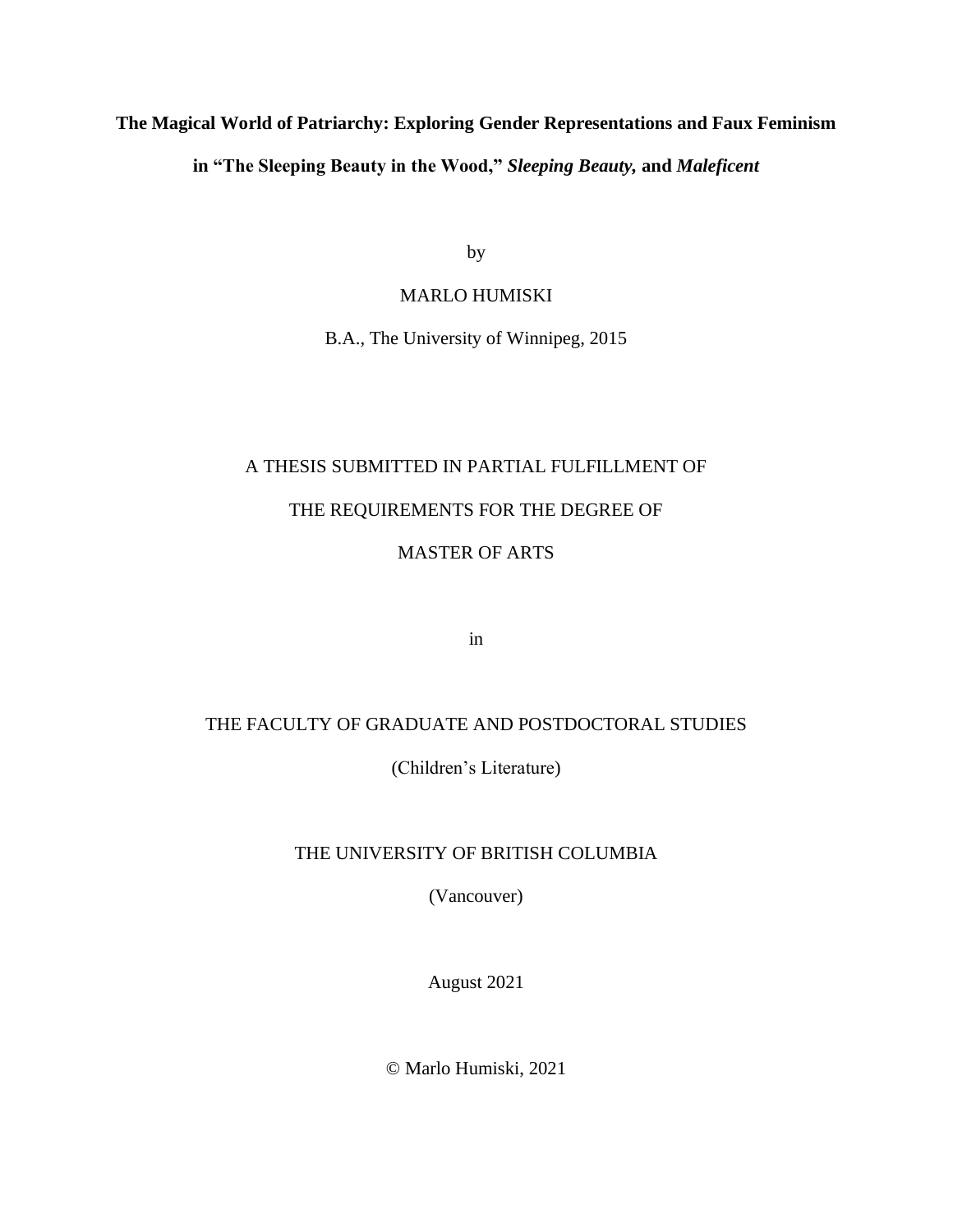The following individuals certify that they have read, and recommend to the Faculty of Graduate and Postdoctoral Studies for acceptance, the thesis entitled:

The Magical World of Patriarchy: Exploring Gender Representations and Faux Feminism in "The Sleeping Beauty in the Wood," *Sleeping Beauty*, and *Maleficent*

| Submitted by                                             | Marlo Humiski                | in partial fulfillment of the requirements |  |  |
|----------------------------------------------------------|------------------------------|--------------------------------------------|--|--|
|                                                          | the degree of Master of Arts |                                            |  |  |
| in                                                       | Children's Literature        |                                            |  |  |
| <b>Examining Committee:</b>                              |                              |                                            |  |  |
| Dr. Rick Gooding, English Language and Literatures, UBC  |                              |                                            |  |  |
| Supervisor                                               |                              |                                            |  |  |
| Dr. Theresa Rogers, Language and Literacy Education, UBC |                              |                                            |  |  |
| <b>Supervisory Committee Member</b>                      |                              |                                            |  |  |
| Dr. Eric Meyers, School of Information, UBC              |                              |                                            |  |  |

Supervisory Committee Member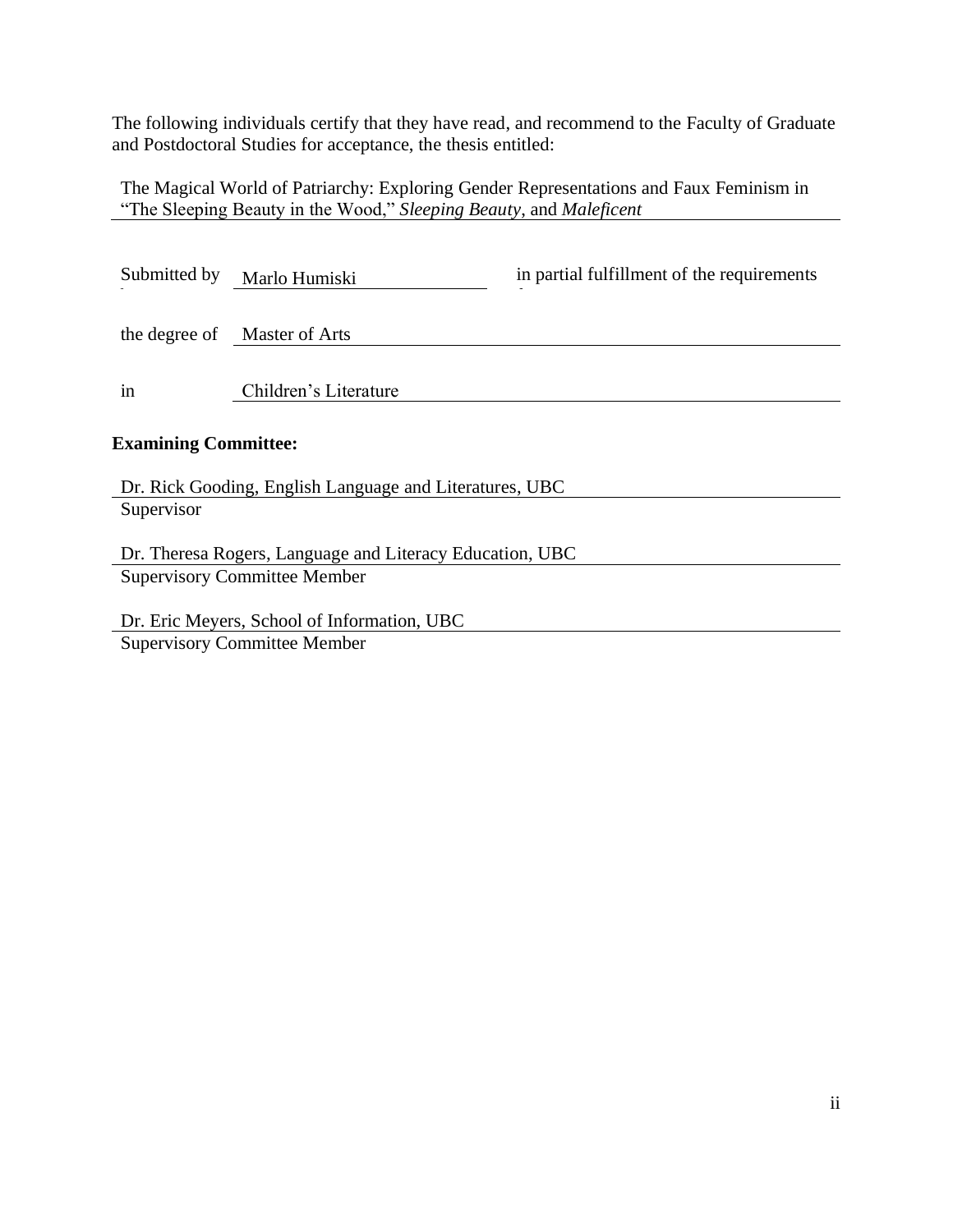### **Abstract**

In recent years, there has been an increase of feminist narratives in contemporary North American popular culture. However, some of these narratives perpetuate traditional gender messages under the pretences of feminism. This study examines faux feminist narratives in children's films and how they convey patriarchal concepts of gender by analysing the history and trajectory of gender representations from one traditional conservative text to a recent text that purports to be feminist. Through the critical framework of adaptation theory (Hutcheon 2006; Zipes 2013; Blankier 2014), this study analyzes three versions of the fairy tale "Sleeping Beauty" from three different time periods: Charles Perrault's seventeenth-century tale "The Sleeping Beauty in the Wood," Disney's animated film *Sleeping Beauty* (1959), and Disney's live-action film *Maleficent* (2014). The gender roles and gendered social structures in each text are examined to explore which gender representations have changed over time, and which representations have persisted throughout the three "Sleeping Beauty" texts. This study finds that while *Maleficent* may have feminist revisions, the film duplicates many sexist representations of gender found in the film's source texts, conveying traditional gender roles and gendered social structures to contemporary audiences under the pretences of feminism.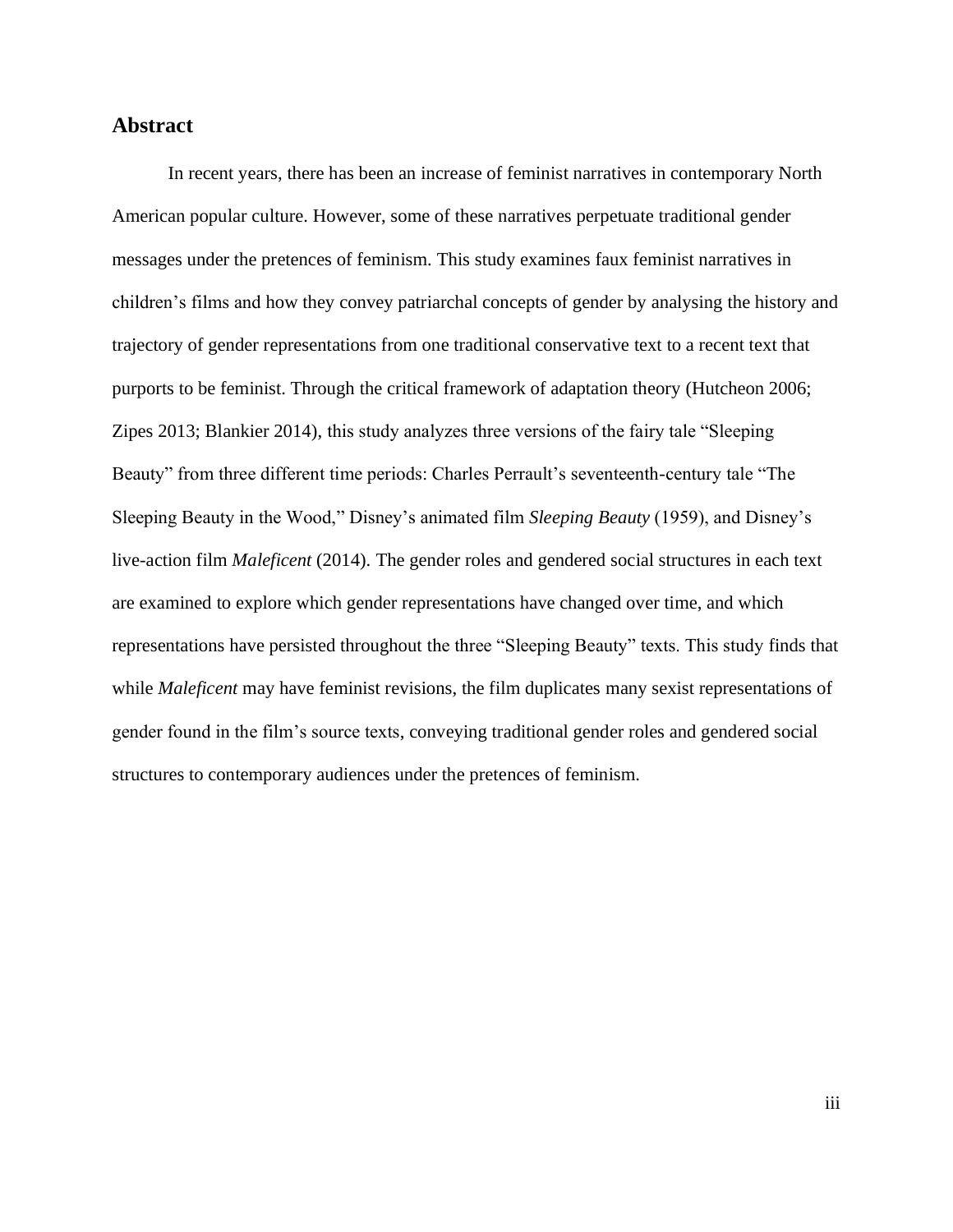## **Lay Summary**

This study analyses three versions of Sleeping Beauty from different periods to examine how representations of gender may or may not change over time and across adaptations. Through this analysis, the study addresses what messages about gender "The Sleeping Beauty in the Wood," *Sleeping Beauty* (1959)*,* and *Maleficent* (2014) convey to young audiences and finds that many of *Maleficent*'s representations of gender are continuations of the sexist representations found in "The Sleeping Beauty in the Wood" and *Sleeping Beauty*. The importance of this study is that it explores how children's stories inform young audiences about their identity and place in the social world.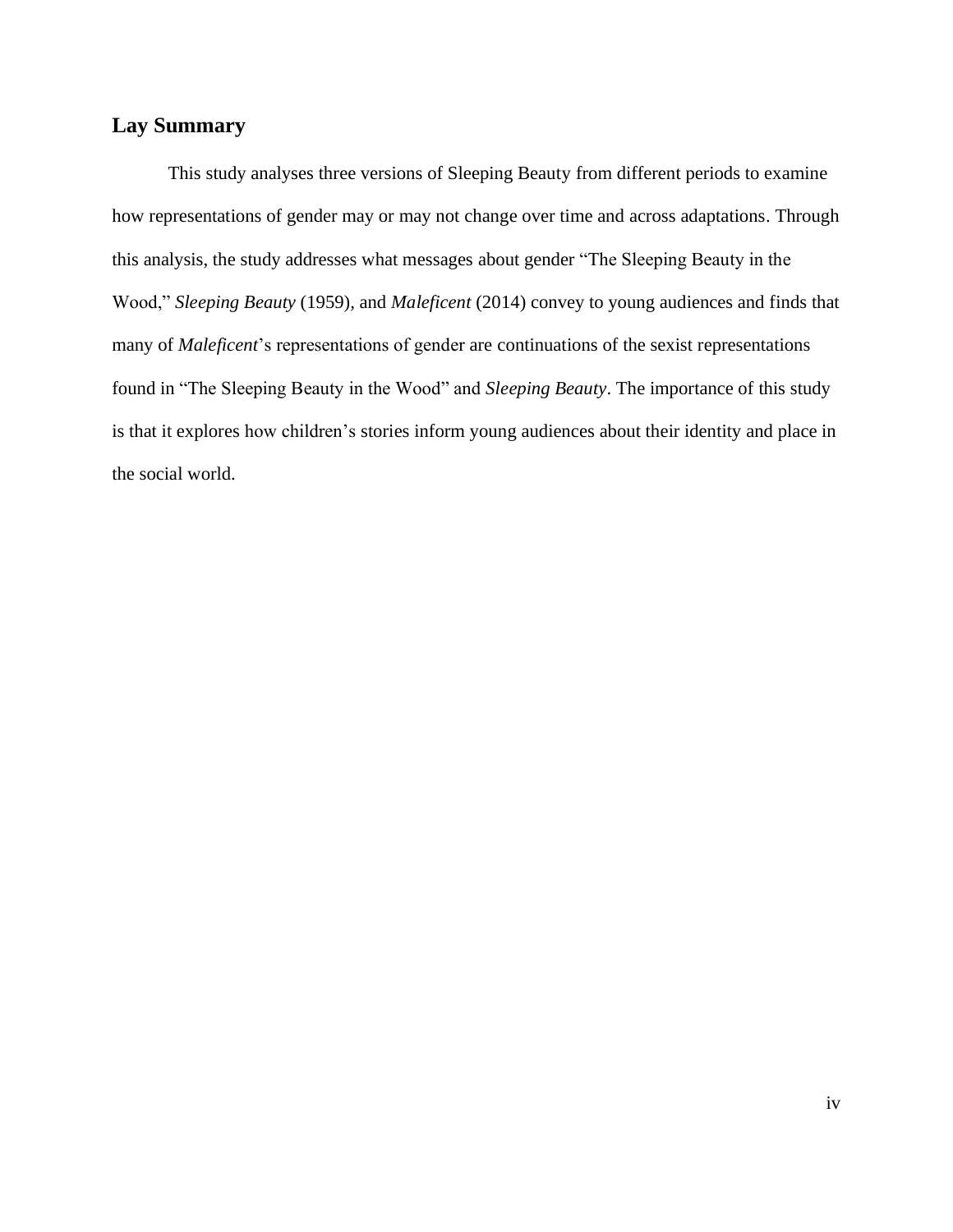# **Preface**

This thesis is an original work by Marlo Humiski. No part of this work has been previously published.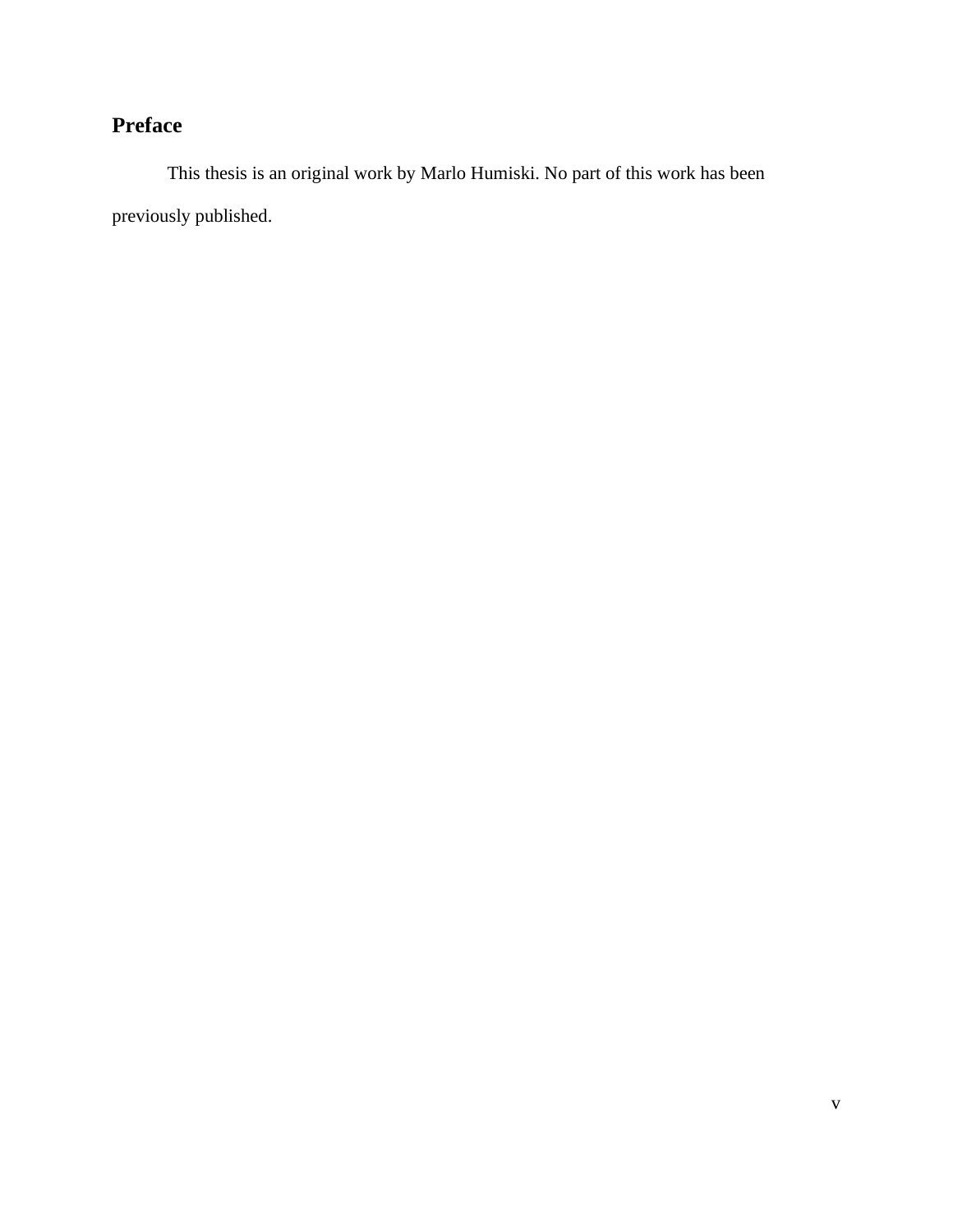# **Table of Contents**

| 1.1   |                 |
|-------|-----------------|
| 1.2   |                 |
| 1.3   |                 |
| 1.4   |                 |
| 1.5   |                 |
|       |                 |
| 2.1   |                 |
| 2.1.1 |                 |
| 2.1.2 |                 |
|       |                 |
| 2.2   |                 |
| 2.2.1 |                 |
| 2.2.2 |                 |
| 2.2.3 |                 |
|       | $\overline{vi}$ |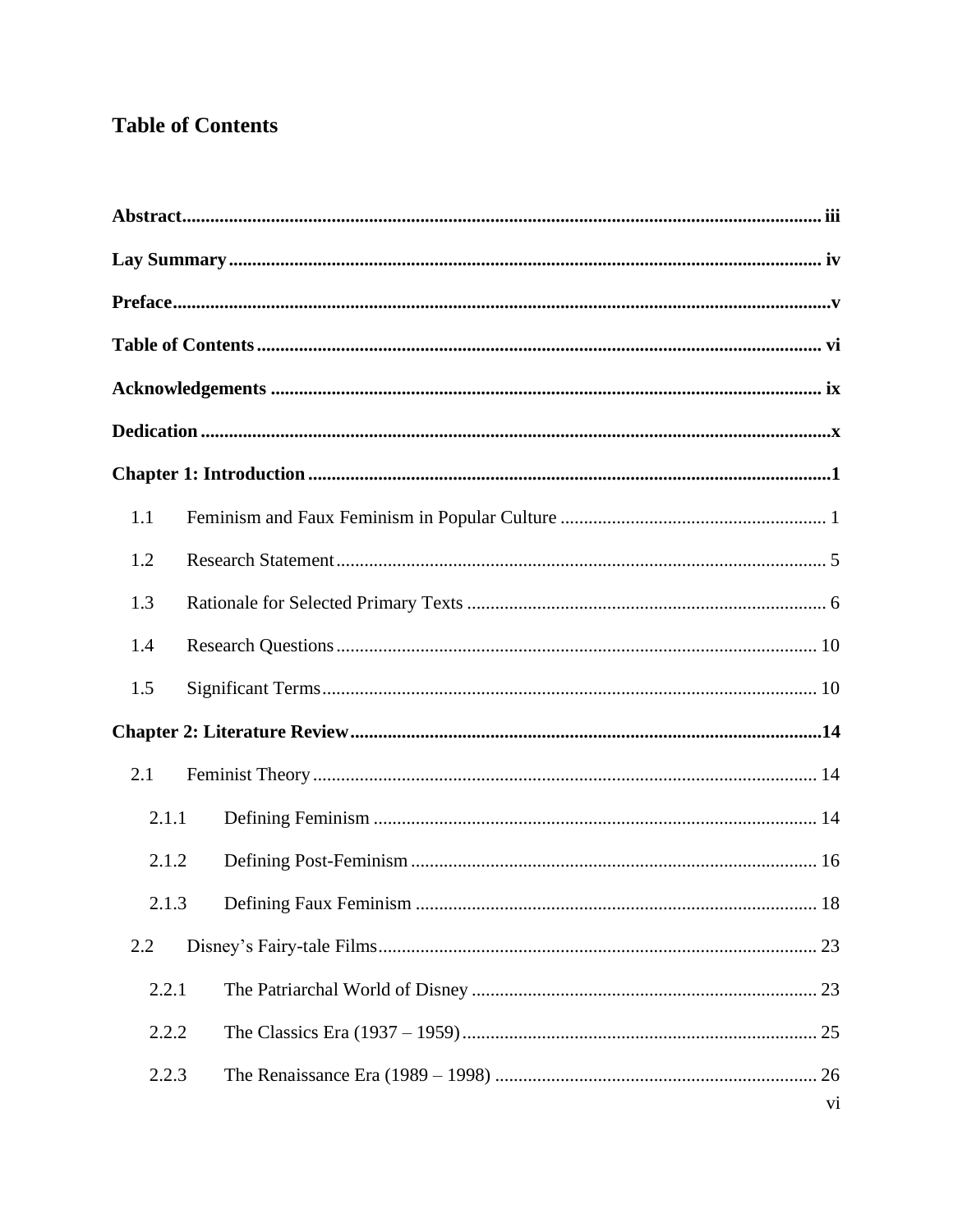| 2.2.4 |                                                                               |     |
|-------|-------------------------------------------------------------------------------|-----|
|       |                                                                               |     |
| 3.1   |                                                                               |     |
| 3.2   |                                                                               |     |
|       | Chapter 4: "The Sleeping Beauty in the Wood" by Charles Perrault 37           |     |
| 4.1   |                                                                               |     |
| 4.2   | "The Sleeping Beauty in the Wood" (ATU 410) and Inherent Gender Roles 41      |     |
| 4.3   |                                                                               |     |
| 4.4   |                                                                               |     |
| 4.5   |                                                                               |     |
| 4.6   |                                                                               |     |
|       |                                                                               |     |
| 5.1   | Disney's Adaptation of Perrault's "The Sleeping Beauty in the Wood" 58        |     |
| 5.2   |                                                                               |     |
| 5.3   | Modeling Femininity, the Innocent Persecuted Heroine, and Princess Aurora  67 |     |
| 5.4   |                                                                               |     |
| 5.5   |                                                                               |     |
| 5.6   |                                                                               |     |
|       |                                                                               |     |
| 6.1   |                                                                               |     |
| 6.2   |                                                                               |     |
| 6.3   |                                                                               |     |
| 6.4   |                                                                               |     |
|       |                                                                               | vii |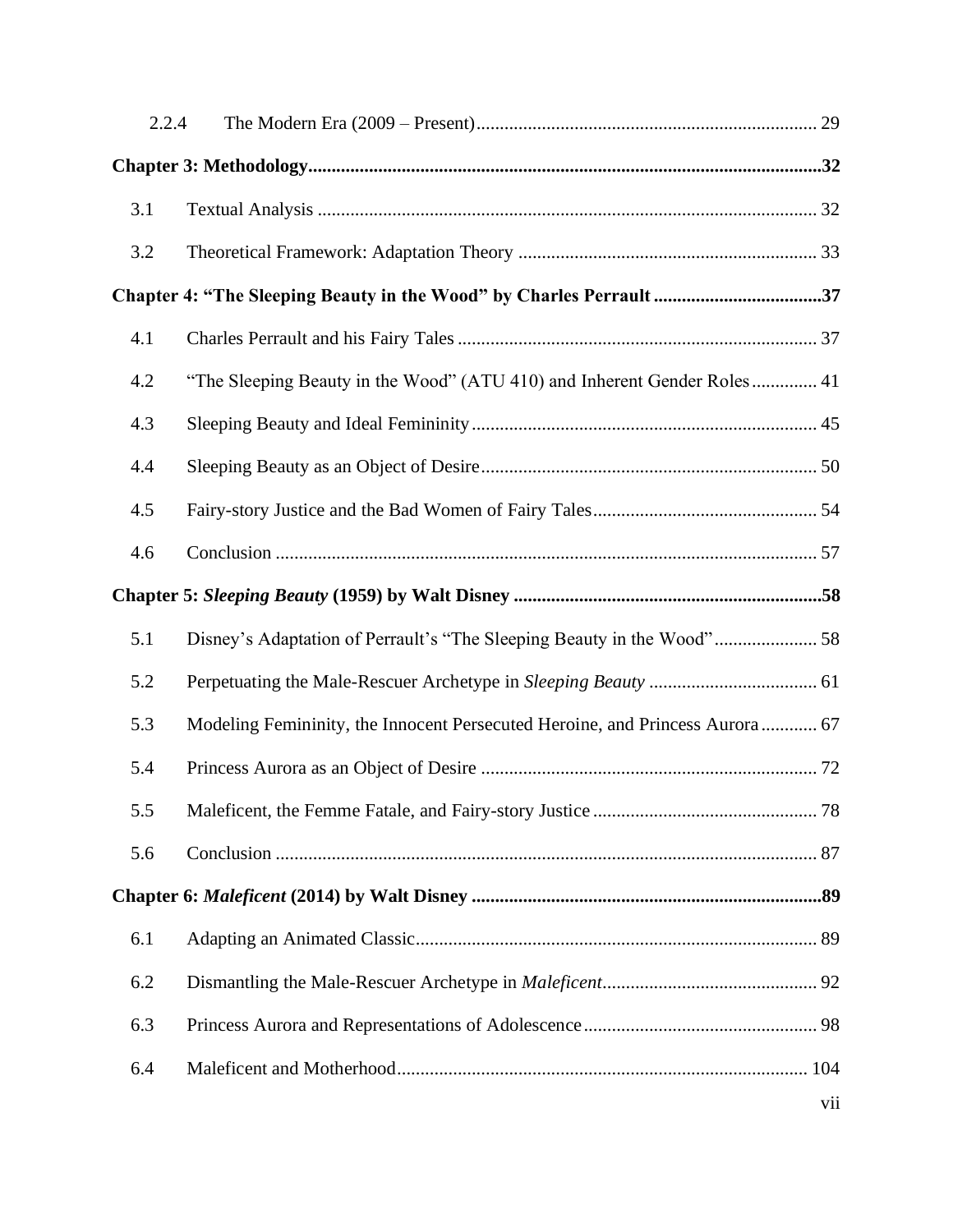| 7.1 |  |  |
|-----|--|--|
| 7.2 |  |  |
| 7.3 |  |  |
|     |  |  |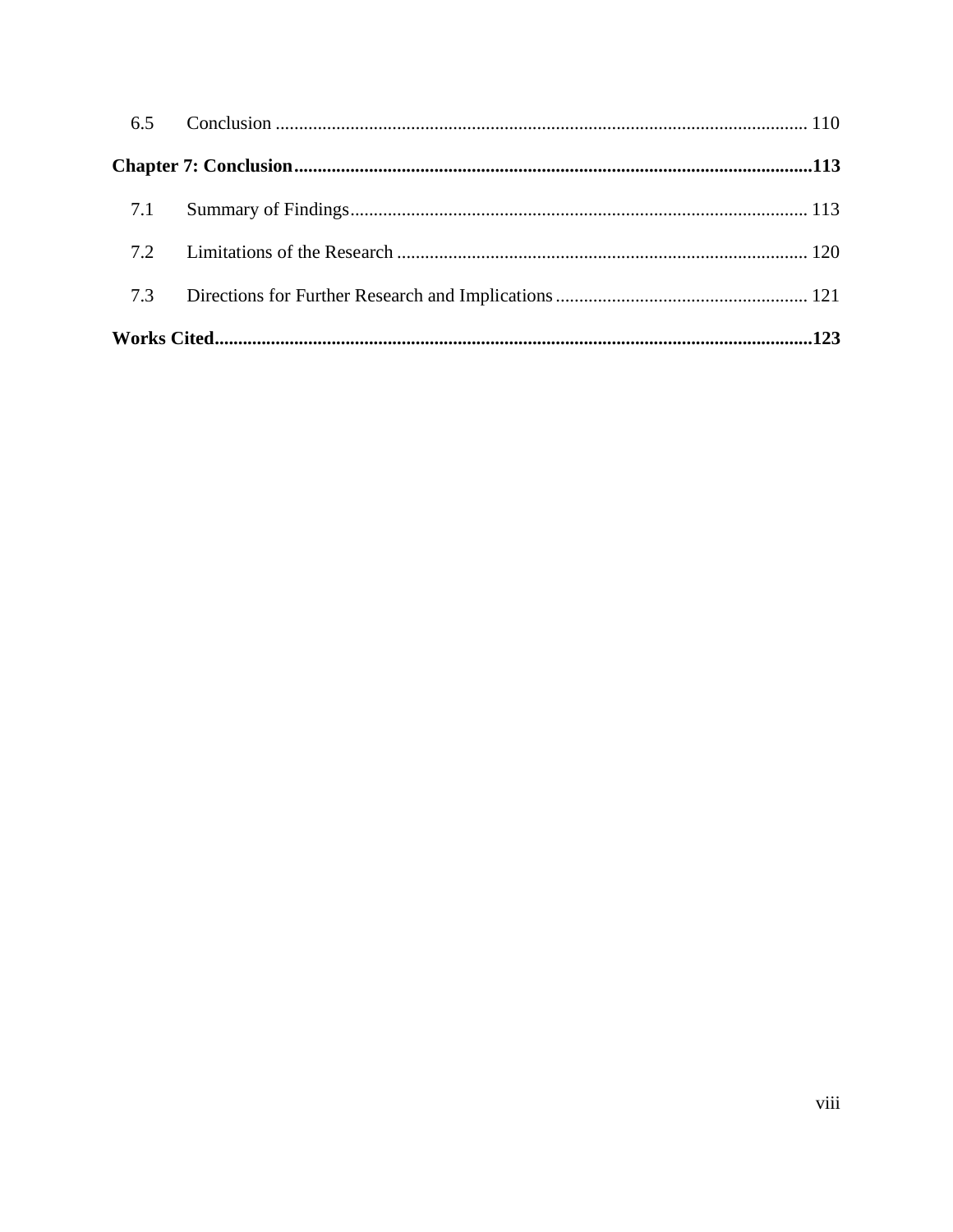## **Acknowledgements**

I wish to express my sincerest gratitude to my supervisor, Dr. Rick Gooding, for his never-ending support, guidance, and patience. This project would not have been possible without his profound knowledge of fairy tales and his earnest belief in my abilities. Thank you for every writing session and for pulling me out of *many* research rabbit holes. I would also like to express my deepest appreciation to my committee members, Dr. Theresa Rogers and Dr. Eric Meyers, for their enthusiasm, insightful feedback, and dedication to strengthening my research.

I am incredibly grateful for my family, whose unwavering love, support, and friendship has sustained me throughout the years. To my parents, thank you for always nurturing my curiosity and imagination. To my sister, your constant companionship means the world to me.

I would also like to thank my friends and colleagues for keeping me going with study dates, supportive words, and intellectual debates. Special thanks to Russell Hirsch and Stephanie Tran for countless hours spent together in coffee shops and libraries.

Lastly, I would like to thank the School of Library, Archival and Information Studies at The University of British Columbia and the Ronald Jobe Children's Literature Scholarship for supporting this research.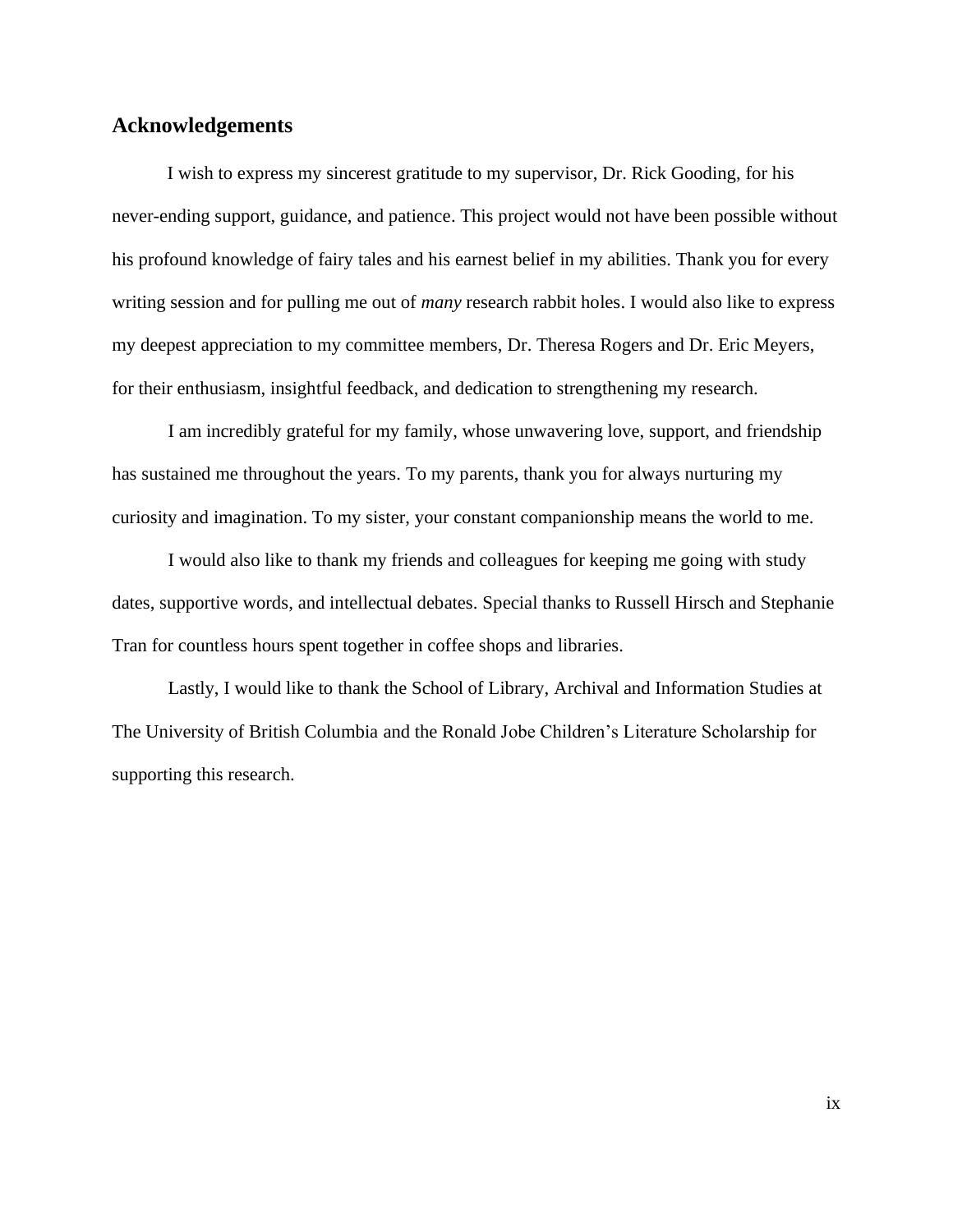# **Dedication**

To my parents and grandparents, whose analytical minds and creative hearts shaped me into the person I am today.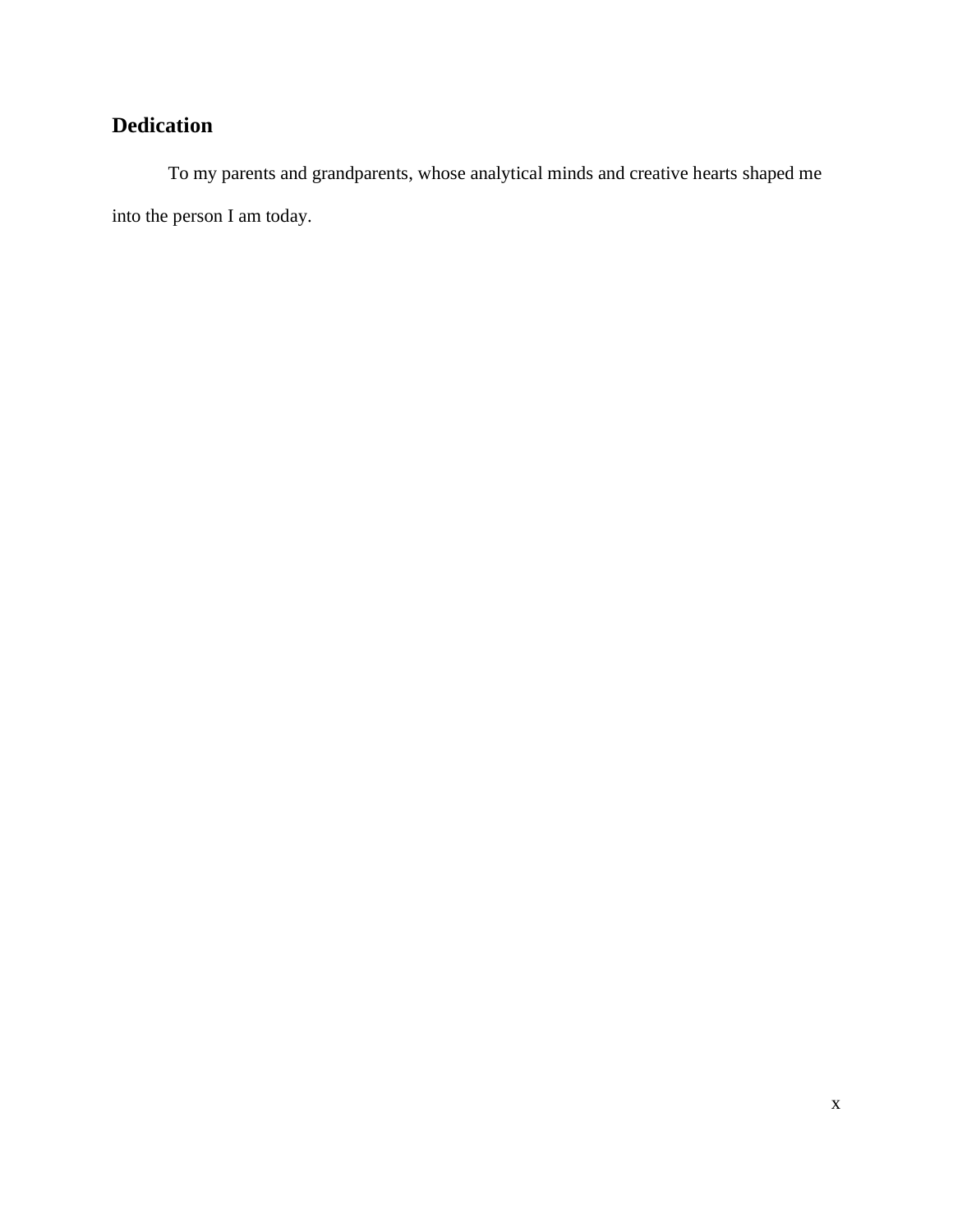## **Chapter 1: Introduction**

#### **1.1 Feminism and Faux Feminism in Popular Culture**

Feminism is on the rise, or so it seems. Mass culture is filled with coverage of feminist movements, celebrities and artists claiming feminist identities, texts praised for strong female characters, and people advocating for feminism through social media. However, despite feminism having become a popular topic, the definition and motives of feminism are generally misunderstood. Feminist theorist bell hooks best defines feminism as "a movement to end sexism, sexist exploitation, and oppression" (*Feminism is for Everybody*1). Sexism, the discrimination against or depreciation of someone based on gender and/or biological sex, is the societal problem the movement seeks to eradicate. Feminism advocates for gender equality for everyone but focuses on women's rights because society is currently dominated by a patriarchal system in which women face the most challenges.

Unfortunately, many people's understandings of feminism are not based on feminist theory but rather on representations of feminism found in Western mass media and popular culture. Feminism is often depicted as an extreme ideology and an anti-men movement comprised of men-haters. This misunderstanding is echoed in current media as some celebrities, such as Meryl Streep, Kelly Clarkson, Susan Sarandon, and Katy Perry reject feminism based on its radical or women-exclusive reputation (Holmes "A Venn Diagram of Hollywood's Confused Feminists"). Other times, feminists are portrayed in popular culture as middle-class white women who fight for women's rights out of boredom and are neglectful of their families, like the vivacious housewife Mrs. Banks from *Mary Poppins* (1964) who is too swept away with her ridiculous musical account of the suffragette movement to notice that her children are missing*.*  Another common misrepresentation, often conveyed by conservative media outlets like *Fox*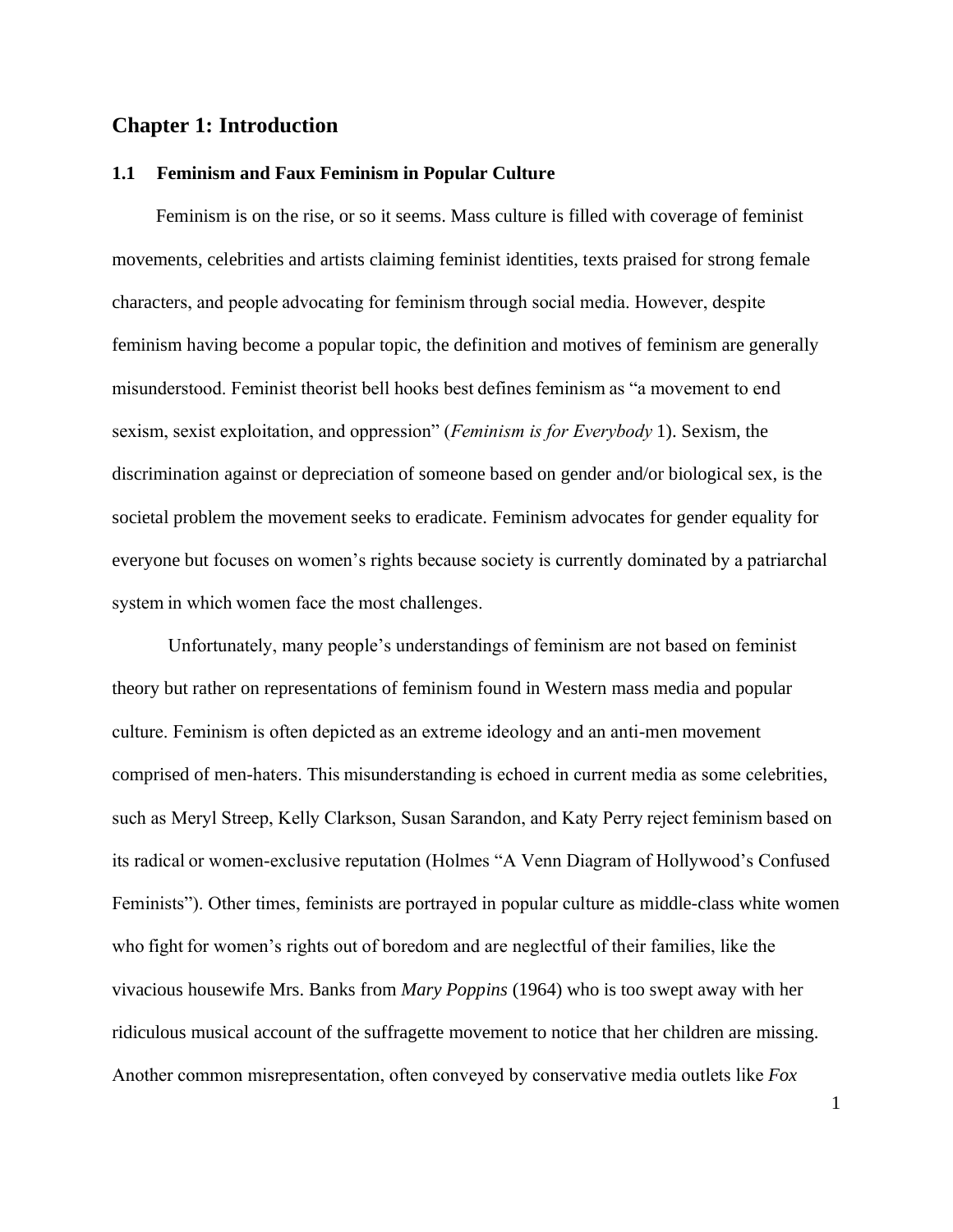*News, National Review*, or even more liberal outlets like *TIME* magazine, is that feminism is "dead," that feminism achieved its goal during the 1970s, and that any feminist movement today is superfluous (Venker 2016; French 2014). Another convoluting phenomenon is post-feminism, which posits that Western society has moved beyond feminism to a "postfeminist era" in which women are equal, empowered, and have the same freedoms as men. Although post-feminism is a contested term that many feminist scholars have widely criticized for operating within the framework of patriarchy, post-feminist rhetoric in today's culture continues to offer ways for women to bargain or appropriate power within a sexist system rather than achieve equality (for further discussion, see section 2.1.2). These common misrepresentations of feminism are a form of backlash against the movement, and are created, communicated, and amplified by the patriarchal media and popular culture that has long dominated Western society and from which most people form their understandings of gendered social structures.

However, despite the perpetual misunderstanding of feminism and aversion to the movement in contemporary society, "feminism has a visibility in media culture that it did not have even a few years ago, and we are currently witnessing a resurgence of feminist discourse and activism as well as a renewed media interest in feminist stories" (Gill, "Post Postfeminism?" 615). A shift is occurring by which positive female characters are becoming increasingly desired and produced in children's culture, with many novels, films, toys, and games featuring representations of women who are intelligent, ambitious, diverse, and valued for more than their looks and reproductive systems. Suzanne Collins' The Hunger Games series and Veronica Roth's Divergent series became widely popular for featuring strong, resourceful female leads in dystopian narratives, with each series becoming successful movie franchises. Disney's *Frozen*  (2013) and *Frozen 2* (2019) have been praised by parents and reviewers for featuring princess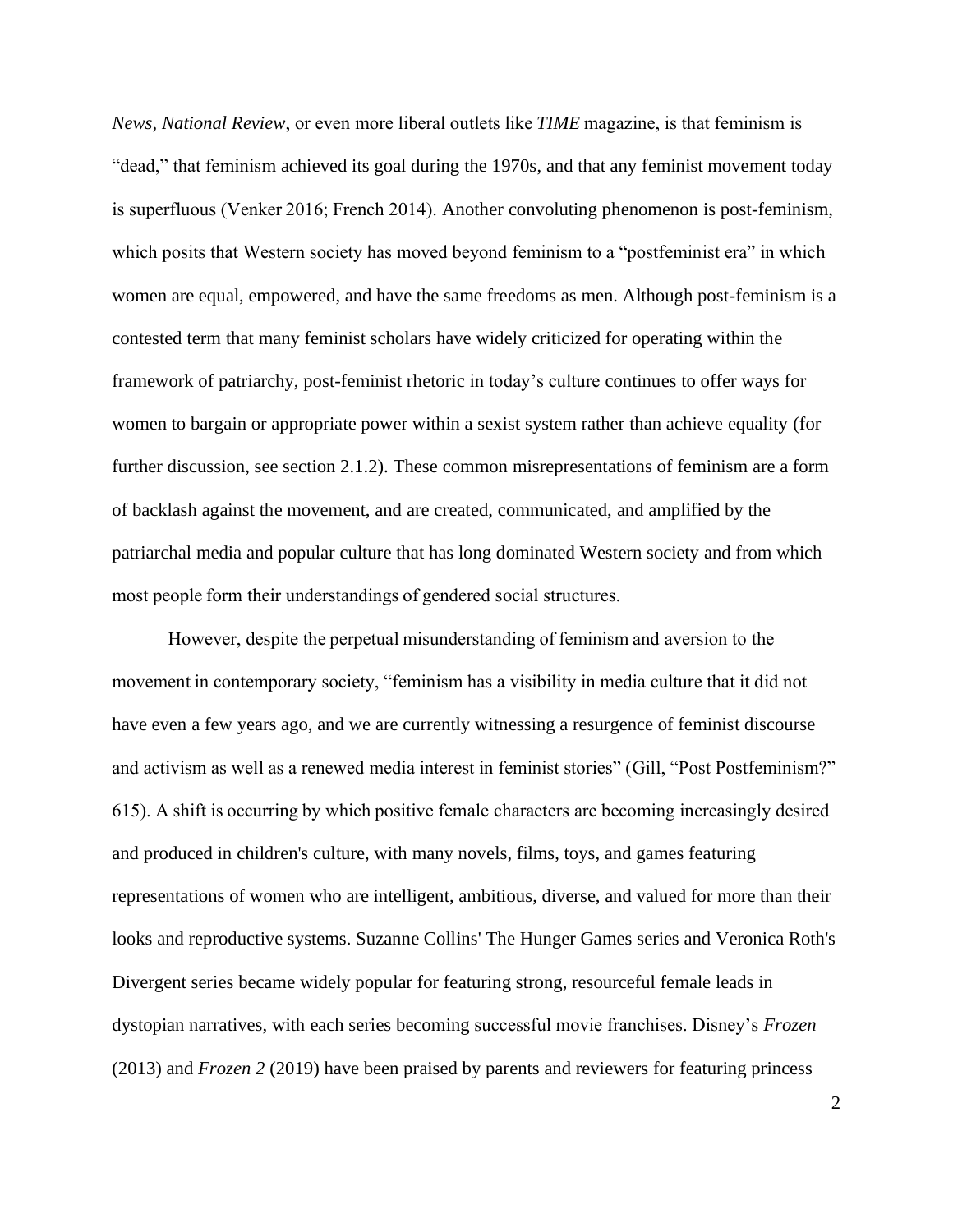storylines that focus on familial over romantic love, with the sequel currently reigning as the highest-grossing animated film of all time (Rubin 2020). Mattel's Barbie doll "Fashionistas" line, which features three new body types and seven different skin tones for Barbie, won the "Doll of the Year" category at the Toy Association's annual Toy of the Year Awards in 2017 ("2017 TOTY Winners"). Among a myriad of recent children's products, these examples are indicative of an increased interest in positive representations of women from consumers and companies alike. The fundamentals of feminism are becoming more widely embraced as important messages for young audiences, whether people support the movement, reject it, or are uncertain of its intentions.

However, because young people often learn about feminism from popular culture, many audiences engaging in dialogues about gender representations in children's texts are misinformed about the many manifestations of sexism in Western culture. A lexicon has developed, with stock phrases like "girl power" and tropes like "strong female characters" commonly describing texts that feature non-stereotypical representations of women who exhibit agency (Gill, "The Affective, Cultural and Psychic Life of Postfeminism" 607). Even "feminist" has become a popular label for signifying a text that appears to have positive gender messages, despite its controversial status in contemporary culture. However, due to misunderstandings around how sexism manifests, many texts that are being labelled as empowering participate in patriarchal discourses under the pretences of feminism. These narratives have been described by scholars as pseudo-feminist (Marshall and Sensoy 2009; Gibson and Heyes 2014) or as faux feminist (Perishing and Gablehouse 2010; Williams 2010; hooks 2013). Faux feminism, the preferred term for this study's purposes, "assumes a feminist stance but offers a mass-mediated idea of feminism where individual women can be strong and achieve equality through personal actions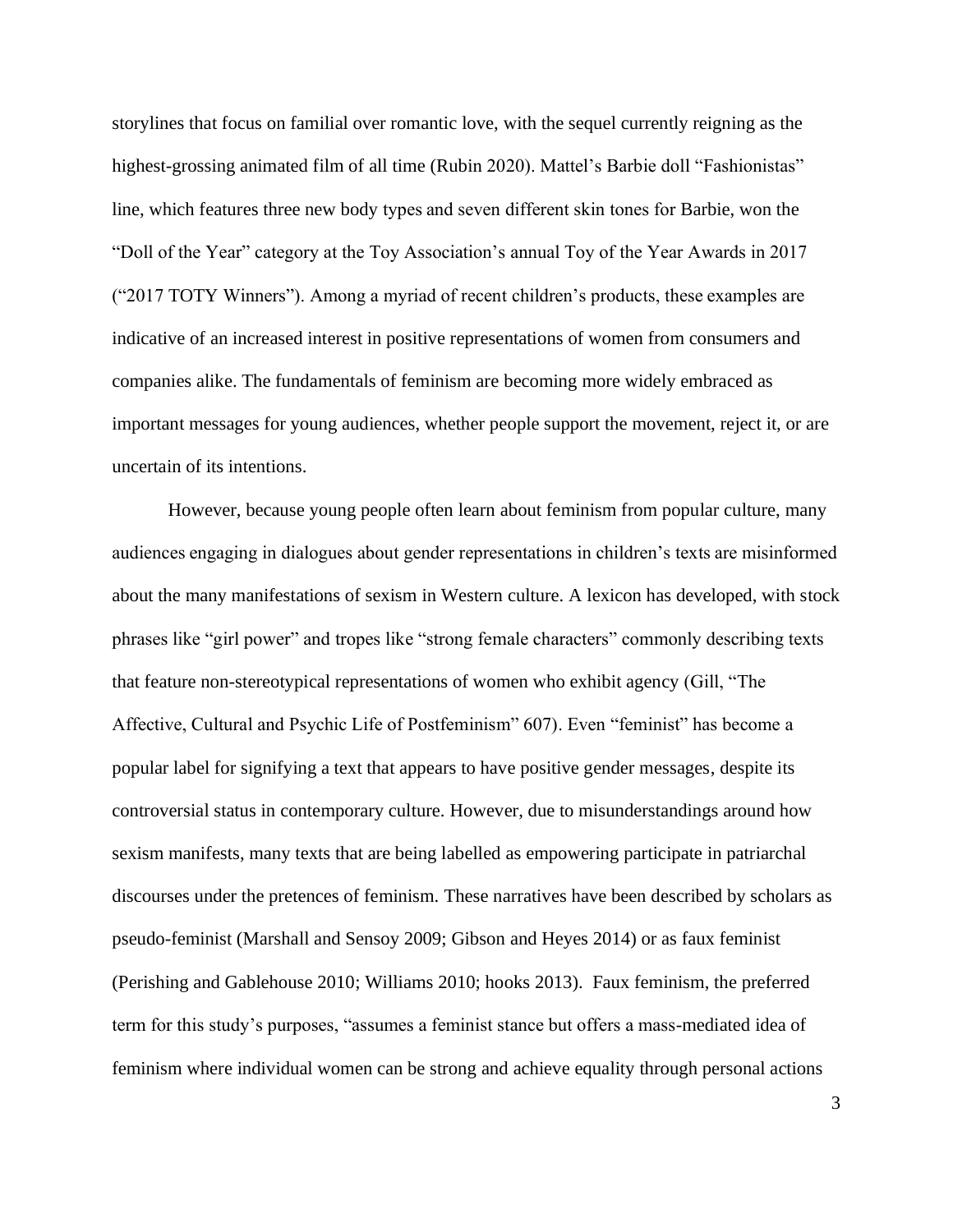that do not, however, challenge or change the underlying patriarchal structure of society" (Williams 101). Similar to how post-feminism manifests in popular culture, faux feminism appropriates feminist vocabulary and ideals to present sexist values as liberating for women (McRobbie 2007). Faux feminism uses such devices as a misconstrued attempt to advocate for feminism or to masquerade as feminism for capitalistic gains. In doing so, faux feminism believes, or wants others to believe, it *is* feminism (Williams 101). In contemporary popular culture, many narratives are emerging that are faux feminist, whether or not they intend to be, and are, according to hooks, a "patriarchal male dominated re-framing of feminism" that undermines criticisms from feminism by infiltrating the movement with patriarchal content (hooks, "Dig Deep: Beyond Lean In").

Faux feminism in popular culture is problematic because it contributes to contemporary North American society's ongoing confusion about the feminist movement and gender equality by diminishing feminism's criticisms of sexist and patriarchal structures. As previously stated, many people form their understandings of feminism from popular culture, leading to misunderstandings of the feminist movement and how sexism manifests. Faux feminist texts add to this confusion by presenting audiences with "narrow depiction[s] of feminism" (Williams 101). As Christy Williams notes, the problem with a faux feminist text is not that it fails to be feminist, but rather that the "popularized, restricted, and simplified version of feminism it presents masks the elements of the [text] that reinforce social and patriarchal structures" (114). Williams explains that faux feminism "naturalizes gender expectations and the idea that demonstrations of female strength are akin to gender equality" (114). Aligning female strength with gender equality simplifies and distorts understandings of gender equality by limiting feminism to solely pertaining to women, not all genders or structures of society (115). By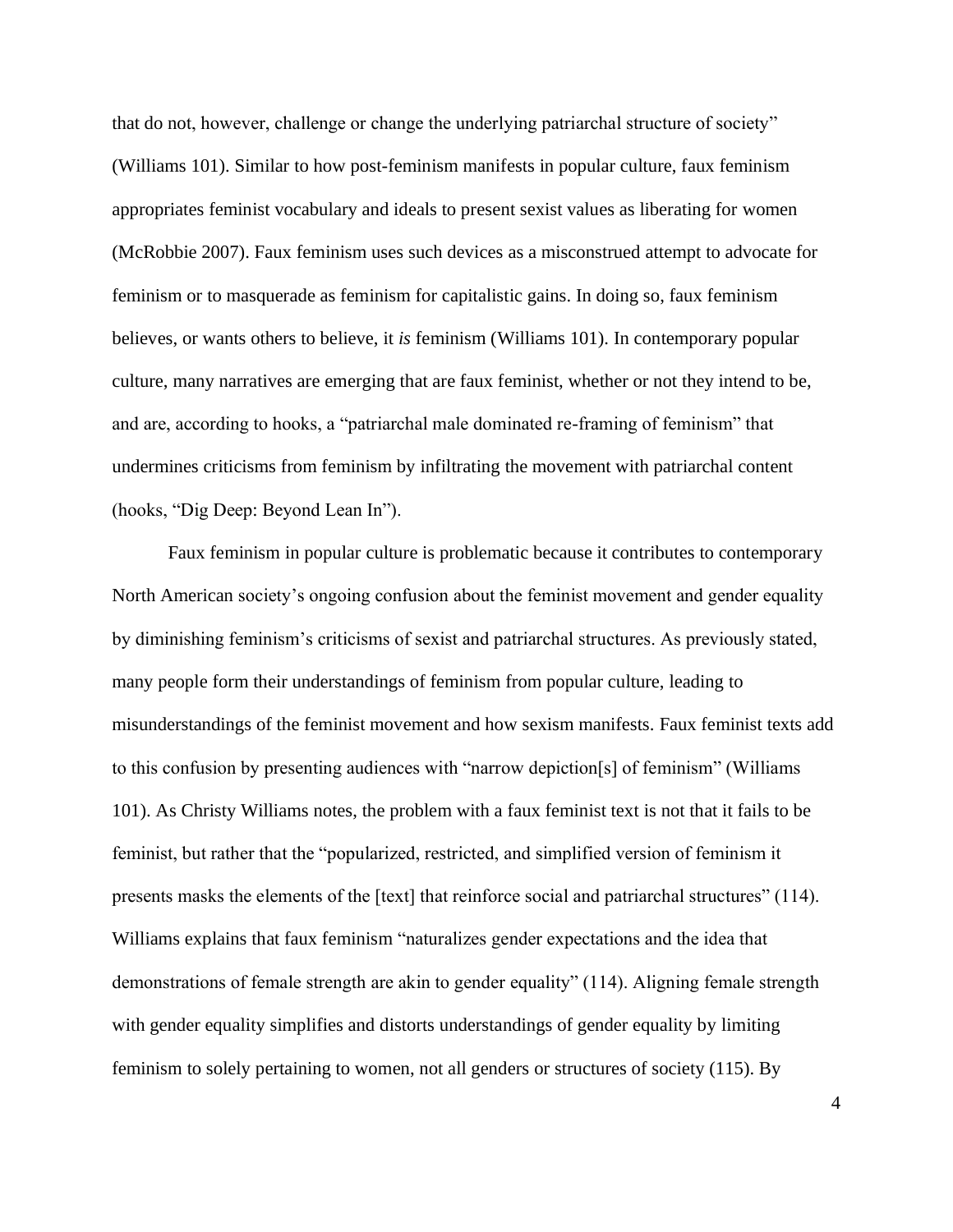misrepresenting feminism and gender equality, faux feminist texts reframe and redefine the principles of feminism to disregard, naturalize, or even support the sexist, patriarchal social structures the movement seeks to eradicate. In doing so, faux feminist texts undermine feminism, disassembling the movement's power from within.

#### **1.2 Research Statement**

While not all audiences take faux feminist texts, or any form of popular culture for that matter, at face value, faux feminist texts are challenging because it is difficult to identify and address the nuanced sexist content as definitively as with overtly patriarchal content. Faux feminism's latency is particularly problematic in children's texts because faux feminism introduces negative gender roles and gendered social structures as positive to young audiences, potentially influencing how young people form their understandings of their own social identity and the world. The purpose of this study is to examine faux feminist narratives in children's texts by analysing the history and trajectory of gender representations from one traditional conservative text to a recent text that purports to be feminist. My research analyzes three versions of "Sleeping Beauty" from three different time periods, "The Sleeping Beauty in the Wood," *Sleeping Beauty* (1959), and *Maleficent* (2014), to explore how texts reflect and reinforce contemporary notions of gender roles and gendered social structures. Through this analysis, my research seeks to understand how faux feminist texts challenge and/or convey patriarchal and sexist concepts of gender to young audiences.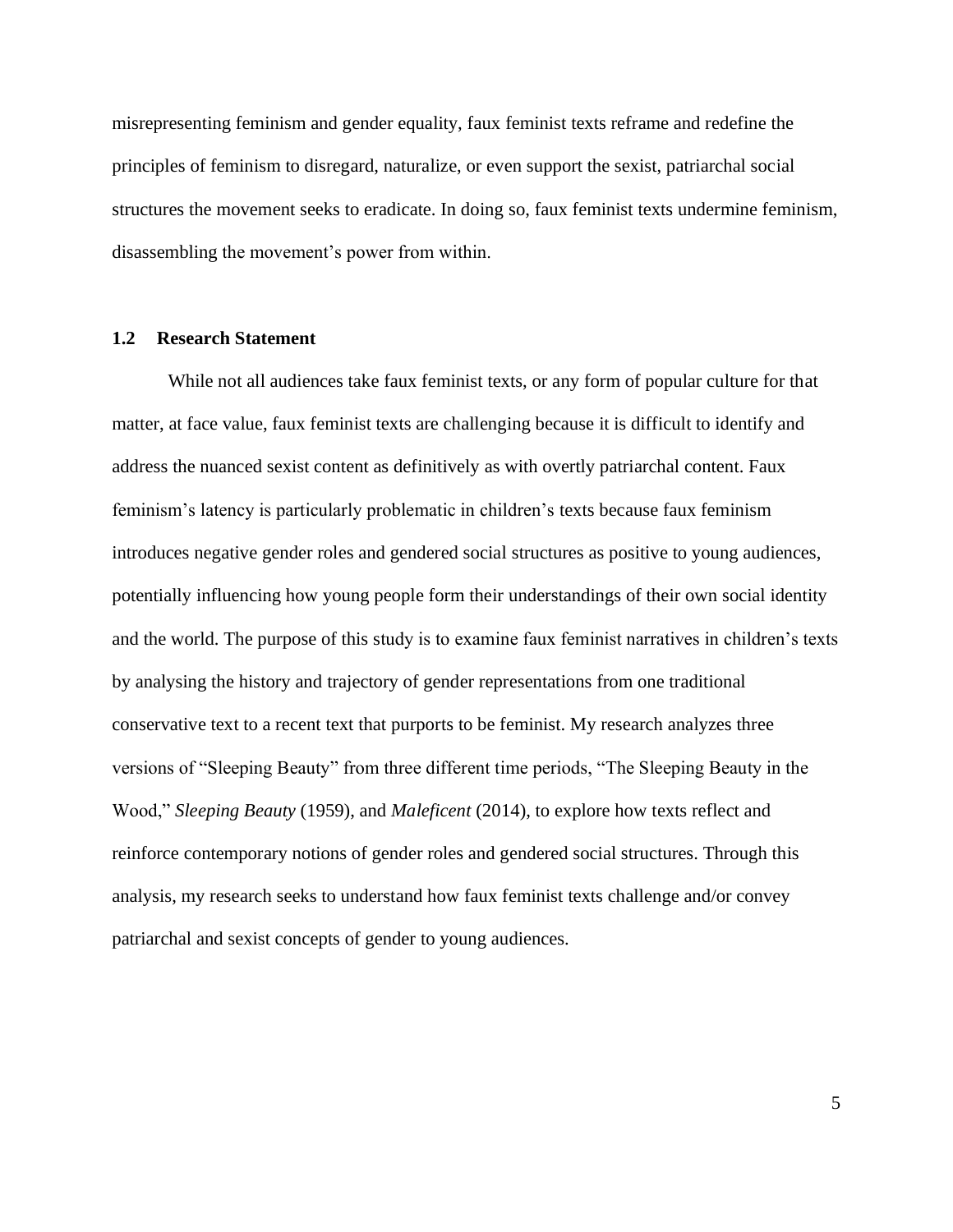#### **1.3 Rationale for Selected Primary Texts**

Due to my interests in gender studies and fairy tales, I decided to examine fairy-tale films produced by the Indeed, there are many ways in which the company has embedded itself in children's lives, whether it be on a small, day-to-day scale through televisions shows, toys, costumes, or even toothbrushes, to travel experiences such as Disney World and other theme parks, resorts, and cruises where consumers can physically step into the world of Disney. One of the main facets through which the company continually shapes children's culture is through its popular fairy-tale films. Since Disney's first production, *Snow White and the Seven Dwarfs* (1937), the company has monopolized the fairy-tale genre and American consumers through its repetitive, formulaic approach to storytelling and use of the most recent technological advances (Zipes 1995). In North American society, and perhaps even internationally, Disney's fairy-tale film adaptations have become so universal that they are the most popular versions of fairy tales, as many people are most familiar with Disney's account of a tale or are completely unaware of a tale's traditional or literary versions (K. Stone 1975; Zipes 1995). Disney is favoured by many audiences for its consistent ability to produce whimsical, sanitized musicals that feature beautiful princesses, daring princes, and cute animal helpers.

However, despite the reputation Disney films hold as wholesome family entertainment, cultural critic Henry Giroux cautions that "while Disney films do not promote the violence that has become central to many other forms of popular and mass culture, they do carry cultural and social messages that need to be scrutinized" (*The Mouse that Roared* 85). Despite sanitizing fairy tale narratives and removing sexual and violent content, Disney films often reinforce the traditional gender roles and gendered social structures found in literary fairy tale tradition. These messages are subsequently taught to young audiences through Disney films, informing children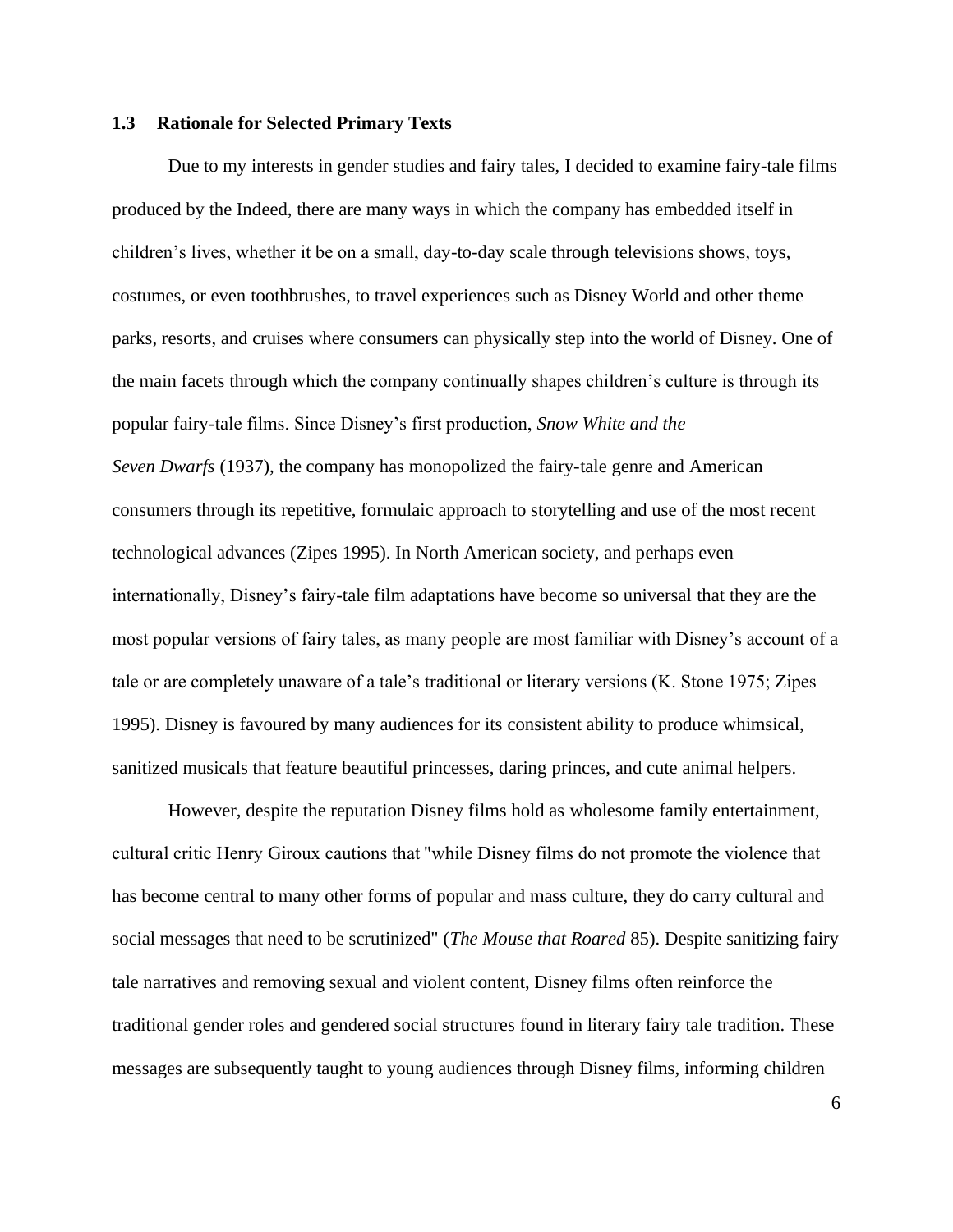about their identity and place within the world based on patriarchal ideas of gender. Therefore, Disney fairy-tale films are ideal for examining gender representations in children's texts, not only because of the company's monolithic cultural presence, but also for the messages Disney films convey about gender.

Although Disney's fairy-tale filmography is vast and has many films to consider for representations of gender, I am interested as a researcher in how Disney's twenty-first century fairy-tale films reflect and reinforce contemporary notions of gender and feminism. Since the company's release of *The Princess and the Frog* in 2009, Disney has produced many fairy-tale films, specifically princess films, which feature strong narratives of female empowerment at the forefront of the films. These narratives appear at first glance to be subversive of Disney's past sexist representations of women. Many of these recent films have been widely praised by reviewers, with many of the films being announced as feminist films on popular news websites like *Refinery 29, The Daily Beast,* and *the Huffington Post* (Gloudeman 2014; LeVine 2015; Yamato 2016). Questioning whether Disney has changed its patriarchal ways and created feminist films, or whether the company is merely utilizing faux feminism for financial gain, I compiled a list of Disney's princess films released over the past several years (2013- 2020), including both new animated adaptations and live-action remakes of past Disney films, and began examining them according to the following criteria:

- The selected texts must be a fairy-tale adaptation created by The Walt Disney Company, and not in collaboration with Pixar Animation Studios or merely distributed by Disney.
- The selected texts must contain a female lead and a narrative that focuses on female empowerment.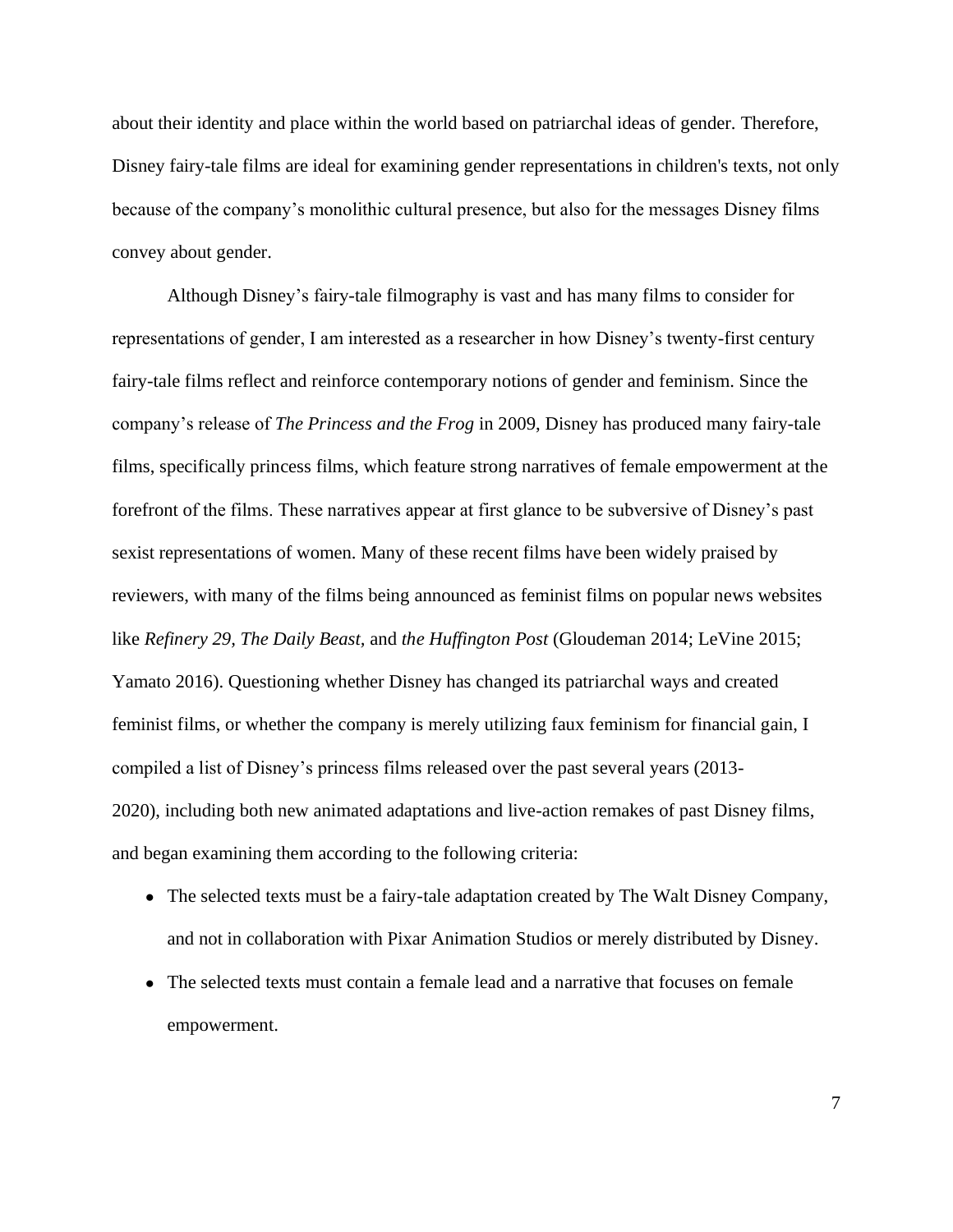Upon analysing Disney's princess films released from 2013-2020, I found that while some of Disney's recent animated adaptations fit the criteria, they do not reflect upon the company's changing representations of gender to the same extent the live-action remakes do. For example, *Frozen* is Disney's first adaptation of Hans Christian Andersen's literary fairy tale "The Snow Queen," and *Moana* is Disney's first depiction of Polynesian folklore and mythology. Although these two films do exhibit the signs of the feminist and faux feminist content I am looking to examine, they are Disney's first adaptation of their respective source tales. While being a firsttime adaptation was not an original criterion for selected texts, these films do not present the same potential for an in-depth analysis of Disney's changing approach to gender representations as the live-action adaptations do. Disney's live-action remakes interestingly required the company to reflect upon its own past gender representations in order to update the classic princess narrative for contemporary audiences.

There were three live-action films that were potential candidates for this study. *Maleficent* (2014) is a live-action film adaptation of both Charles Perrault's fairy tale "The Sleeping Beauty in the Wood" (ATU 410) and Disney's earlier animated film adaptation of Perrault's tale, *Sleeping Beauty*(1959). Similarly, *Cinderella*(2015) is a live-action film adaptation of Perrault's fairy tale "Cinderella: or, The Glass Slipper" (ATU 510A), as well as an adaptation of Disney's earlier animated film adaptation of the same tale, *Cinderella*(1950). Following in the live-action footsteps of *Maleficent* and *Cinderella,* Disney released *Beauty and the Beast* (2017), which is an adaptation of Disney's 1991 animated film by the same title, and both films are adaptations of Madame Jeanne-Marie LePrince de Beaumont's fairy tale "Beauty and the Beast" (ATU 435C). While all three live-action films are Disney fairy-tale adaptations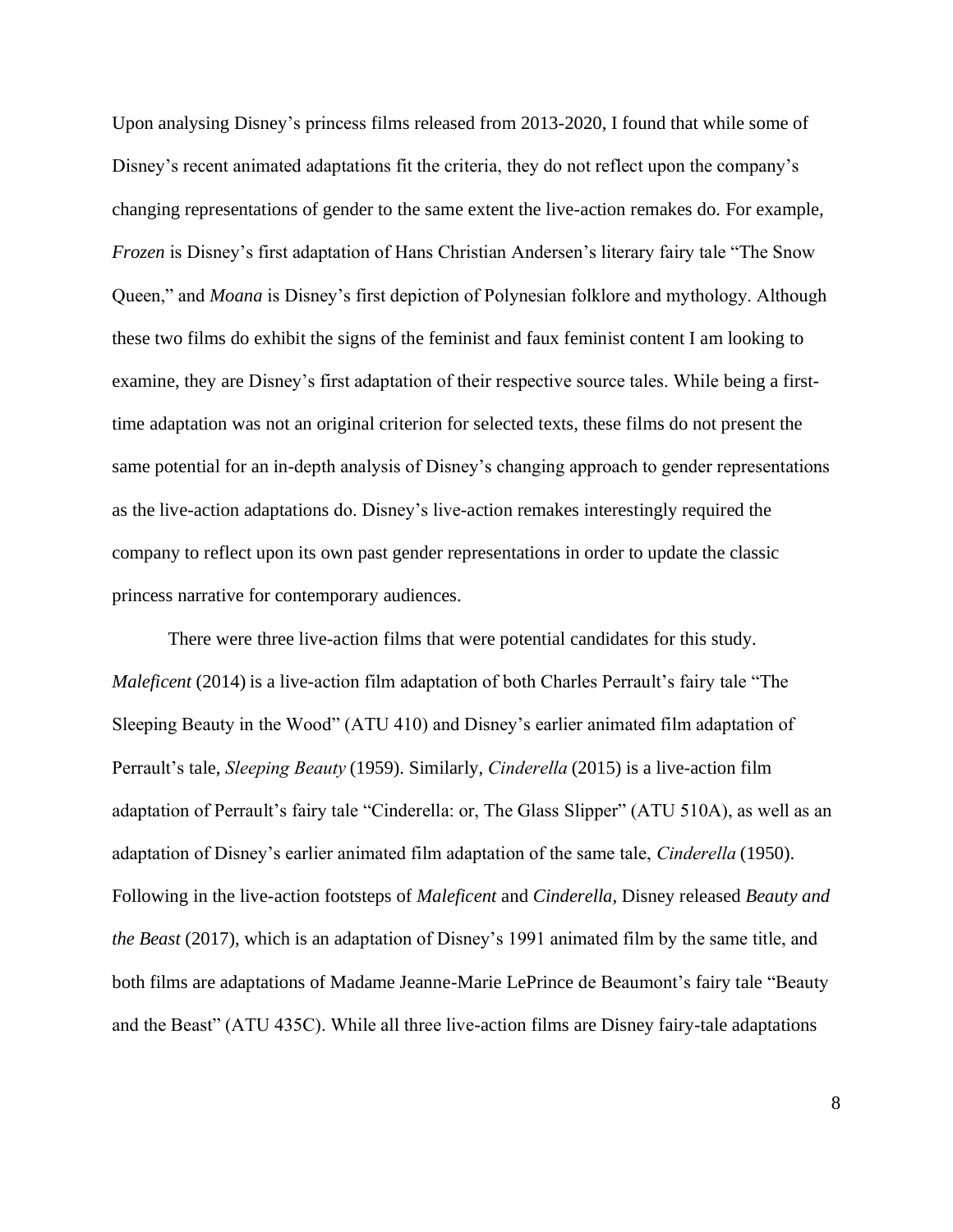with strong female leads, I chose to focus my study on one live-action film and its source materials due to the limited length of this study.

*Maleficent* was chosen over the other two films due to actress Angelina Jolie's significant presence in popular culture. Not only did the film's popularity warrant a sequel, *Maleficent: Mistress of Evil* (2019), but the film also features actress Angelina Jolie as the main protagonist and as a prominent figure in the film's creative process as an executive producer (Vorel 2018; Zipes, "Beyond Disney in the Twenty-First Century" 25). Jolie brings her reputation to the film, not only for her Academy-Award-winning acting, but also for her extensive humanitarian work and advocacy for feminism. Jolie is involved with many foundations helping in developing countries and her United Nations campaign against rape as a weapon of war led her to be named the UK's 2015 "top feminist icon" in a survey conducted by *The Mirror* (McGeorge 2015). As for her influence in popular culture, in 2013 Jolie announced she would undergo a risk-reducing mastectomy, causing what scientists now refer to as the "Jolie Effect" in which her openness about her procedure and her advocacy for women's health caused a substantial increase in genetic testing for breast cancer and risk-reducing mastectomies across the United States and Australia (Mao et al. 2017; Liede et al. 2018). Jolie has proven to be influential on audiences and her involvement in the film ties her reputation as a feminist to the film's messages.

Choosing *Maleficent* and its source texts, rather than examining all three live-action films, creates a manageable, cohesive body of primary texts that focuses on one tale type, allowing an analysis of gender representations across historical periods. This study will have three "Sleeping Beauty" texts, which can also be examined as a seventeenth-century tale, a 1950s animated film, and a contemporary live-action film. As a result, my study will examine the history and trajectory of gender representations across each retelling and time period.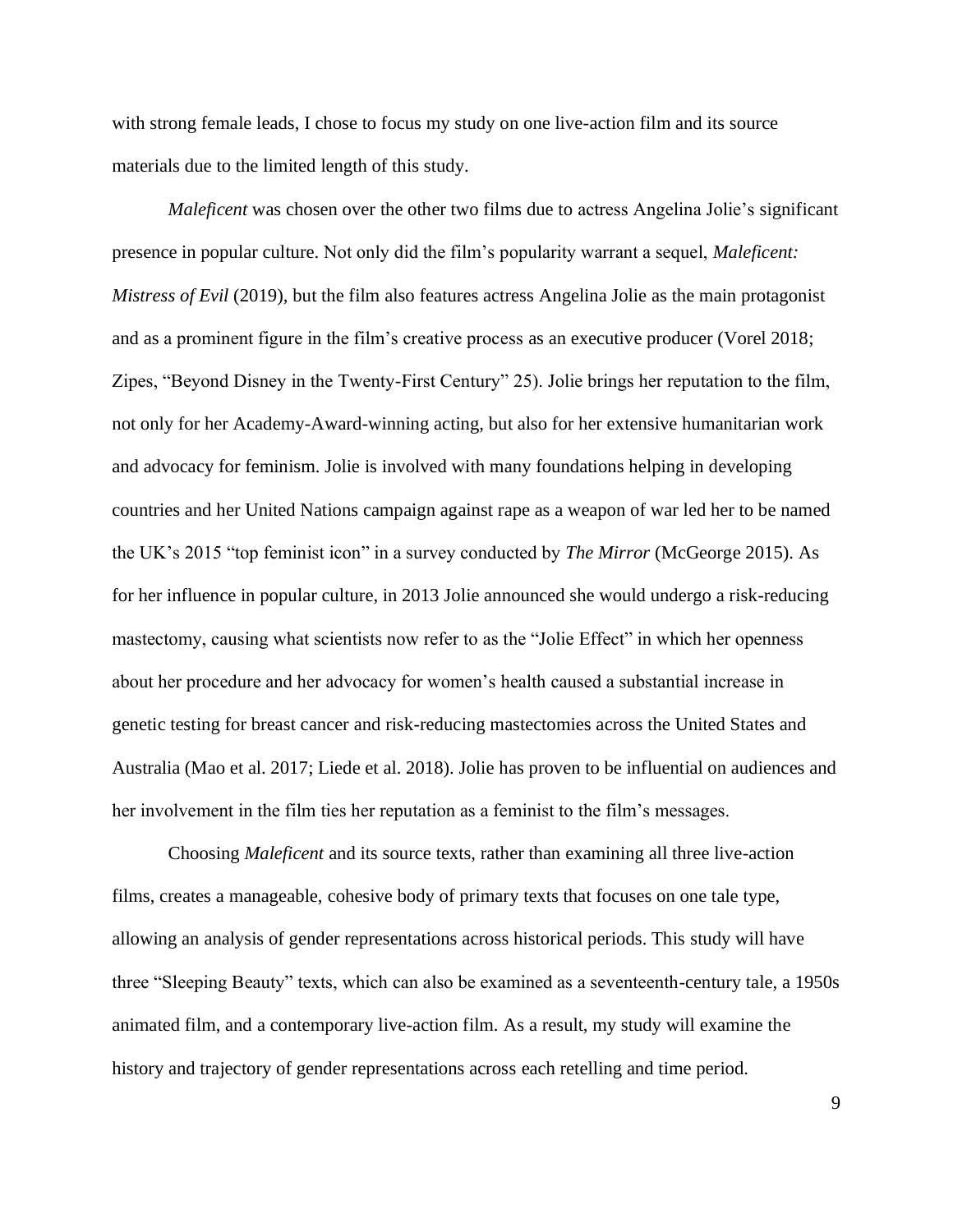Perrault's fairy tales and Disney's previous fairy-tale films, including *Sleeping Beauty,*  have been widely discussed and criticized by scholars for their patriarchal sexist content (as discussed in the following literature review). However, there is substantially less analysis of Disney's live-action fairy-tale film adaptations and their engagement in faux feminism. Together this specific body of "Sleeping Beauty" texts is indicative of a cultural shift in Disney's approach to adapting fairy tales, a shift where Disney is influenced by socio-cultural and financial changes to produce films with female characters who are more empowered than before. While this study does not seek to examine the entire phenomenon by including *Cinderella* (2015) and *Beauty and the Beast* (2016), my research will examine a representative sample in order to clearly analyze this intricate change in Disney's film practice that has yet to be fully explored in academic scholarship.

#### **1.4 Research Questions**

My research seeks to answer the following questions:

- What messages do the representations of gender in "The Sleeping Beauty in the Wood," *Sleeping Beauty,* and *Maleficent* convey to young audiences?
- What gender representations have changed over time and what gender representations have persisted throughout the three "Sleeping Beauty" texts?
- Where do the gender representations in *Maleficent* fall on the continuum between sexism and feminism?

#### **1.5 Significant Terms**

I use the following significant terms throughout my discussion: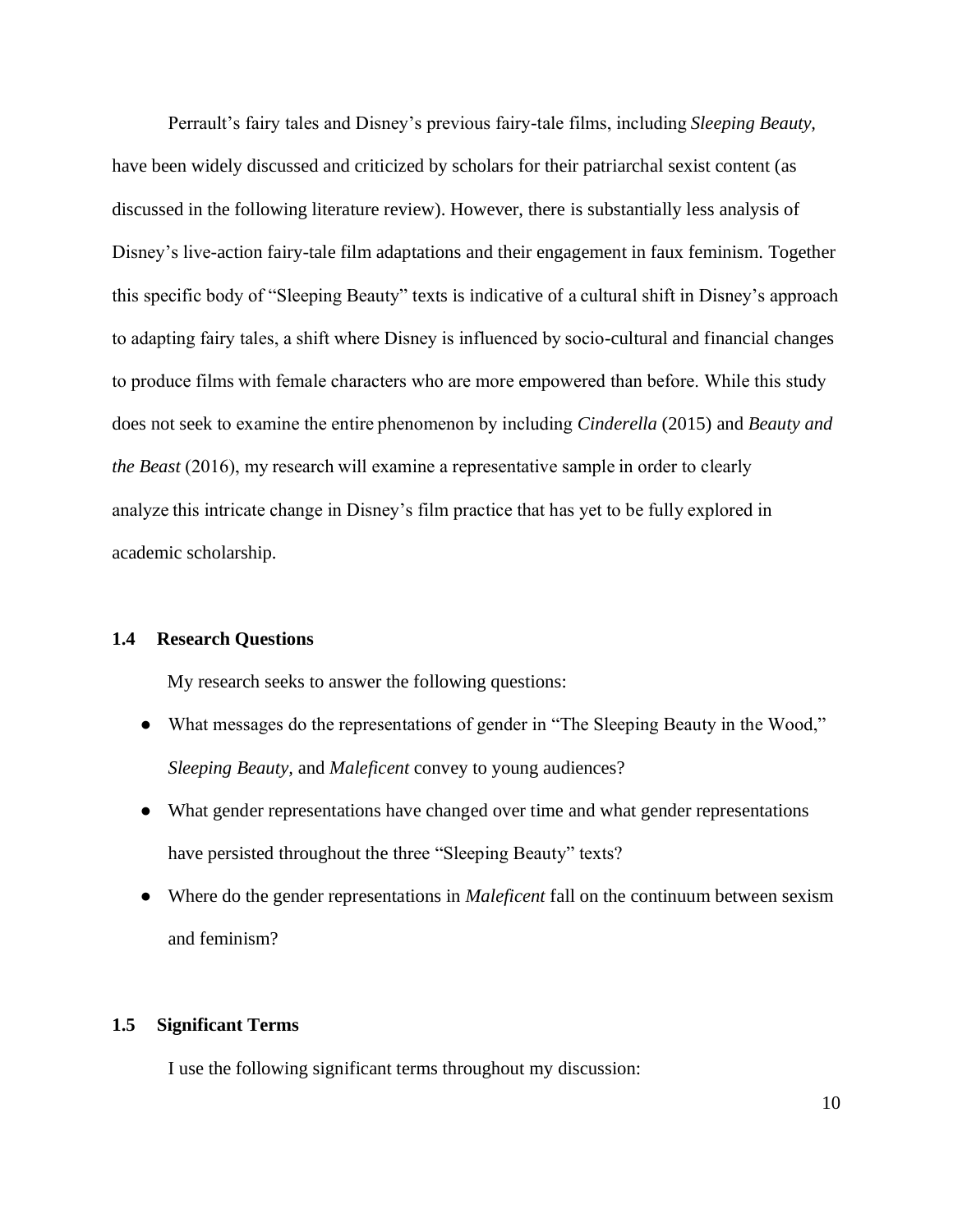**Aarne-Thompson-Uther tale -type index (ATU) – a formalist approach to classifying fairy** tales, the ATU tale type index categorizes and groups folk and fairy tale variants into categories based on shared motifs and plot structures.

**Archetype –** a typical or traditional example of a person or thing. In relation to gender, an archetype commonly perpetuates conventional understandings of a gender through simplified representation.

**Duplicates –**instances of plot, characterization, imagery, motifs, etc. within an adaptation that reproduce and reinforce traditional and conservative ways of gender through patterns, images, and codes. (See section 3.2)

**Faux Feminism** – a "patriarchal male dominated re-framing of feminism" that undermines criticisms from feminism by infiltrating the movement with patriarchal content (hooks, "Dig Deep: Beyond Lean In"). (See sections 1.1 and 2.1.3)

**Feminism** – Broadly speaking, "a movement to end sexism, sexist exploitation, and oppression" (hooks, *Feminism is for Everybody* 1). (See section 1.1 and 2.1.1).

**Feminist** (noun) – a person who advocates for the movement to end sexism and its oppressive structures (hooks, *Feminist Theory* 2000). Being a feminist is not a lifestyle or a prepackaged identity, which focuses on personal and individual gain, but rather a political commitment to the feminist movement focusing on social and "collective change" (hooks, *Feminist Theory* 30). The term "feminist" was coined during the second wave of feminism by activists (McHugh 45).

**Femme Fatale (Archetype) –** a character type popularized by 1940s film noir, the femme fatale is a beautiful, dangerous, and mature woman whose agency and sexuality stimulate patriarchal fear and desire by challenging social order (Grossman 2007). Characterized by her pale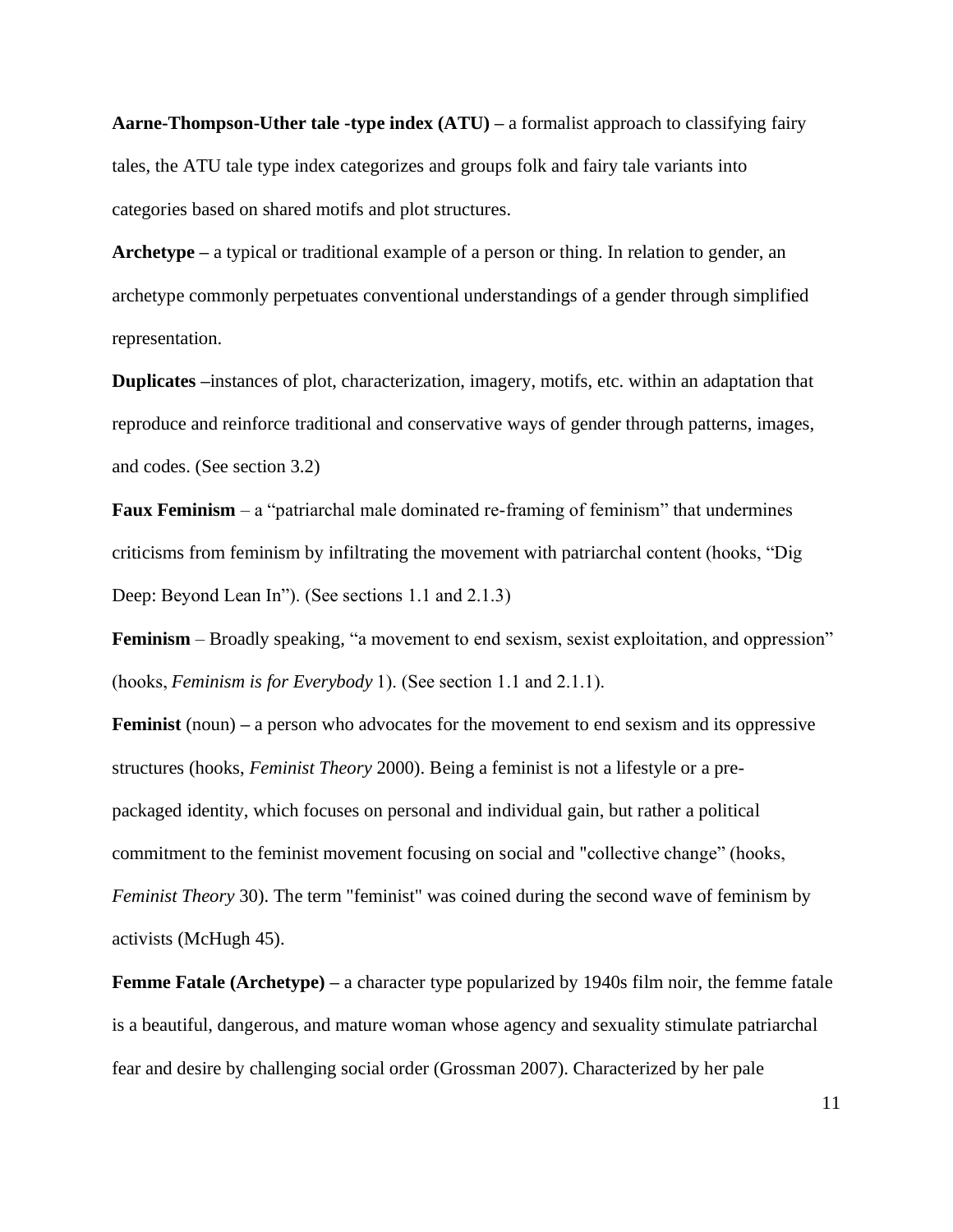complexion, red lips, bold eyebrows, and haughty demeanour, the femme fatale is a seductress who "functions as the obstacle to the male quest" and is defeated and punished by the male protagonist, often by death (Kaplan 3). (See section 5.5)

**Intersectionality** – a concept that recognizes the "multiple oppressions experienced by nonwhite and poor women in particular, but more generally to all women as differences in sexuality, age, and physical ableness are also sites of oppression" (Zack 7). The concept was first used by Kimberlé Crenshaw in her article "Demarginalizing the Intersection of Race and Sex: A Black Feminist Critique of Antidiscrimination Doctrine, Feminist Theory and Antiracist Politics." (See section  $2.1.1$ )

**Innocent Persecuted Heroine Archetype –** a young, passive heroine who is wrongfully and persistently victimized in a story. The archetype commonly appears in fairy tales, especially those featuring princesses (See section 4.2)

**Male-Rescuer Archetype –** a young, adventurous male who foils the antagonist's plans and restores peace by saving a young maiden. The archetype commonly appears in fairy tales, especially those featuring princesses/young heroines. (See section 4.2)

**Patriarchy** – The institutionalization of sexism through systemic oppression of women through social structures (hooks, *Feminism is for Everybody* ix; McHugh 94).

**Post-feminism –** founded on the ideas spread by the mass media of the 1980s and 1990s which declared feminism radical, out-dated, and obsolete, post-feminism posits that Western society has moved beyond feminism to a "postfeminist era" in which women are equal, empowered, and have the same freedoms as men. Post-feminism is a contested term as many feminist scholars have widely criticized post-feminism for operating within the framework of patriarchy, offering ways for women to bargain or appropriate power within a sexist system rather than achieve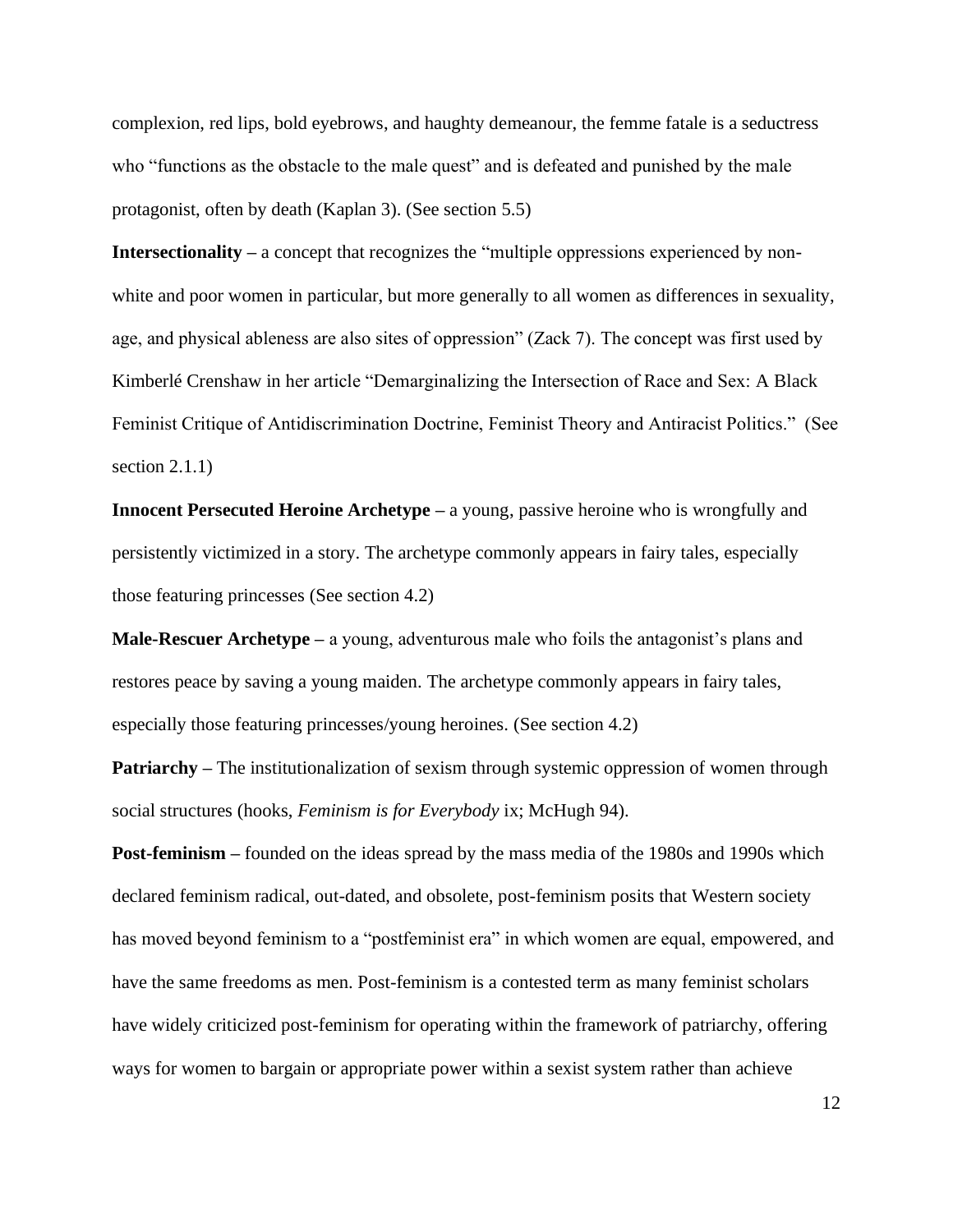equality. Rosalind Gill contends that post-feminism is a "sensibility," explaining that postfeminism is a "phenomenon into which scholars of culture should inquire" and a cultural object that needs to be explored, as opposed to an analytical perspective or historical period ("Postfeminist media culture" 148). (See section 1.1 and 2.1.2)

**Revisions** – instances of plot, characterization, imagery, motifs, etc. within an adaptation that alter or challenge the representation of gender from the source text. (See section 3.2)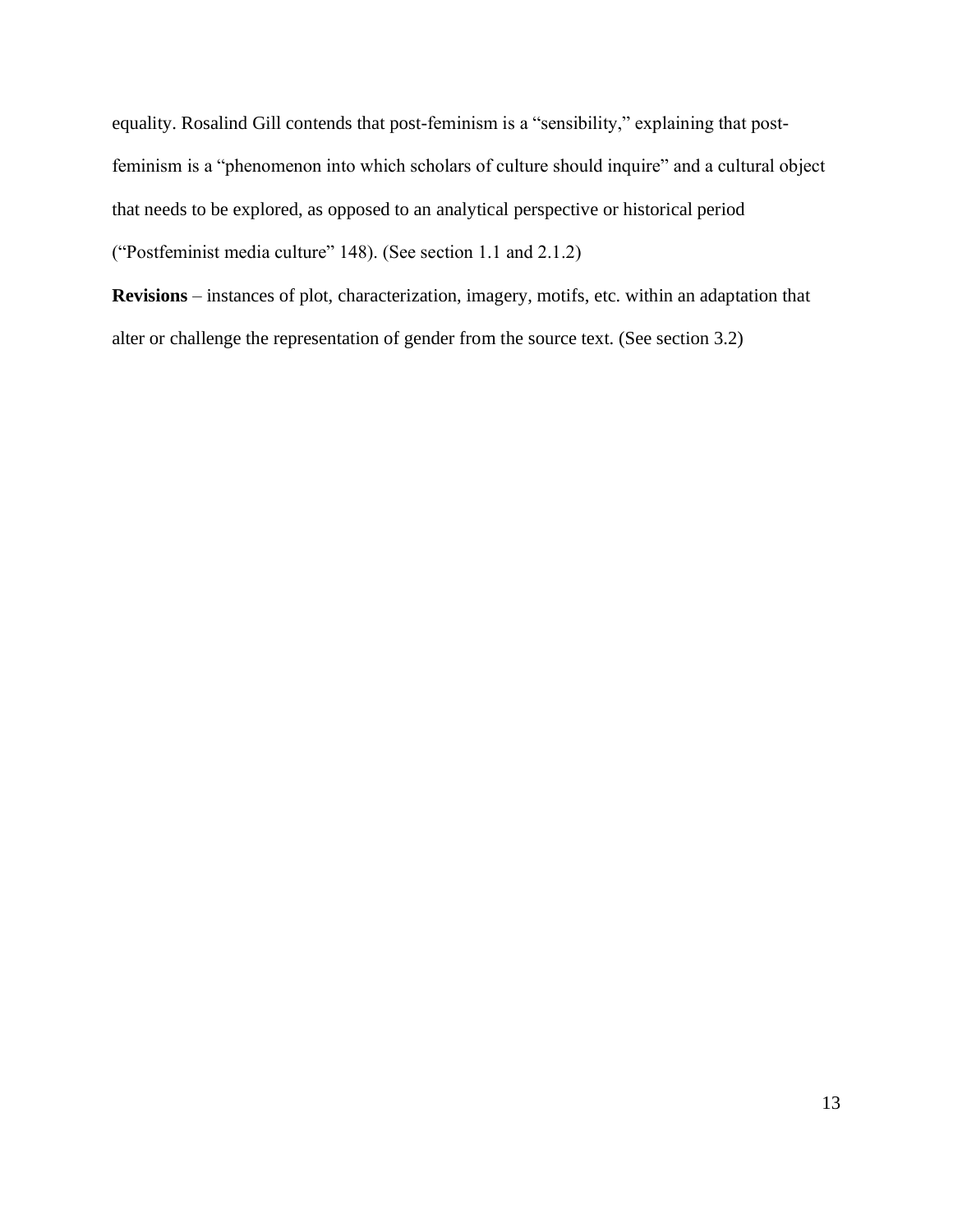### **Chapter 2: Literature Review**

#### **2.1 Feminist Theory**

There is an absence of a cohesive definition of feminism within recent feminist critical theory. While many contemporary feminists focus their writings on dispelling common misconceptions about the movement, few provide a clear definition of feminism and leave the definition to be inferred or formed from commonalities drawn between theorists. Although it is likely these scholars are assuming an informed reader who understands that feminism advocates for gender equality, the lack of a precise description of the movement and its intricacies is problematic considering feminism's fragmented state. There are many forms of feminism derived from interpretations based on mass media representations or from offshoots of critical theory. Despite the widespread use of the word feminism, there is little consensus on what the movement means, and, according to hooks, this "'anything goes' approach to the definition of the word has rendered it practically meaningless" (*Feminist Theory* 25). The following section seeks to define feminism in order to inform my research with a developed understanding of the movement.

#### **2.1.1 Defining Feminism**

As previously stated, hooks defines feminism as "a movement to end sexism, sexist exploitation, and oppression" (*Feminism is for Everybody* 1). A prolific scholar, hooks has written extensively on gender, race, and classism and uses this definition throughout her works, first in *Feminist Theory: From Margin to Center* (1984) and again in *Feminism is for Everybody: Passionate Politics* (2000)*.* In *Feminism is for Everybody*, hooks clarifies the importance of this definition, explaining how it does not implicate "men as the enemy," but rather names sexism as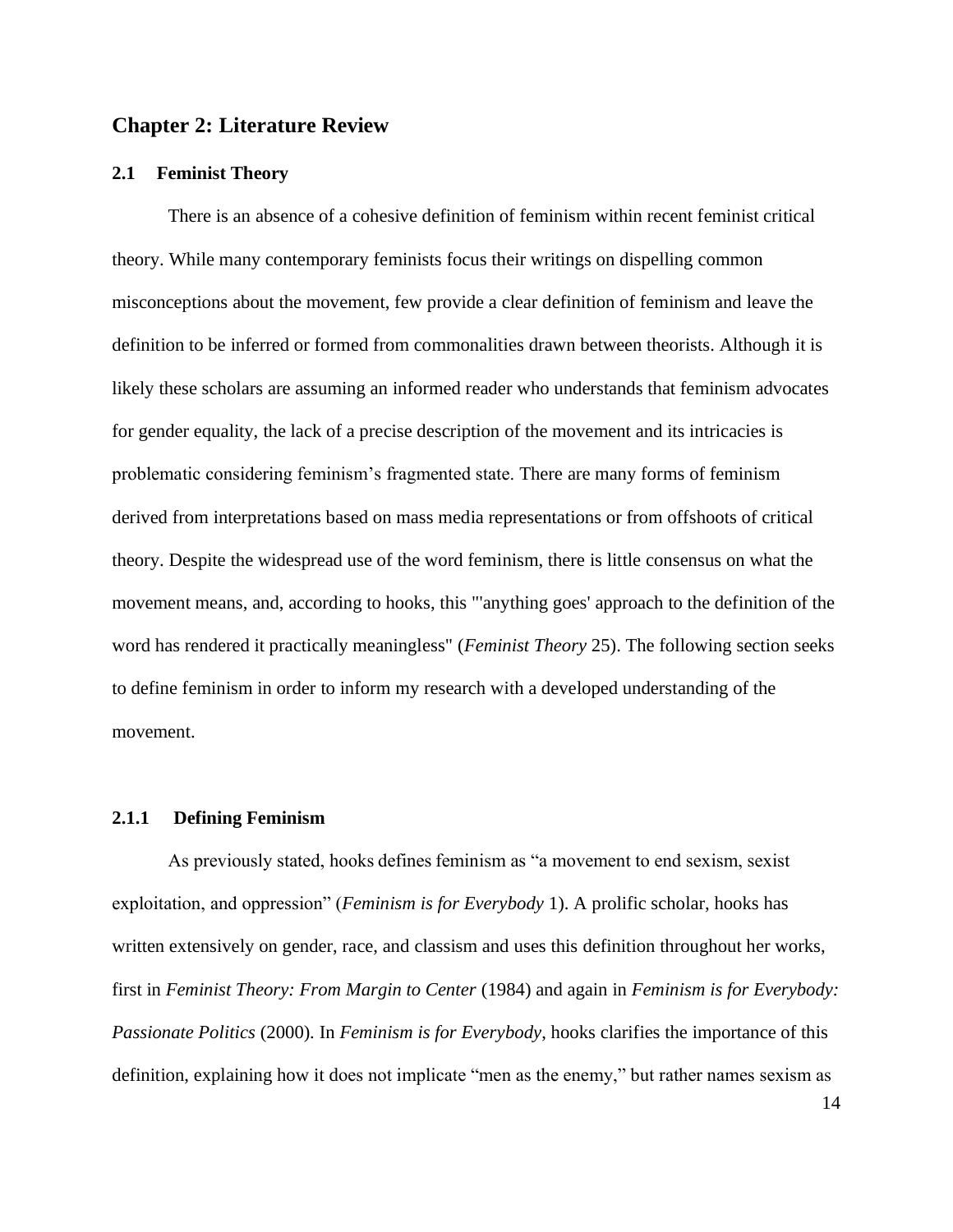the problem that "is at the heart of the matter" (1). The definition is "broad enough to include systemic institutionalized sexism" as it incorporates people of all age, race, class, and sexual orientation, and recognizes that anyone can be a victim, or a perpetrator, of sexism (1). hooks' understanding of feminism is not exclusive to her work. As Pershing and Gablehouse explain, contemporary feminism focuses on inclusivity and "seeks to disrupt conventional masculine/feminine polarities, see other positions and identifications, and raise significant questions about issues of power and privilege, not only with regard to gender and sexuality but also race, ethnicity, class, culture, dis/ability, religion, and nationality" (151).

Contemporary feminism's emphasis on inclusivity stems from the concept of intersectionality, which first appeared in critical race theory and has become an important basis for contemporary feminism (Zack 2005). The concept was first introduced by Kimberlé Crenshaw as a way of acknowledging the "multidimensionality of Black women's experience" that was often overlooked by "feminist theory and antiracist policy discourse because both are predicated on a discrete set of experiences that often does not accurately reflect the interaction of race and gender" (139-40). Crenshaw analyzed court rulings with Black female plaintiffs, finding that courts unfairly viewed the plaintiffs' claims as either that of an African-American *or* that of a woman, and not as a subset of both. This demonstrated the larger issues of how "Black women are regarded either as too much like women or Blacks and the compounded nature of their experience is absorbed into the collective experiences of either group," or are regarded as "too different, in which case Black women's Blackness or femaleness sometimes has placed their needs and perspectives at the margin of feminist and Black liberationist agendas" (150).

Since Crenshaw's article, intersectionality has evolved to refer to the "multiple oppressions experienced by non-white and poor women in particular, but more generally to all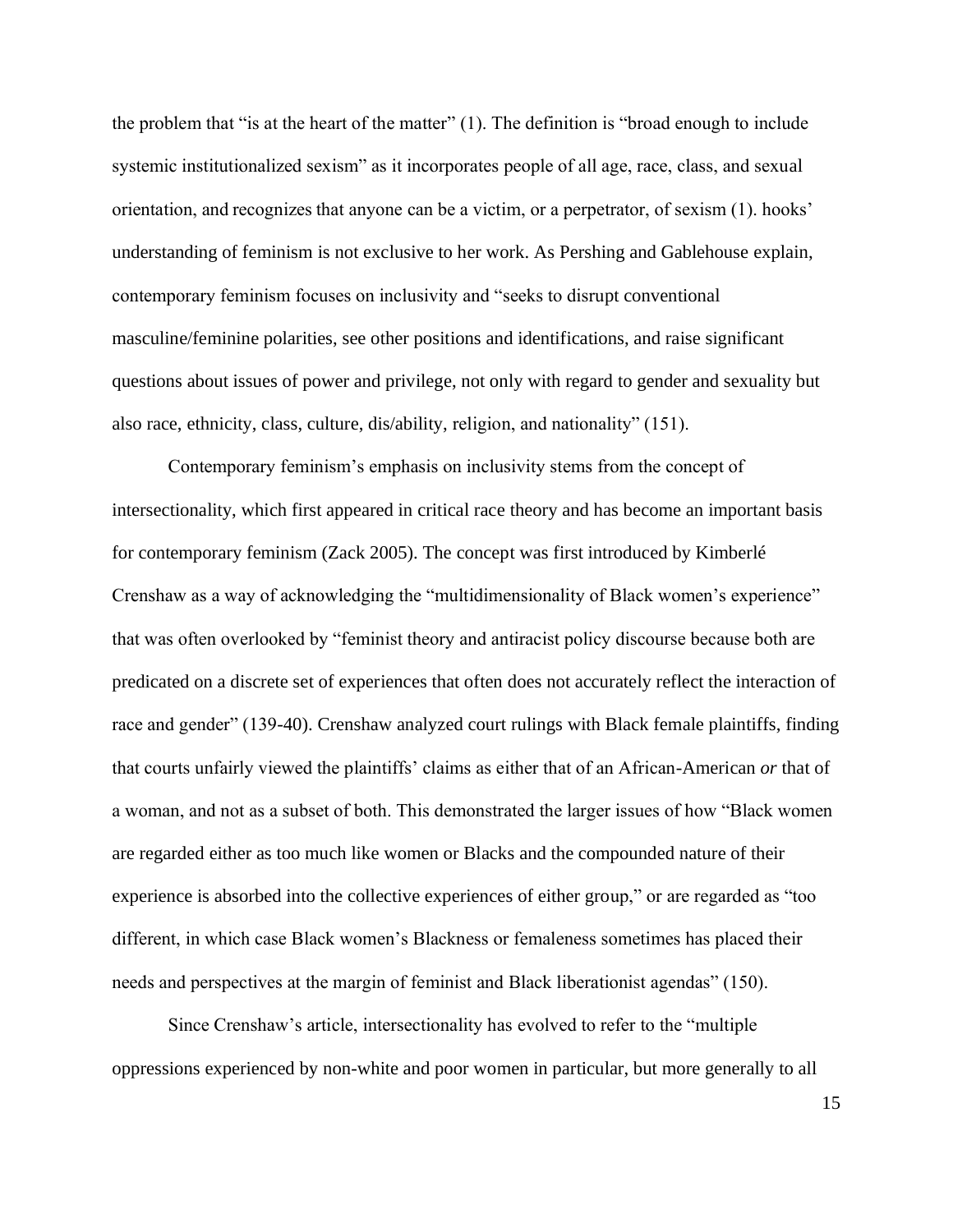women because differences in sexuality, age, and physical ableness are also sites of oppression" (Zack 7). Integrating the concept of intersectionality into feminist theory avoids essentialist insistence that there is "a sameness about women that can be derived from theories based only on the experiences of white middle-class women" (7). Indeed, intersectional feminism recognizes "more fluid and shifting" categories, such as age, race, class, ableness, and sexual orientation, as aspects of a woman's social identity and as various sites of oppression (Damant et al. 129). Moreover, these categories "reflect existing power relations in our societies" and "acknowledge the existence of multiple systems of oppression, such as patriarchy, racism, capitalism, and heterosexism" that women experience (129). By incorporating intersectional thought into feminist theory, contemporary feminism acknowledges that sexism is a result of the interconnected systems of oppression that affect various groups of women and is experienced differently based on aspects of their social identity. Thus, feminism informed by intersectionality recognizes that sexism manifests differently for everyone and seeks to eradicate the societal problem as a whole, instead of for one individual group alone.

#### **2.1.2 Defining Post-Feminism**

Angela McRobbie defines post-feminism as a social and cultural "process by which feminist gains of the 1970s and 1980s are actively and relentlessly undermined… [T]hrough an array of machinations, elements of contemporary popular culture are perniciously effective in regard to this undoing of feminism, while simultaneously appearing to be engaging in a wellinformed and even well-intended response to feminism" (McRobbie, *The Aftermath of Feminism*  15). Post-feminism is founded on the ideas spread by the mass media of the 1980s and 1990s which declared feminism radical, out-dated, and obsolete, claiming that Western society has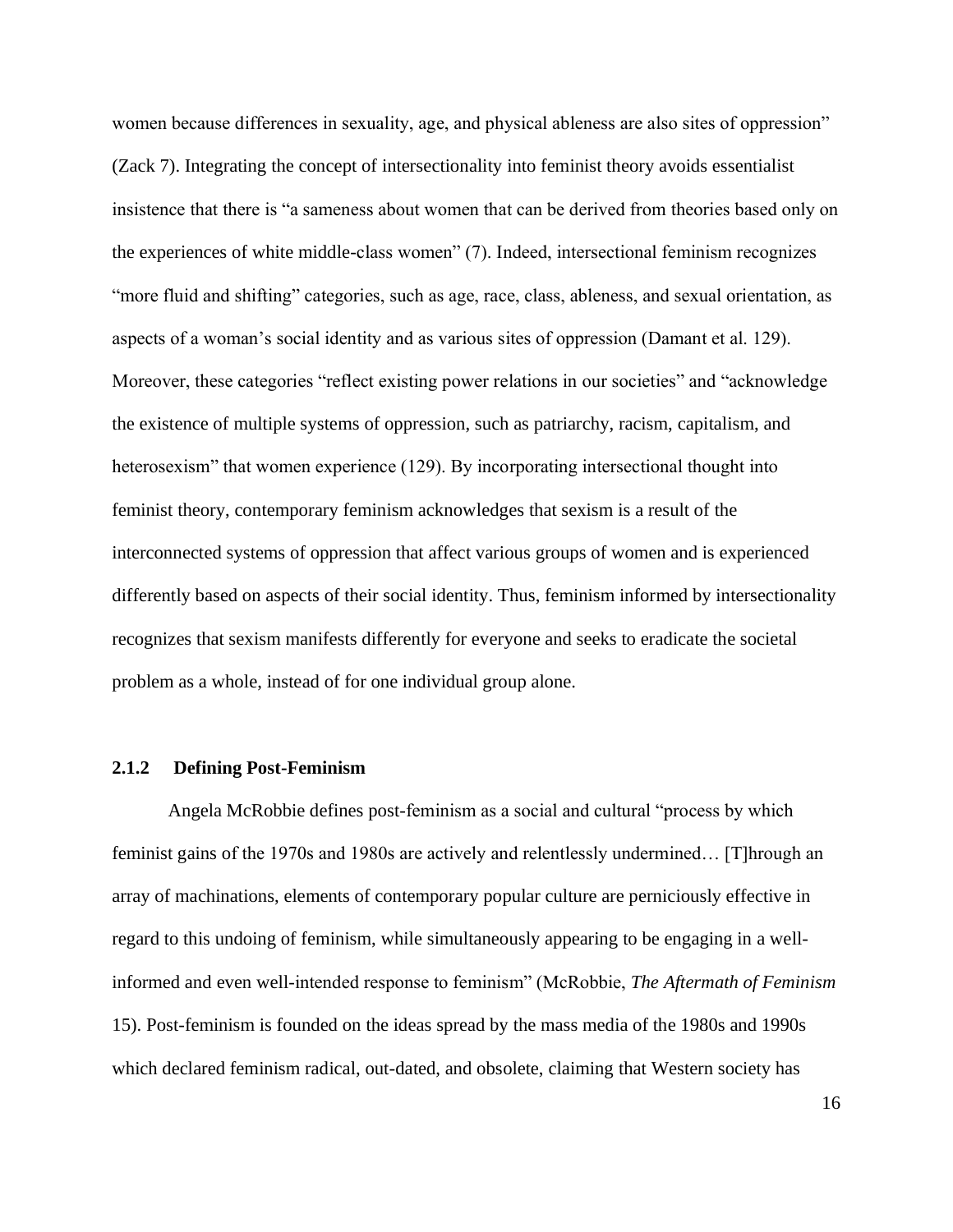moved beyond feminism to a "postfeminist era" in which women are equal, empowered, and have the same freedoms as men (Hall and Rodriguez 878; Gamble 36). This perspective of a postfeminist era boasts a new mode of womanhood where women have the social and financial autonomy to have successful careers, dress however they like, buy whatever they want, and have sexual relations with whomever they choose, as epitomized by popular culture like the musical group The Spice Girls and the television series *Sex and the City* (1998-2004) (Gill, *Gender and the Media* 2007; Bae 2011).

Feminist scholars have widely criticized this idealistic portrayal of a postfeminist society as a "myth," stating that despite what mass media and popular culture portrays, "women continue to support feminism and find it relevant in their lives" (Hall and Rodriguez 899). Operating on the notion that feminism achieved its goals during the 1970s, post-feminism takes up elements of feminism and uses "a vocabulary that includes words like 'empowerment' and 'choice'" in order to establish itself as a "kind of substitute for feminism" which allows patriarchal social structures to continue under the guise of post-feminism (McRobbie, *The Aftermath of Feminism* 7). Insisting that women have more agency than ever before, post-feminism shifts "The dynamics of regulation and control" so that the focus is "less about what young women ought not to do, and more about what they can do" (McRobbie, "Top Girls" 721). Indeed, post-feminism is "critical of any definition of women as victims who are unable to control their own lives," allowing patriarchy to prevail under the assertion that women have chosen contemporary gender roles and gendered social structures and are therefore empowered by them, whether the system is sexist or not (Gamble 36). Post-feminism operates within the framework of patriarchy; it does not challenge the current patriarchal structure, but rather offers ways for women to bargain or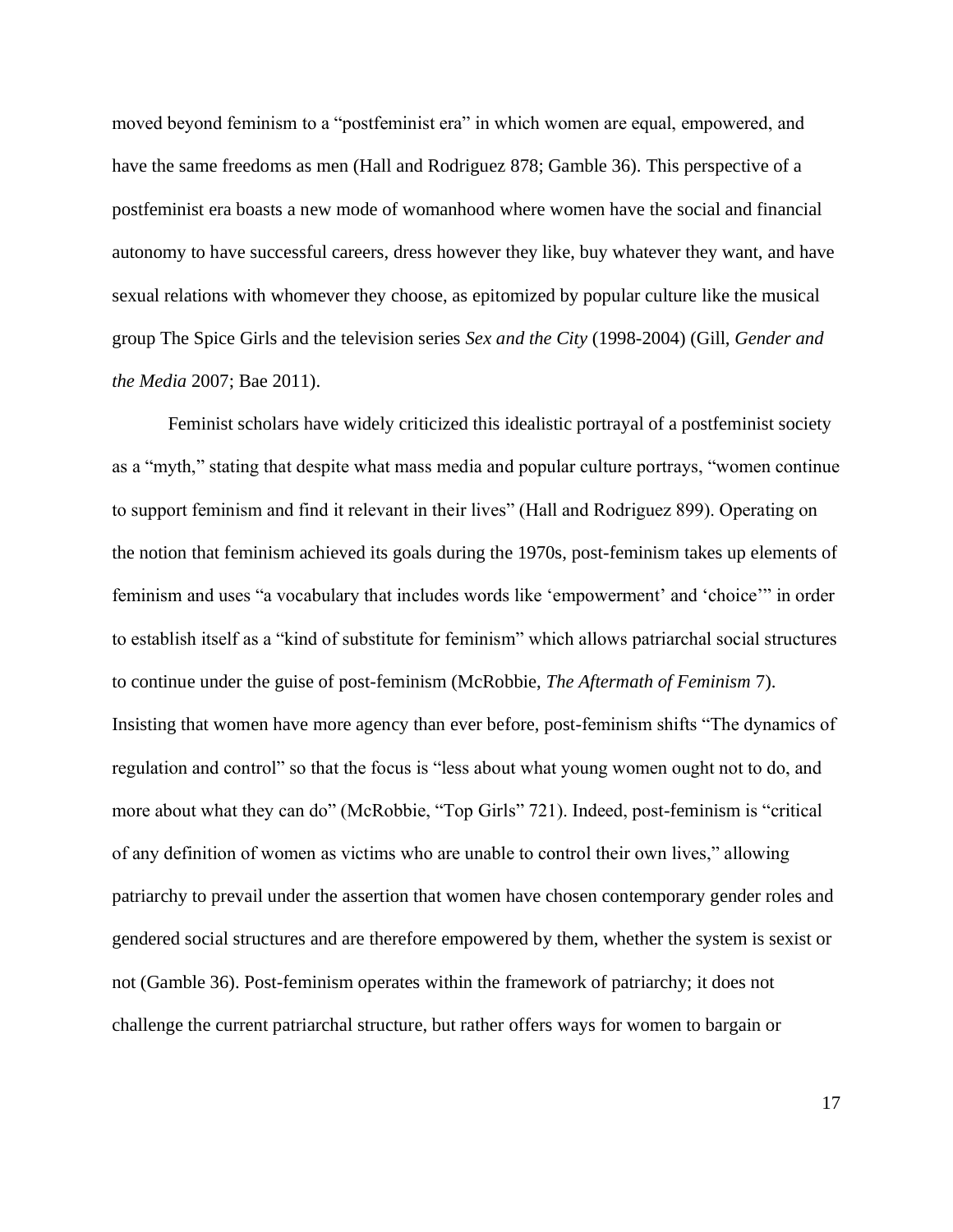appropriate whatever power they can muster from within the sexist and oppressive systems of society.

Critics of post-feminism, such as Rosalind Gill, McRobbie, and Susan Faludi have widely criticized post-feminism as a form of backlash and a patriarchal response to feminism's limited accomplishments during the second wave (Faludi 1991; Gill, *Gender and the Media* 2007; McRobbie 2009). However, as McRobbie (2007; 2009) and Gill ("Postfeminist media culture" 2007; 2016; 2017) have argued, post-feminism should not be viewed "solely as backlash" to the feminist movement as this focus does "not facilitate the possibility of seeing contradictions or entanglements in postfeminist discourses" (Gill, "The Affective, Cultural and Psychic Life of Postfeminism" 607). Gill asserts that post-feminism is a "sensibility," a cultural object or phenomenon that should be "the *object of analysis* rather than— as it is sometimes [seemed] to be— a descriptive notion, an historical one or even (bizarrely) a scholarly perspective" (607). Analysing post-feminism as a sensibility "emphasizes the contradictory nature of postfeminist discourses and the entanglement of both feminist and anti-feminist themes within them," allowing for a more comprehensive exploration of how post-feminism manifests in popular culture and society (Gill, "Postfeminist media culture" 147).

#### **2.1.3 Defining Faux Feminism**

In her article "Post-postfeminism?: New Feminist Visibilities in Postfeminist Times" Gill examines the resurgence of feminist discourses, raising the questions "What place does the notion of postfeminism have at a moment in which feminism has seemingly become hip? Is postfeminism irrelevant in these new times? Are we now *post-postfeminism*?" (611). Gill argues that the recent rise of feminist discourses in contemporary media and culture is not indicative of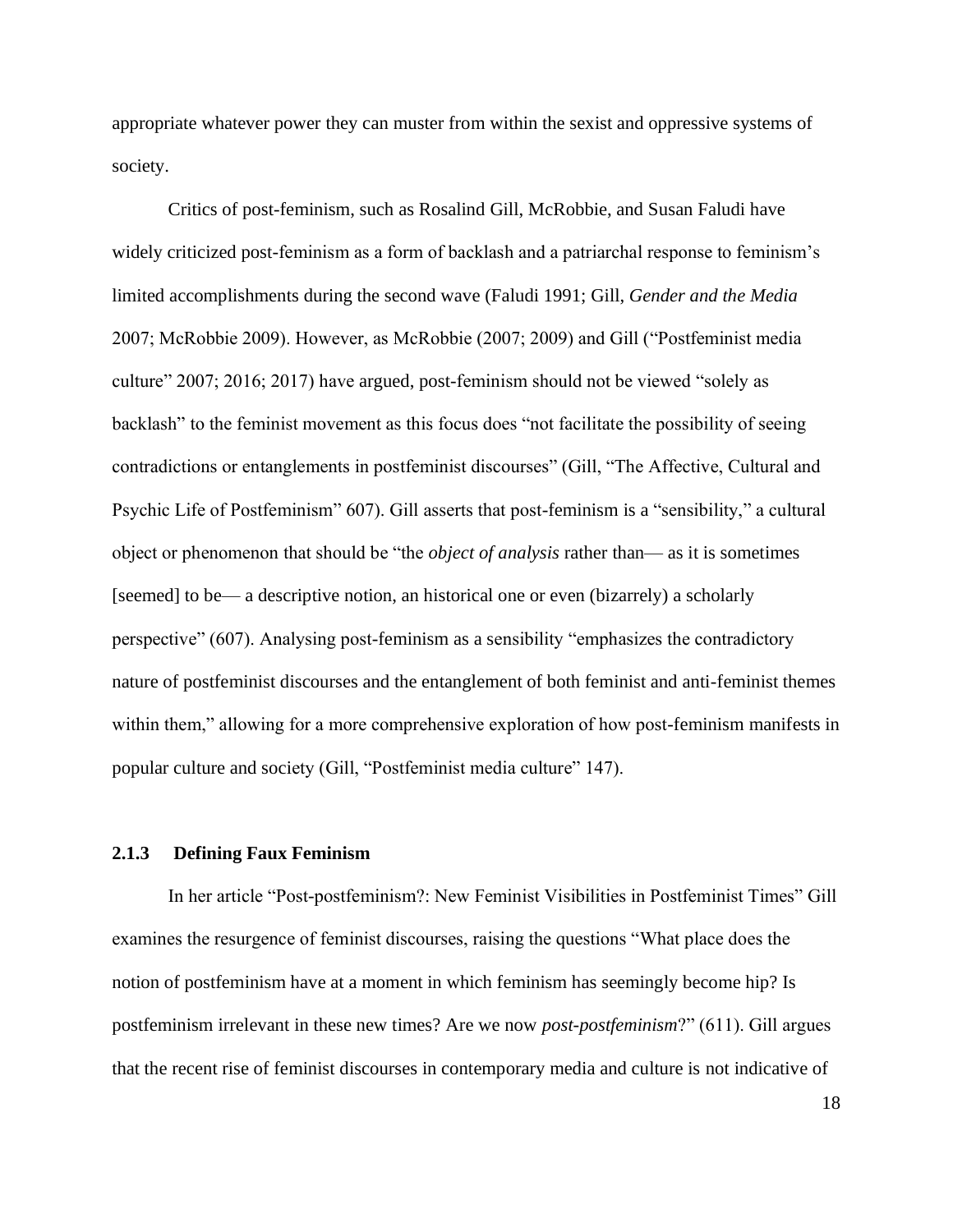post-feminism's departure from society and explains how post-feminism is still prevalent. These new "visible" forms of feminism occurring (such as feminist activism, neoliberal/corporate feminism, and style and celebrity feminisms) are neither post-feminism nor a part of the generational "waves" of feminisms (621). Gill asserts that while post-feminism is an important term in feminist scholarship, there is also a "need to make distinctions between different kinds of (mediated) feminism" (612).

While Gill does not name these different kinds of mediated feminism as faux feminism, the term is apt for the visible, mediated feminisms emerging in contemporary media and culture. As previously mentioned, faux feminism "assumes a feminist stance but offers a mass-mediated idea of feminism where individual women can be strong and achieve equality through personal actions that do not, however, challenge or change the underlying patriarchal structure of society" (Williams 101). While there is a limited amount of research that discusses faux feminism by name, scholars have been exploring the topic using other terms. As previously stated, faux feminism has also been referred to as pseudo-feminism (Marshall and Sensoy 2009; Gibson and Heyes 2014). Linda Pershing and Lisa Gablehouse found in their research on faux feminism that hooks refers to it in *Feminism is for Everybody* as "lifestyle feminism" (153), and Christy Williams, in her respective article on the subject, notes that Zipes explains faux feminist fairytale texts as tales that "pay lip service to feminism" in his book *Relentless Progress: The Reconfiguration of Children's Literature, Fairy Tales, and Storytelling (109). While scholars* have explored faux feminism by many different names, the overarching connection is how faux feminism is characterized by its narrow and simplified version of feminism that focuses on individual female strength and liberation, and fails to challenge the existing patriarchal structure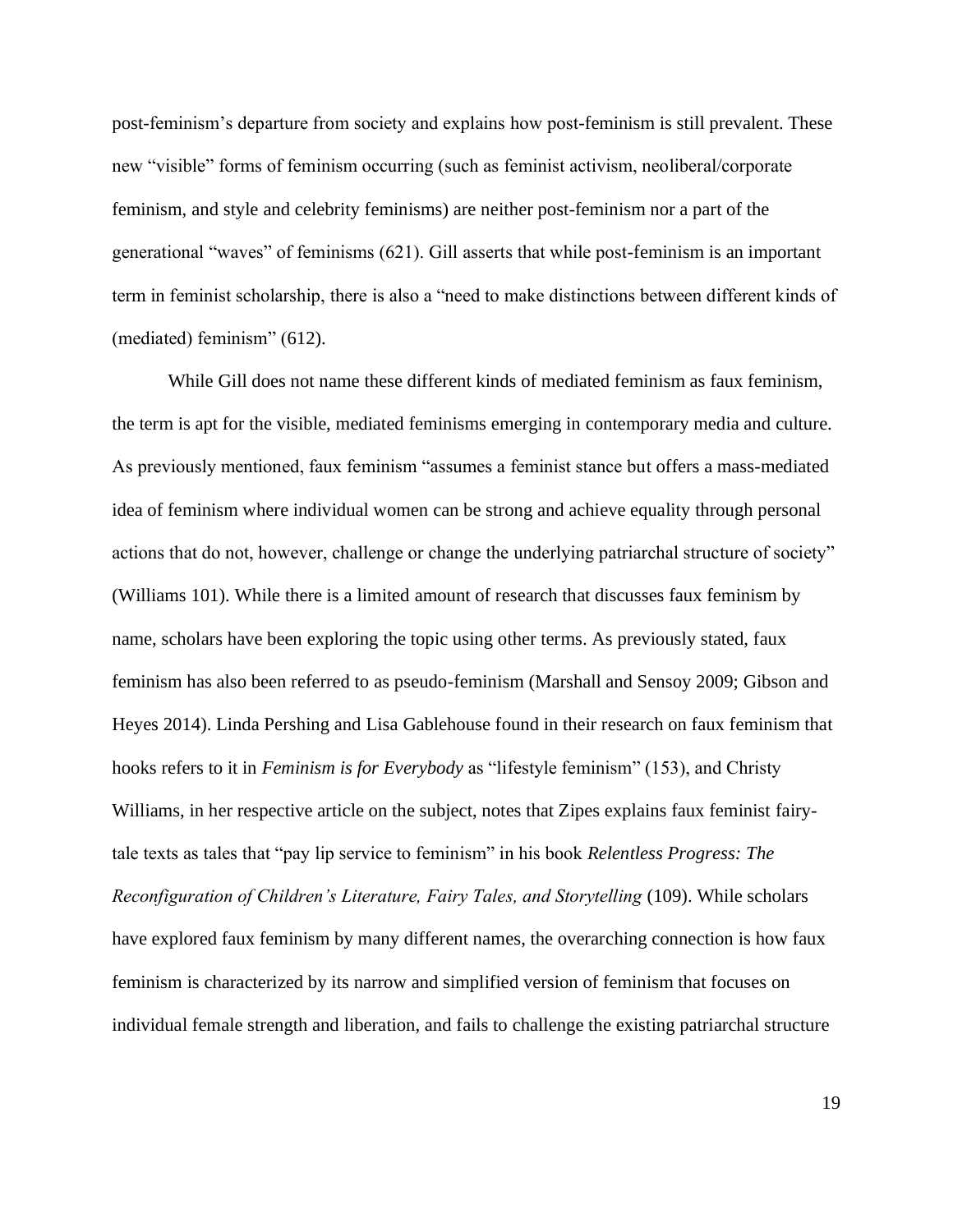of society (Marshall and Sensoy 2009; Pershing and Gablehouse 2010; Williams 2010; hooks 2013; Gibson and Heyes 2014).

Faux feminism is often discussed in relation to corporate and political feminisms. In her review of Facebook's COO Sheryl Sandberg's *Lean In: Women, Work, and the Will to Lead,*  hooks explains how neoliberal feminism masquerades as feminism ("Dig Deep"). Focusing on the individualistic empowerment of women in the corporate workforce, neoliberal feminism maintains that if a woman is willing to endure the obstacles, she can balance work and family while being equal to men (Rottenberg 2014). Neoliberal feminism therefore transforms "gender" inequality from a structural problem into an individual affair," asserting that woman can achieve equality within the current structures of society if they try (Rottenberg 420). Indeed, hooks calls this "brand of women's liberation *faux feminism*," explaining how neoliberal feminism ignores intersectionality and the existence of patriarchy, speaking only to the white, heteronormative, upper-class women who could potentially endure "the imperial white supremacist capitalist patriarchal corporate world" ("Dig Deep").

Similarly, in an article examining conservative feminism and Sarah Palin's book *America by Heart: Reflections on Family, Faith, and the Flag,* Katie L. Gibson and Amy L. Heyse explore how Palin inserts women in the myth of the American frontier in order to present her conservative views as feminist values. Through a rhetorical analysis, Gibson and Heyse find that Palin's conservative feminism "refuses to acknowledge" patriarchal structures and the many different ways in which women face oppression (113). Using a "pseudo feminist rhetoric," conservative feminism masks the "topoi of individualism and essentialism" at its core, seeking to legitimize its political beliefs as empowering to women. However, as Gibson and Heyse (2014) and hooks (*Feminism is for Everybody* 2000), explain, this notion that one can be an advocate for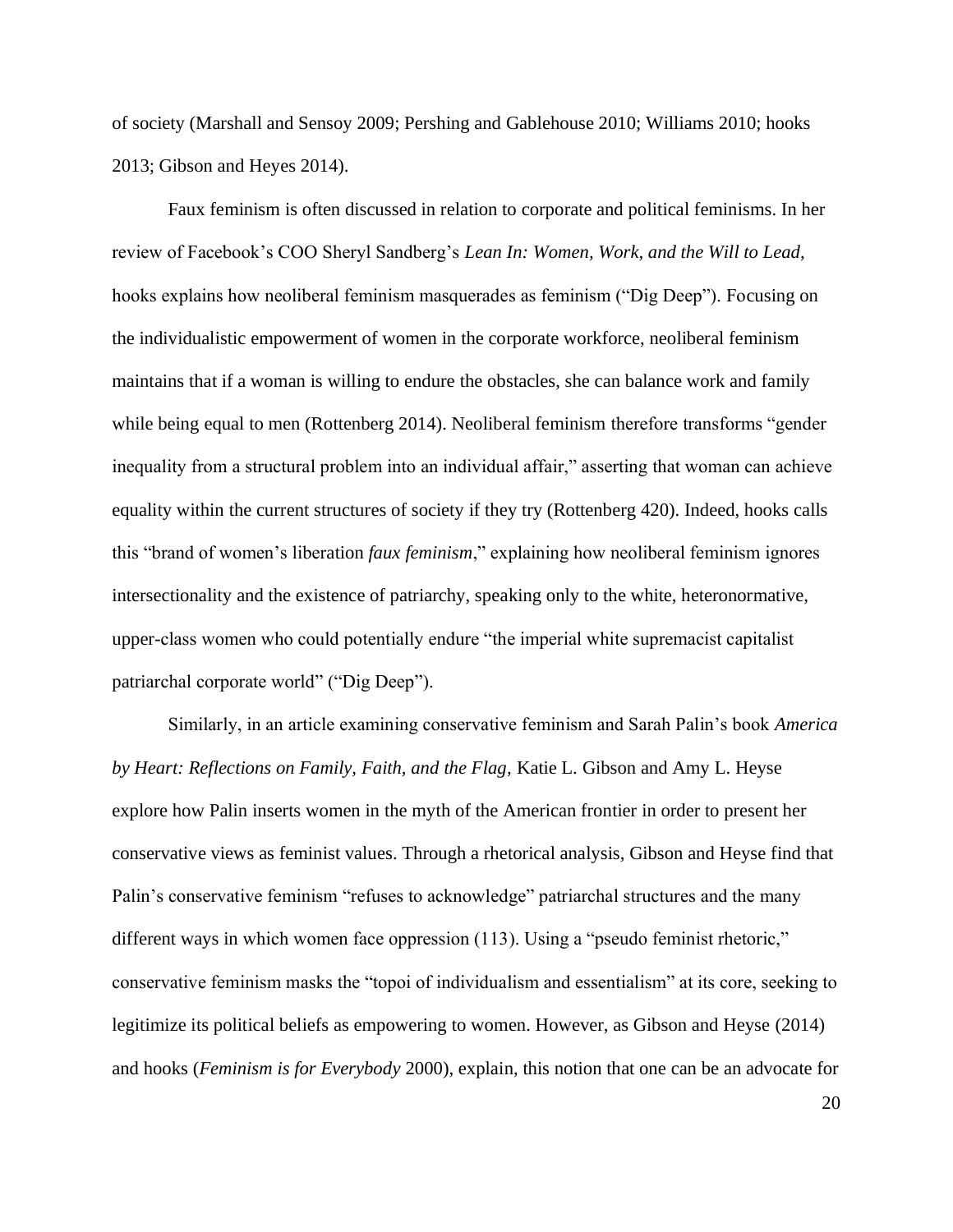feminism despite conflicting political beliefs is deeply problematic because "its underlying assumption is that women can be feminists without fundamentally challenging and changing themselves or the culture" (*Feminism is for Everybody* 5-6).

Another area where faux feminism is visible is in films, specifically those of the fairy-tale genre. In their article, "The same old hocus-pocus: pedagogies of gender and sexuality in *Shrek 2,*" Elizabeth Marshall and Ölzem Sensoy argue how underneath the guise of Princess Fiona's "girl power" moments, the film conveys normative messages about gender and white, heterosexual romance. While the *Shrek* franchise has been widely regarded as progressive for its humorous subversions of fairy-tale and Disney conventions, Marshall and Sensoy explain how, through the character of Princess Fiona, "*Shrek 2* teaches a very familiar lesson about romance and femininity" (155). While Fiona rejects superficial needs, "speaks her mind, is physically strong and practices martial arts," she does so only "to compete for, and ultimately keep, her man" (155). Moreover, her "girl power" moments do not liberate herself (or others) from traditional gender roles and gendered social structures as she does not subvert heteronormative ideals of femininity and romance, and she does not challenge the patriarchal structures of her fairy-tale world. *Shrek 2* places Fiona's mainstream "girl power" at the forefront of the film, distracting viewers from the conventional gender roles and gendered social structures elsewhere in the film (159).

The same faux feminist approach to "girl power" is established in the film *Ever After: a Cinderella Story.* As Christy Williams outlines in her article "The Shoe Still Fits: *Ever After* and the Pursuit of a Feminist Cinderella," *Ever After* takes the traditionally passive character Cinderella and revisions her into the spirited character Danielle, who rescues servants, climbs rocks, saves the prince, and bargains her way out of slavery with her sword skills. However, as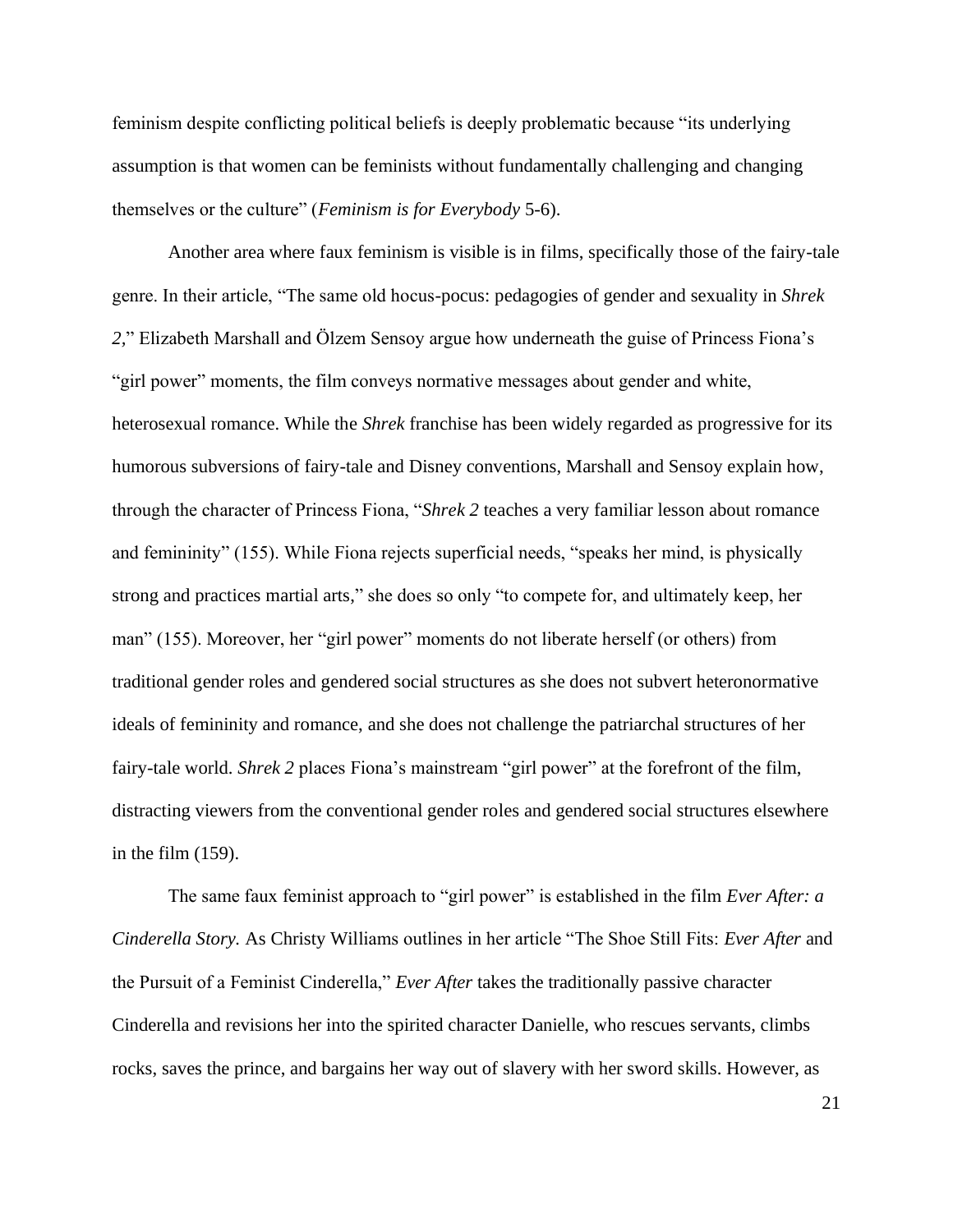Williams explains, despite her "girl power" and "masculine" behaviours, Danielle is not as liberated as she appears, as "she is so embedded in the naturalized complex of gender, class, political power, and upward mobility that any power she may wield as a strong feminist is restricted by the patriarchal authority" of the men in her life and her conformity to the obligatory, heterosexual fairy-tale ending (114). Both Danielle and Fiona from *Shrek 2* represent a "distilled" version of feminism in which "demonstrations of female strength are akin to gender equality" and there are no challenges or critiques of society's social structures (114).

An important commonality between the aforementioned body of scholarship on faux feminism, whether it be about politics or films, is that the researchers do not engage in what Marshall and Sensoy aptly call the "fault-finding strategy," as in, naming a particular person or "the contents of media or popular culture as the problem," instead of examining the "larger discursive networks" of oppression at hand (161; 162). The problem faux feminism presents is not contained within an individual person or text. Rather, "It is [the] patriarchal male dominated re-framing of feminism… that is most disturbing and yes threatening to the future of visionary feminist movement" (hooks, "Dig Deep"). Faux feminism contributes to the sexist, patriarchal structures of society and does not advocate for equality as it reaffirms gender roles and gendered social structures. By focusing on faux feminism as a greater cultural object or phenomenon, scholarly research seeks "to open up spaces to examine the symbolic functions of how girls and women are represented in cultural texts, how femininity as a category is tied to the larger discursive networks, and what those constructions mean in any particular moment/context" (Marshall and Sensoy 162).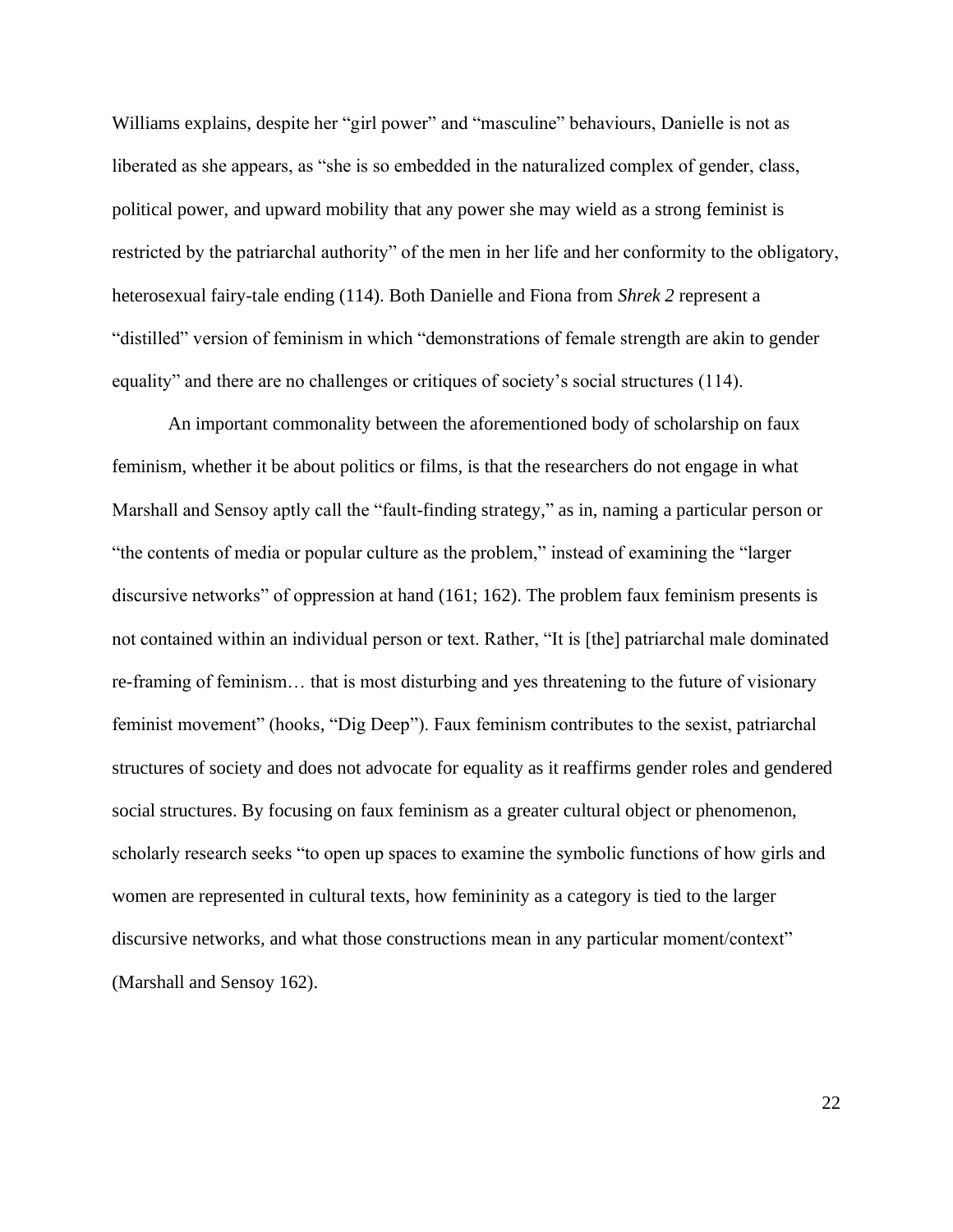## **2.2 Disney's Fairy-tale Films**

Throughout the Walt Disney Company's long history of producing fairy-tale films, scholars have examined the reoccurring gender stereotypes and gendered social structures that can be expected with each film, especially with Disney's princess films. Disney princesses live within patriarchal, male-centered social structures, as the films portray fantasy worlds where the purpose of women and nature is to serve heroic men. Moreover, the princesses themselves are often young heroines defined by their beauty and domestic abilities. While the company has developed more dynamic princess characters over time who possess distinguishable personality traits and skill sets, many scholars are unconvinced that the company has abandoned its traditions and begun creating positive role models. The following literature review will examine the patriarchal world of Disney before exploring the three generations of princess films and the evolution of the Disney princess character.

#### **2.2.1 The Patriarchal World of Disney**

Despite the majority of Disney's animated fairy-tale films' centering around the lives of young heroines, the realm of a Disney film is undoubtedly a man's world. An important social structure in Disney films is the hierarchy that places men above all other people and non-human beings. Scholars like Kay Stone (1975), Jack Zipes (1995), and Pauline Greenhill and Sidney Eve Matrix (2010) have criticized Disney's use of cute animals, singing beings, and pretty worlds to sanitize the "powerful fantasy" of fairy tales and replace it with "false magic" (K. Stone 44). Disney films are filled with subservient beings and anthropomorphized animals who act as "helpers" who aid the prince or heroine through song, dance, and comedic relief. These helpers are predominantly male characters, not only creating a predominantly male cast, but also often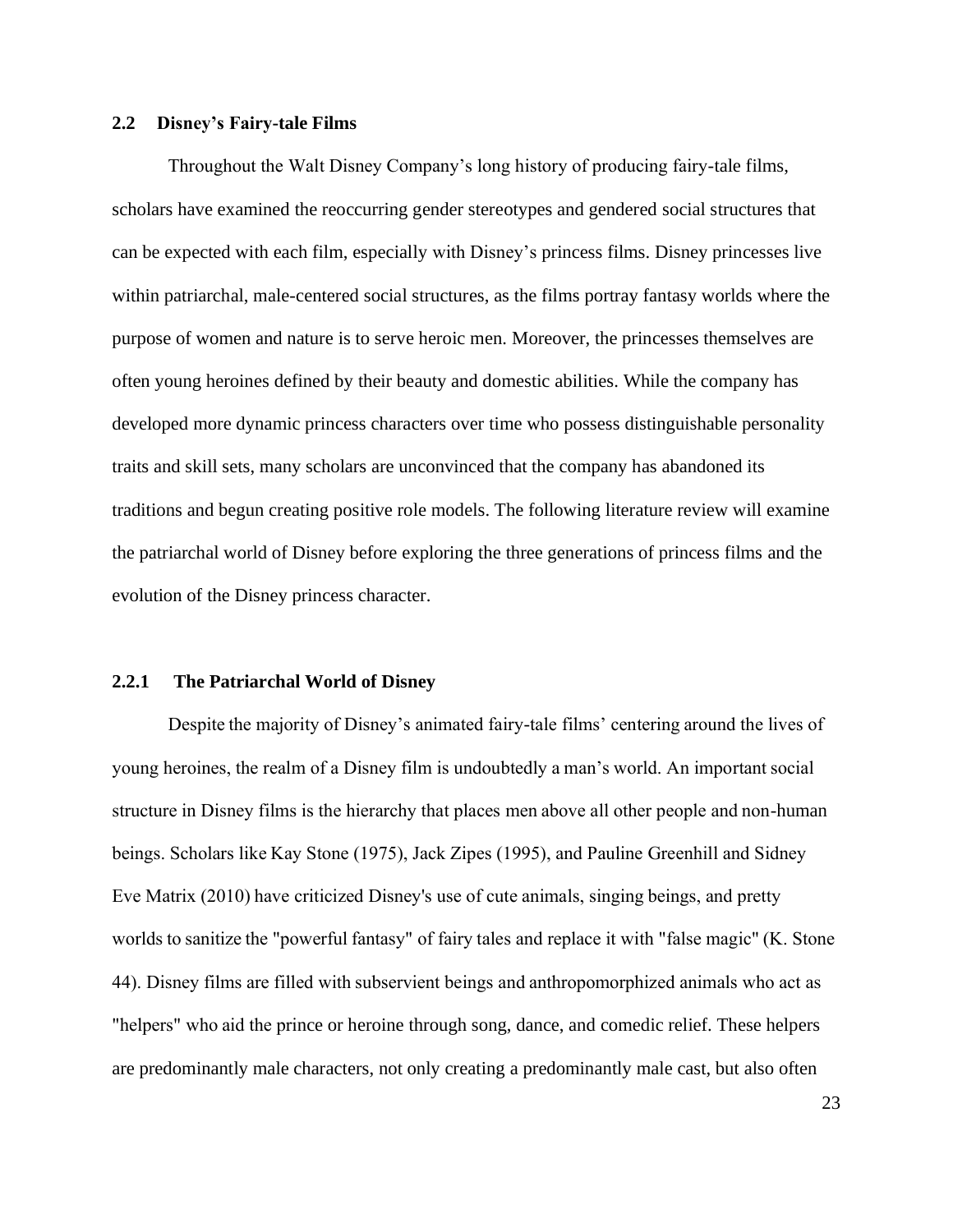replacing female characters existing in the source texts. As Regina Bendix exemplifies in her article on *The Little Mermaid* (1989), "Disney eliminates two important female characters (grandmother and bride), and deemphasizes the role of the sisters; in turn, Disney adds animals and human characters, and those who carry major action and dialogue are all male" (285).

While it may seem that the function of these non-human helpers is to serve humans in general, Patrick D. Murphy explains that Disney's androcentrism is purely patriarchal: "It is not simply that humans are conceptualized as the center of the universe, but rather that men are the universal center... women and nature remain ready to serve them, no matter how messy they may be, since women are a domesticating and civilizing presence and non-human nature is a resource pool to provide beasts of burden" (128). The heroines of Disney films act in service to the men by maintaining passive and domestic roles that allow the men to become the hero of the tale, while non-human helpers act as trusty sidekicks or informant that are never equal to the men they answer to. If a helper is aiding the heroine, it is either to assist her so she succeeds in her domestic duties, to advise her on how to civilize her man, or to usher the woman into (or back into) the domestic realm by guiding them to marriage (Giroux 1999). Indeed, the animals and non-human beings are ultimately serving the male hero of the film by helping the woman actualize their domestic roles, creating a societal structure and patriarchal utopia that centers on the advancement of men and their heroic endeavours.

The androcentric structure of each Disney film also places male characters at the center of the film, even in a princess movie. In his influential article "Breaking the Disney Spell," Zipes illustrates how from the company's beginnings, Walt Disney adapted fairy tales into films that celebrated "the triumph of the banished and the underdogs," and in doing so "perpetuated a male myth throughout his fairy-tale films" which spoke to the working class of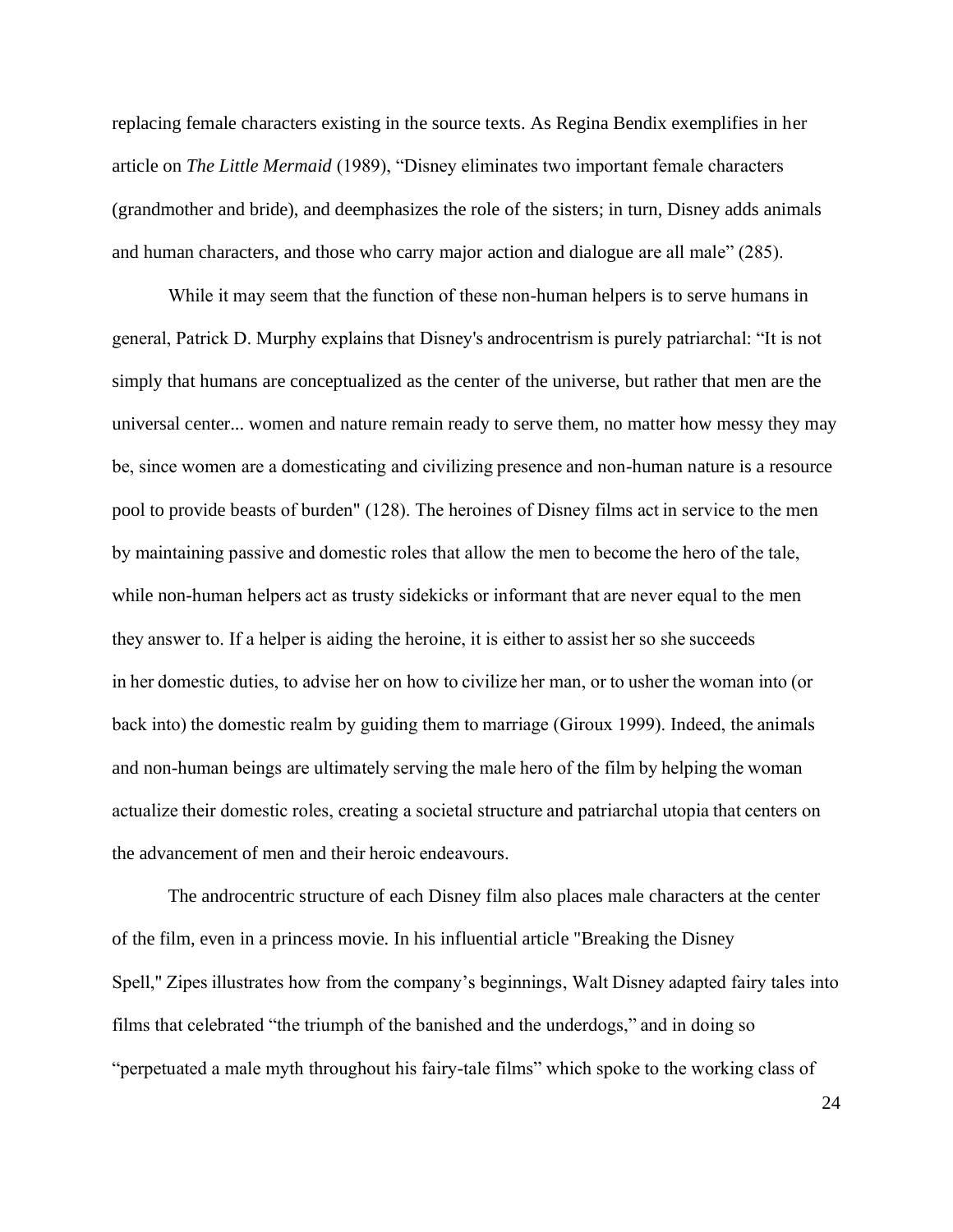America with messages of hard work and perseverance ("Breaking the Disney Spell" 37). Starting with *Snow White and the Seven Dwarfs*, Disney adapted the Grimms' tale into a narrative that turns the princess into a "helpless ornament in need of protection" (37). The film shifts the tale's focus towards the dwarfs, who, through their hard work "are able to maintain a world of justice and restore harmony to the world," and towards the romantic prince who heroically ventures into the woods and saves Snow White with a kiss (37). The success of *Snow White*set a precedent for future Disney animated films with many of Disney's films following a similar male-centered plot structure. Despite producing films about the trials and tribulations of princesses, Disney's films ultimately glorify the determined, hardworking, and persevering men whose efforts maintain and restore social order.

#### **2.2.2 The Classics Era (1937 – 1959)**

The Walt Disney Company has been widely criticized by scholars for choosing to adapt fairy tales that feature young, beautiful, and passive heroines. Scholars such as Kay Stone (1975), Betsy Hearne (1997), Jacqueline M. Layng (2001), and Celeste C. Lacroix (2012) have examined how the female heroines of Disney's animated fairy-tale films are consistently young, innocent heroines who are valued for their beauty, passivity, and domesticity. Even Alison Lurie (1971) and Marcia R. Lieberman (1972), who widely disagree about whether fairy tales are liberating for women, are unified in their criticisms of Disney for choosing to showcase some of the most passive, domestic female protagonists from fairy tales and for popularizing such depictions of young women.

Disney's representation of young heroines as innocent and passive is especially true in the company's first three princess films, *Snow White and the Seven Dwarfs* (1937)*, Cinderella*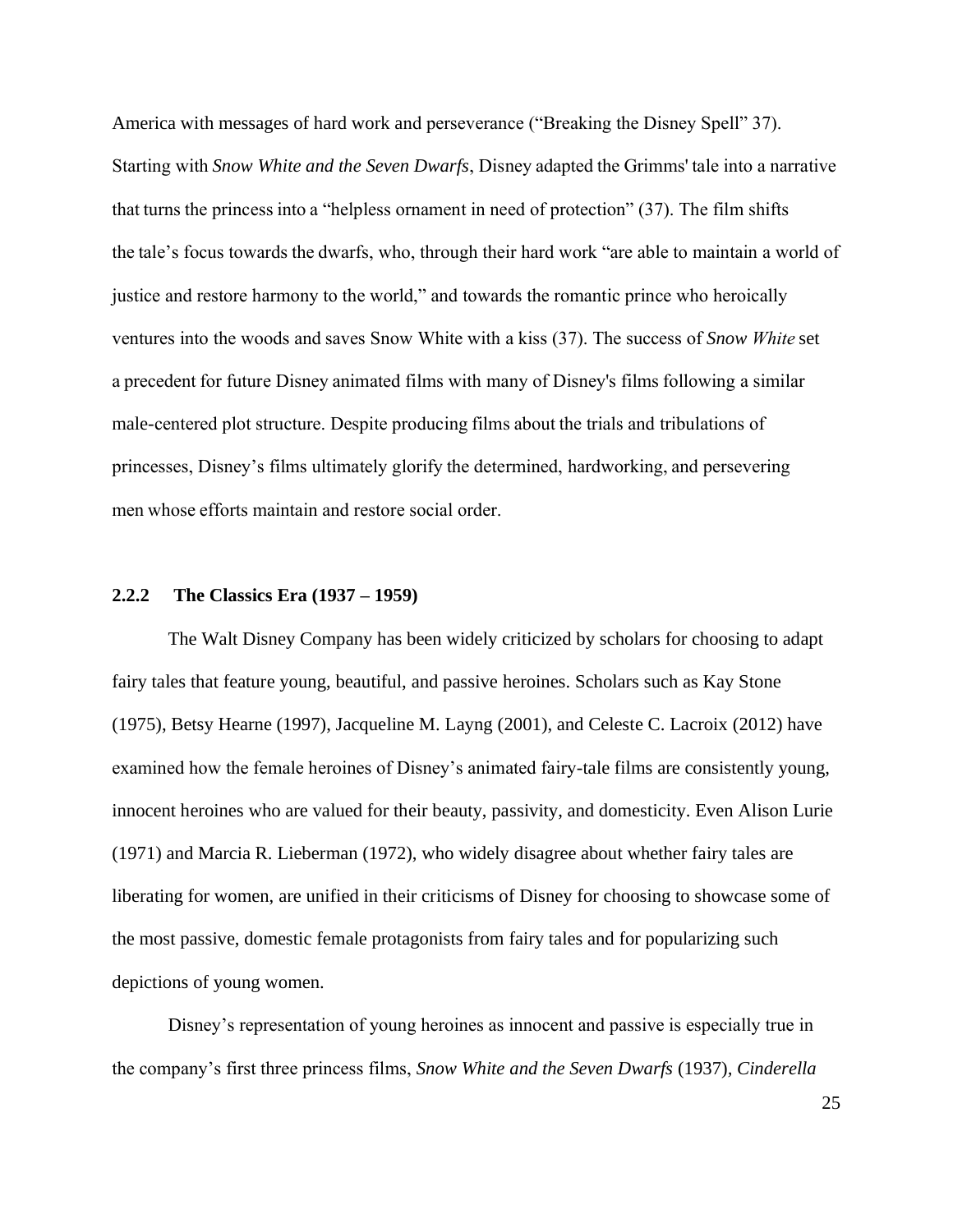(1950) and *Sleeping Beauty* (1959). Created under Walt Disney's supervision, and often referred to as "Walt's girls," Snow White, Cinderella, and Aurora are all young beauties who are far more demure and inactive than those in the Grimms' and Perrault tales, as well as any other Disney film released between 1937-1967 (K. Stone 1975; Davis 2011). Moreover, despite their varying physical appearances and voice actresses, Walt's girls are nearly interchangeable as each princess has the same personality traits and story arc (Davis 2011). As Zipes ("Breaking the Disney Spell" 1995), Layng (2001), and Amy Davis (2011) assert, each princess is a innocent, graceful, kind, and musically-talented young girl who is unfairly persecuted by a middle-aged femme fatale and saved from their predicament by a prince. Each heroine seems "barely alive" and spends the height of the film's conflict asleep, locked in a tower, or in Aurora's case, both (K. Stone 44). As scholars such as Lisa Brocklebank (2000), Layng (2001), and Rebecca-Anne Do Rozario (2004) argue, the only time these princesses exhibit agency or self-determination is when performing domestic duties, which reflect and reaffirm the North American feminine ideal of the domestic housewife during the 1930s and 1950s. The films of the classics era conveyed the message that "Women's proper place, just like it is for Snow White, [is] in the home," and the popularity of these films set a precedent for the Disney princess genre moving forward (Layng 204).

#### **2.2.3 The Renaissance Era (1989 – 1998)**

Disney's second generation of princess films, sometimes referred to as the "renaissance" era or the "Eisner" era (after CEO Michael Eisner), spans from *The Little Mermaid* (1989) to *Mulan* (1998). These films offer more contemporary approaches to princesses than the earlier films. Influenced by second-wave feminism (Sells 1995), the princesses of these films, although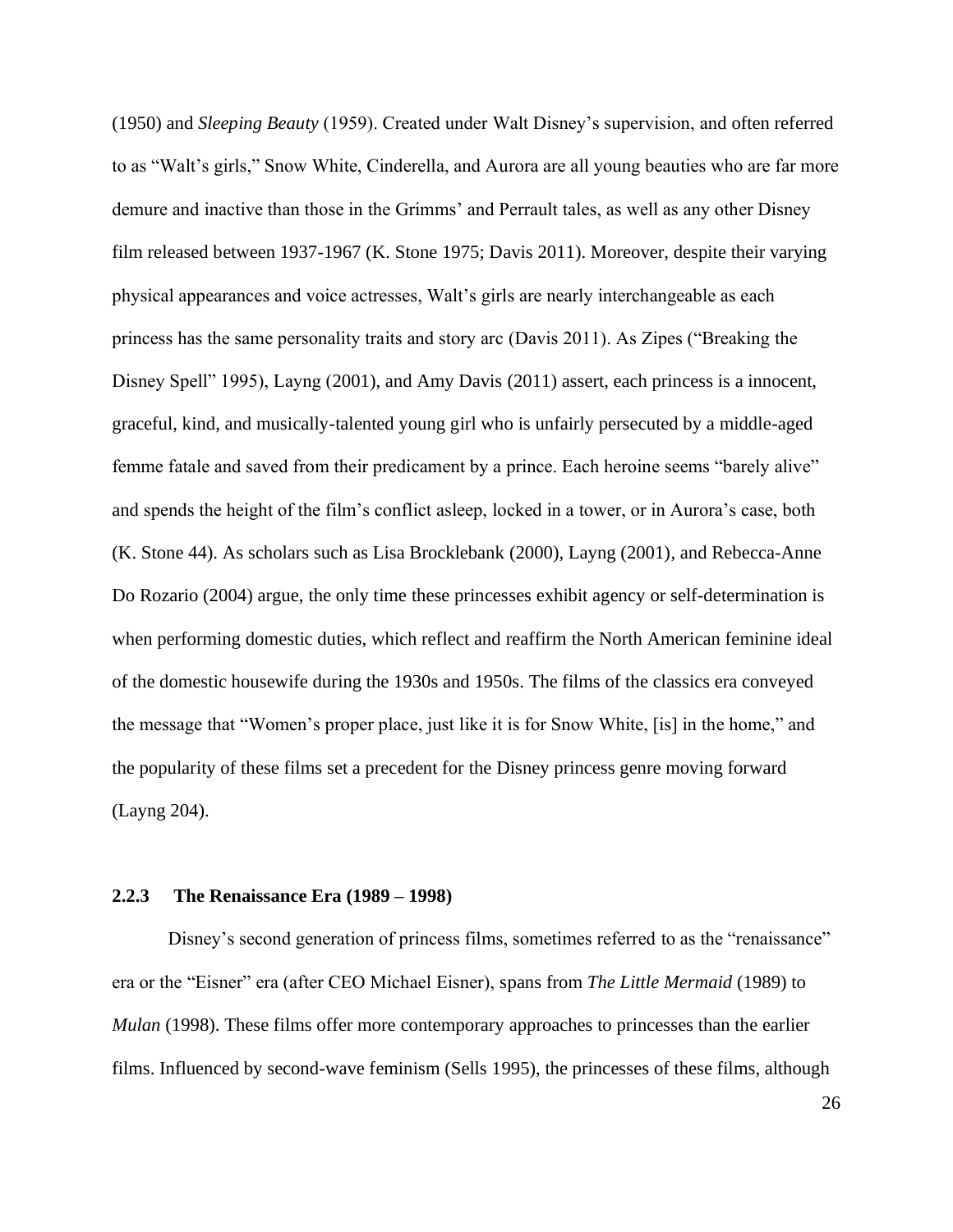young, innocent, and beautiful like their predecessors, are also daring, intelligent, and yearn for something more than only romance. However, scholars have found that despite introducing more distinguishable personality traits to the princess characters, the films still contain sexist gender roles as the young heroines move from their father's care to their prince's, and abandon their ambitions in order to conform to heteronormative romance narratives and domestic life.

In their respective analyses of *The Little Mermaid,* Roberta Trites (1991), Bendix (1993), and Laura Sells (1995) find that despite her "spunky behavior" and teenage disregard for her father's rules, Ariel's determination to live on land is motivated by her love for Prince Eric and she "is willing to give up her identity as mermaid and singer" to be with him (Bendix 288). In *Beauty and the Beast* (1991), Belle's intelligence and love of reading is undermined by her very name which objectifies her in the eyes of Gaston, the townsfolk, and the audience (Sumera 2008). Belle sacrifices her dreams of the wider world beyond her small provincial town first to rescue her father and again to save her captor and eventual lover, the Beast, whom she spends the duration of the film civilizing dutifully in his secluded castle (Giroux1995; Murphy 1995; Hearne 1997). Princess Jasmine in *Aladdin* (1992) also yearns for life and adventure beyond her limited living situation, dreaming of life beyond the palace walls and a marriage founded on love. However, as Erin Addison (1993) and Layng (2001) state, Jasmine's feisty attitude and "moments of self-assertion are always ineffectual, and frequently contradicted altogether" (Addison 13). Despite her insistence that she is "not a prize to be won" (*Aladdin,* 00:53:50- 00:53:53), Jasmine's economic status and sexualized body are passed between the orientalised, Anglo-Arab villain Jafar, who wishes to marry her for political power, to the Americanized Aladdin, who marries her for love and economic gain, climbing from "street rat" to prince of Agrabah (Addison 1993; Layng 2001).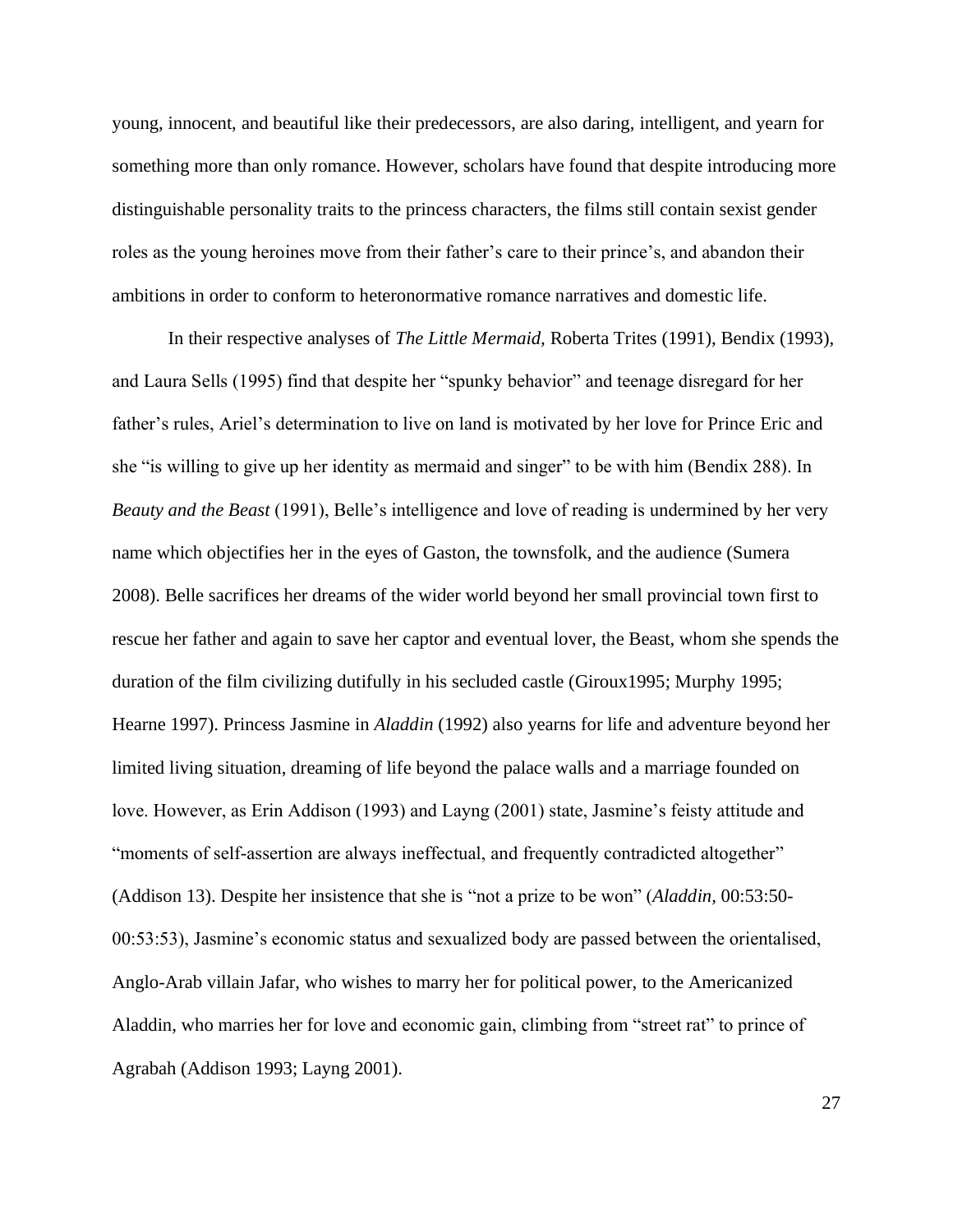The eponymous characters of *Pocahontas* (1995) and *Mulan* (1998), although not technically "princesses" due to cultural difference, have been brought into the princess pantheon for merchandising purposes (Lester 2010; Sweeney 2011; Pershing and Gablehouse 2010; Dundes and Streiff 2016). Although their stories do not end in marriage, both Mulan and Pocahontas follow the same patterns as their princess predecessors. As scholars such as Giroux (1999), Brocklebank (2000), and Lauren Dundes (2001) have noted, Pocahontas, although courageous and politically minded, is guided by her relationships with her father and John Smith, and her heroic self-sacrifice to save John Smith "seems to be a means for her to continue her budding romance" rather than to bring peace between the battling groups (Dundes 256). Moreover, the film sanitizes the romantic tale of the genocidal history of colonialism, as the film makes no mention of "the fact that John Smith's countrymen would ultimately ruin Pocahontas's land, bring disease, death, and poverty to her people, and eventually destroy their religion, economic livelihood, and way of life" (Giroux, *The Mouse that Roared* 101-2).

In 1998, Disney released *Mulan,* which is not only problematic for its "deeply flawed mimicry of a number of facets of Chinese culture," but also for the film's central romantic plotline that did not exist in the Chinese ballad (Dundes and Streiff 3). In Disney's version, Mulan, who seemingly rejects traditional gender roles by successfully impersonating a male soldier, does so out of concern her father, and, when offered to serve China as a high-level council member for her heroics, turns down the Emperor's offer in order to return home to her traditional, domestic place as dutiful daughter and to her budding romance with Shang (Dundes and Streiff 2016; Limbach 2014). In summary, while the princesses of Disney's renaissance era can be described as spunky, smart, feisty, courageous, and even heroic, these added traits "are not necessarily evidence of self-determination and a more enlightened view of gender roles," as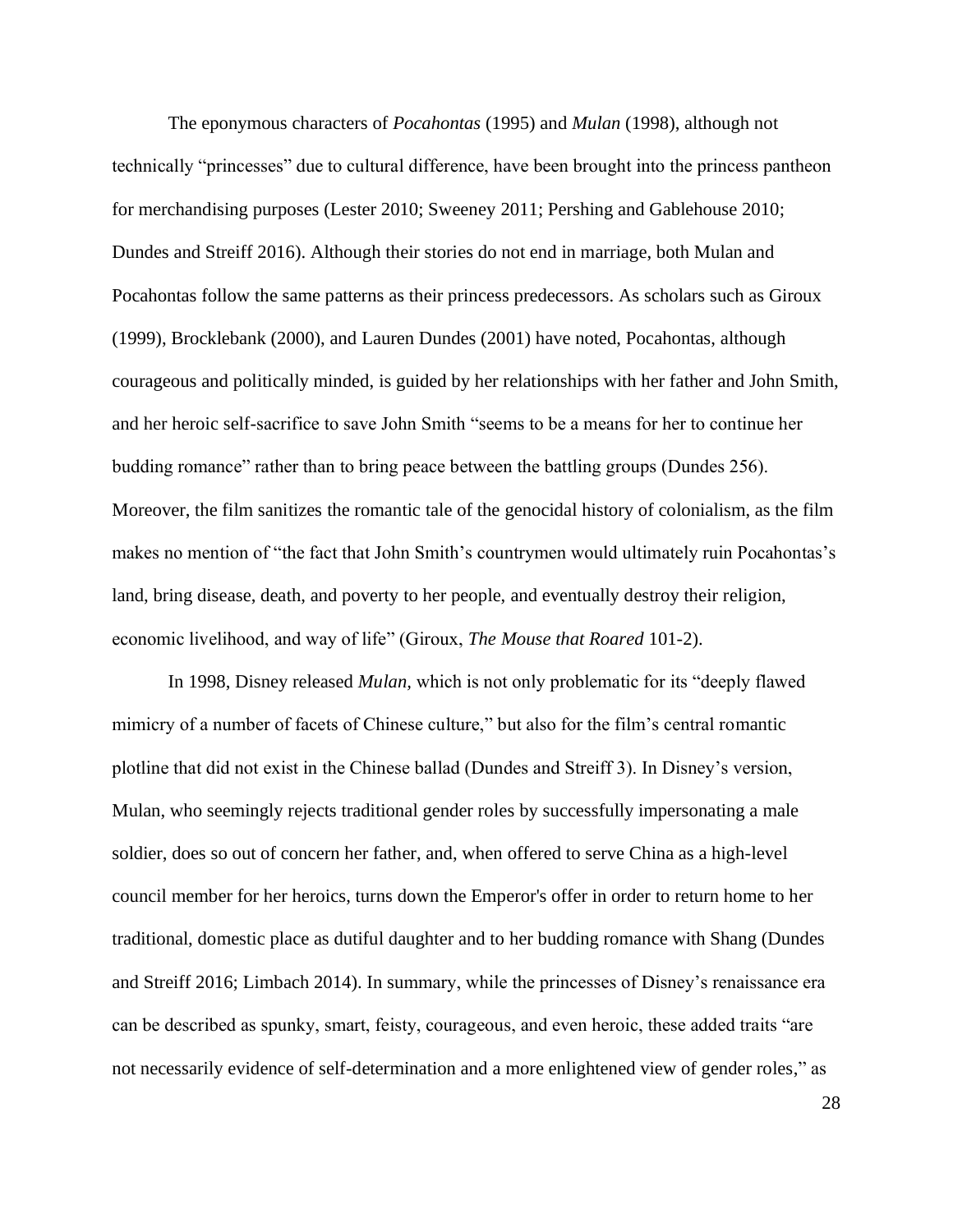their self-sacrificing actions are motivated by their fathers or partners, and their dreams are abandoned for marriage and domestic duty (Bendix 288).

#### **2.2.4 The Modern Era (2009 – Present)**

Disney's third and contemporary era of animated fairy-tale films features princesses who seem to have evolved past their predecessors as they actively achieve their dreams through their own skills and determination; In *Princess and the Frog,* Tiana works multiple jobs and braves the Bayou of New Orleans so she can own a restaurant; Rapunzel in *Tangled* (2010) escapes her tower to pursue her lifelong dream of seeing the lanterns on her birthday; *Brave*'s Merida defies her mother's insistence she marry young by winning her own hand through her archery skills; sisters Anna and Elsa of *Frozen* traverse Arendelle's winter to find the love they've dreamed of in the form of sisterly friendship; and the eponymous character of *Moana* pursues her dream of sailing the ocean to save her island. However, despite these princesses independently achieving their goals, scholars are at odds about whether these princesses are indicative of a new and improved Disney.

In their quantitative study of gender compliments in Disney princess films, linguists Carmen Fought and Karen Eisenhauer found that Disney's modern era of princess films compliment (and therefore value) their princesses more for their skills and accomplishments than for their appearances for the first time in Disney history (qtd. in Guo "Researchers have found a major problem with 'The Little Mermaid' and other Disney movies"). Of the various compliment categories, Disney's most recent princess films have an average of forty percent of compliments focusing on skill, as opposed to the renaissance era's twenty-three percent, and the classics era's dismal eleven percent (qtd. in Guo "Researchers have found a major problem with 'The Little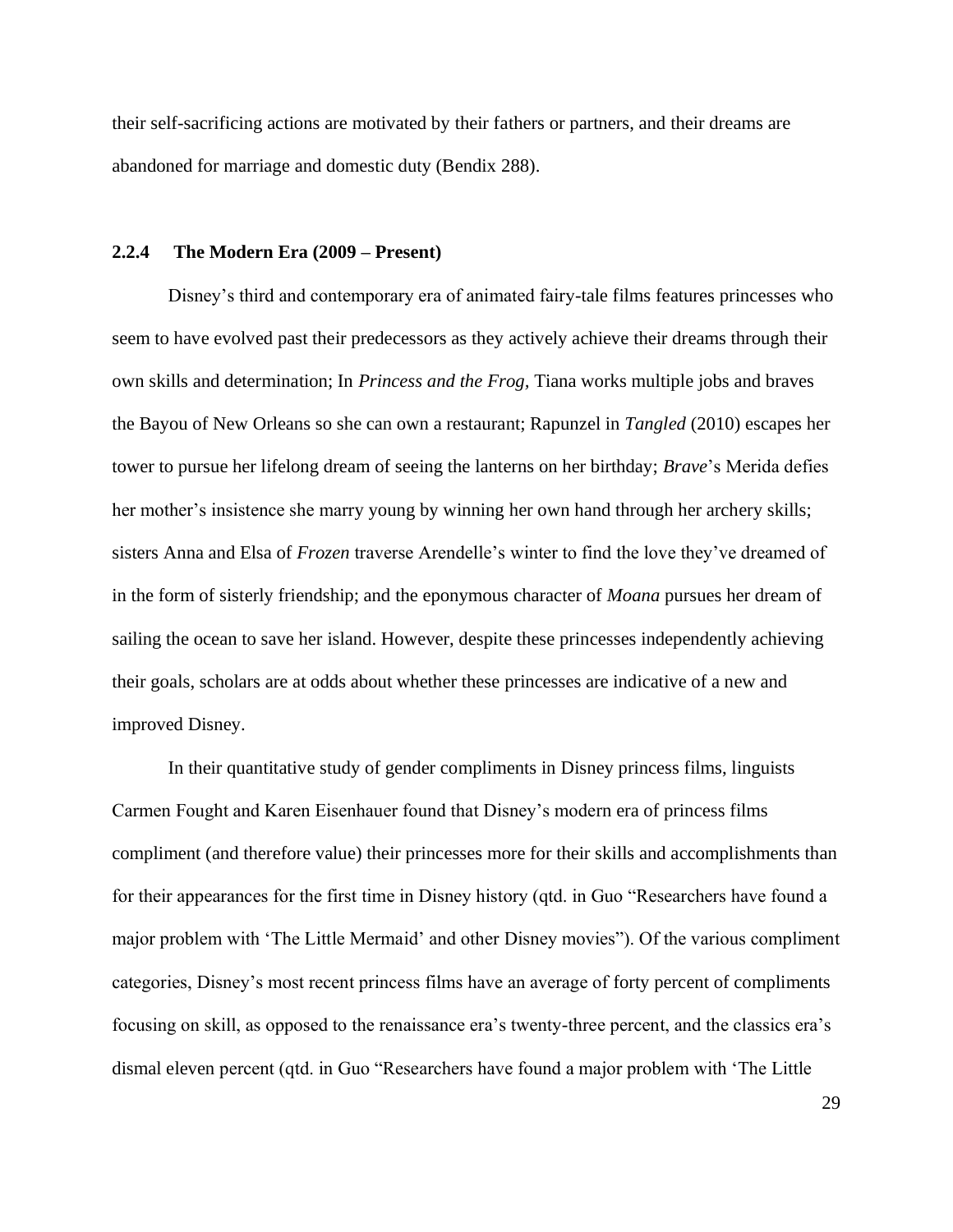Mermaid' and other Disney movies"). Scholars such as Jena Stephens (2014) and Katie Kapurch (2017) have argued that Rapunzel and Merida successfully challenge Disney's princess archetypes as they continually save themselves and those around them from danger with their skills, and even subvert post-feminist beauty ideals with their unruly hair.

However, much of the research on Disney's *The Princess and the Frog* and *Frozen* argues opposing conclusions, finding that while the films feature princesses who are more skilled and self-determined, the films still have problematic, sexist content. In their respective studies of *The Princess and the Frog*, Ajay Gehlawat (2010), Sarita McCoy Gregory (2010), Neal A. Lester (2010), Kimberly R. Moffitt and Heather E. Harris (2014), and Lauren Dundes and Madeline Streiff (2016) find that while Disney's inclusion of an African-American princess role model is important, the film is problematic for its idyllic depictions of interracial friendships in 1920s New Orleans, and Tiana's transition from "hardworking girl, to frog, and finally to hardworking cook and restaurant owner…is neither an ending consistent with princess fantasies" ascribed to white princesses, "nor demonstrative of personal growth or transformation" (Dundes and Streiff 11).

Scholars have also found negative gender representations in *Frozen* despite audiences praising the film as Disney's first feminist film. As Maja Rudloff (2016) and Streiff and Dundes ("Frozen in Time" 2017) state, while the film promotes a positive message about the power of sisterly love and familial bonds, Anna's story line largely revolves around a love triangle with Prince Hans and the iceman Kristoff. Not only that, but Queen Elsa's powerful moment of selfacceptance is a post-feminist transformation. Elsa "lets go" of her conservative clothing and rigid demeanour in order to embrace her magic powers through a makeover and carefree attitude (Rudloff 2016).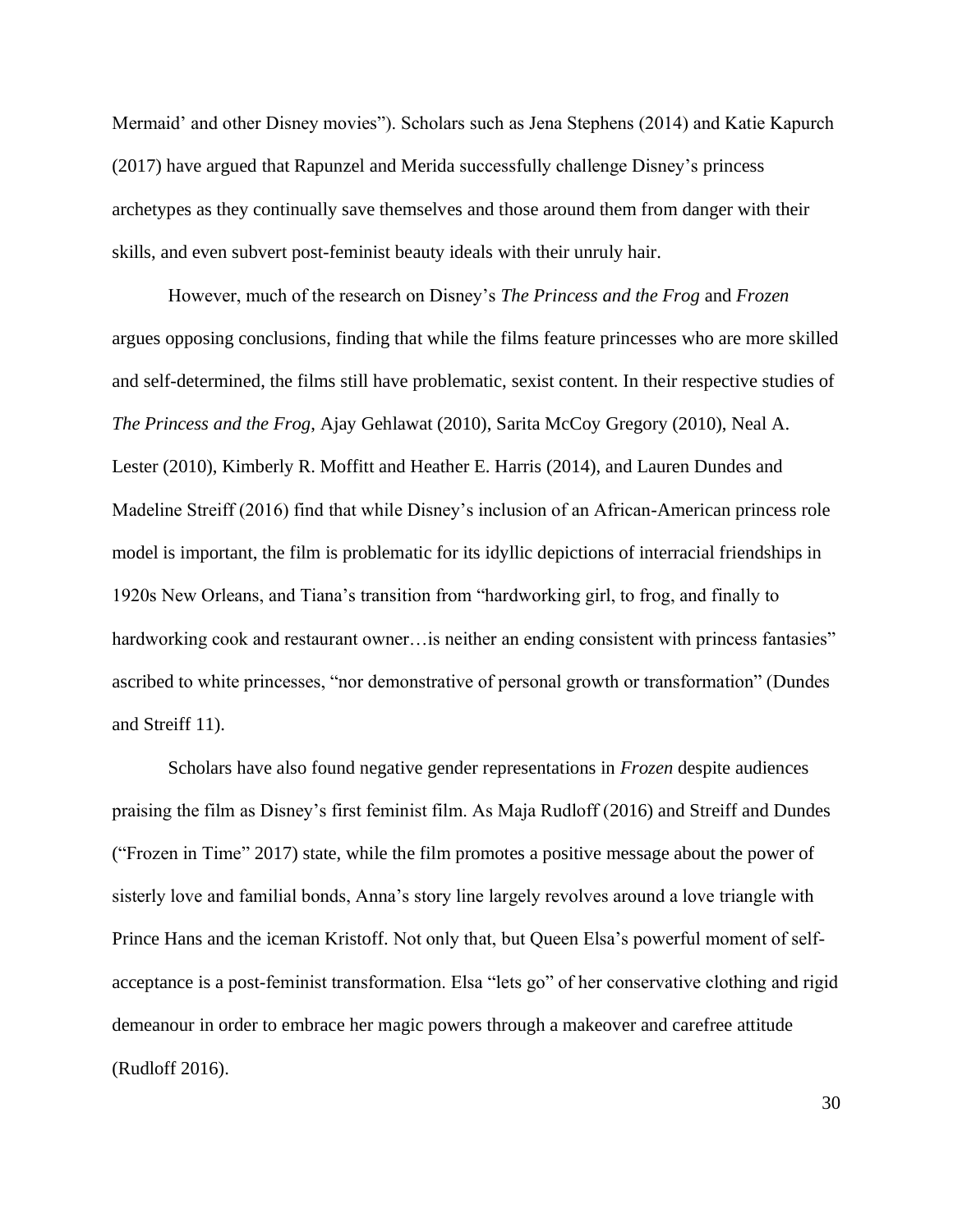Disney's most recent princess film *Moana* is also problematic, not only for its appropriation of Polynesian culture but also for Moana's conflict with her father. Despite the company's highly publicized collaboration with Polynesian artists to ensure authenticity, *Moana*  presents a Disneyfied, westernized version of Polynesian music by consolidating traditional Polynesian sounds with Broadway and western Symphony orchestra sounds (Armstrong 2018). As a result, the film uses one of its most important elements "as a tool that pushes a colonial agenda under a patina of cultural authenticity" (Armstrong 1). Streiff and Dundes state how Moana's relationship to her father echoes those of her princess predecessors, Pocahontas and Ariel, as her adventurous nature clashes with her overprotective father through psychoanalytic conflicts and imagery, creating an Electra theme ("From Shapeshifters to Lava Monsters" 2017). Streiff and Dundes' conclude that Moana's Electra relationship with her father undermines her independence; however, their examination is limited. While Armstrong and Streiff and Dundes' research suggests that Moana continues Disney's tradition of problematic representations of gender in other cultures, the film requires more research.

It is difficult to draw conclusions about Disney's ongoing modern era of princess films as a whole because the princesses cannot all be painted with the same brush. Although many studies have been conducted, researchers are divided about the trajectory of Disney's princess line, with some scholars finding certain third generation princesses as indicators of change, and others disputing that the company is continuing traditions. However, as this literature review demonstrates, Disney has a long and problematic history of sexist representations of women, and while Disney's approach to princess characters has slowly shifted with each film era, the company appears to have a long way to go before they reach a "feminist" era.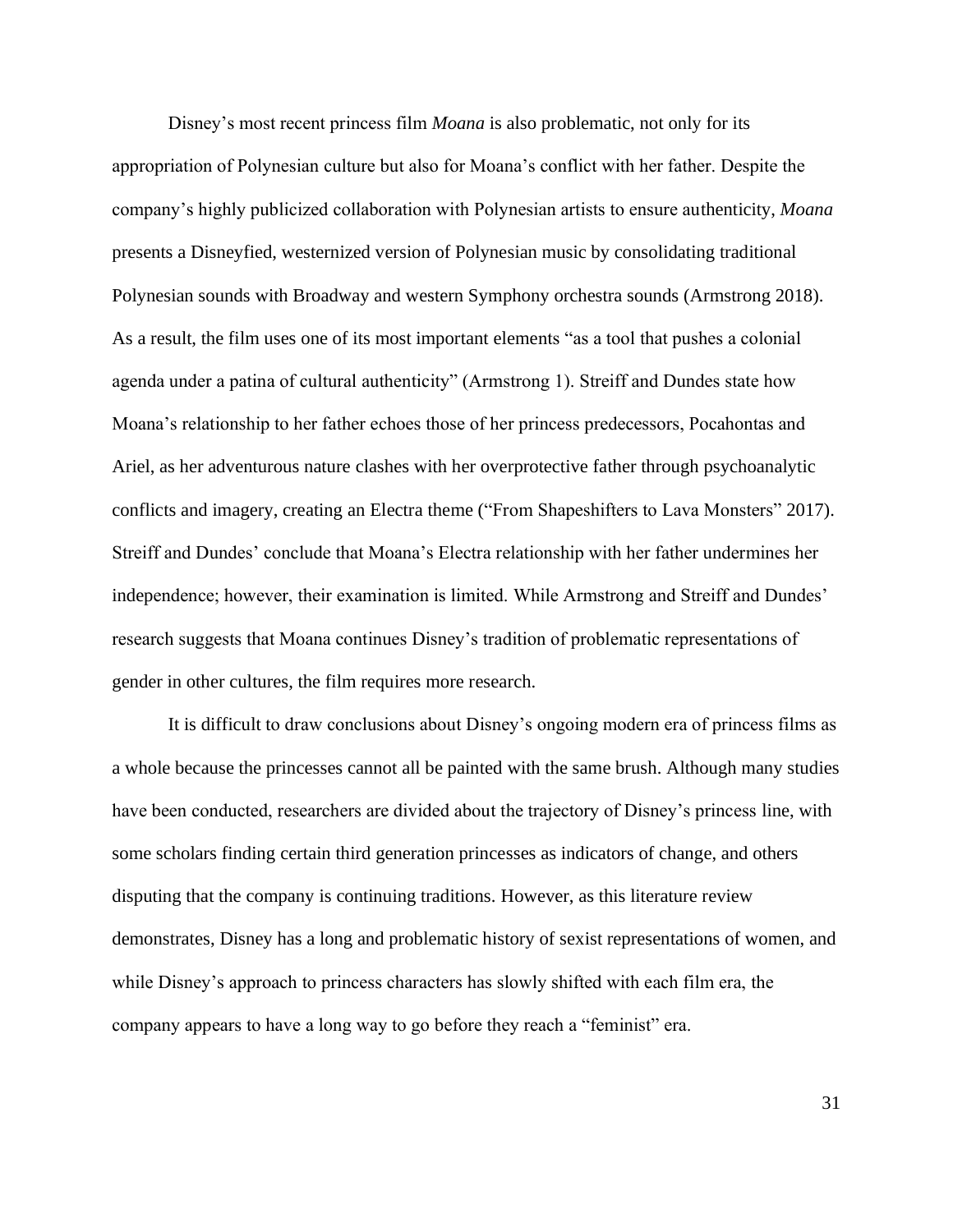## **Chapter 3: Methodology**

#### **3.1 Textual Analysis**

Content analysis "has often been used in feminist research to provide a measure of the kinds of roles in which men and women appear in on TV or the kinds of traits they are represented as possessing" (Gill, *Gender and the Media* 45). A common method of content analysis for feminist researchers studying popular culture and representations of gender is textual analysis. One of the ways in which people receive knowledge about the social world is through texts. Simply defined, texts are social and cultural artifacts "we make meaning from" and are produced at particular times and "for particular reasons, speaking to particular audiences in particular ways" (McKee 4; 89). Creators of texts, whether they are individuals or companies, transpose their knowledge and understandings of the world into their text. Audiences then interpret the content and form their own meanings. Texts therefore reflect and create cultural knowledge, including understandings of the social world and notions of gender, such as what it means to be feminine or masculine.

Analysing texts can be an informative method for understanding constructions of gender and "the ways in which members of various cultures and subcultures make sense of who they are, and how they fit into the world in which they live" (McKee 1). More specifically, analysing children's texts demonstrates how people begin forming understandings of their gender identity and place in the world at a young age through the texts they consume. Giroux calls Disney films "teaching machines" as they "possess at least as much cultural authority and legitimacy for teaching roles, values and ideals as more traditional sites of learning, such as the public schools, religious institutions, and the family" (*The Mouse that Roared* 84). Therefore, textual analysis of Disney films can explain what gender messages these "machines" are teaching.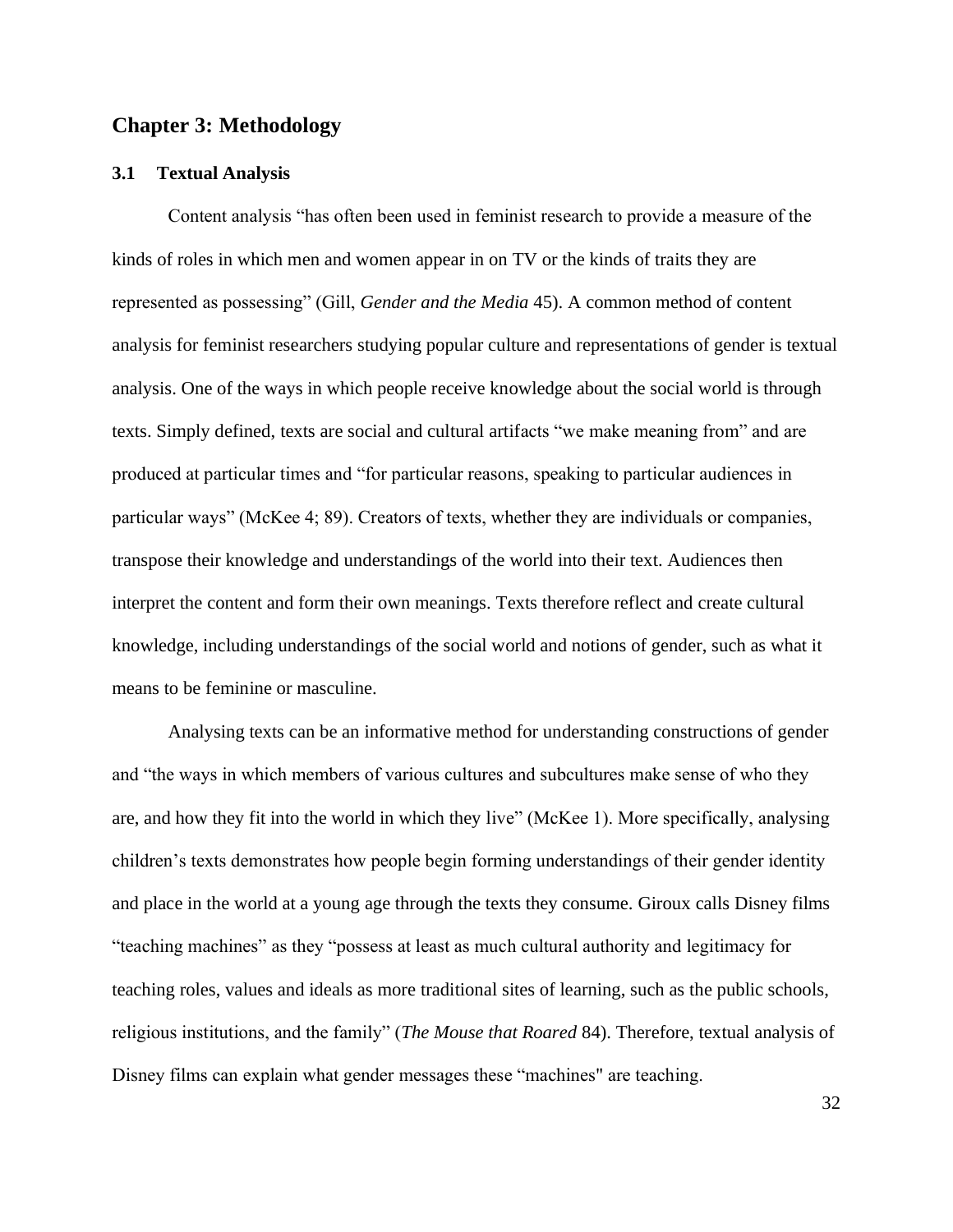For this reason, I used textual analysis and the method of close reading from a feminist perspective to analyze *Maleficent* and its source texts. During the close reading process "a critic zeroes in on certain features of the text he has noticed and responded to and makes an argument based on his ideas about what he's noticed. A good close reading…  shows us something about what [features of a work] may mean, and opens it up for critical debate" (Federico 6). My examination focuses on representations of gender within the selected texts in order to determine how patriarchal knowledge of the social world is being taught to young audiences through *Maleficent* and its source texts.

## **3.2 Theoretical Framework: Adaptation Theory**

Integrating adaptation theory into my textual analysis provided a critical framework for examining the intricate relationships between adaptations, their source texts, and the societies in which they were created. Adaptation theory does not focus on an adaptation's "fidelity" to its source text (Hutcheon 2006; Leitch 2008), but rather explores the interconnected "dialogue between the society in which the works, both the adapted text and adaptation, are produced and that in which they are received, and both are in dialogue with the works themselves" (Hutcheon 149). Zipes offers the terminology "duplicates" and "revisions" to help unpack the intricate discourse of "mores, values, gender and power" with fairy tales, adaptations, and their societies (*Fairy Tale as Myth/Myth as Fairy Tale* 8). According to Zipes, "duplicates" are adaptations that take up a classic fairy tale and "reproduce a set pattern of ideas and images that reinforce a traditional way of seeing, believing, and behaving" (9). "Revisions" are adaptations that aim to "create something new that incorporates the critical and creative thinking of the producer and corresponds to changed demands and tastes of audiences" (9). Adaptations that are duplicates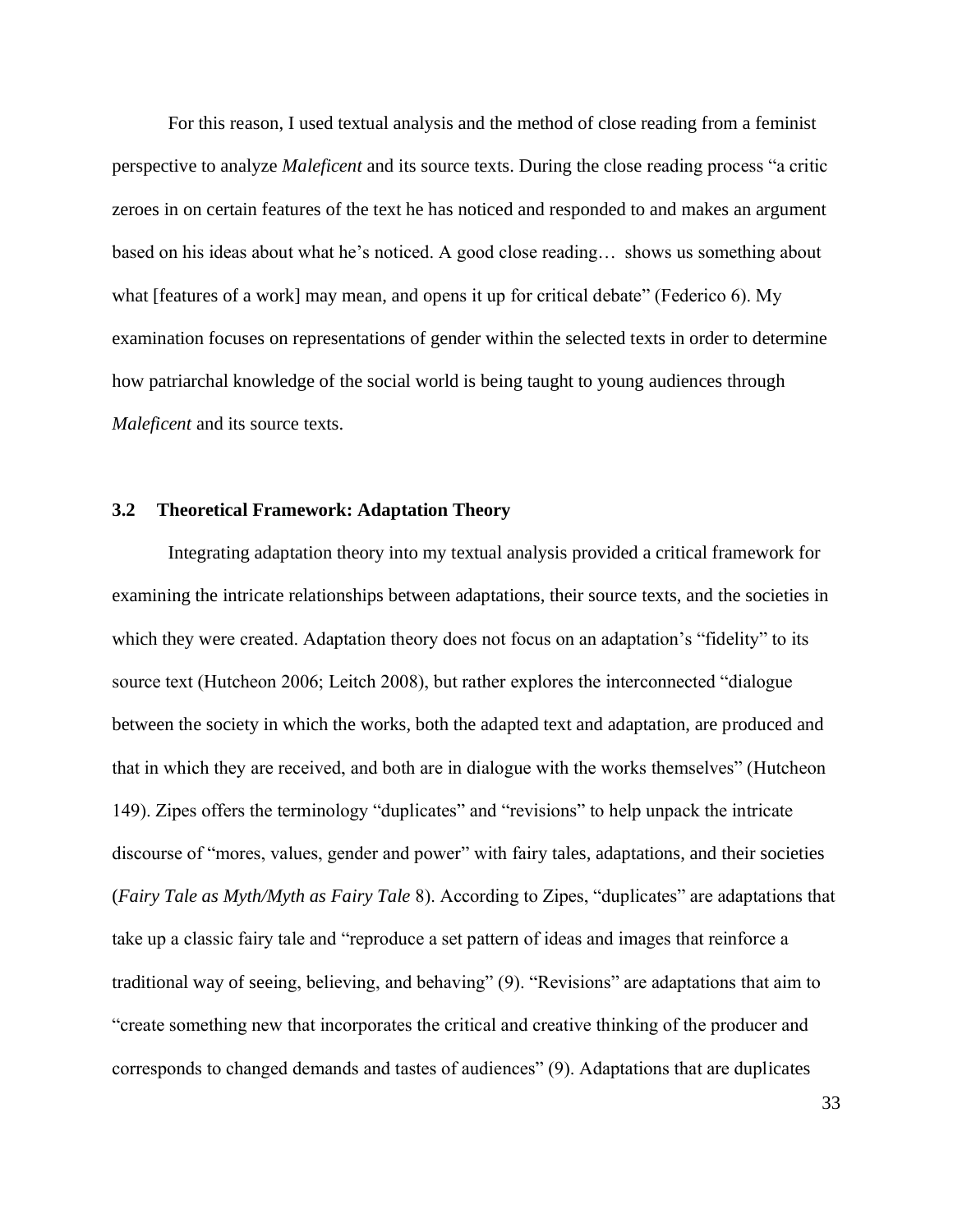confirm the "traditional and socially conservative" values and worldviews of the original fairy tale, whereas revisions seek to alter the "reader's views of traditional patterns, images and codes" (9).

While duplicate and revision are useful terms that can apply to many adaptations, Zipes' terminology has been "found wanting or limited when applied to specific texts" because it does not account for adaptations that are metatextual or for adaptations that in some instances duplicate and in others revise (Blankier 113). Not all adaptations are explicitly settled in one category or the other, especially multimedia texts that can, for example, use one media to duplicate and another to revise (for examples see Blankier 2014). However, Zipes' terminology is not impractical due to these limitations and is valuable if the use of the terms is slightly altered. Instead of using duplicate and revision to classify the adaptation in its entirety, I have modified Zipes' terminology to describe instances of plot, characterization, imagery, motifs, etc. within an adaptation that are duplicates or revisions of the source text's patterns, images, and codes. For my research, duplicates refer to instances that reproduce and reinforce traditional and conservative ways of seeing gender. Revisions refer to moments that alter or challenge the representations of gender from the source texts. Adjusting Zipes' terminology to focus on nuanced instances of adaptation allows for a more precise examination that acknowledges the intricacies of story adaptation and helped uncover how slight changes are part of the greater dialogue about gender occurring between *Maleficent,* its source texts, and the societies for which they were created.

First, I analyzed Perrault's seventeenth-century fairy tale "The Sleeping Beauty in the Wood." Conducting a close reading, I focused on representations of gender and gendered social structures within the tale and identifying those that are sexist from a modern perspective. The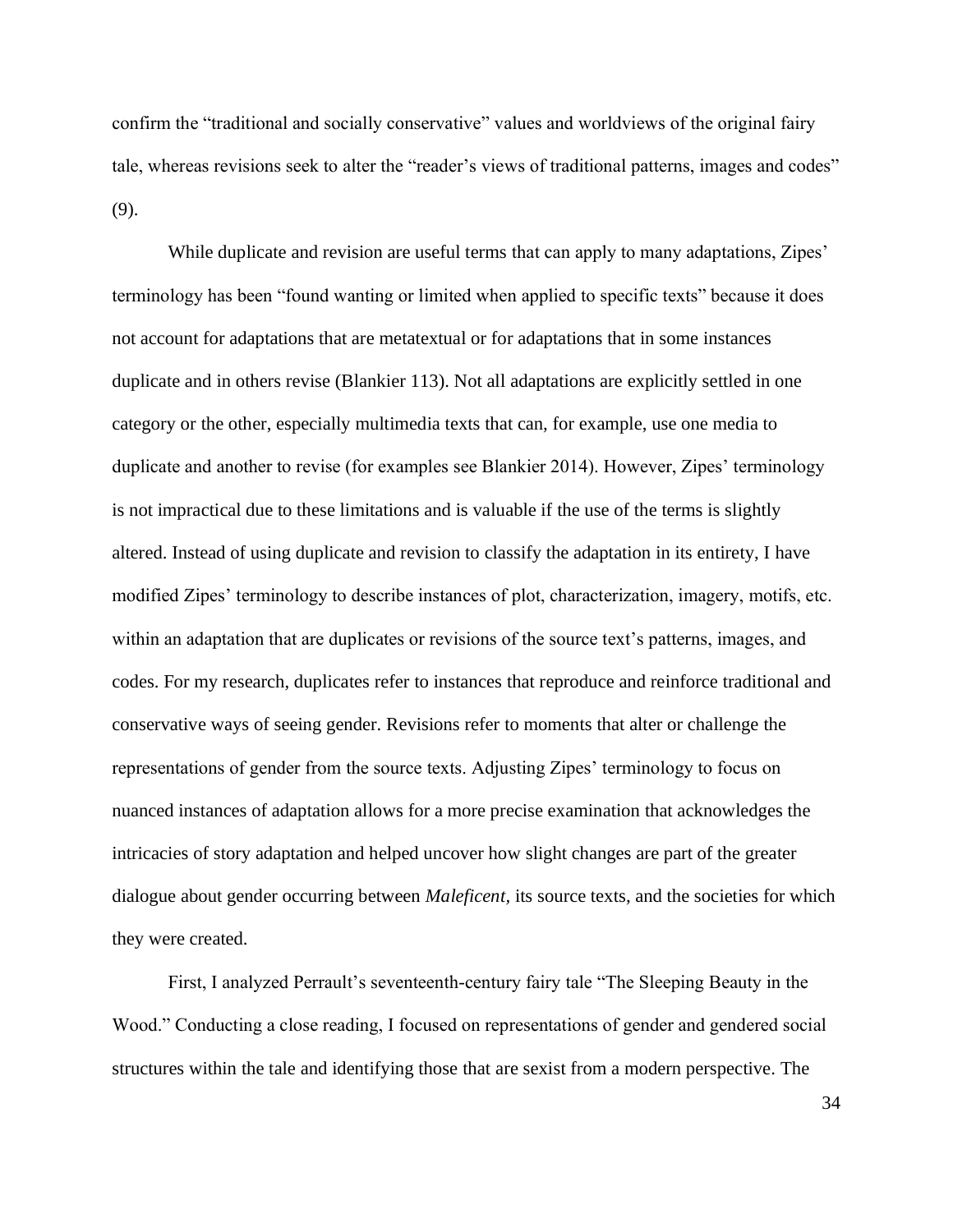sexist representations were explored alongside the historical and social context of Perrault's tale in order to examine how the tales reflect and reinforce the traditional gender values of the seventeenth-century French salons for which the tale was intended.

Next, I analyzed the 1950s animated film *Sleeping Beauty* in relation to Perrault's tale. Similar to the close reading of the literary fairy tale, I identified representations of gender and gendered social structures in the film. Once identified, these instances were compared to those in the Perrault tale to determine if the patriarchal and sexist representations in the animated film were duplicates or revisions of those found in the source text. Notions of gender and femininity in 1950s American society were examined in order to explore how duplicates signify continuing traditional ideas of gender from the seventeenth century, and how revisions indicate changes in gender values and norms in the 1950s. Through this analysis, my study explores the intricate dialogues between the animated film, the Perrault tale, and the societies for which they were created.

The same process was conducted with *Maleficent*. First, I identified representations of gender and gendered social structures in the live-action film. Then I compared them to those in the source texts and determined which representations in *Maleficent* are duplicates and which are revisions. The feminist revisions were evaluated against the sexist duplicates, assessing whether the film's content is more inherently feminist or patriarchal, determining whether the film is a feminist or faux feminist text. All three texts and their respective societies were examined, exploring the continuing dialogue of patriarchal gender values and norms across all texts in order to establish how *Maleficent* breaks from tradition and if these changes are indeed "a result of transformed values" of gender in contemporary North American society (Zipes, *Fairy Tale as Myth/Myth as Fairy Tale* 9). Finally, the messages conveyed to audiences about the gender roles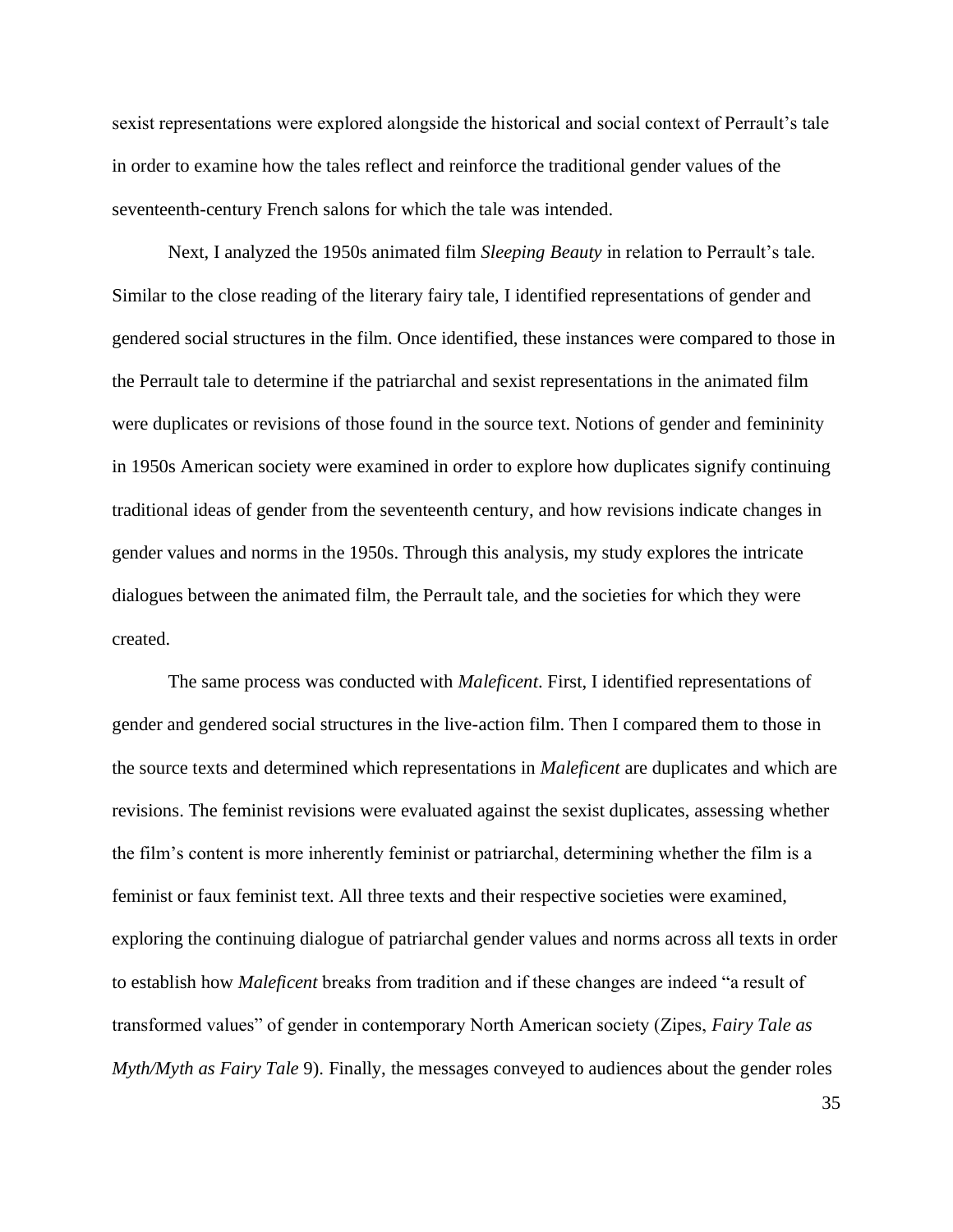and gendered structures of contemporary society were explored in order to examine how children's texts inform young audiences about their identity and place in the social world.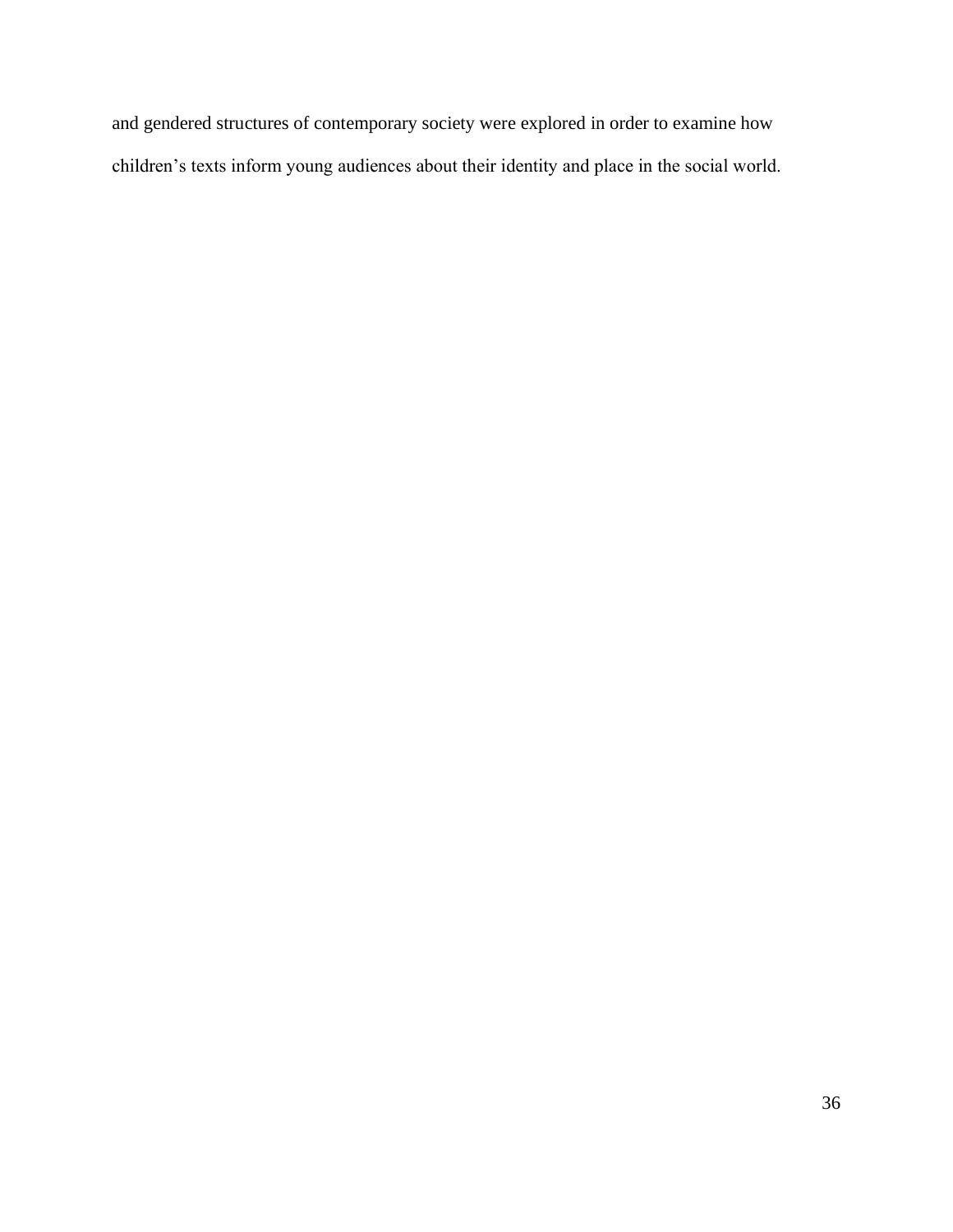# **Chapter 4: "The Sleeping Beauty in the Wood" by Charles Perrault**

### **4.1 Charles Perrault and his Fairy Tales**

Charles Perrault (1628 – 1703) was a French poet and a courtier during the reign of King Louis XIV. Perrault was born into a wealthy Parisian family and dedicated his life to furthering the education and culture of the bourgeoisie. He was among the first members of the Académie Française, a prestigious and authoritative council concerned with matters of the French language (Zarucchi 2007). Throughout his career, Perrault wrote many politically motivated poems praising the King and those close to him. In 1687, Perrault wrote "Le Siècle de Louis le Grand" ("The Age of Louis the Great"), a poem in which he favourably compared King Louis XIV to Alexander the Great, and claimed that, due to King Louis' enlightened rule, all modern politics, science, and art, were superior to those from antiquity (Wood 440-1). Perrault's poem sparked La Querrelles des Anciens et des Modernes (the Quarrel of the Ancients and the Moderns), a heated debate that lasted several years, and extended beyond the Académie Française into England, about whether the arts and culture of Ancient Greece were superior or inferior to contemporary creations (Warner, *From the Beast to the Blonde* 169). Perrault was a leading voice for the Moderns, and his position within the debate has become his secondary claim to fame, with his fairy tales taking precedence.

In 1697, Perrault published *Histoires ou contes du temps passé, avec des moralités: Contes de ma mere l'Oye* (*Stories or Tales from Times Past, with Morals: Tales of Mother Goose*). Also known as *Tales of Mother Goose*, the small collection contained only eight tales, including what would become some of the world's most well-known fairy tales, such as " Cendrillon; ou, la Petite Pantoufle de Verre" ("Cinderella; or, the Glass Slipper"), " Le Petit Chaperon Rouge" ("Little Red Riding Hood"), "Le Maistre Chat; ou, le Chat Botté" ("The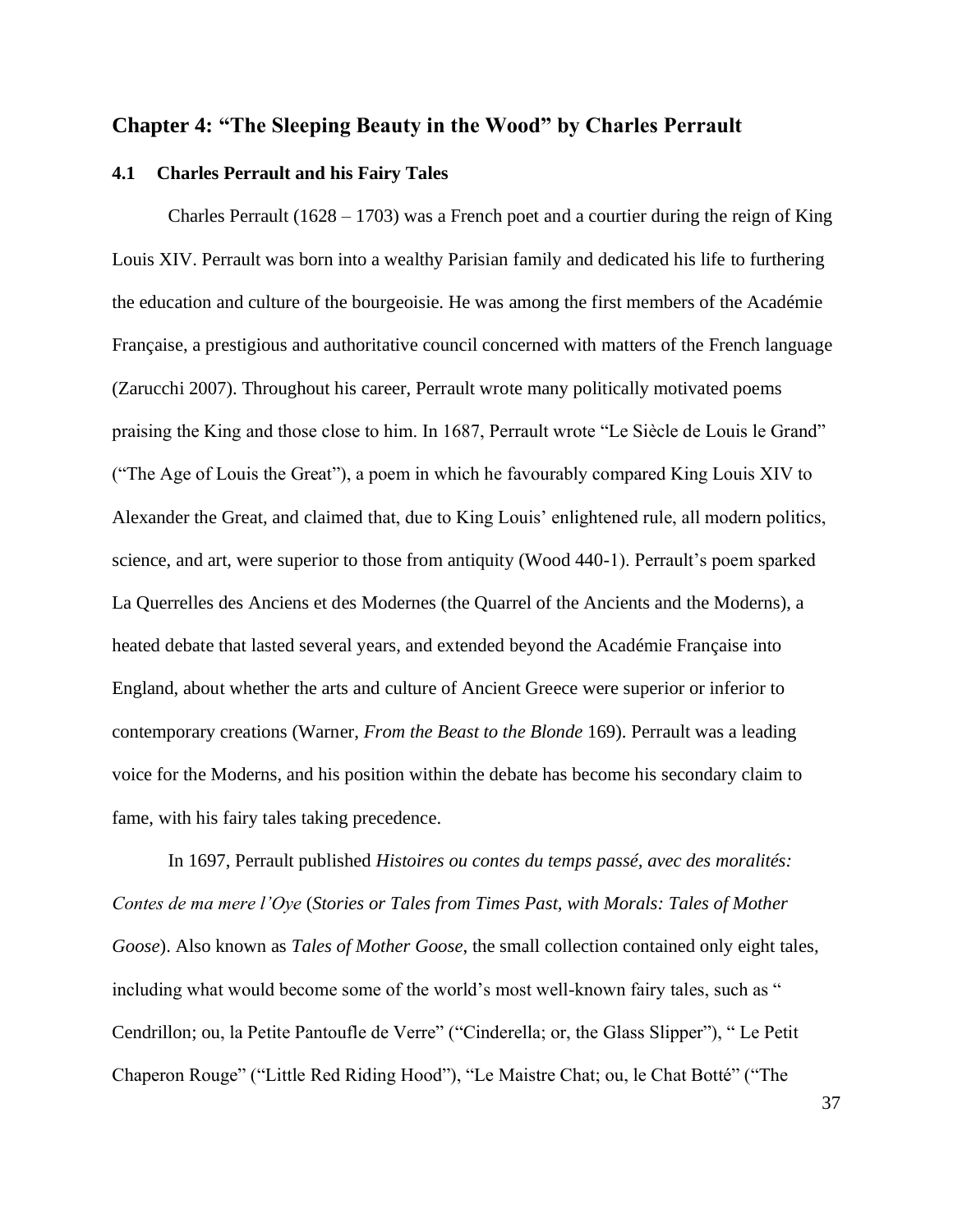Master Cat; or, Puss in Boots"), and, of course, "La Belle au Bois Dormant" ("The Sleeping Beauty in the Wood"). Although considered original works, Perrault's collection adapted tales from oral tradition, the Italian tales of Giambattista Basile and Giovanni Francesco Straparola, and the stories of his contemporary female writers Marie-Catherine d'Aulnoy and Marie-Jeanne L'Héritier (Zipes, *Fairy Tales and the Art of Subversion* 29; *Happily Ever After* 3).

Writing at a time when authors were beginning to concern themselves with the rearing of children, Perrault was among the first to write fairy tales for both adults and children (Zipes 2006). More specifically, Perrault created his collection to entertain and instruct members of the bourgeoisie and aristocratic classes in seventeenth-century France (Zipes 2006). This is evident not only from the content of Perrault's tales, but also from the paratexts of *Tales of Mother Goose*, which incorporated the names of two young members of the aristocratic class. The collection was originally published using Perrault's seventeen-year-old son Pierre's name, signifying that Perrault's collection was intended for an audience younger than his previous political poems (Zarucchi 2007). Also, the collection included a dedication to King Louis XIV's twenty-one-year-old niece, Elisabeth-Charlotte d'Orléans (Zarucchi 2007). This dedication to a member of the royal family established early into the collection that Perrault intended his tales to morally advise even the most elite members of France's youth. While Perrault's collection was indeed popular with its intended audience of aristocratic adults and children, later publications, as well as an English translation published by Robert Samber in 1729, made the tales far more popular and universal than Perrault could have ever imagined.

Perrault designed his tales to captivate young audiences with heroism, fantasy, and romance, while simultaneously demonstrating behaviours, manners, and beliefs deemed suitable for bourgeois and aristocratic children through characters and morals. For girls, the stories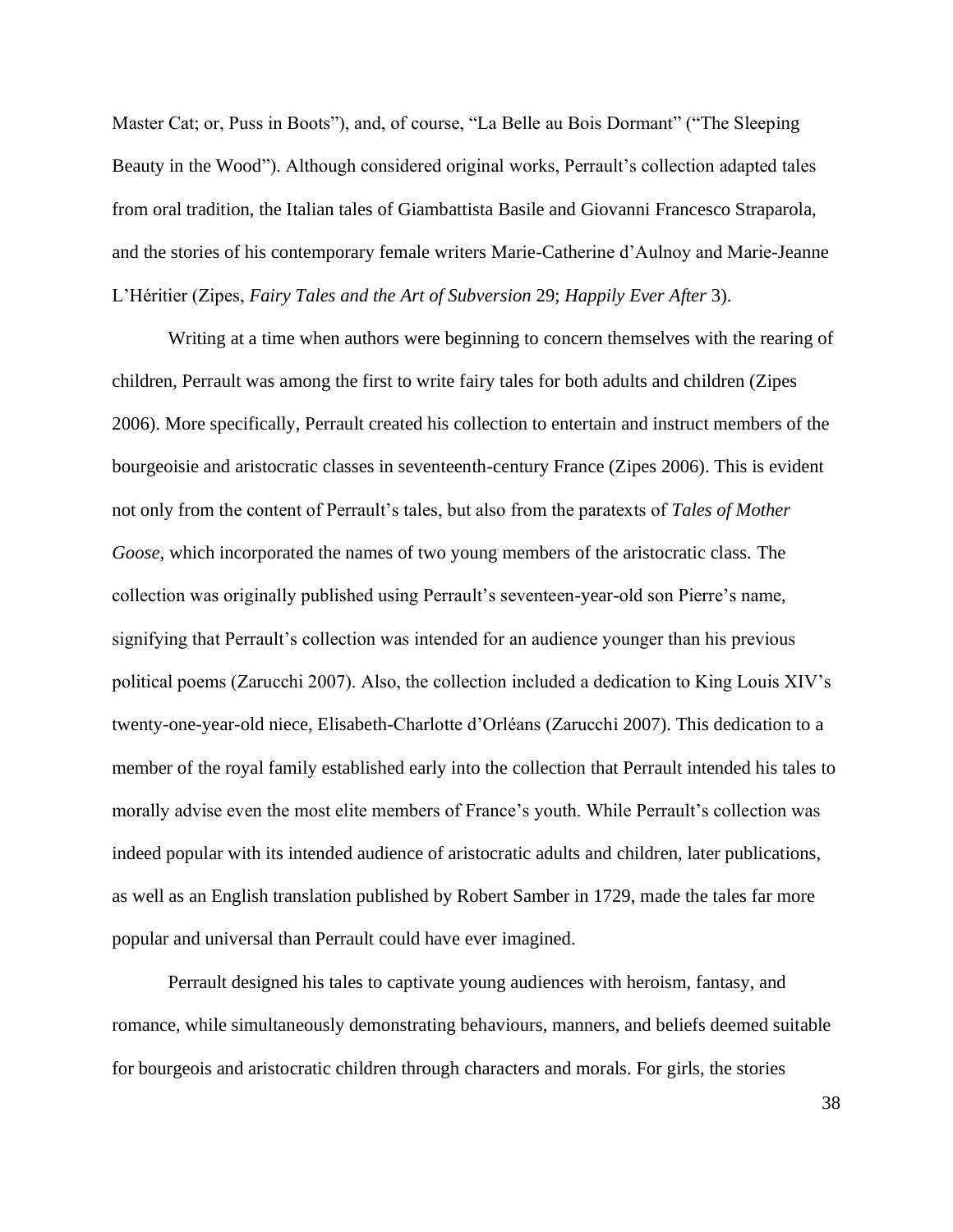provided models of ideal femininity, rewarding young female characters who are patient and modest, and penalizing those who are not. As for his male audience, Perrault's characters instructed them how to behave by exemplifying bravery, resourcefulness, and intelligence. For example, in the tale "Riquet à la Houppe" ("Ricky of the Tuft") (ATU 711), Ricky wins the heart of a beautiful princess through his wit, charm, and determination despite his ugly appearance. In "The Master Cat; or, Puss in Boots" (ATU 545B), the youngest son is rewarded with a princess and a castle for putting his faith in a crafty and quick-witted male cat. As Marina Warner aptly observes, Perrault enjoyed "having it both ways" with his literary fairy tales: his writing was funny, charming, and full of levity, yet sophisticated and serious with moral didacticism (*From the Beast to the Blonde* 142). Indeed, at the end of each tale, Perrault included a verse moral outlining the particular message his tale was meant to teach. Some of the tales even include a second moral, to either playfully reiterate the first, or emphasize a second, less obvious meaning of the tale. While Perrault may have written tales that charm and entertain children with talking animals and wicked ogres, he was "most sincere in his intentions to improve the minds and manners of young people" (Zipes, *Fairy Tales and the Art of Subversion* 31).

The significance of the moral messages in Perrault's tales is evident when comparing which tales have become popular and which have fallen out of circulation. From *Tales of Mother Goose,* five of the tales are canonical within their tale type and have been continuously retold and adapted: "The Sleeping Beauty in the Wood," "Little Red Riding Hood," "La Barbe Bleüe" ("Blue Beard"), "Cinderella; or, the Glass Slipper," and "The Master Cat; or, Puss in Boots." While tales can become popular for a variety of reasons, a commonality amongst these tales is their ability to effectively convey Perrault's moralistic messages with strong narratives, memorable characters, and relevant moral verses. While the other three tales, "Les Fées" ("The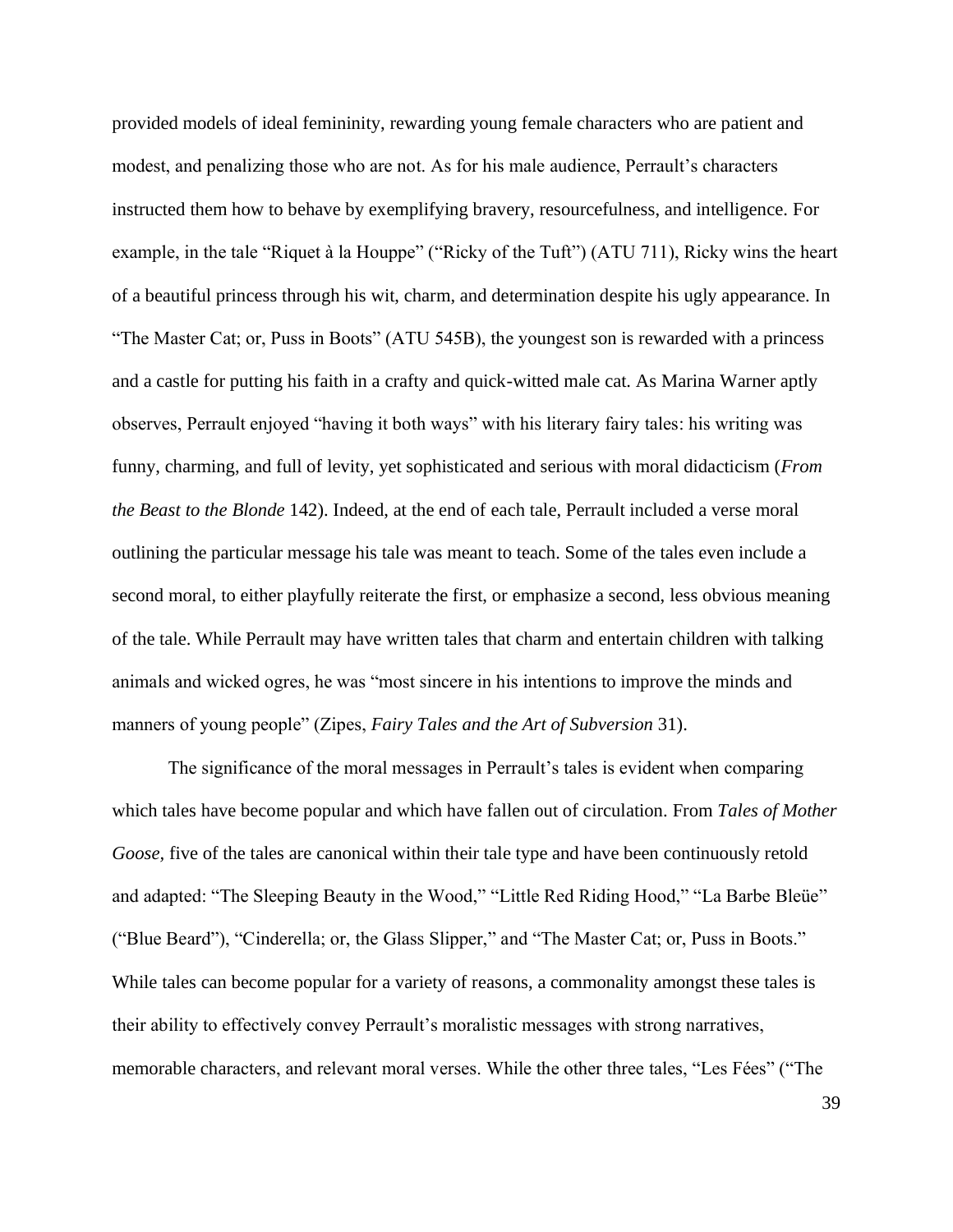Fairies"), "Ricky of the Tuft", and "Le petit Pouçet" ("Little Thumb"), are not unknown, they are far less commonly told and adapted. Moreover, these lesser tales do not deliver their didactic messages with the same narrative clarity or moral fervour as the more popular tales. For example, "The Fairies" (ATU 480), sometimes known as "Diamonds and Toads," tells the tale of a beautiful girl who helps an old fairy and is rewarded for her kindness with jewels that fall from her mouth every time she speaks. While the story conveys the importance of kindness, "The Fairies" is lesser known in comparison to "Cinderella; or, the Glass Slipper," which teaches young girls the same moral, as well as other important female virtues, with a more engaging plot line. In the tale "Ricky of the Tuft," Ricky's female counterpart is a daft princess who is rewarded with Ricky's virtues despite having done little to better herself. While her dimwittedness is important to convey the story's message that love has the power to change people, her unintelligence inadvertently clashes with the model of femininity Perrault advocates elsewhere in his other tales. Lastly, "Little Thumb" (ATU 327B), a subset of the same tale type as the Grimms' better known "Hansel and Gretel" (ATU 327A), follows the morally questionable Little Thumb, who, in the second half of the tale, escapes an ogre by arranging the filicide of the ogre's children, only to return later to rob the household as well. Moreover, the tale's moral verse pardons Little Thumb's antics as fairy-tale pluckiness and warns parents against underestimating their atypical children, making the tale an unlikely candidate for audiences wishing to shape the behaviours of young children. While these three tales have merit within the fairy-tale genre, they do not possess the same succinct moral clarity that Perrault's other tales have. The contrast between Perrault's popular and lesser-known tales demonstrates how Perrault's fairy tales were valued for their execution of his moralistic intentions.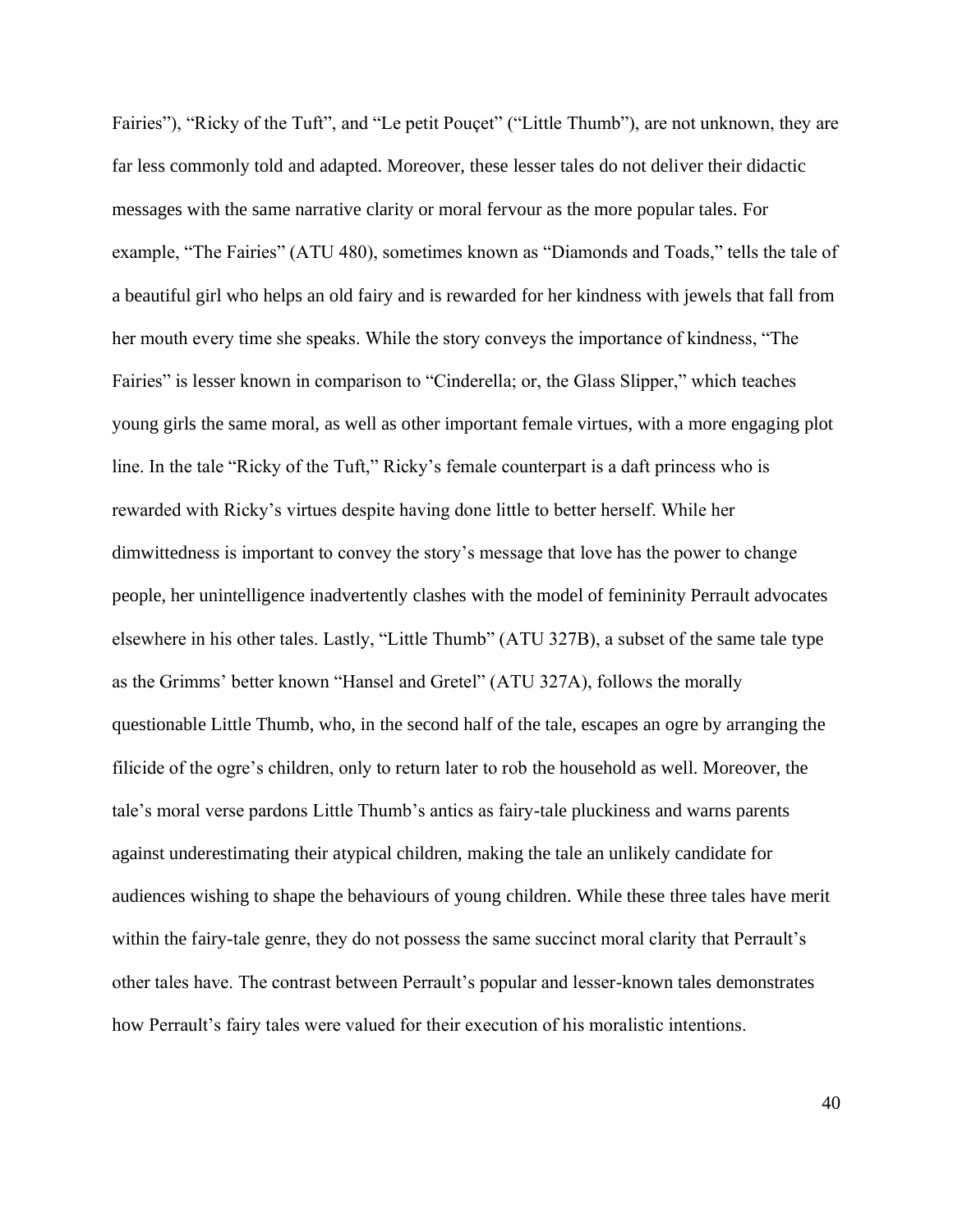Perrault's fairy tales have become important works of literary history. However,

Perrault's contributions to the fairy tale genre are often exaggerated. As Zipes clarifies, Perrault is frequently acknowledged for creating the literary fairy tale "vogue" that should be accredited to his contemporaneous female writers, "who founded the genre and played a more dynamic role in establishing the fairy tale" (*Fairy Tales and the Art of Subversion* 31). While female writers like d'Aulnoy and L'Héritier had previously published fairy tales and wrote more ingenious tales, Perrault's were far more popular and widespread due to a combination of his skilful writing, his position as a member of the Académie Française, and the advantages of being a male in seventeenth-century France (31). Nonetheless, Perrault's own contributions to the genre are substantial, as his didactic approach "shap[ed] folklore into an exquisite literary form and endow[ed] it with an earnest and moral purpose to influence the behaviour of adults and children in a tasteful way" (31). Perrault's tales demonstrated how fairy-tale characters and plots could successfully convey behavioural and moralistic messages for children. Moreover, he demonstrated the educational and utilitarian potential of children's literature, inspiring many others to write fairy tales or fantasy instilled with didacticism. While he may not have created the literary fairy tale movement, Perrault popularized a didactic approach to fairy tales that would become popular amongst folklorists and influence the future of children's literature.

## **4.2 "The Sleeping Beauty in the Wood" (ATU 410) and Inherent Gender Roles**

In his article "Kiss and Tell: Orality, Narrative, and the Power of Words in 'Sleeping Beauty'," folklorist Donald Haase observes how the tale of Sleeping Beauty is inherently gendered. Haase discusses the Aarne-Thompson classification system and how, when distilled into "such a sparse synopsis," Sleeping Beauty (ATU 410) becomes a tale that is fundamentally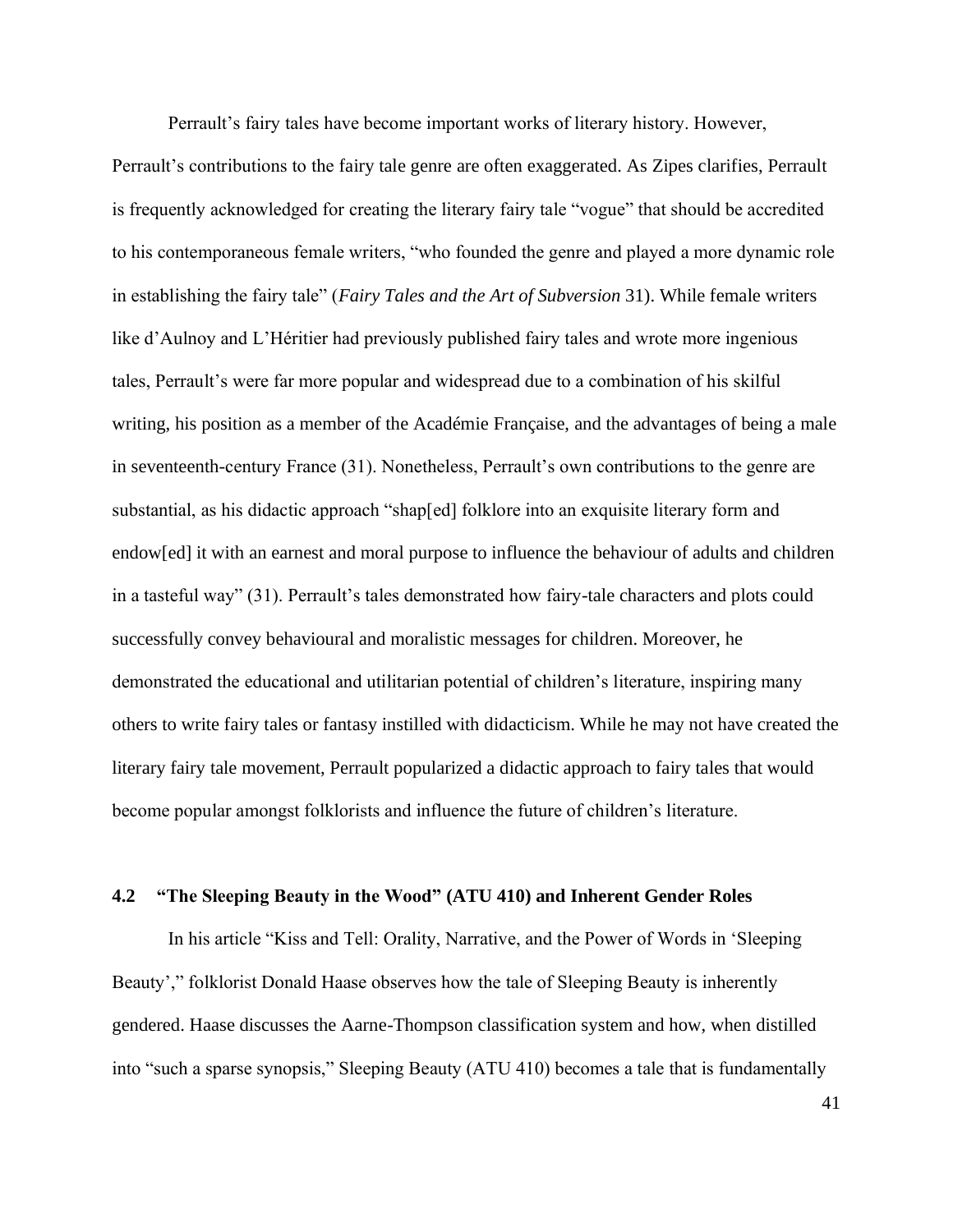entangled with gendered roles: "It is no accident that the reception history of the Sleeping Beauty story has focused on the canonical versions by Charles Perrault and the Brothers Grimm, and that those canonical tales have influenced the Aarne-Thompson description, which almost insists that the tale type be understood in gendered terms—that the story is first and foremost about female dependence on a male rescuer" ("Kiss and Tell"). Indeed, Perrault's "The Sleeping Beauty in the Wood" and the Grimms' "Briar Rose" tell of a sleeping princess who waits one hundred years for a prince to rescue her. While details, such as a frog announcing her birth or whether the prince kisses her, vary, the basic plot structure remains the same, as exemplified in the wording of the ATU description: "The king's daughter falls into a magic sleep. A prince breaks through the hedge surrounding the castle and disenchants the maiden" (Aarne and Thompson 137). Moreover, the language of the tale type classification is undoubtedly gendered and prescribes the story's gendered roles, as the victim of the spell is "The king's daughter", "the princess" or "the maiden," while her rescuer is "A prince" (Aarne and Thompson 137-8). The canonical versions and the tale type description inscribe "the male-rescuer archetype; in other words, they constitute a well-known corpus of tales where the rescuing agent is constantly presented as male, thus conveying the idea that the redeemer is naturally a man" (Rodriguez 52). In fact, the only requirement of the rescuer, both in the curse cast by the fairy and in the plot structure, is that he is a prince. The young fairy's spell demands that "a king's son will come to wake her" in one hundred years (Perrault 45). One hundred years later, the prince only has to arrive at the right time to be "the first prince who happens down the highway, penetrates the thorny barriers, and arrives *deus ex machina* to release her from the charmed captivity" (Rowe 352). There is no dragon for him to kill, no witch to outsmart, no heroic task to complete: "All he has to do is to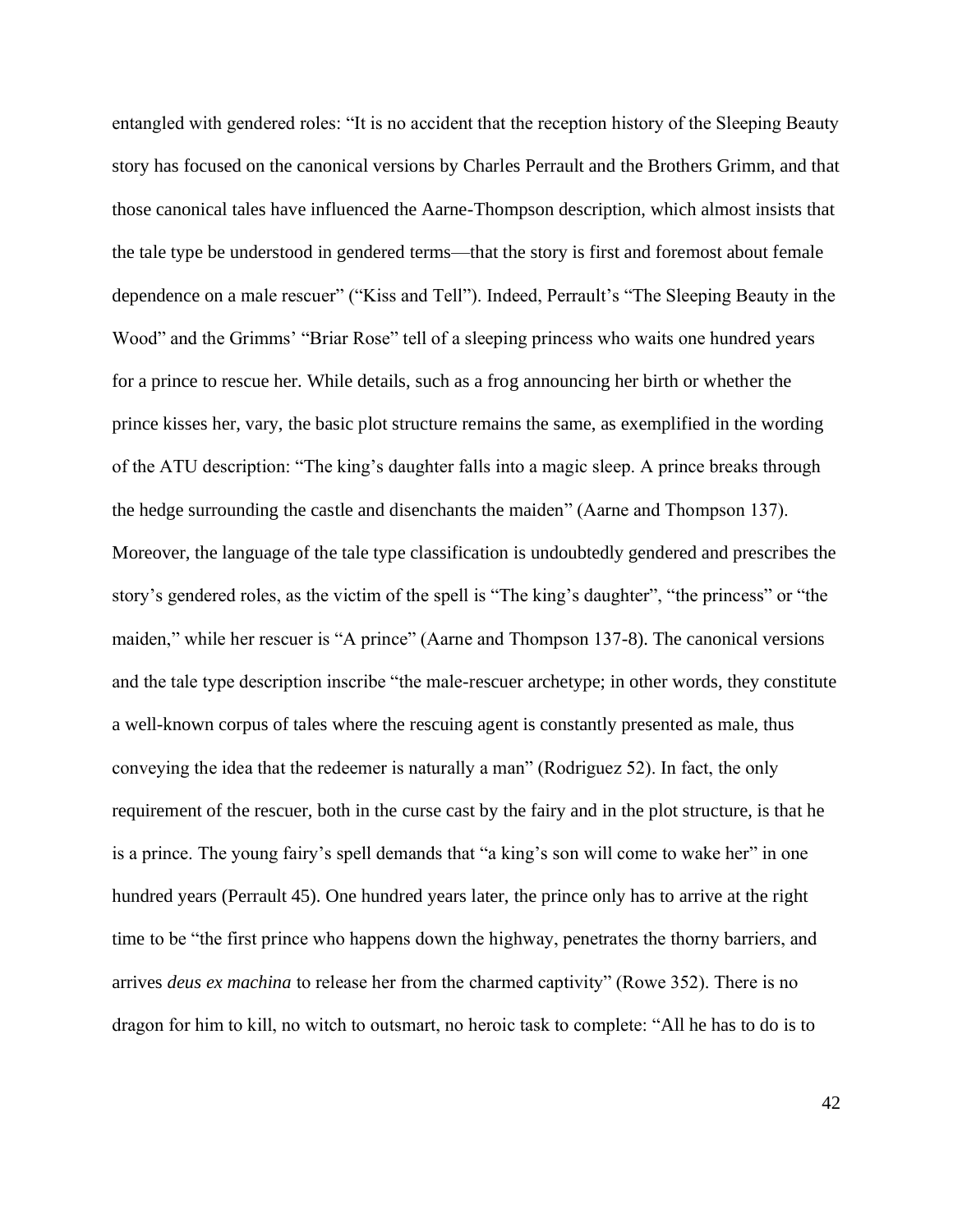come at the right time… to choose the moment when the time is ripe is essentially a hero deed" (Travers 69).

Perrault's prince in "The Sleeping Beauty in the Wood" proves this perhaps most of all, as he saves the day by arriving at the right time, not once, but twice. The first time is when he arrives at Sleeping Beauty's castle and breaks the sleeping curse. The second is when he comes home from war unannounced, causing his ogress mother, having been caught in the act of trying to cook his wife and children, to throw herself into the vat she was preparing. It is not the prince's actions that impact these situations as he does not kiss the princess or fight the ogress. It is simply his presence that saves the day. To be a prince and to arrive on time is all that is required of him to be the hero of the tale.

The tale of Sleeping Beauty's inscription of the male-rescuer archetype becomes more apparent when other folktales within the tale type are considered, whether they precede or follow the canonical versions. In the lesser-known Grimms' tale, "The Glass Coffin," the rescuer is a tailor and the sleeper is the daughter of a rich count. In other versions of ATU 410, the rescuer is also consistently male, and usually a prince or a figure of similar nobility. He is a knight in the Medieval Pre-Arthurian Romance *Perceforest,* a king in Giambattista Basile's "Sun, Moon, and Talia," a soldier in the Italian "The Neapolitan Soldier," a prince in the Egyptian/*Arabian Nights* "The Ninth Captain's Tale," and a prince in the Bengal folktale "The Petrified Mansion." As for the sleepers in these tales, the one who needs rescuing is always a female, more specifically a princess. Whether canonical or not, the story of Sleeping Beauty (ATU 410) is at its folkloric core a tale that perpetuates the male-rescuer archetype by consistently casting males as rescuers and women as victims in need of saving.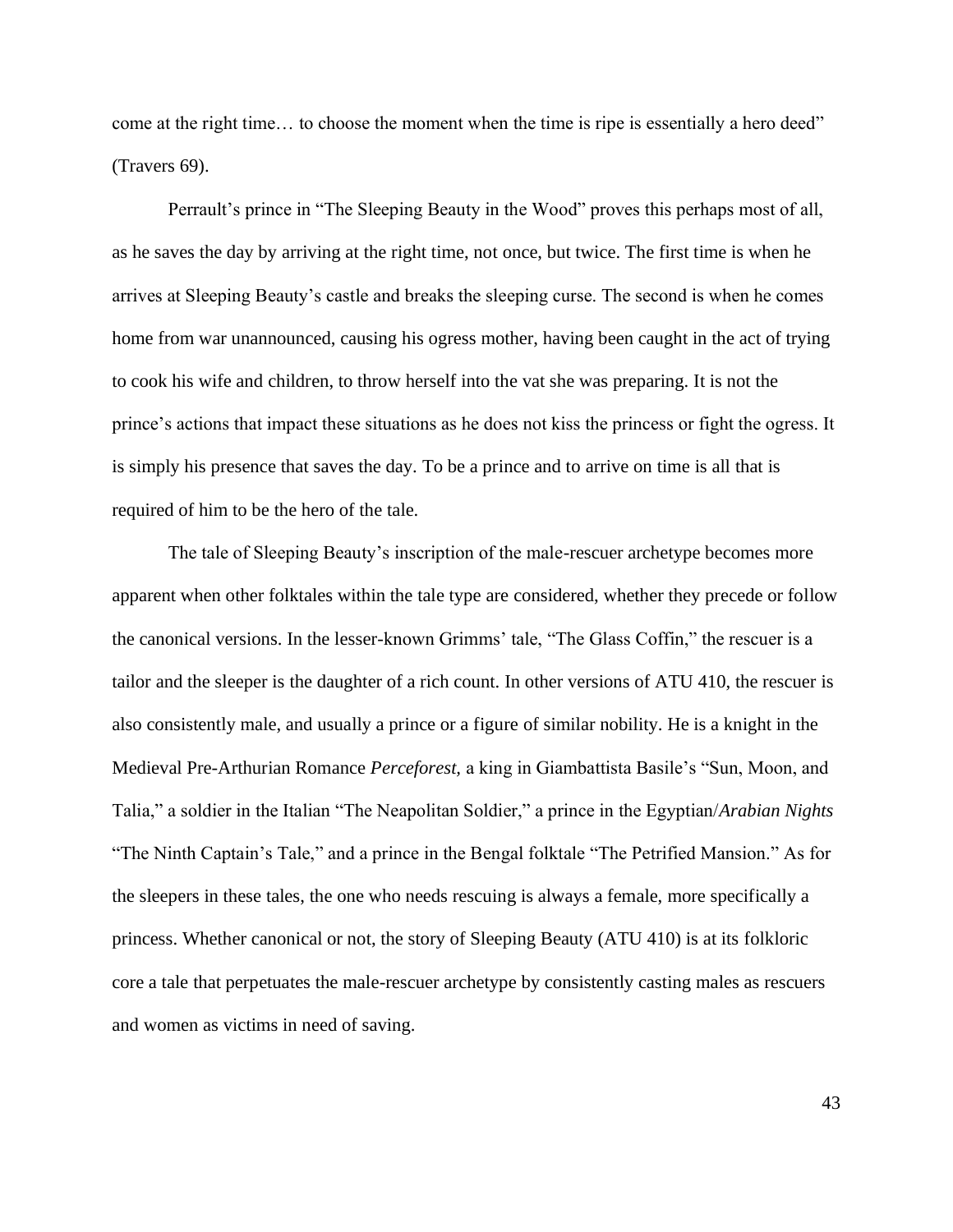Not only does the tale uphold the male-rescuer archetype, but it also perpetuates the archetype of the innocent persecuted heroine. Steven Swann Jones (1993) outlines the similar generic plot structure of fairy tales that feature young, passive heroines who are wrongfully and persistently victimized. Jones explains that the plot structure of the genre is comprised of three "Acts," with each tale containing at least two, if not all, of the acts: In Act I "the heroine is persecuted or threatened in her family home," in Act II "The heroine is attacked, interfered with, or otherwise abused in her attempt to be married," and in Act III "the heroine is displaced, slandered, or calumniated after she has given birth to children" (Jones 17). Each act represents a different stage in the young girl's life (childhood, young adulthood, and motherhood) and the relationships and perils they may experience at that time (16; 23). In the case of Sleeping Beauty, Jones finds that the tale contains both Acts I and II. Act I includes the very beginning of tale, as the princess is threatened in her family home, being cursed as a child to prick her finger on the spindle (18). Act II takes place in the first half of the tale and the princess' young adulthood, when the prince must rescue the princess from her enchantment before she can be married (18).

Jones' structuralist analysis focuses on the Aarne-Thompson descriptions of tales and not specific versions. Therefore, his analysis is unable to account for the second half of Perrault's "The Sleeping Beauty in the Wood," which does include Act III of the Innocent Persecuted Heroine genre plot structure. Jones does acknowledge the possible presence of Act III in his discussion of the act itself: "In Act Three the heroine is persecuted in her husband's home, sometimes in connection with her giving birth to children, sometimes simply as a part of her domestic life there… almost any of the tale types of the Innocent Persecuted Heroine genre may have this third act appended to specific versions" (Jones 34). Indeed, Perrault's specific version has a second half where Sleeping Beauty faces further persecution, this time in the home of her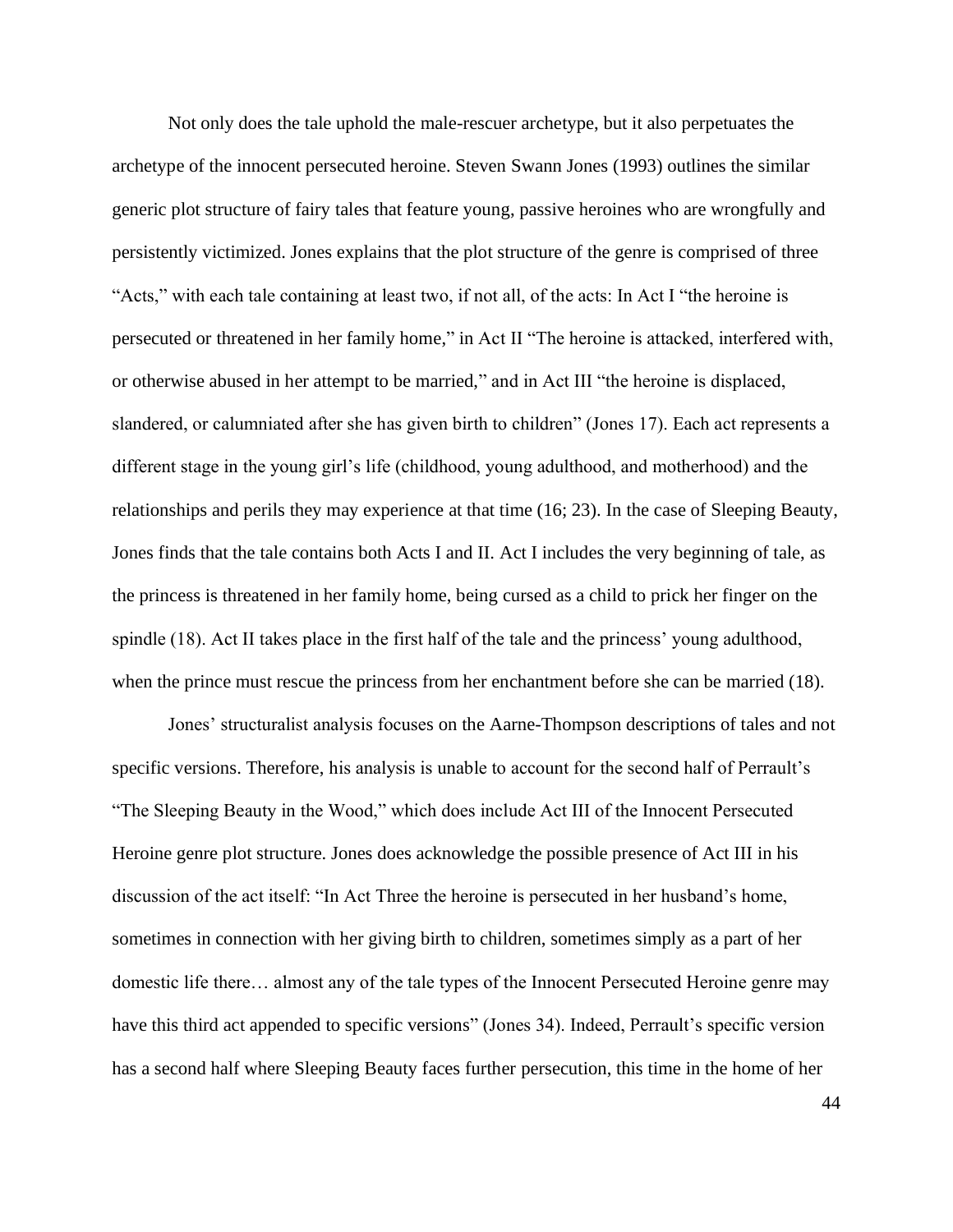husband and in her third stage of life, motherhood. Unprotected by the prince's presence as he's off at war, Sleeping Beauty and her children are subjected to the tyranny of her mother-in-law, the Queen mother, who wishes to eat them for dinner due to her ogress appetite. Sleeping Beauty is then rescued from the ogress' persecution when the prince arrives home and all is right in the end. Perrault's "The Sleeping Beauty in the Wood" is an exemplar tale of the Innocent Persecuted Heroine genre, as this version thoroughly completes all three acts. As a character, Sleeping Beauty is indeed an innocent persecuted heroine, facing continuous harm in all three stages of her life, having brought none of it onto herself. While Sleeping Beauty is in itself a tale of male rescuers and innocent persecuted heroines, Perrault's "The Sleeping Beauty in the Wood" perpetuates these gendered roles most of all.

### **4.3 Sleeping Beauty and Ideal Femininity**

Since the literary tradition of the fairy tale began in Europe in the late seventeenth century, fairy tales have conveyed problematic socio-cultural messages, especially regarding gender. Second-wave feminism brought these problematic representations to the forefront of folklore research, criticizing the tales for didactically supporting the oppression and subordination of women through depictions of beautiful, submissive heroines. The tale of Sleeping Beauty is often discussed as a paradigm of fairy tale sexism, due to the very trope that characterizes the tale and endures canonical tellings; the helpless, innocent princess who waits passively asleep for her male rescuer. As Marcia R. Lieberman explains in her influential study of gender representations in fairy tales, "Most of the heroines [of fairy tales]… are entirely passive, submissive, and helpless. This is most obviously true of the Sleeping Beauty, who lies asleep, the ultimate state of passivity, waiting for a brave prince to awaken and save her" (388).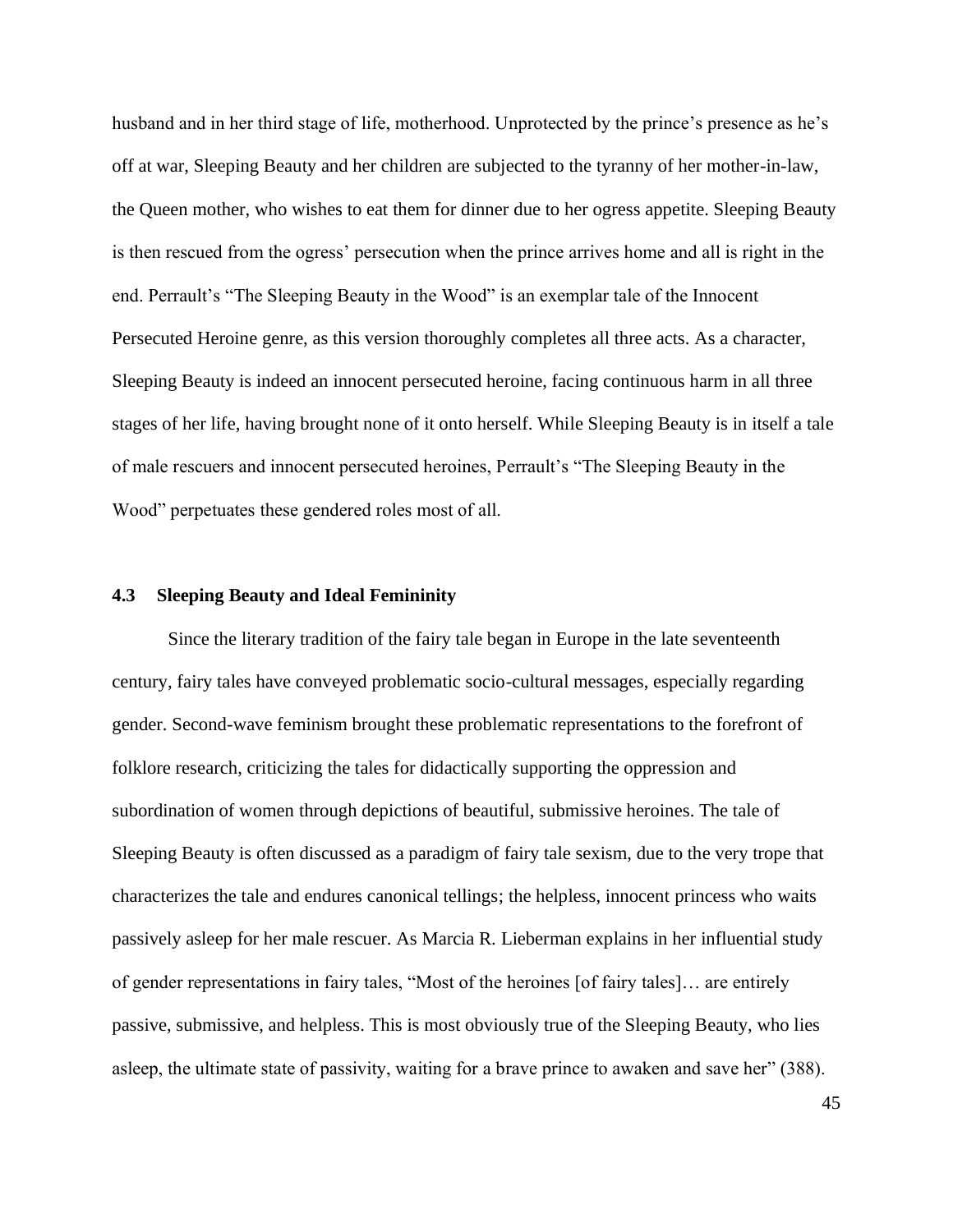Charles Perrault's princess in "The Sleeping Beauty in the Wood" is no exception, having been written in the seventeenth century as a model of femininity for the young ladies of the French salons. As previously discussed, Perrault wrote his fairy tales to delight and instruct his dual audience of adults and children. The young heroines of Perrault's tales, such as the princess in "The Sleeping Beauty in the Wood," were intended to instruct young ladies by demonstrating the perfectly passive behaviour considered desirable for courtship. Perrault's heroines were modeled after what he considered to be the ideal young woman of his social class:

His ideal '*femme civilisée*' of upper-class society, the composite female, is beautiful, polite, graceful, industrious, and properly groomed and knows how to control herself at all times… The task confronted by Perrault's model female is to show reserve and patience; that is, she must be passive until the right man comes along to recognize her virtues and marry her. She lives only through the male and for marriage. The male acts, the female waits. She must cloak her instinctual drives in polite speech, correct manners, and elegant clothes. If she is allowed to reveal anything, it is to demonstrate how submissive she can be. (Zipes, *Fairy Tales and the Art of Subversion* 40)

Indeed, Perrault's Sleeping Beauty embodies all of these attributes, having been given such virtues by the good fairies. From the beginning of the tale, the princess possesses the ideal attributes of femininity, as her fairy godmothers give her magical gifts "to endow the princess all the perfections that could be imagined" (Perrault 44). At her christening, six (of the seven invited) fairies make proclamations that imbue the baby princess with characteristics that will make her the embodiment of feminine beauty and perfection. According to the fairies, "she will be the most beautiful person in the world" with "the temperament of an angel" and "the most admirable grace in all she does" (44) Not only that, but she will also "dance to perfection" and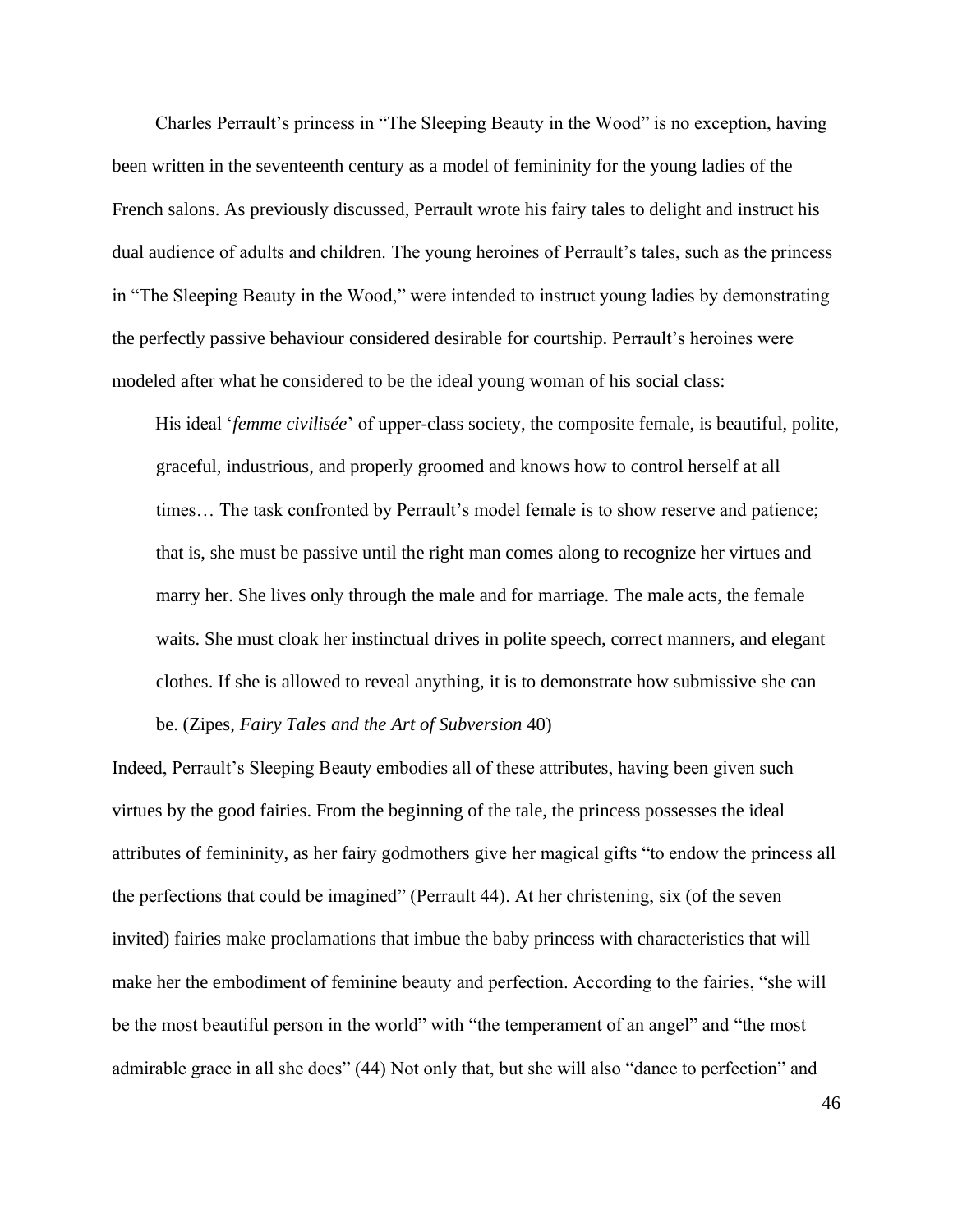"play every instrument in the most exquisite manner possible" (45). Beautiful, well-tempered and musically gifted, the princess is the epitome of the accomplished lady of the French salons, having been "bred to become the ideal aristocratic lady" thanks to her fairy godmothers' gifts (Zipes, *The Art of Subversion* 39).

As the tale continues and the princess grows older, she maintains her beauty and perfection while also exemplifying another of Perrault's valued female virtues, patience. Perrault's princess demonstrates her patience through her graceful endurance of her cursed sleep. However, her patience is better understood as passivity, as the princess does not make any decisions or actions to impact her fate; rather, she moves passively through the story, allowing the fairies and their spells to decide her future. As the wicked fairy and young fairy ordain, the princess pricks her finger on a spindle at age fifteen (or sixteen, the narration speculates) (Perrault 45). Falling into her enchanted sleep, she is submissive to her fate, waiting patiently for her destined prince.

Perrault's princess uses this lengthy waiting period to prepare for her prince, practicing both her patience and her charm in her dreams while she sleeps. Once again the princess has her fairy godmothers to thank for her good breeding, as the young fairy gives her pleasant dreams so that "the princess had had time enough to consider what she should say to [the prince]" (48). Upon waking, the narration explains that the princess' words are far more "coherent" and eloquent than the stammering prince's, due to her diligent preparation in her sleep (48). Although Sleeping Beauty has few lines of dialogue, she is affectively eloquent, leaving the prince "unarmed by these words, and still more by the tone in which they were uttered" (48). Despite the deathlike sleep she endures, the princess appears undisturbed after waiting immobile for one hundred years. Rather, she calmly greets the prince, saying he has been "long awaited" (48).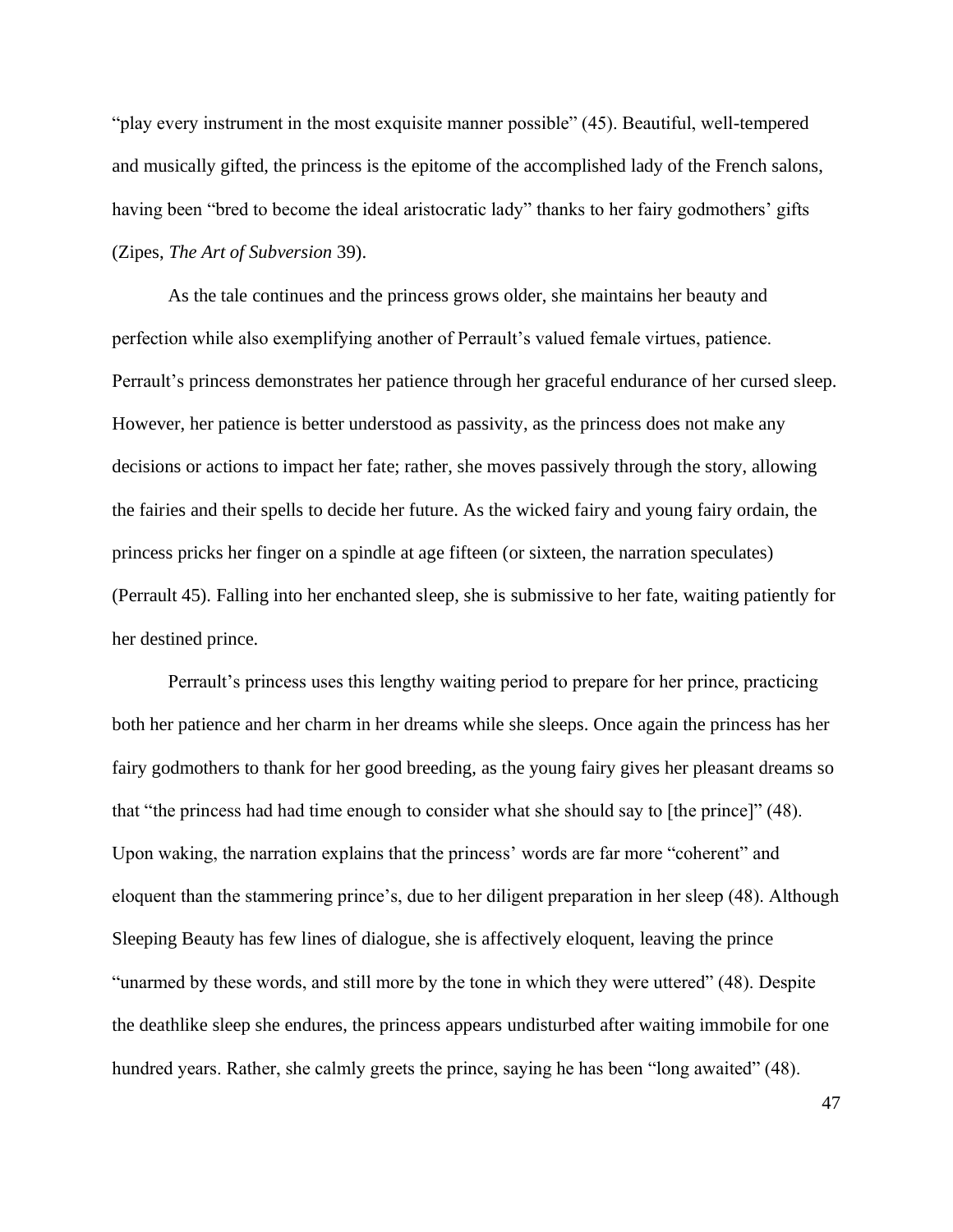While her beauty certainly captivates the prince, it is her abilities as a conversationalist that enchants the prince, as the two talk "for four hours without expressing half of what they had to say to each other" (48). Respectable social skills, Zipes explains, are another important attribute Perrault conveys his young female audience through the tale of Sleeping Beauty: "Not only did Perrault inform his plots with normative patterns of behavior to describe an exemplary social constellation but he also employed a distinct bourgeois-aristocratic manner of speech that was purposely contrived to demonstrate the proper way to converse with eloquence and civility" (Zipes, *Fairy Tales and the Art of Subversion* 42). Perrault's Sleeping Beauty is a model of ideal femininity for young women, demonstrating how practiced patience and good manners are rewarded with successful marriage.

The princess continues to exemplify lady-like behaviour in the second, less popular, half of the tale, as "Sleeping Beauty, who was, while enchanted, the archetype of the passive, waiting beauty, retains this character in the second part, when she is awake" (Lieberman 388). Despite her transition from young adulthood to motherhood, Sleeping Beauty remains a one-dimensional character; she shows no growth throughout the tale as she once again passively waits for male intervention. Sleeping Beauty, now a queen and a mother, takes no actions against her ogress mother-in-law, who threatens her children and herself. When Sleeping Beauty's prince (now king of his kingdom) goes away to war, his half-ogre mother decides she would like to "gratify her horrible longing" for "fresh meat" by eating her two grandchildren (Perrault 49). When the steward tasked with butchering the children is unable to do so, and hides the children away from the ogress, Sleeping Beauty presumes her children "dead ever since they had been carried off without explanation" (50). In the time after their disappearance, Sleeping Beauty does nothing to investigate or avenge her children's deaths. When the steward comes to kill her for the ogress'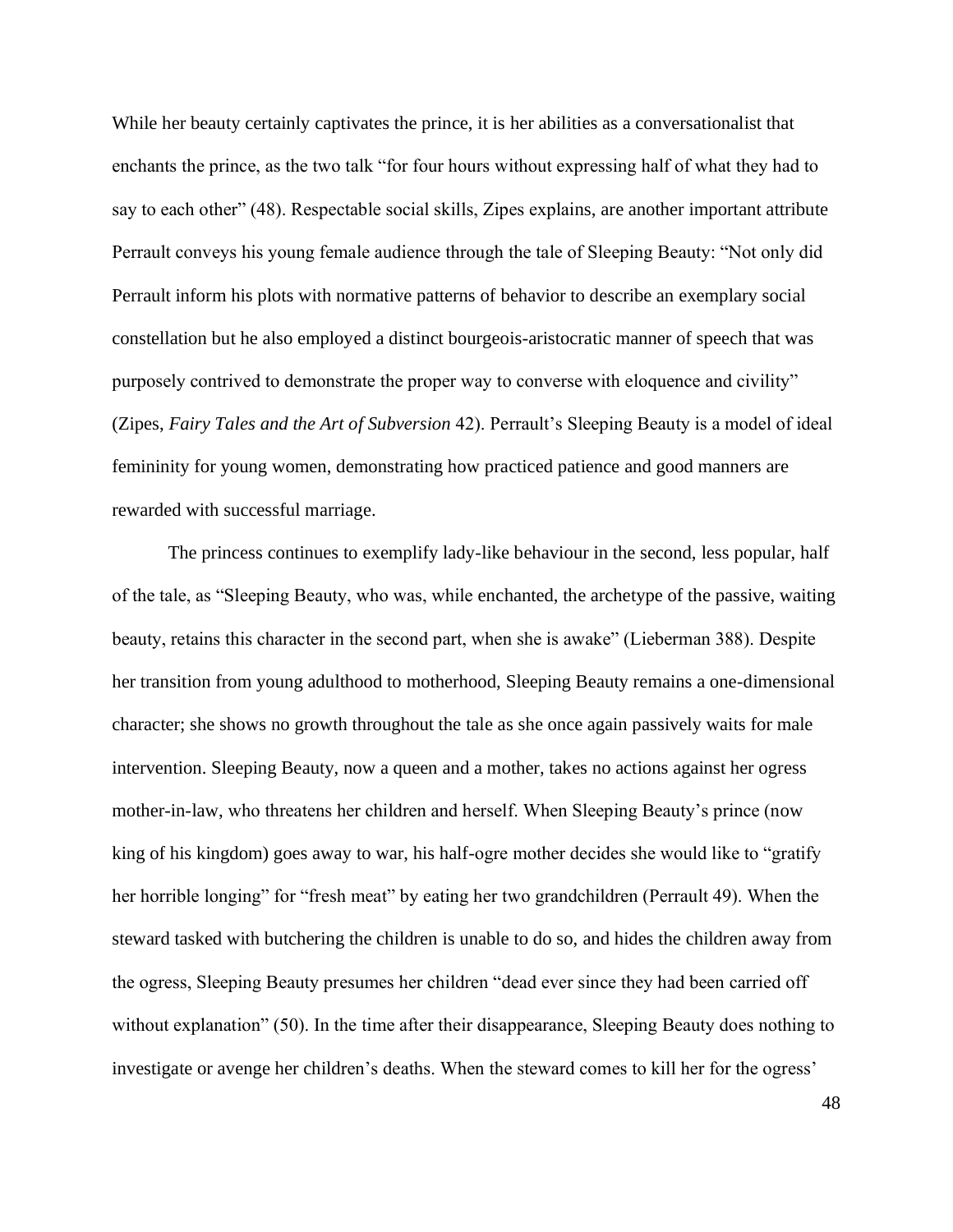third cannibalistic meal, Sleeping Beauty does not fight him. Rather she tells him to carry out the deed: "'Do your duty!' said she, stretching out her neck to him. 'Carry out the order given to you. Then I shall behold my children'" (50). She does not argue for life or defend herself; she submissively lays her life before the steward. Moved by her submissive acceptance of her death and her children's, the steward decides to deceive the ogress again and reunite Sleeping Beauty with her children in hiding. When the ogress discovers that she has been tricked, she prepares to cook Sleeping Beauty, her children, the steward, his wife and his maidservant in a large vat as punishment. For a third time, Sleeping Beauty remains inactive, waiting for male intervention. Her husband, the king, returns to save the day, the evil ogress dies, and Sleeping Beauty and her family live happily ever after. Sleeping Beauty remains consistently passive throughout the tale, doing nothing of impact; she only waits, patiently, for her male intervention.

In the end, Sleeping Beauty is rewarded and praised for this passivity, as Perrault ends the tale with a moral "which sings a hymn of patience" (Zipes, *The Art of Subversion* 39). Perrault finishes his tale with a verse moral which praises Sleeping Beauty's "rare" patience: "To wait so long,/ To want a man refined and strong,/ Is not at all uncommon./But: rare it is a hundred years to wait. Indeed there is no woman Today so patient for a mate" (Perrault 51). Although the verse jests with the absurdity of a woman waiting one hundred years for a worthy partner, Perrault's moral is sincere in its message that good things come to girls who wait. The verse continues, explaining that marrying impulsively for love does not mean a more "blissful" marriage than for those who wait for a smart match (51). Indeed, the moral verse ends with a disheartening tone for "lovers whose ardor/ Cannot be controlled and marry out of passion" (51). Perrault declares he does not "have the heart" to "preach a moral lesson" to such couples, implying that those who impatiently marry are beyond reason (51). Perrault's verse seeks to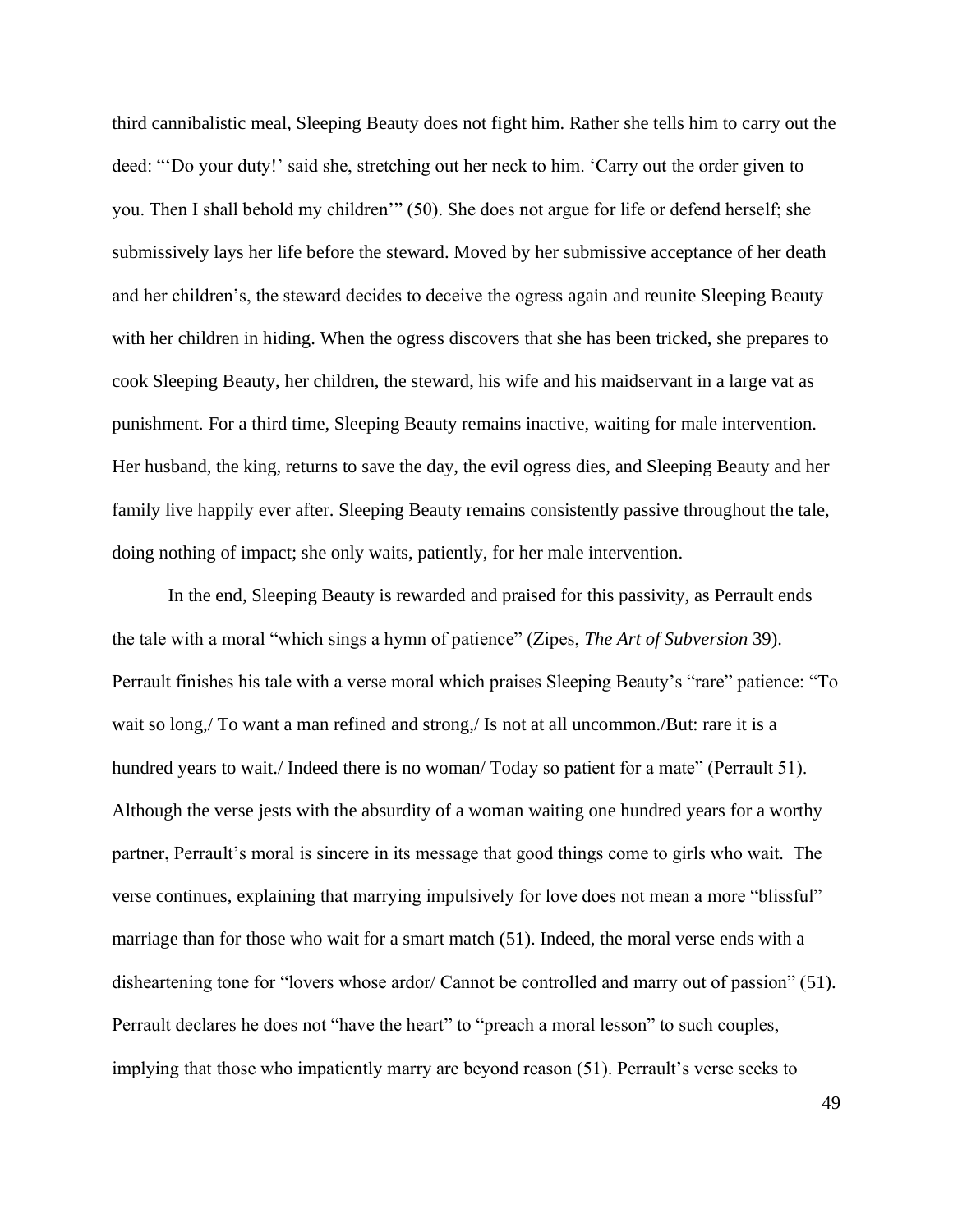downplay any romantic, impulsive notions one may gather from the fantasy of a prince and princess falling in love, and instead promotes waiting patiently for the *right* prince as both romantic and sensible. Perrault's moral holds Sleeping Beauty's patience in the highest regard, imparting that of all of Sleeping Beauty's virtues, patience, or rather passivity, is the most important and desirable virtue for young women to emulate.

#### **4.4 Sleeping Beauty as an Object of Desire**

In many fairy tales, young heroines and princesses function as objects of desire. Beautiful and pristine, these young women are prizes to be won, married, and bedded by heroic men. The princess in Perrault's "The Sleeping Beauty in the Wood" is a prime example of how princesses function as objects of desire, as her story is perhaps the most voyeuristic of all, starting with the title: "The very name Sleeping Beauty invokes a double movement between a passive gerund (*sleeping*) and a descriptive noun (*beauty*) that invites a retinal response. Beauty may be sleeping, but *we* want to look at her to indulge in the pleasures of her visible charms" (Tatar 143). Indeed, throughout the tale the descriptive language and narrative structure invite the reader not only into Sleeping Beauty's story, but also her bedroom.

As many scholars (Bettelheim 1977; Jones 1993; Fay 2008) have discussed, the sleeping curse placed on Sleeping Beauty is a metaphor for maturation, as "the hundred years' sleep represents a necessary period of withdrawal and focus on the self" that allows her to transform, physically and mentally, from a child to a child bearer (Fay 268). Moments before she pricks her finger, the "fifteen or sixteen" year-old princess is described as "hasty" and "a little thoughtless" (Perrault 45). During her enchanted sleep, she goes through puberty without "the disturbing changes and emotions that characterize maturation" (Jones 31), as the good fairy "had procured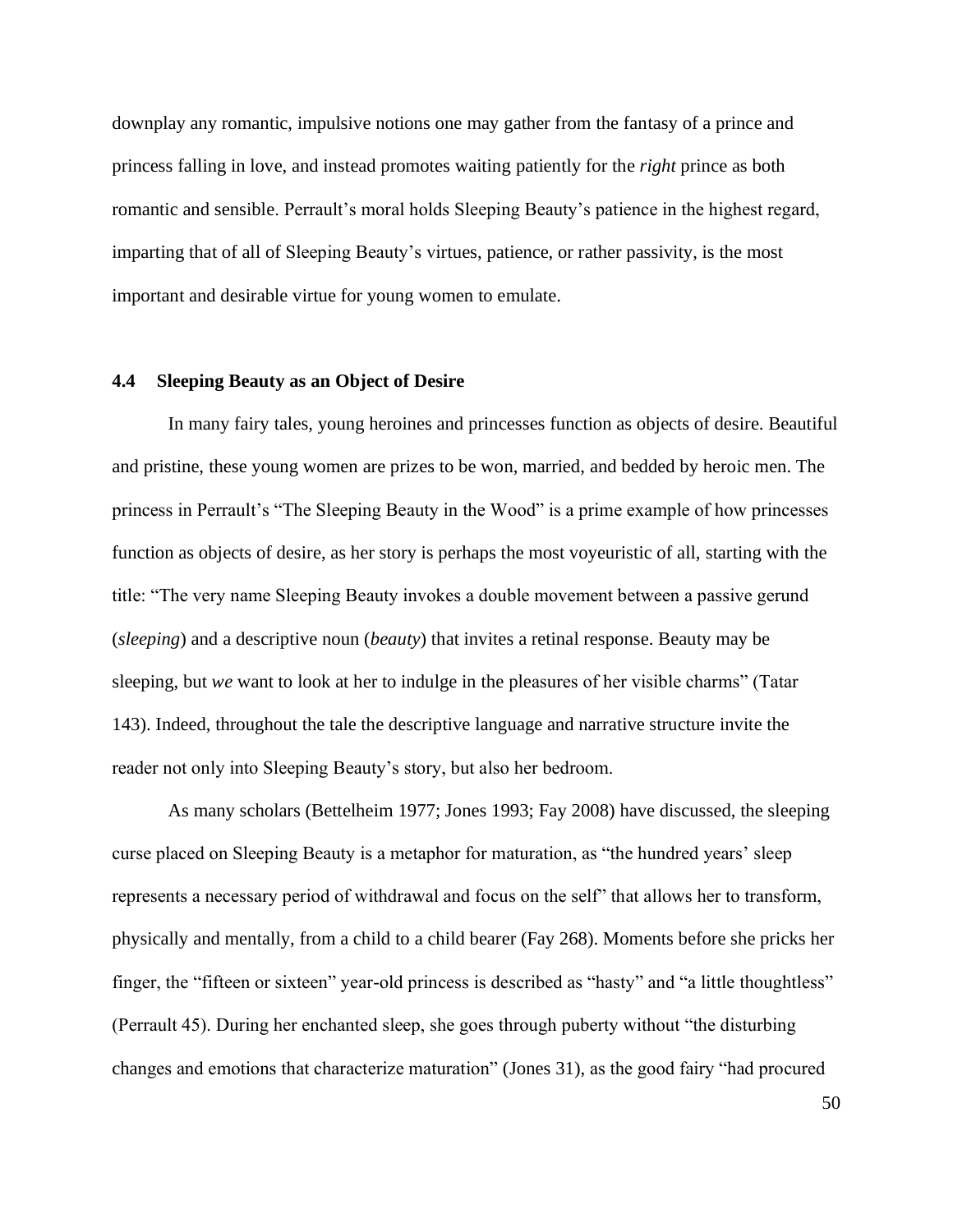her the pleasure of very charming dreams" (Perrault 48). When Sleeping Beauty wakes up one hundred years later, she physically looks the same age but her demeanour has changed; she is poised and well spoken, having "had time enough to consider" how to be a young woman ready for marriage (Perrault 48). The sleeping spell placed on Sleeping Beauty is a metaphor for maturation as it transforms her from a heedless sixteen-year-old to a mature young woman ready for marriage and children.

It is during her enchanted sleep that the tale begins to emphasize her desirability and budding sexuality. Once the princess has fallen asleep, the narration alludes to the threat of sexual assault she faces in her unconscious state. The king "commands that she be left to sleep in peace" and forbids anyone from approaching the castle (Perrault 46). For good measure, the young fairy surrounds the castle with trees, brambles, and thorns so thick that "that neither man nor beast could penetrate… so that the princess might have nothing to fear from the curiosity of strangers," or more aptly, strange men (46). The implication that she must be protected from male intruders is an intentional revision of the Italian source tale, Basile's "Sun, Moon, and Talia," in which the heroine is raped in her sleep by the King and awoken only after giving birth to twins (Warner, *Once Upon a Time* 133). With his aristocratic audience in mind, "It can be easily understood that Perrault did not feel it appropriate to tell at the French courts a story in which a married king ravishes a sleeping maiden, gets her with child, forgets it entirely, and remembers her after a time only by chance" (Bettelheim 229). Perrault alters the tale to guard the virginity of the princess in order to distance his morally didactic tale, and its intended audience, from indecencies.

While Perrault's version may distance itself from rape and illegitimate children, it is Perrault's tale that establishes the sleeping heroine as an erotic spectacle. Perrault's tale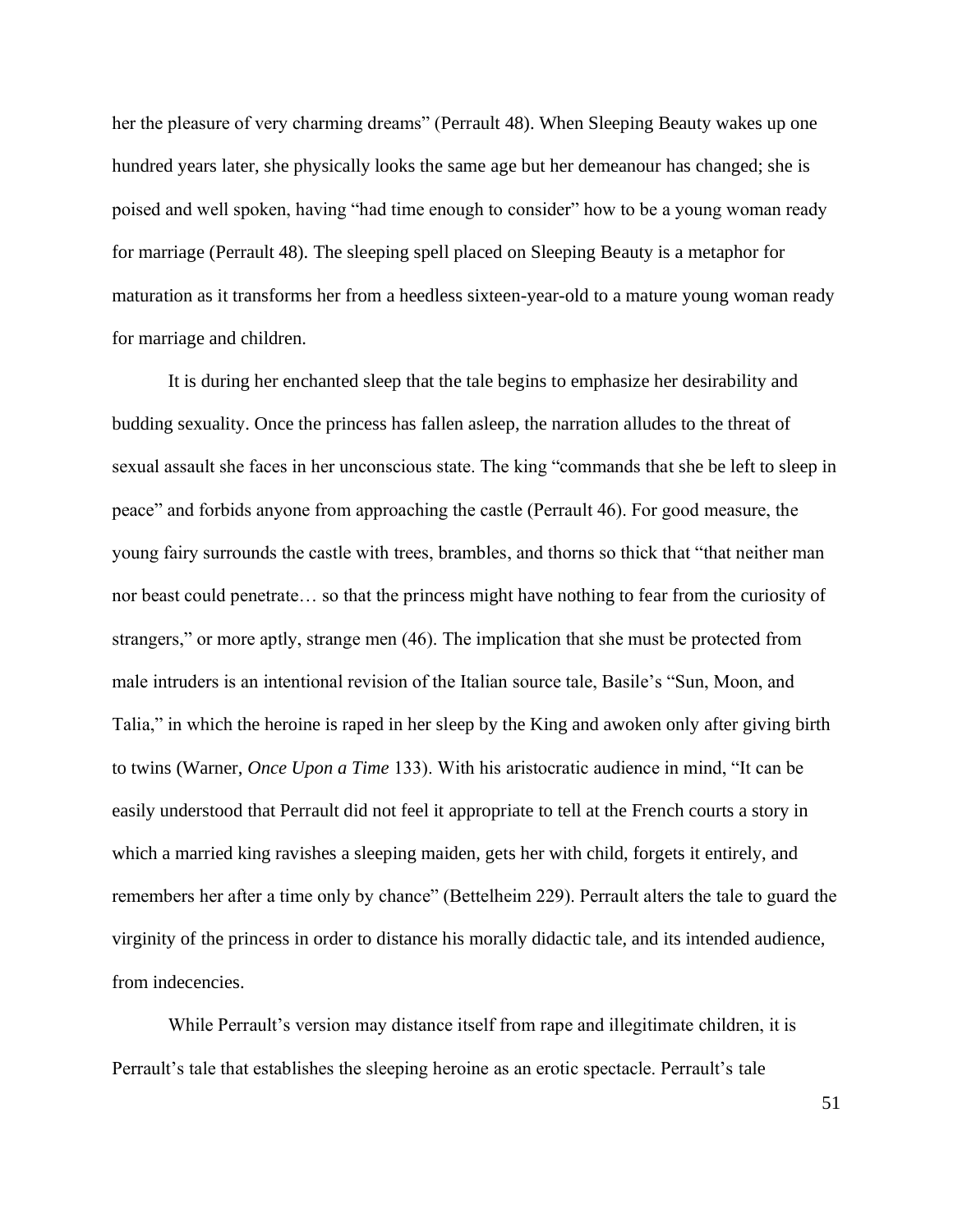objectifies the princess by aligning the narration, and therefore the reader, with the perspective of the prince. Once the princess' virginity is safely secured behind a barrier of thorns, the tale moves forward one hundred years to the story of the prince. Having heard many legends about the castle, the prince becomes inspired by the notion of "the most beautiful princess ever seen" waiting patiently asleep at the top of a tower for him (Perrault 47). The reader follows his excitement as "The prince makes his way through the palace, 'mounts' the stairs, and 'pushes' on until he reaches the princess on display. In translation or not, the diction is highly charged in erotic terms, suggesting that penetrating the briars and entering the castle are forms of foreplay for the scene of beholding" (Tatar 144). When the prince finally reaches her bedroom, the reader is held in suspense alongside the prince as to what the sleeping princess will look like: "Finally he entered a chamber completely covered with gold and saw the most lovely sight he had ever looked upon—on a bed with curtains open on each side was a princess who seemed to be about fifteen or sixteen. Her radiant charms gave her such a luminous, supernatural appearance" (Perrault 47-8). As Tatar clarifies, "[Basile's] tale moves quickly out of Talia's bedroom, revealing almost nothing about her appearance" (146). It is Perrault's tale that introduces physical beauty as a defining feature of the princess and turns the bedroom scene into a voyeuristic spectacle. Perrault's tale expands the bedroom scene, lingering on the attractiveness of the sexually mature heroine as she lies asleep, on display, basked in gold and supernatural light. Tatar notes that the tale of Sleeping Beauty has cinematic qualities that elicit voyeuristic pleasure: "Had Laura Mulvey turned to fairy tales for evidence to support her thesis about the male gaze, she would surely have singled out 'Sleeping Beauty' as *the* story that captures, with a single stroke, the notion of women on display, to be looked at as erotic spectacle" (Tatar 143). By aligning the reader with the perspective of prince, the tale invites the reader to look upon the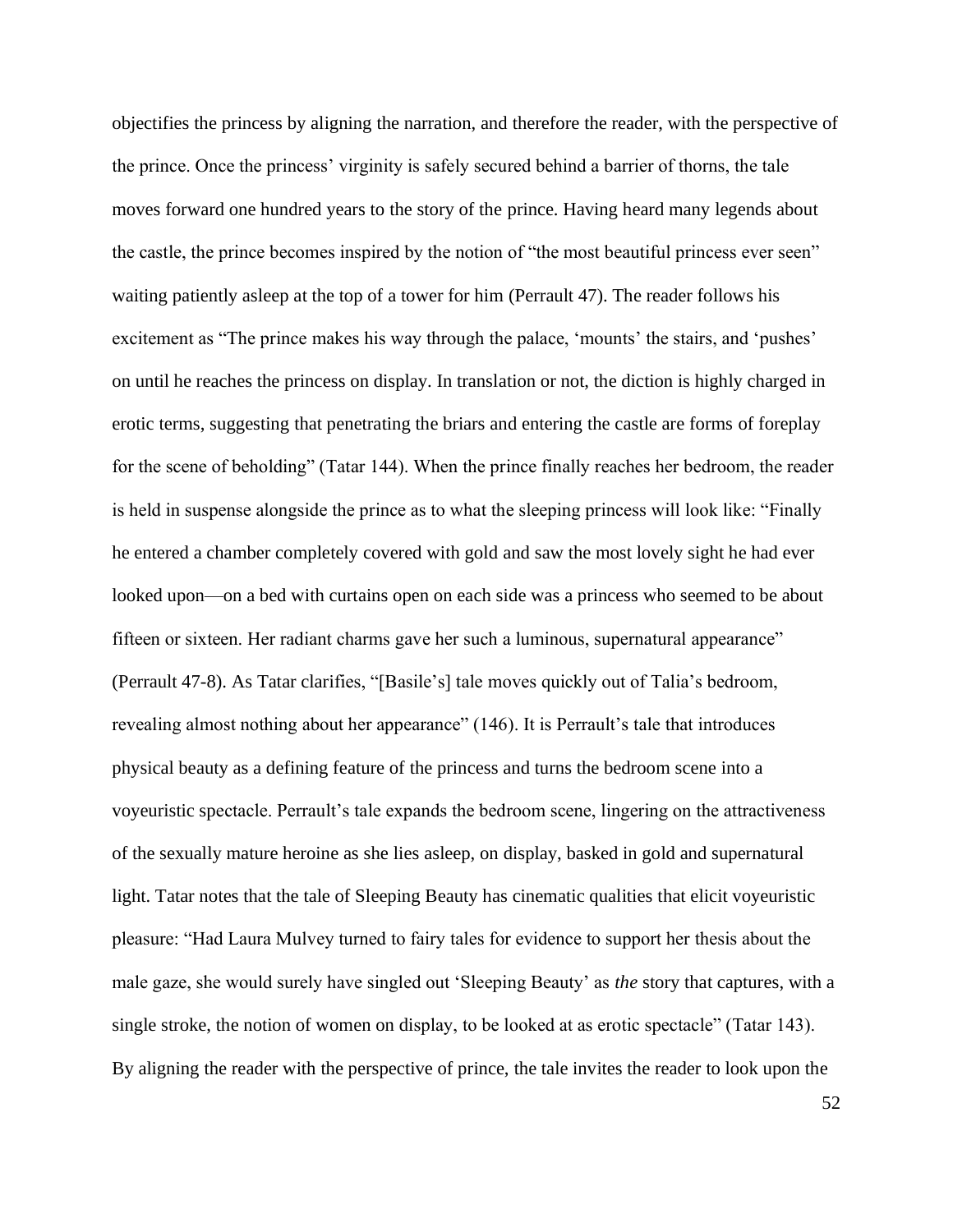sleeping princess through the male gaze, observing her as an object of desire. When it comes to the reader's perspective, "Whether that gaze is ultimately voyeuristic or fetishizing depends on individual spectators," however, the objectification of the princess remains (Tatar 143). The young princess in "The Sleeping Beauty in the Wood" is not regarded as a victim of a sleeping curse, but rather as a carnal reward at the end of a long, fated journey.

While Perrault's tale tries to quickly establish a romance between the prince and the princess, stating that the two talked for hours, their hasty marriage only further demonstrates Sleeping Beauty's function as an object of desire. After knowing each other for only a few hours, the two are married and consummate their marriage quickly as "The princess did not have much need of sleep" (Perrault 48). The prince then leaves "at sunrise" to return to his kingdom, having successfully won, married, and bedded the princess in less than twenty-four hours (48). Despite the story's attempt to romanticize their union, the relationship between the prince and princess is superficial and, evidently, sexually motivated. Even Perrault's moral verse backtracks on their hasty marriage, advising girls to see patience as a virtue in relationships: "Our tale was meant to show/ That when marriage is differed, / It is no less blissful than those of which you've heard" (51).

As the tale moves forward into the second half, the prince spends very little time with his new wife and children, having kept his family a secret for two years. When he does move them closer to him, he leaves for war and places his wife and children under the supervision of his mother, despite his mistrust of her ogre tendencies and rumours of her appetite for young children (49). Throughout the second half of the tale, the prince intermittently abandons his wife and disregards the wellbeing of their children. After his long and fated quest to obtain her, the prince quickly discards Sleeping Beauty after marrying and having children. The prince does not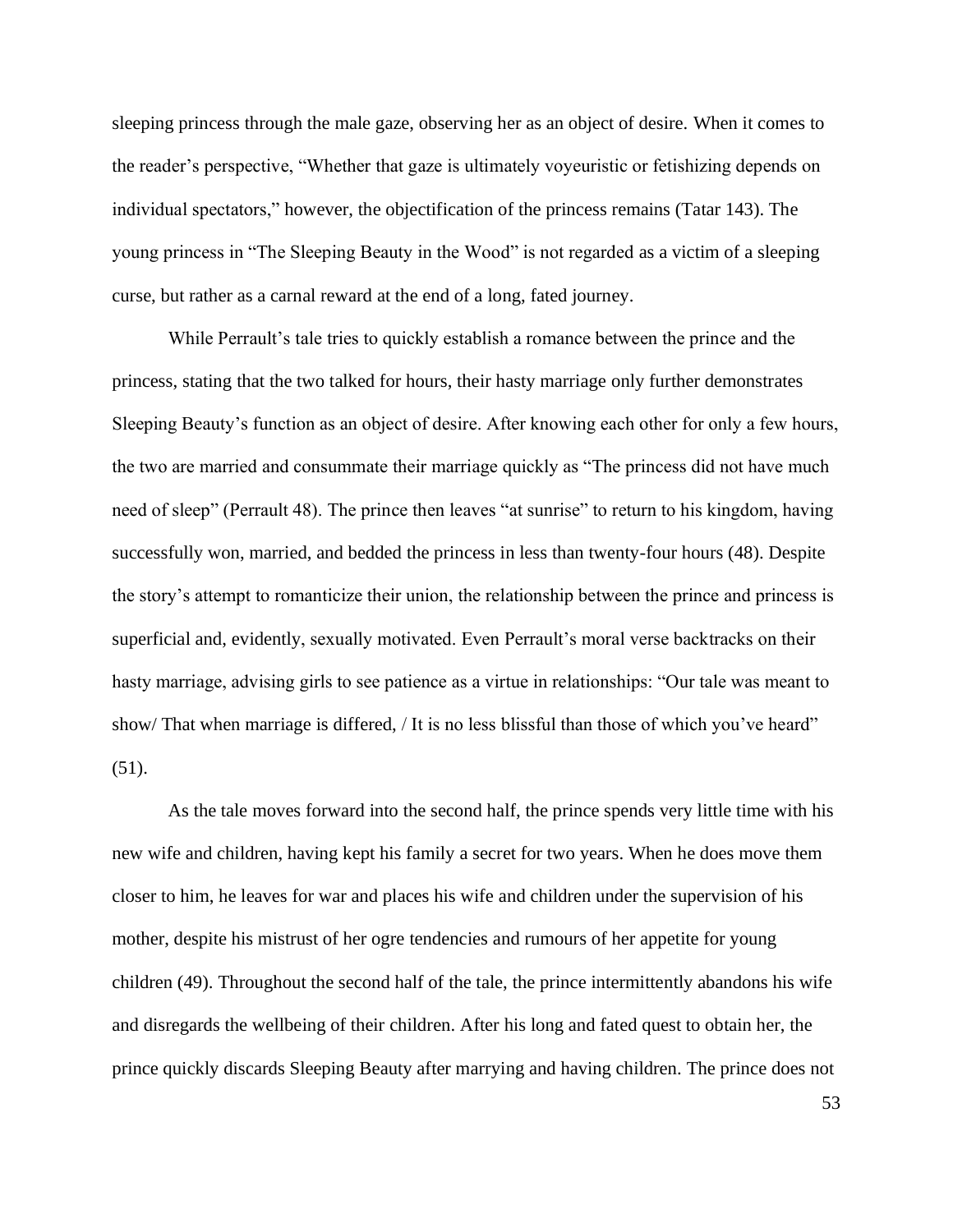regard her as his partner or equal, reiterating the notion that the princess functions within the tale primarily as an object of desire.

#### **4.5 Fairy-story Justice and the Bad Women of Fairy Tales**

The second, lesser-known part of Perrault's "The Sleeping Beauty in the Wood" has perplexed scholars for some time. The story of the ogress queen mother-in-law who attempts to cannibalize Sleeping Beauty and her two young children is often seen as a digression from the themes and plot structure of the first half of the tale (Fay 259; Travers 62). In many retellings, the second half is often stripped away to shorten the tale, ending the story instead with the marriage of the prince and princess, much like the Grimms' "Briar Rose." While the ogress' narrative can be traced back to Basile's "Sun, Moon, and Talia," which contains a similar cannibalistic plotline featuring the king's jealous wife, the inclusion of the story's second half carries more significance than simple fidelity to source materials (Fay 259). One explanation for the ogress' plotline is that it presents a common gender archetype found in fairy tales, the wicked (step)mother, in order to demonstrates what happens to bad women who disobey social norms.

For scholars such as Bruno Bettelheim (1977), Philip Lewis (1996), and Caroline Fay (2008), the first half of Perrault's tale would be incomplete without the second, as it balances the narrative structure of the tale by creating "fairy-story justice" (Bettelheim 230). As Bettelheim explains, ending the narrative at the first half of the tale leaves a rift within the story, as "The happy ending requires that the evil principle be appropriately punished and done away with; only then can the good, and with it happiness, prevail" (Bettelheim 230). In the first half of the tale, the old fairy who casts the death curse on the princess is the story's antagonist. Her presence in the tale is brief; she appears at the christening, curses the child, and presumably returns to her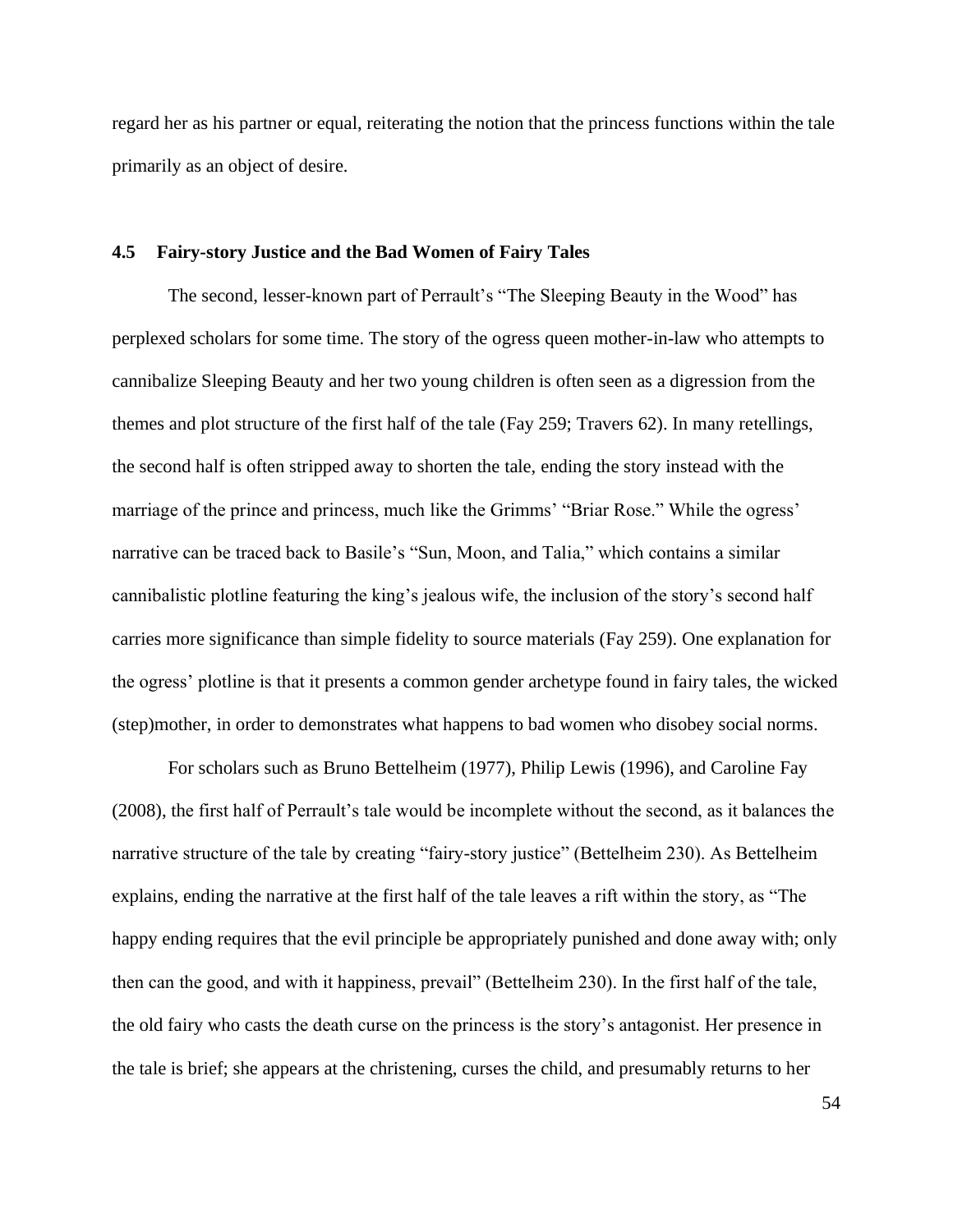seclusion, as she is never mentioned in the tale again. Instead of seeking revenge on the fairy, the royal family focuses on preventing the curse, and the story moves forward with little thought given to the old fairy. The first half of the tale offers no fairy-story justice as the evildoer disappears unscathed into the background of the tale, leaving the scales of good and evil unbalanced.

However, the latter half of the tale offers a second chance at justice by introducing a similar evil, another older woman who also persecutes the young, beautiful princess (Lewis 150). For both Bettelheim (1977) and Lewis (1996) the ogress' plotline offers repetition, allowing the tale to face an evil principle once more and properly do away with it. However, according to Fay (2008), the second half of the tale is not repetition, but substitution, as the ogress and the fairy do not meet the same fate: "The purpose of the cannibalism plot, then, would be to punish the ogress in the place of the old fairy, substituting one woman, one death, for another" (Fay 260). Moreover, the substitution "carries a global meaning that resonates throughout the tale. It is not simply the punishment of evil, but the obliteration of the woman who withdraws from social order" (Fay 272-3). Unable to punish the old fairy, the story turns to the next problematic woman, the ogress queen mother-in-law.

While the old fairy withdraws from social order through her seclusion, the ogress does so through her uncivilized, cannibalistic nature and defiance of maternal instincts. Already at odds with society for her bourgeois status and ogre lineage, she is described as having the "greatest difficulty restraining herself" from giving into her monstrous appetite (Perrault 49). Although she tries to hide her uncultured diet, the queen mother is unable to suppress her ogre tendencies. When she finally gives into her cannibalistic urges, she callously turns to her family for sustenance. In a flawed attempt to remain civilized, she insists on having her grandchildren and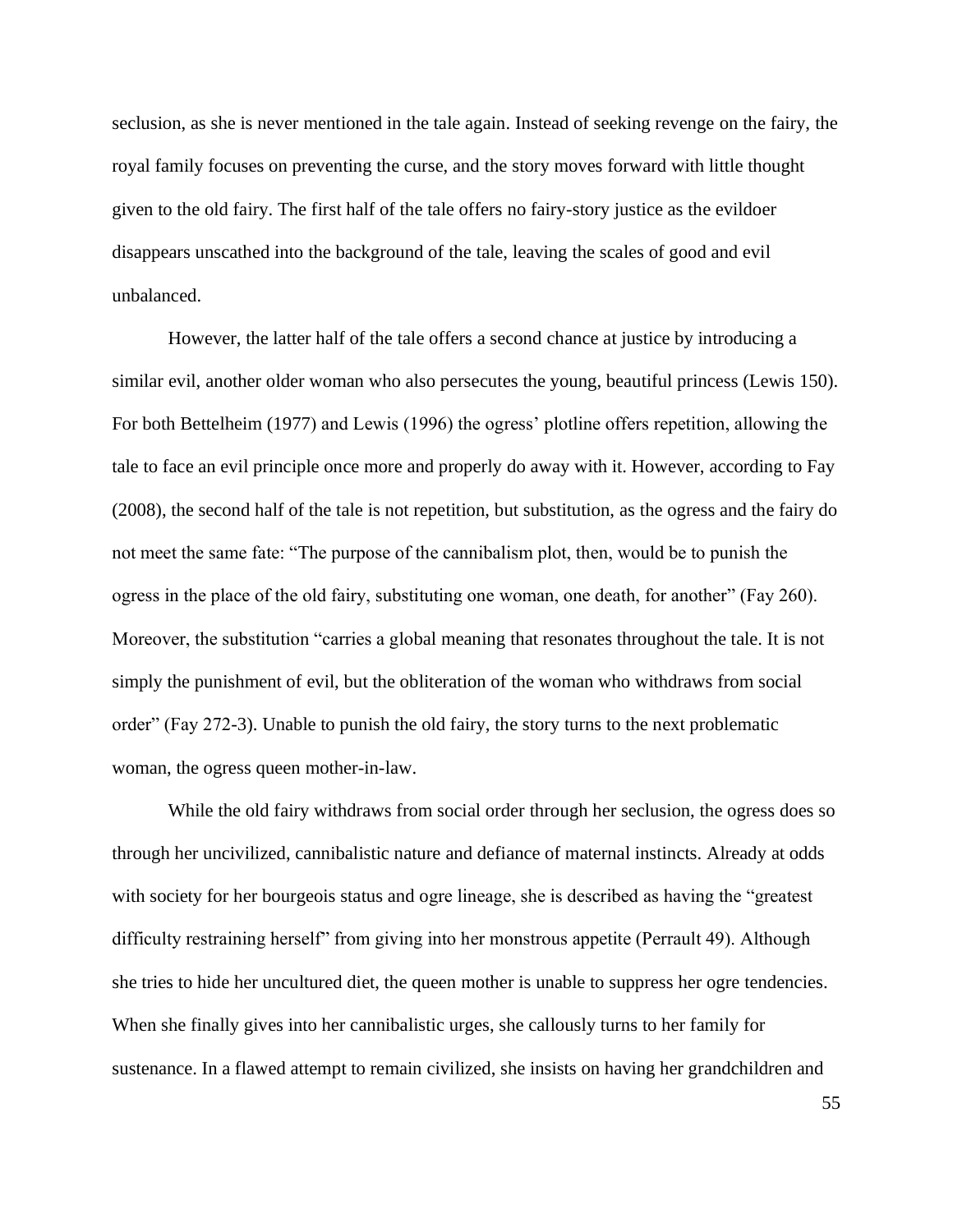daughter-in-law prepared with sauce Robert, giving her "reversion to cannibalism a less savage, more savoury appearance" while "succumb[ing] sufficiently to the civilization curve to expose herself a fraud" (Lewis 152). The ogress' insistence on eating her kin with sauce Robert demonstrates her social and cultural failings; the queen mother is more concerned with superficial appearances than with the wellbeing of her family. In her attempt to make cannibalism civilized, the ogress further withdraws from social order by flagrantly defying all maternal instincts.

Indeed, the ogress in Perrault's "The Sleeping Beauty in the Wood" is an example of a common gender stereotype, the wicked (step)mother. In many fairy tales, "bad women come in the form of (step)mothers" (Warner, *From the Beast to the Blonde* 222). Wicked women are rarely biological mothers, but rather females *in loco parentis.* Apparently lacking the nurturing, loving attributes of biological mothers, these women unrelentingly demean, persecute and torment the protagonist(s). Most often they are stepmothers, but also mothers-in-law and adoptive mother figures. Although Perrault's successors the Brothers Grimm and Walt Disney popularized the trope of the wicked stepmother, Perrault's tales also include wicked (step)mothers whose most villainous deeds stem from their lack of maternal instincts (207). In "The Sleeping Beauty in the Wood," the queen ogress' villainy is three-fold: she a duplicitous mother to her biological son, a wicked mother-in-law to Sleeping Beauty, and an evil grandmother to Sleeping Beauty's children. The ogress' attempt to cannibalize her daughter-inlaw and her grandchildren whom her son has placed in her care is heartless, to say the least. She defies all maternal instincts, actively trying to end her family's bloodline to satisfy her own appetite and bloodlust. Her death in her own copper vat, then, not only offers fairy-story justice, but also exterminates the world of a socially deviant woman. Beneath the ogress' exaggerated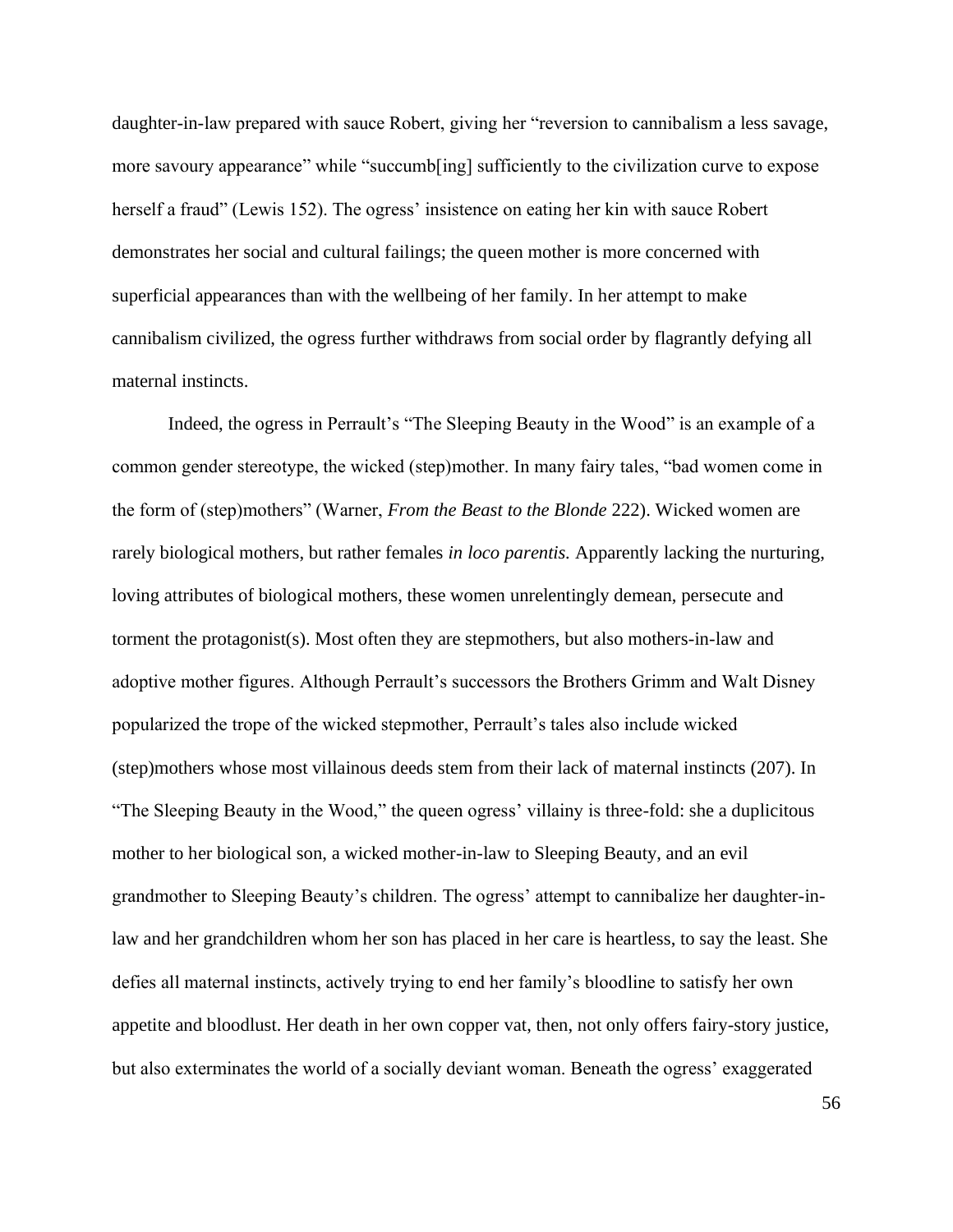villainy lies a patriarchal message intended for female audiences, that women who do not uphold their maternal duties are wicked and socially deviant. The tale's second half and the ogress' demise demonstrate what happens to bad (step)mothers who defy social order.

#### **4.6 Conclusion**

From its characters to narrative structure, "The Sleeping Beauty in the Wood" by Charles Perrault is inherently sexist. Perrault's tale embodies some of the most traditionally sexist gender representations found in fairy tales: the male rescuer, the innocent persecuted heroine, the model of femininity, the object of desire, and the evil (step)mother. Moreover, the story's main character, Sleeping Beauty, embodies the majority of these, with the intention to shape the morals and behaviours of young readers. Although Perrault's didactic tale was written with a specific seventeenth-century aristocratic audience in mind, the tale's persistence throughout history is problematic. While the modern reader may excuse the tale's sexism as a product of seventeenth-century aristocratic ideals, the tale's many adaptations throughout history have carried the tale's gender representations and embedded them within North American popular culture. Of these adaptations, Disney's animated *Sleeping Beauty* (1959) can be accredited with popularizing the tale perhaps most of all. The following chapter will explore how Disney's film takes up the gender representations from "The Sleeping Beauty in the Wood" and either duplicates or revises them for its 1950s audience.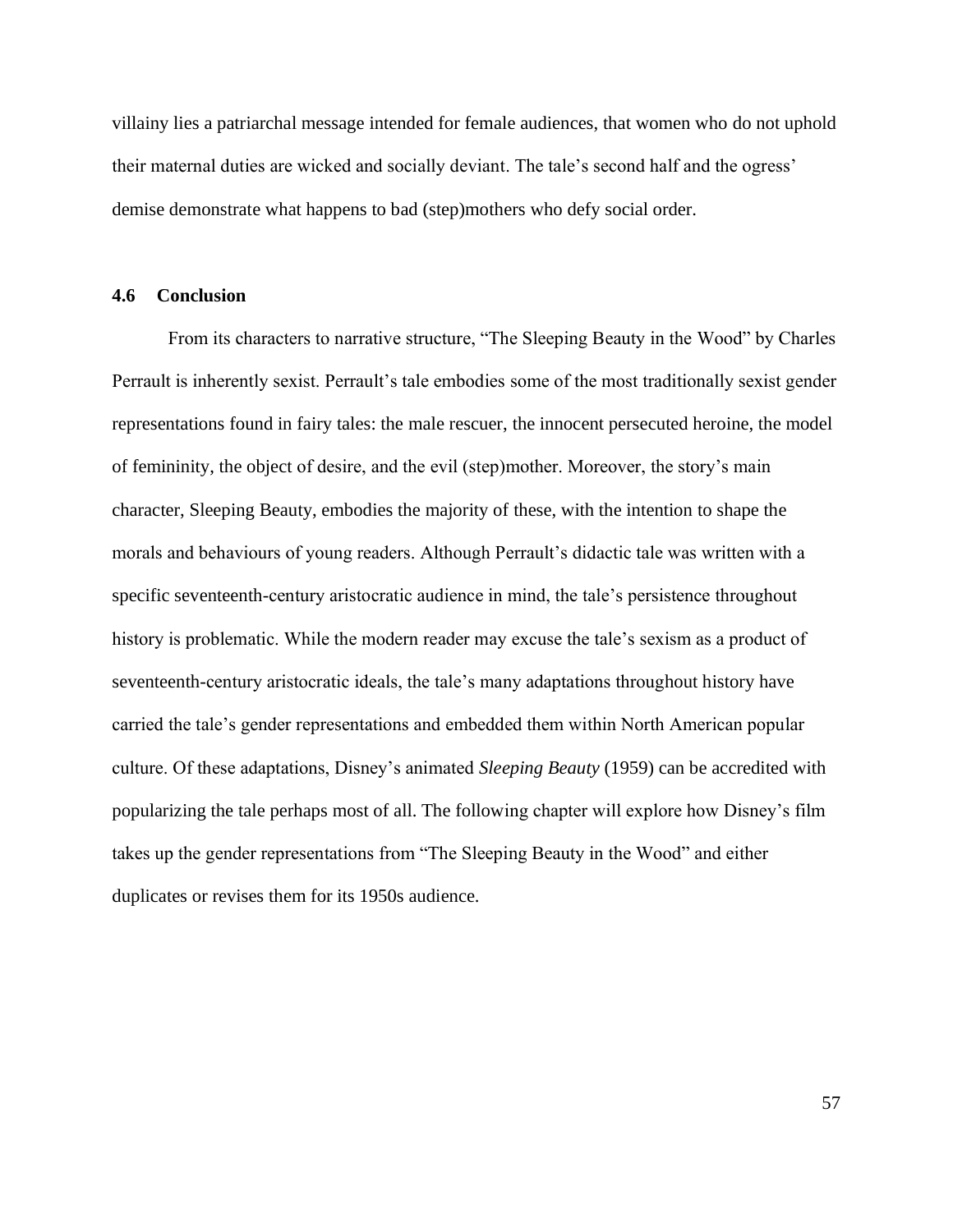## **Chapter 5:** *Sleeping Beauty* **(1959) by Walt Disney**

## **5.1 Disney's Adaptation of Perrault's "The Sleeping Beauty in the Wood"**

Although there are over two hundred years separating the works of Charles Perrault and Disney, "there is a direct line from the Perrault fairy tale of court society to the Walt Disney cinematic fairy tale of the culture industry" (Zipes, *Fairy Tales and the Art of Subversion* 33). Indeed, there are many similarities between the two fairy tale creators and their didactic approaches to storytelling and shaping young audiences. Much like Perrault, who was among the first to write didactic fairy tales for children (Zipes 2006), Disney's animated films "challenged the assumption that entertainment has little educational value and is simply about leisure" (Giroux, *The Mouse that Roared* 18). "Disney was a radical filmmaker who changed our way of viewing fairy tales" by utilizing technological advances and American ideals to create fantastic, family-friendly films (Zipes, "Breaking the Disney Spell" 21). As discussed in section 3.1, Disney films are "teaching machines" which convey important messages about gender roles and gendered social structures in North American society despite their seemingly innocent content (Giroux, *The Mouse that Roared* 84). Like Perrault, Disney's fairy tales captivate young audiences with heroism, romance, and talking animals, while simultaneously demonstrating traditional and conservative behaviours and beliefs through characters, morals, and in Disney's case, songs. Disney's animated fairy-tale films also provide models of gender similar to Perrault, focusing largely on instructing young women through innocent, passive princess characters, but also providing models of masculinity through heroic princes (Zipes 1995). However, while Perrault created his fairy tales to instruct members of the bourgeoisie and aristocratic classes in late seventeenth-century France, Disney creates its films for the middle class of contemporary America.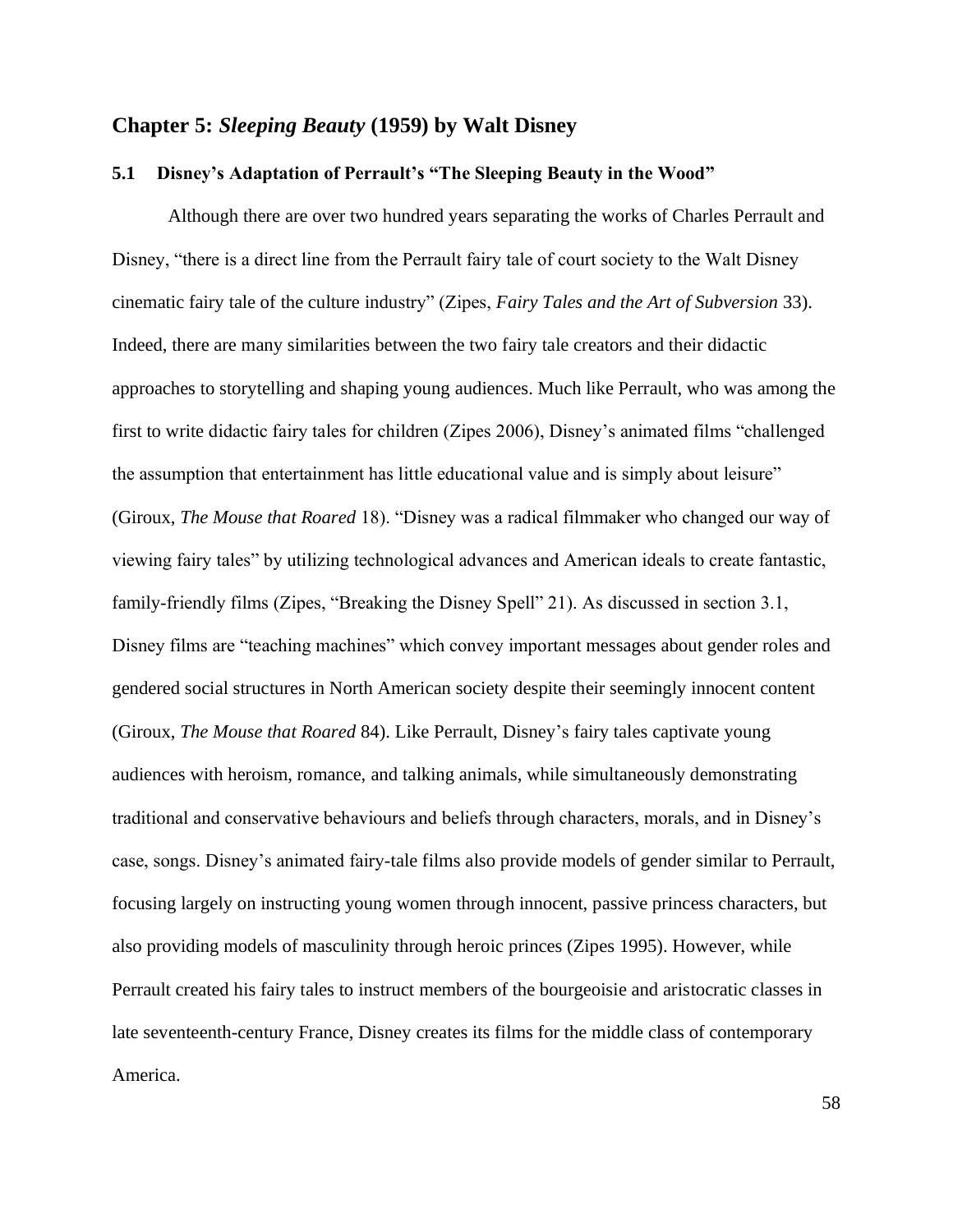When Disney produced *Sleeping Beauty* in 1959, many decisions were made regarding the film's fidelity to its source texts. *Sleeping Beauty* is an adaptation of Charles Perrault's fairy tale "The Sleeping Beauty in the Wood" with music inspired by Pyotr Ilyich Tchaikovsky's ballet *The Sleeping Beauty* (1890), which is also inspired by Perrault's tale (Craven 2016). Like Tchaikovsky's ballet, *Sleeping Beauty* closely follows the first half of Perrault's tale, ending with the couple's marriage as opposed to after the ogress' death. Although Disney's film generally follows the structure of Perrault's tale, many changes were made in order to update the story for its 1950s audience. While some changes were made to streamline the narrative, such as reducing eight fairies to four or one hundred years to one lengthy evening, other changes were influenced by cultural shifts occurring in the time period and the society the film was produced for. One of the most noticeable alterations made by Disney is that the film features a "prolonged domestic interlude" in which the three fairies, disguised as commoners, raise Aurora in a cottage in the forest, "remov[ing] the action from the confines of palaces and antiquated nobility into something more recognizably modern" (Craven 192). Indeed, it is within this prolonged domestic interlude that Disney does its most interesting adaptation work and modernizing of Perrault's text, transforming the French fairy tale and its traditional values into "something peculiarly American" (Zipes, "Breaking the Disney Spell" 36).

In Disney's adaptation, three good fairies whisk the princess away to a woodcutter's cottage to hide from the evil fairy, Maleficent, until the princess is of age. On the day of her sixteenth birthday, the princess walks in the forest and has an enchanting encounter with the prince where the two sing, dance, and fall in love as strangers. The two meet before the princess falls into her enchanted sleep that the prince must later rescue her from, overcoming all the obstacles Maleficent places before him with the help of the three fairies. The revised plot is an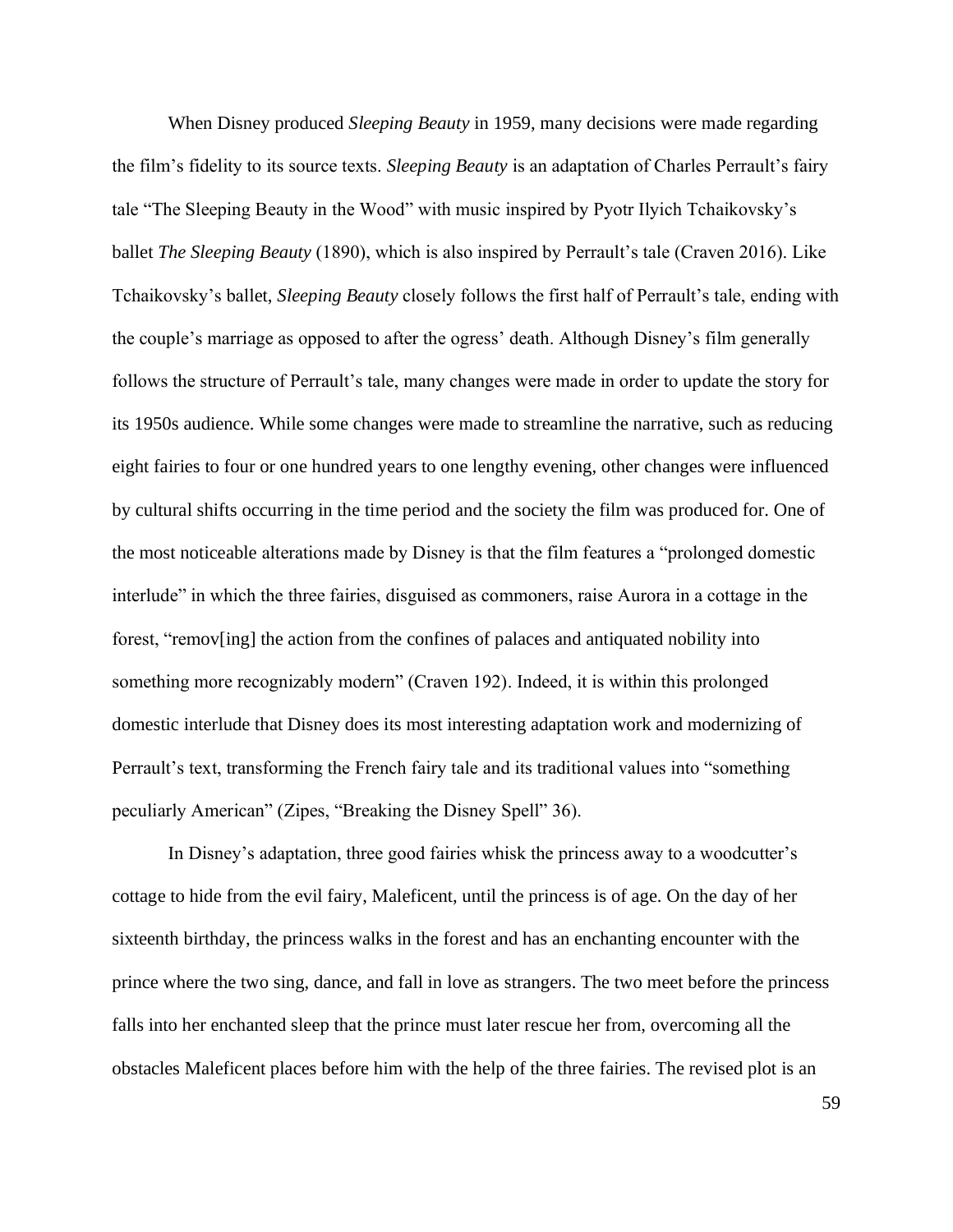effort to establish a strong romantic bond between Prince Philip and Princess Aurora in order to appeal to Disney's contemporary audience whose marriage and courtship customs had diverged from the arranged marriages and transactional unions of Perrault's time (L. Stone 1977). Instead, modern relationships valued "intensified affective bonding…a strong sense of individual autonomy and the right to personal freedom in the pursuit of happiness" and "a weakening of the association of sexual pleasure with sin and guilt" (L. Stone 8). However, the prolonged interlude does more than cultivate the tale's romance; it allows Disney to portray Perrault's traditional values as contemporary. Despite modernized embellishments, Disney's characters intensify Perrault's problematic gender roles, including the male rescuer, the passive, innocent persecuted heroine, the problematic mother figure(s), and the socially deviant female villain. Through character development, *Sleeping Beauty* reproduces and reinforces traditional and conservative ways of seeing gender, creating duplicates of the problematic gender roles and gendered social structures from "The Sleeping Beauty in the Wood."

As previously outlined in section 3.2, duplicates are instances of plot, characterization, imagery, motifs, and other story elements that reproduce and reinforce traditional and conservative patterns, images, and codes of gender from an adaptation's source text. While duplicates in *Sleeping Beauty* may appear as unintentional remnants of Perrault's text, Disney's perpetuation of gender stereotypes is far from innocent as "nothing accidental or serendipitous occurs in animation as each *second* of action on screen is rendered in twenty-four different still paintings" (Bell 108). Therefore, the direct line from Perrault's tale to Disney's film is intentional; Disney's adaptation of each character is designed with meticulous planning and care. Disney's duplicates of Perrault's problematic gender roles and gendered social structures are a calculated way of perpetuating traditional values. Disney's cultural hold "does not reside in the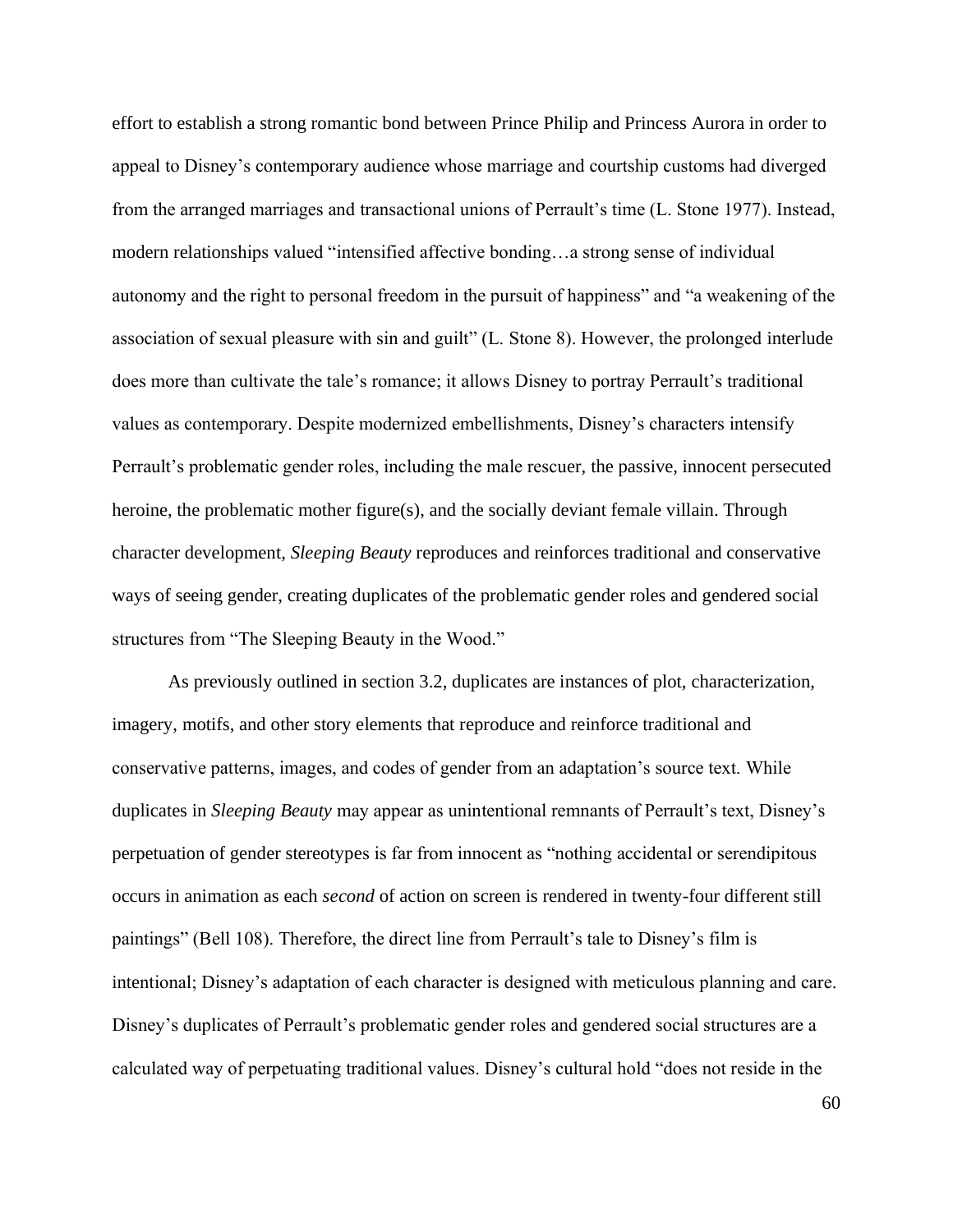uniqueness or novelty of the productions, but in Disney's great talent for holding antiquated views of society *still* through animation and his use of the latest technological developments in cinema" (Zipes, "Breaking the Disney Spell" 39). Indeed, Disney has made an art form of perpetuating traditional values as contemporary (39). Although they may have modern trappings from the 1950s, the characters of *Sleeping Beauty* reproduce the same problematic gender messages as Perrault's. The following chapter examines how *Sleeping Beauty* duplicates Perrault's antiquated views of gender for contemporary 1950s audiences by analyzing the film's characters and the gender roles and gendered structures they represent.

## **5.2 Perpetuating the Male-Rescuer Archetype in** *Sleeping Beauty*

While Princess Aurora gets all the fame in *Sleeping Beauty*'s title, it is Prince Philip who gets all the glory in the film. Although Prince Philip may often be an overlooked character in Disney merchandising, popular culture, and scholarly analyses, Prince Philip carries his own cultural significance and patriarchal messages as the film's male protagonist and male rescuer. As previously discussed in section 4.2, it is not difficult to be the hero in a "Sleeping Beauty" tale. The prince in Perrault's "The Sleeping Beauty in the Wood" is the epitome of the malerescuer archetype; his only requirement is that he is "the first prince who happens down the highway" after one hundred years (Rowe 52). Not much is different for *Sleeping Beauty*'s Prince Philip despite many changes to the hero's journey and the story's romance during Disney's prolonged domestic interlude. Not only does the couple's fateful meeting strengthen the legitimacy of their romance for contemporary audiences, but it also inflates the male rescuer's role by introducing him early in the tale and creating more obstacles in his quest to awaken his true love. However, despite Disney's alterations to the prince's journey, Prince Philip duplicates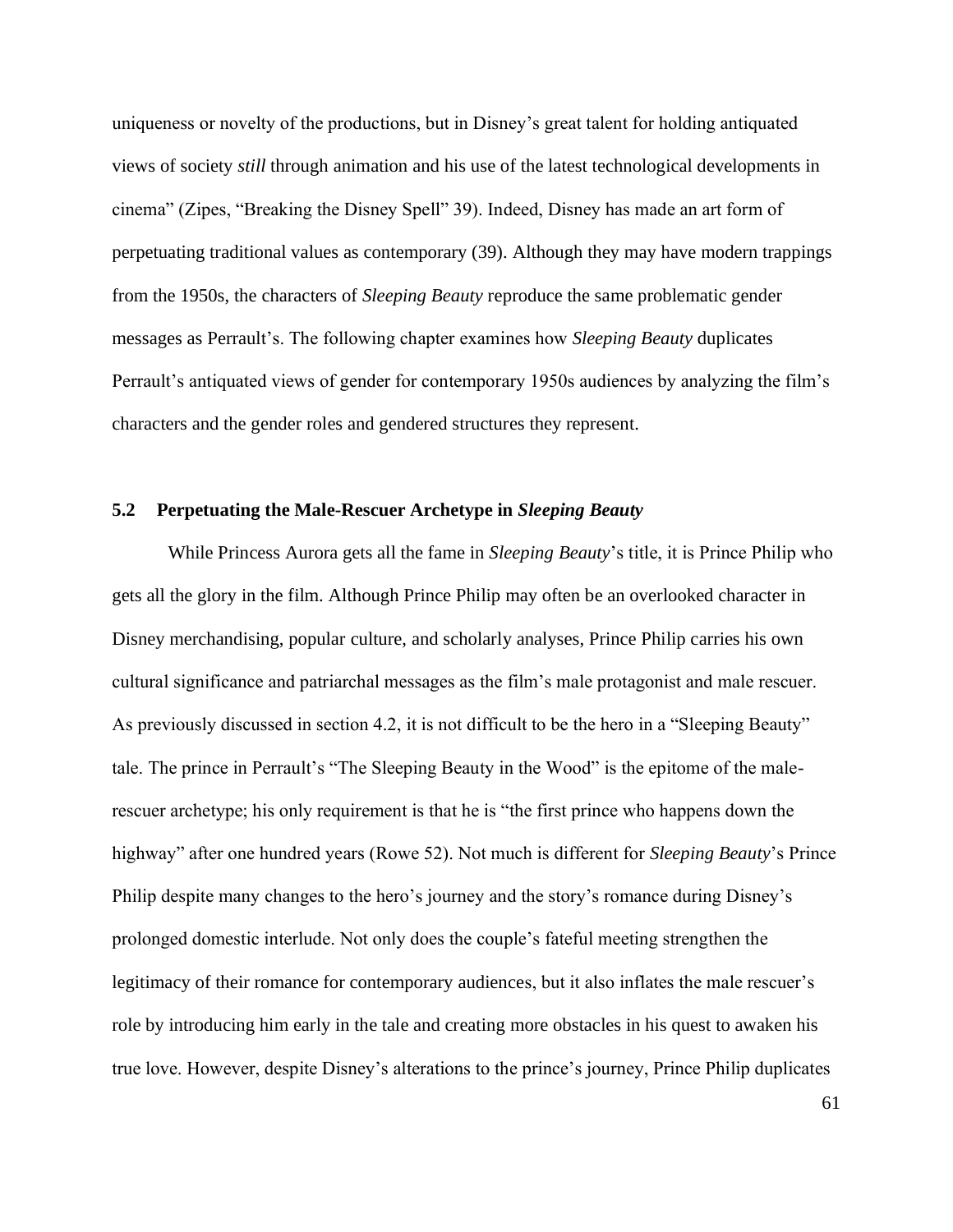the male-rescuer archetype from Perrault's tale through an androcentric social structure that indentures nature, women, and magical beings to Prince Philip's will, allowing the prince to fulfill his destiny with minimal effort.

True to Perrault's tale, Prince Philip stumbles upon the princess one fated day when hunting in the woods; however, instead of arriving "*deus ex machina*" at the end of the curse, Disney's prince appears before the enchantment has begun during the film's prolonged domestic interlude (Rowe 352). Yet despite this difference in timing, there are many similarities between the two princes and their times in the woods. Both men are driven deep into the forest by intrigue and adventure. Perrault's prince "inquire[s] about the towers that he [sees] above the trees of a large and dense wood" and seeks out the castle, having heard rumour of a beautiful princess (Perrault 46). Similarly, Prince Philip overhears singing in the woods and rides deeper into the forest to investigate the "strange voice" that is "too beautiful to be real" (*Sleeping Beauty*  00:24:20-00:29:00). As Prince Philip rides swiftly through the forest, triumphant music accompanies him, portraying his adventurous spirit and anticipation much like Perrault's prince who felt "impelled by love and glory" (00:24:44-00:25:15; Perrault 47).

However, Prince Philip cannot find the princess in the maze-like woods without outside help. In a comedic twist that cuts his ride short, Philip is knocked off his horse and into a stream, causing him to hang his hat, cape, and boots to dry on a nearby tree. In the distance, Princess Aurora's animal friends see the hero's clothing, and, having already heard her sing about her dream prince in the song "I Wonder," steal his clothes so that they may play along with her as she daydreams during the song "Once Upon a Dream" (*Sleeping Beauty* 00:25:33-00:26:47; 00:30:00-00:31:08). While the animals run off, Prince Philip's horse spots the clothing floating away deeper into the forest and the prince is ultimately led to Aurora. Indeed, the couple would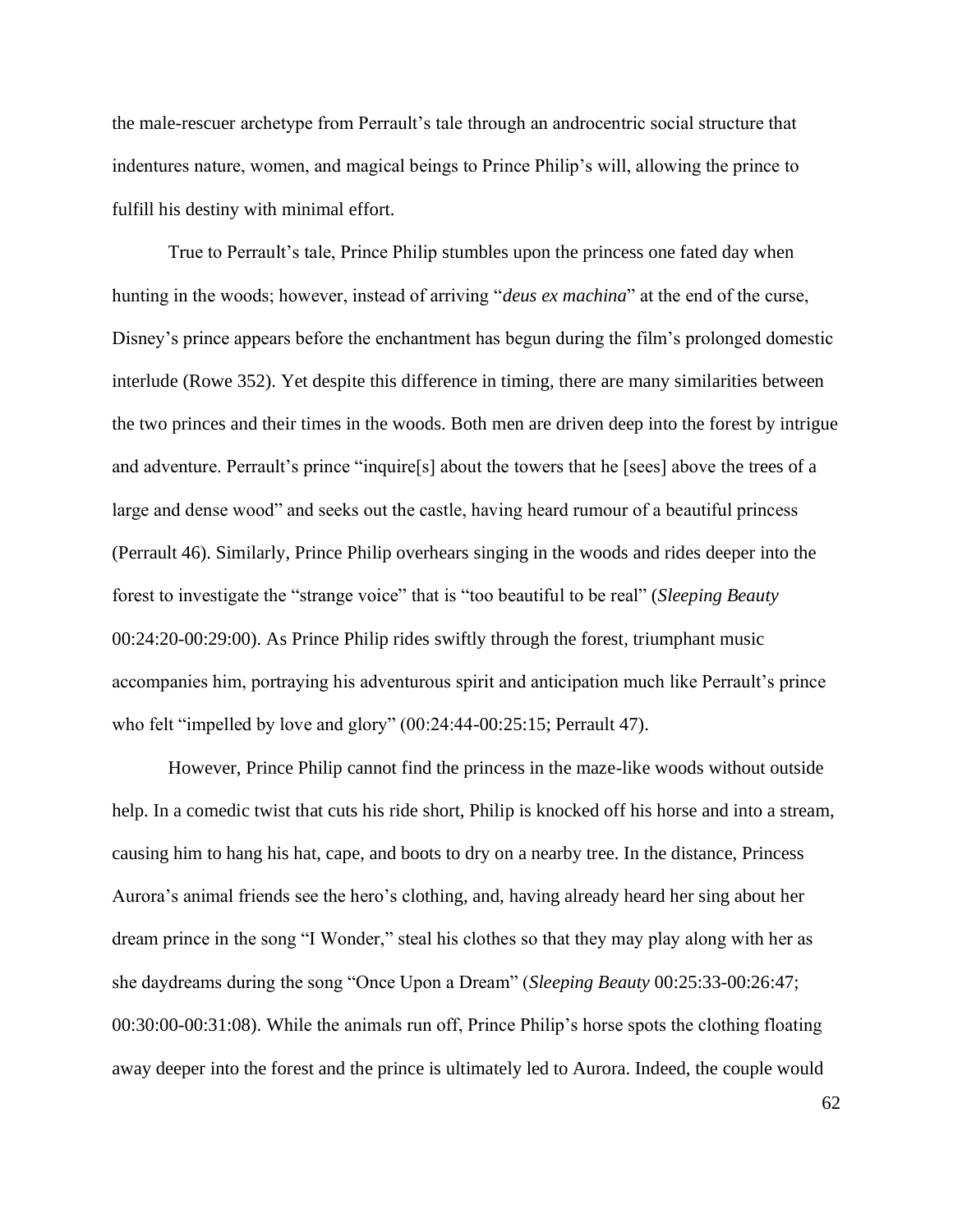not have met without the intervention of Philip's horse and the woodland animals. Moreover, the anthropomorphic forest animals create a trail for Prince Philip, similar to how the briars of thorns magically create a passage for Perrault's prince. For both princes, nature magically reveals the way so that they may continue their pursuit with little effort. Like Perrault's prince, Disney's Prince Philip simply has to be in the forest at the right time and follow the path magically laid out in front of him in order to find the princess.

But Disney's film takes nature's servitude to a much higher level than Perrault's story. As previously discussed in section 2.2.1, Disney films create an androcentric social hierarchy where both "women and nature remain ready to serve" men (Murphy 128). Although the title *Sleeping Beauty* suggests that the fairy-tale realm revolves around Aurora, the film's gendered social structures suggest otherwise. Indeed, while the animals in the forest may be Aurora's friends, they follow Disney's androcentric hierarchy and act in service to Prince Philip. Not only do the animals lead the prince to the princess, but they also prepare her for his arrival. After stealing Philip's clothes, the animals surprise Aurora by dressing up like a prince so that she may dance with them. Aurora playfully remarks that the animals must be her "dream prince" and curtseys, receiving them as "Your Highness" (*Sleeping Beauty* 00:29:40-00:30:00). The princess begins to sing "Once Upon A Dream" and dances a joyful waltz with her "dream prince" as her real prince watches from the bushes nearby. Although the animals are Aurora's companions, the animals act in service to the prince. Aurora's animal friends give her a crash-course in courtship, allowing her to role-play her fantasy so that she is ready for when the prince arrives. As Kathleen Coyne Kelly explains, "[t]his scene signifies on many levels: Aurora's spin away keeps her in her dream, in innocence; her spin 'back'— her first face-to-face meeting with Prince Philip—tips her from fantasy into reality from childhood into womanhood. Aurora and her animal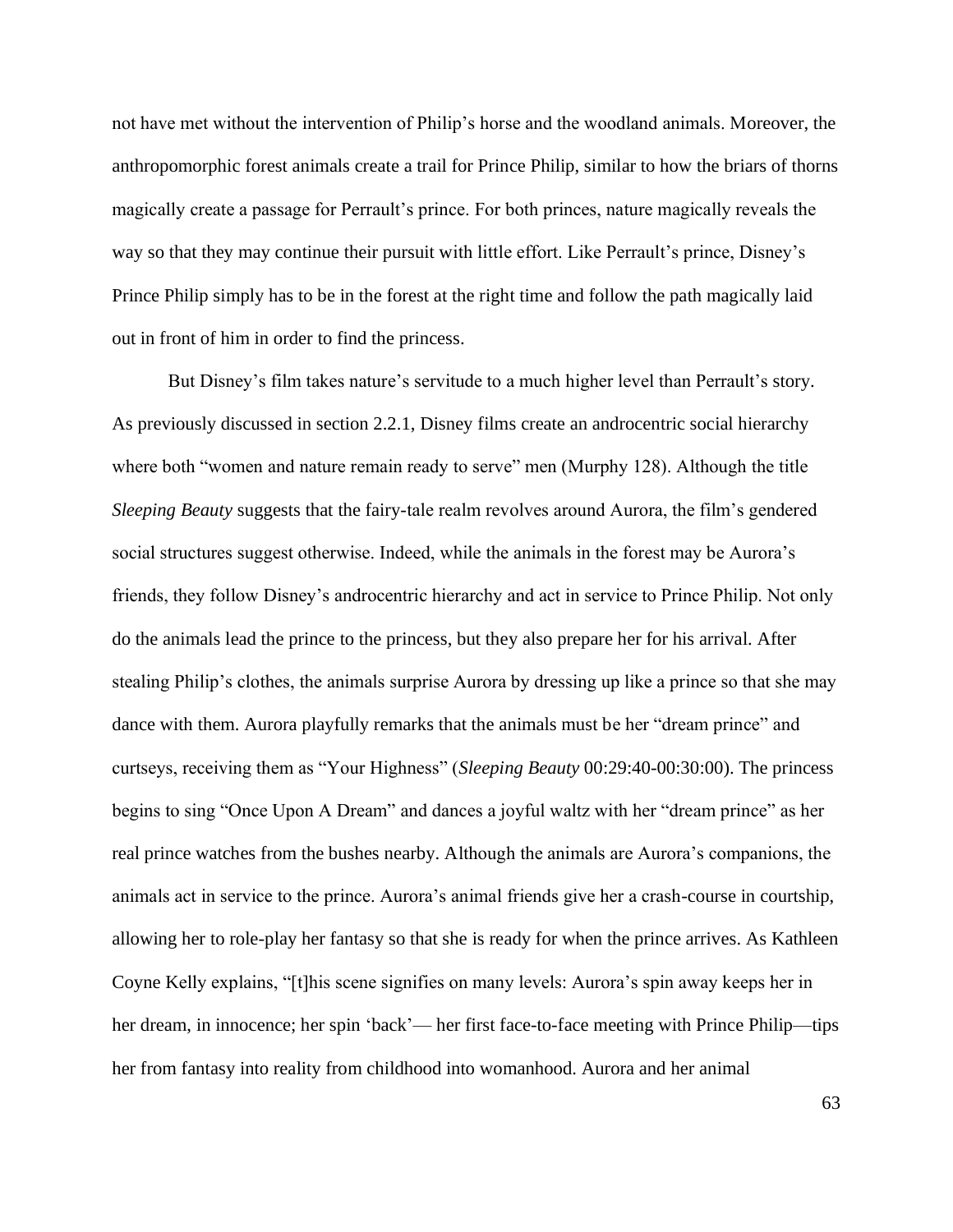companions rearrange themselves in a hierarchy that authorizes the Prince as sovereign" (Kelly 198). The animals prepare the timid girl on her sixteenth birthday, a formative age that often marks the transition to womanhood. When Philip steps in to dance with Aurora, he tosses the animals to the side without missing a beat, confirming their function within the tale as his placeholder (*Sleeping Beauty* 00:30:53-00:31:08). The woodland animals ensure that the young girl knows how to dance her way into adulthood with the prince; all Philip has to do is step into his rightful place as the leading man.

True to Disney's androcentric structure, Princess Aurora is also indentured to the will of the prince as the film prioritizes his desires over Aurora's comfort and safety. Although the song "Once Upon a Dream" is framed as a romantic duet, it raises concerns about consent as the prince uses the song to coerce the princess to dance with him. When Prince Philip is ready to meet the princess he hijacks the scene, stepping in as the lead and finishing the final lyric of the song for Aurora. When Aurora realizes the partner switch, she becomes frightened and tries to distance herself, visibly uncomfortable with a stranger's closeness. However, Aurora's objections are irrelevant as the prince continues to approach, reciting the song lyrics as justification for his advances and grabbing her hands (three times) as she continues to back away. While Aurora hides behind a tree, the prince restarts the song "Once Upon a Dream" in hopes to win her over (00:31:30-00:31:50). By the second line of the song, Aurora forgets her rational fear of strangers and begins to dance with him as the animals watch approvingly from the trees. In fact, Prince Philip does not even need to finish the song; the soundtrack's chorus takes over while the couple dances through the woods and fall in love. Prince Philip simply has to sing a few lyrics and the princess falls in line with the androcentric social hierarchy of the film and submits to his will. The song "Once Upon a Time" frames the prince's coercion and the princess'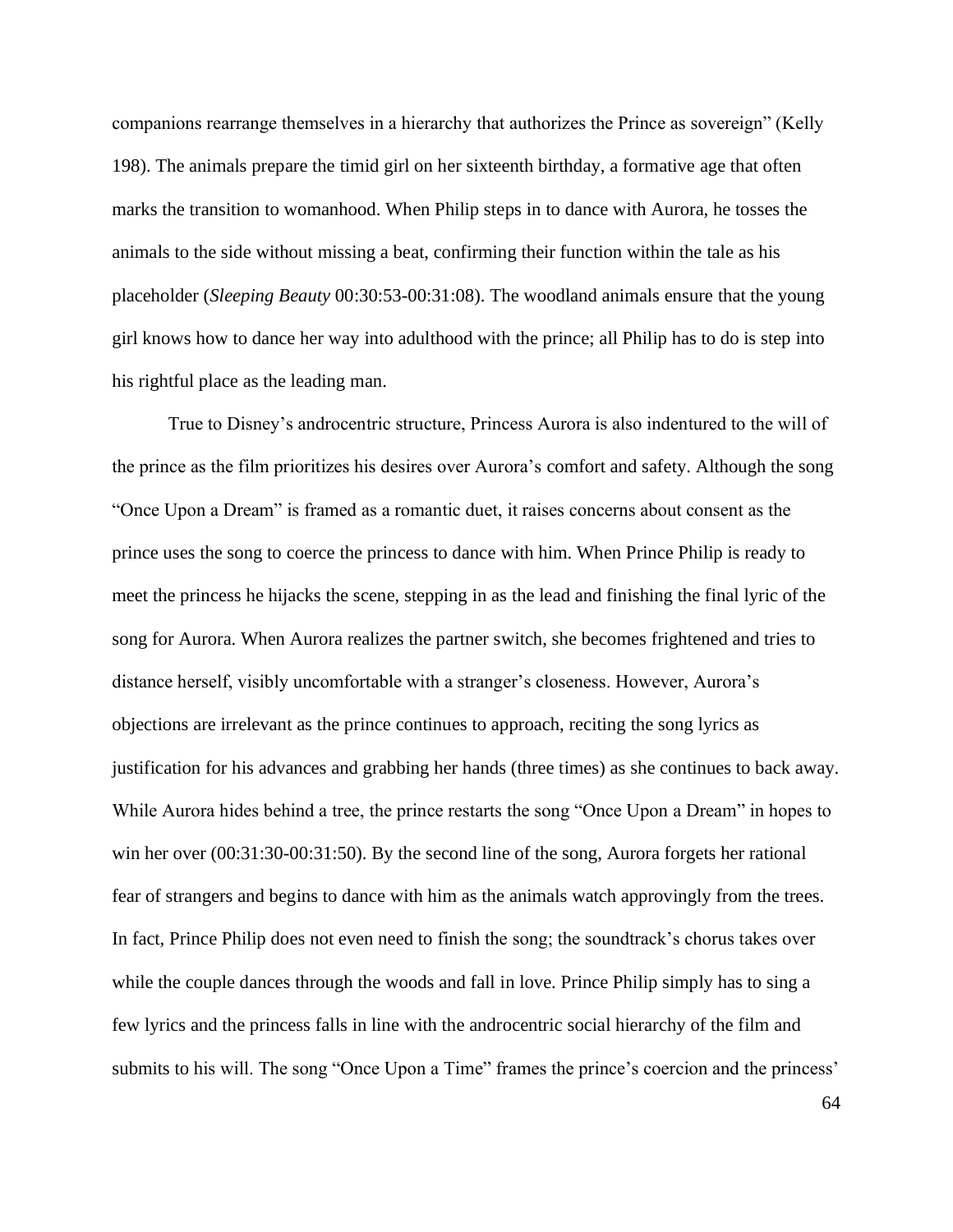submission as romance. Prince Philip's time in the forest demonstrates that all beings, whether animal or human, bend to the will and desire of the male rescuer.

Not only are women and nature in servitude to Disney's prince, but so too are magical beings. Although the three fairies are the most powerful beings in the film, they too must submit to the will of the prince. When Prince Philip is captured by Maleficent and imprisoned in her fortress, the three fairies sneak into the dungeon and use their magic wands to cut off his shackles. Once freed, Flora explains to Philip that "The road to true love may be barred by still many more dangers, which [he] alone will have to face" and gives him the "enchanted shield of virtue" and the "mighty sword of truth" to help him in his quest (01:04:59-01:05:18). However, contrary to the fairy's warning, the three fairies go with the prince and remove every obstacle he encounters. To escape Maleficent's fortress, the fairies lead Prince Philip out of the dungeons, transform enemy weapons into flowers, rainbows, and other cheerful forms of nature, and enchant his horse to soar over the moat safely. When Maleficent creates the briar of thorns to block Philip from the castle, the fairies lead the way through the thicket and have to use their magic to free his cape from a snag in the briars. Even in the final battle, when Maleficent transforms herself into a dragon, Prince Philip only survives because of the fairies' interventions. Throughout the battle, the prince relies heavily on his magic shield and sword and spends the majority of the scene wildly swinging his sword in a preposterously futile manner. When Maleficent corners Philip on a cliff, the fairies rush to his side and cast a spell that enchants the sword "to fly swift and sure" out of Philip's hands and into the chest of the dragon, defeating Maleficent (01:10:07-01:10:13). (For further discussion of the patriarchal symbolism behind Maleficent's defeat refer to section 5.5). From there on, all the prince has to do is run up the tower and kiss the princess to complete his quest and claim his title as rescuer. Although the film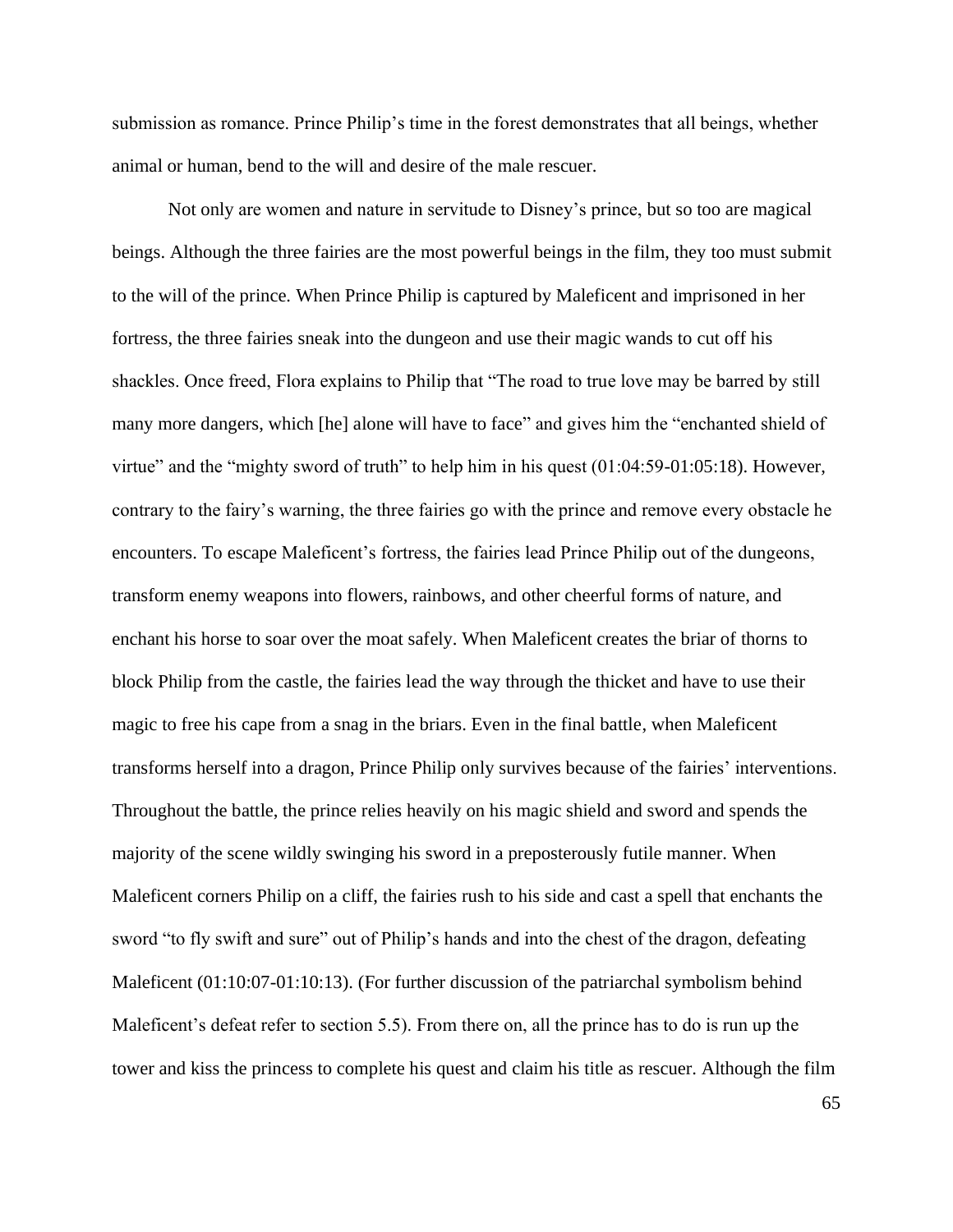may present Prince Philip as the hero and Maleficent as his foe, it is really the three good fairies that are at odds with the evil fairy while "Philip is simply the vessel of their magic" (Do Rozario 40). Like the animals in the woods, the three fairies serve the prince by making his path to Aurora as easy as possible. Despite the egregious amount of work the fairies do for him, it is Philip who is presented as the film's hero, dancing centre stage with Princess Aurora in the film's final celebratory scene. Through an androcentric social hierarchy, Disney renders the efforts of the three fairies as the heroic deeds of the prince, asserting that it was patriarchy that eradicated the world of evil.

Although Disney's Prince may have a longer, more treacherous journey, Prince Philip does not earn his male-rescuer title any more so than Perrault's prince. Disney's *Sleeping Beauty* uses its prolonged domestic interlude to introduce the prince early in the film in order to inflate the importance of the male rescuer. Although he faces additional obstacles, such as imprisonment and a fire-breathing dragon, all Philip has to do is show up at the right time, follow the path before him, kiss the sleeping princess, and the androcentric world of Disney will do the rest for him. Indeed, through an androcentric social hierarchy, Prince Philip duplicates the malerescuer archetype and its demonstration of white, male privilege as the prince's gender and presence give him power over those around him, whether they are animals, women, or supernatural beings. Despite his ineffectualness throughout the film, Philip is praised as the fairy tale's hero, "thus conveying the idea that the redeemer is naturally a male" no matter how little he does to deserve the title (Rodriguez 52). Through androcentrism and the character of Prince Philip, *Sleeping Beauty* duplicates the male-rescuer archetype and reinforces the tale's patriarchal structure, perpetuating traditional gender roles and gendered social structures for contemporary audiences.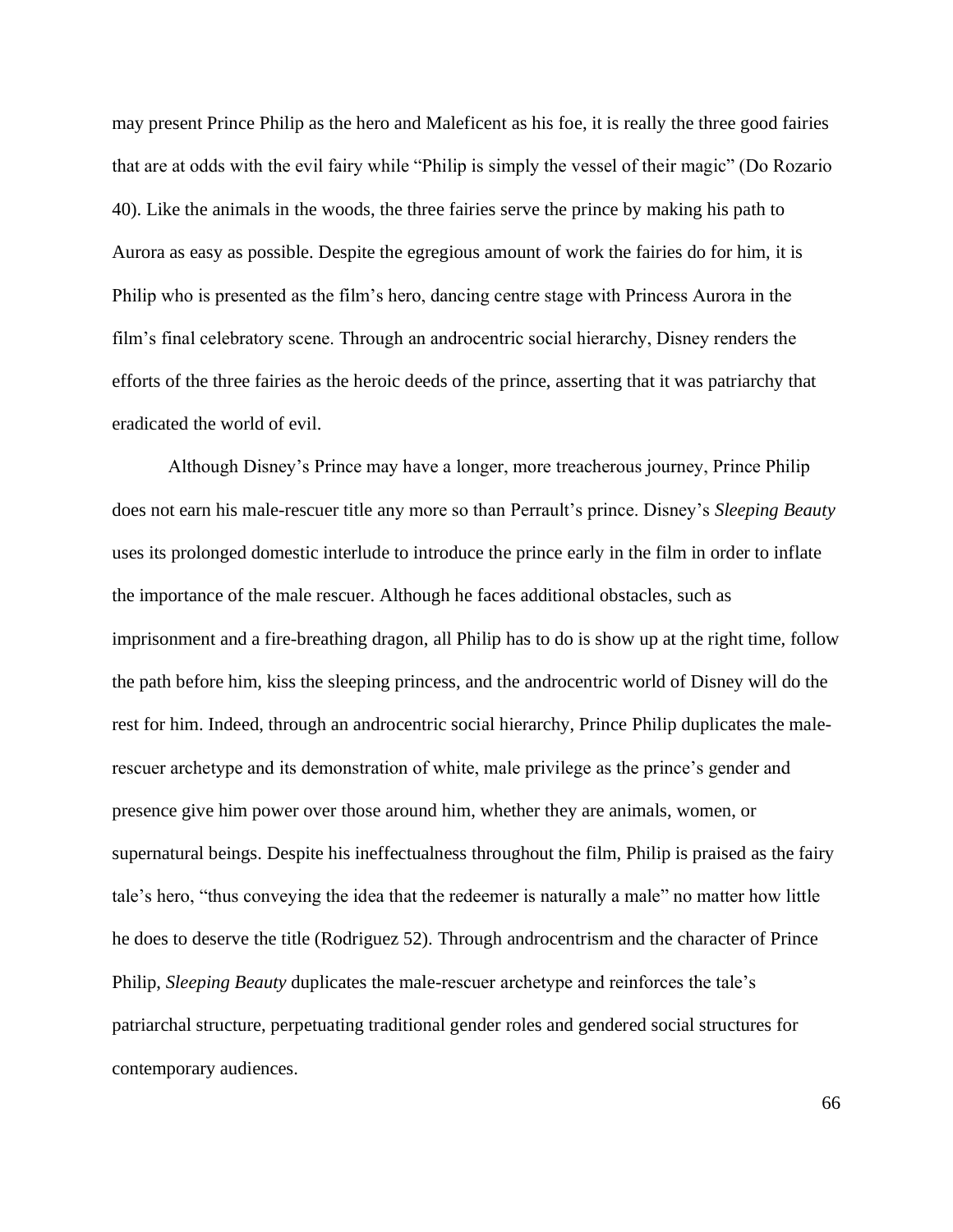### **5.3 Modeling Femininity, the Innocent Persecuted Heroine, and Princess Aurora**

A hero's journey would be lacklustre without a beautiful princess to save. When Disney adapted Perrault's "The Sleeping Beauty in the Wood" into an full-length film, animators were faced with the challenge of adapting a "princess with all the perfections that could be imagined" for contemporary audiences (Perrault 44). Disney's animated princesses began "as thumbnail sketches for kind and beautiful young girls in the literary tales…Disney artists sketched the flesh and blood on these folktale templates with contemporaneous popular images of feminine beauty and youth, their sources ranging from the silent screen to glossy pin-ups" (Bell 109). In the case of *Sleeping Beauty*'s Princess Aurora, Disney began with Perrault's minimalist description of cheeks of "crimson colour" and lips "like coral" and added contemporary standards of beauty from a time when white, beautiful blondes like Marilyn Monroe, Kim Novak, and most notably Brigitte Bardot were major icons (Perrault 45; Bell 1995; Do Rozario 2004). Indeed, Aurora's billowing blonde hair, expressive eyes, thick lashes, sculpted red lips, and pale complexion are a testament to 1950s beauty ideals, making "Comparisons of this statuesque blonde to the contemporaneous Barbie doll… difficult to avoid" (Bell 110). Moreover, Aurora's "dress differs from the rest of the film's costumes in terms of its style being less derived from medieval fashions," with Aurora's overly cinched waist "resembl[ing] the American style of beauty and post-war glamour" (Kalmakurki 17). However, even with a 1950s makeover, the princess duplicates the problematic gender roles and gendered social structures that Perrault's seventeenth-century princess upheld. Disney's Princess Aurora has many of the characteristics of Perrault's princess, creating yet another passive, innocent, persecuted heroine. Disney's film uses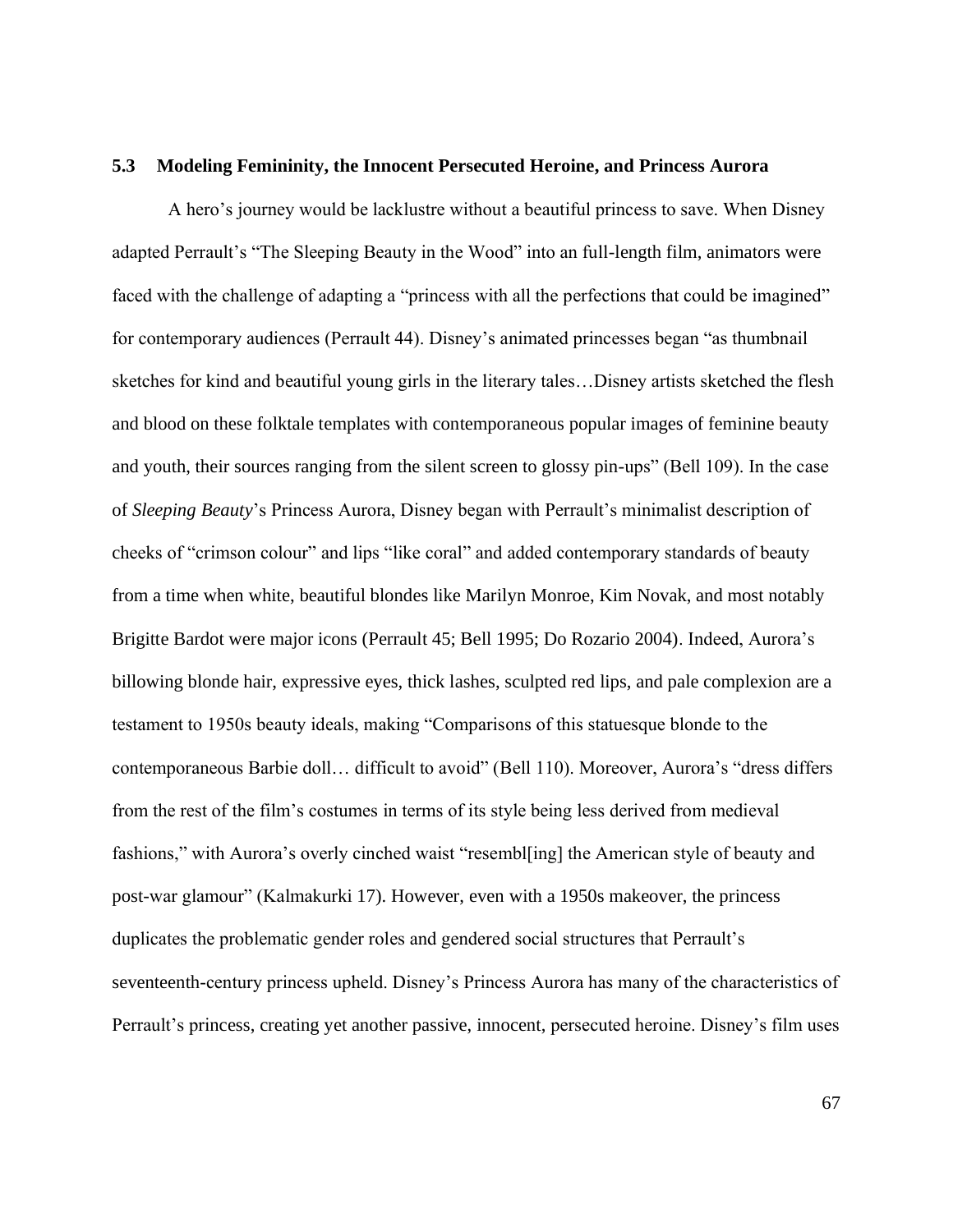modern aesthetics and teenage conflict to modernize Perrault's ideals, creating a contemporary model of femininity with traditional views of gender.

Much like Perrault's princess, Disney's Princess Aurora is a heroine of superior beauty, grace, and talent. Of the many gifts given to Perrault's princess by the good fairies, Disney preserved the two that are the most important to its own model of femininity, the gifts of beauty and song. Moreover, these two gifts vaguely summarize the six that were given to Perrault's princess. The gift of beauty encompasses Perrault's gifts of beauty, grace, and angelic temperament, while the gift of song addresses the gifts of dance and mastery of all musical instruments (Perrault 44-5). Although given fewer virtues than her source character, Aurora maintains the same charms as Perrault's "ideal '*femme Civilisée*'" and "is beautiful, polite, graceful, and knows how to control herself at all times" (Zipes, *Fairy Tales and the Art of Subversion* 40). Aurora displays these virtues during the film's prolonged domestic interlude in which the princess enchants the forest animals, the prince, and the audience with her effortless talent and grace. Despite her peasant disguise and unawareness of her royal status, Aurora inherently possesses the composure of the elite, "moving through [her world] seemingly *en point*  and turned out" (Bell 111). Indeed, Princess Aurora was constructed on the body of Helene Stanley, an actress and classically trained ballet dancer, better known as the inspiration for Disney's Cinderella. During *Sleeping Beauty*'s production, Stanley acted as the model for Princess Aurora in a live-action recording of the film that was later used as a blueprint for animators (Bell 1995). Drawn on Stanley's image, the animated Princess Aurora has the body of a dancer and moves with "the formal and poetic lines of classical ballet," even when walking or standing (Bell 110). Not only are Princess Aurora's ballet movements aesthetically pleasing, but they are also the perfect expression of Perrault's virtues. The artistic dance form upholds the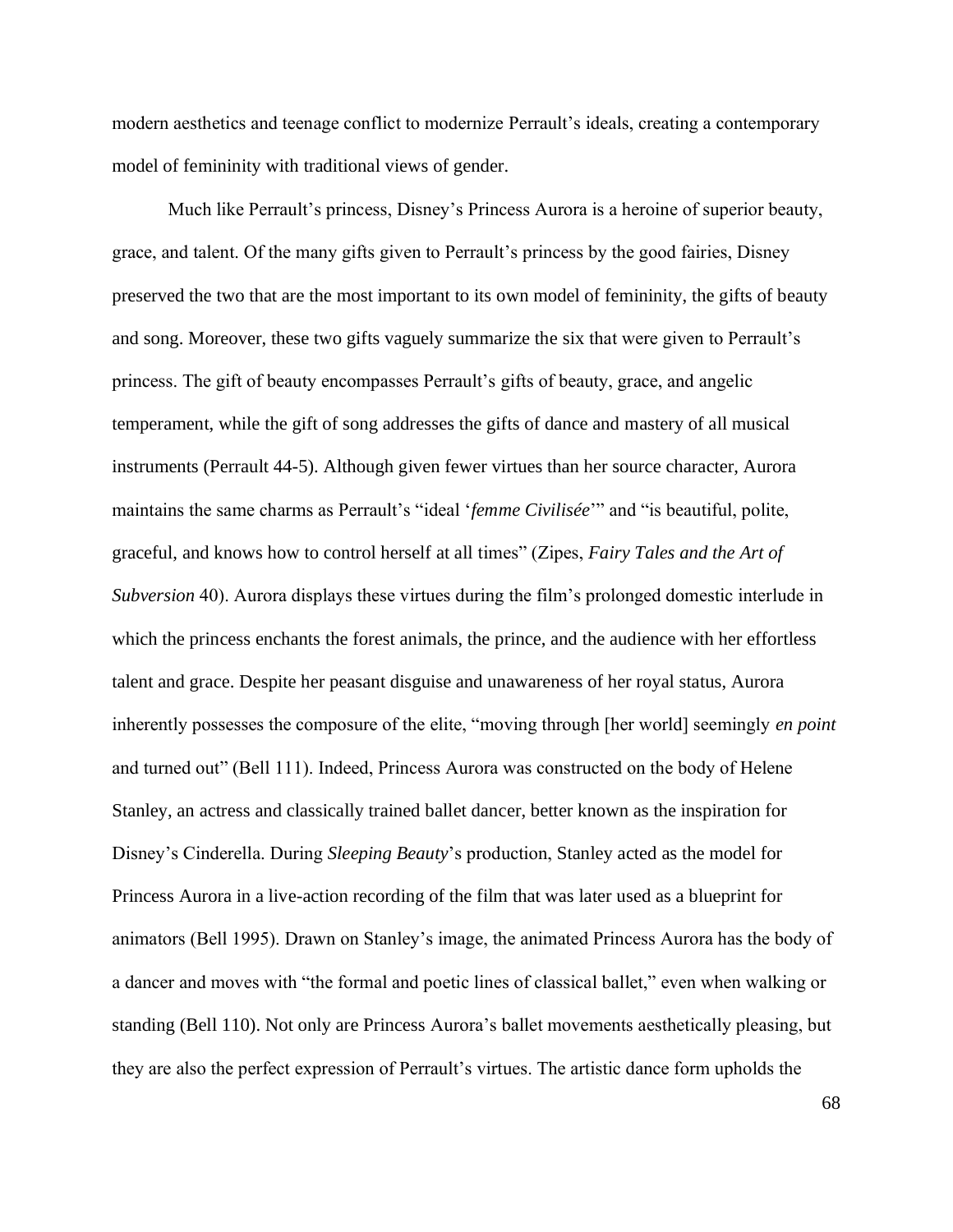same feminine ideals as Perrault's tale; ballet dancers are beautiful, graceful, feminine, and have masterful control of themselves at all times. However, the years of practice and strict, physical discipline that accompany ballet are presented as an innate talent in Aurora, having been given the gift of song but not the gift of dance. Moreover, her upbringing in the woods does not suggest years of classical training. Therefore, Aurora's resilient dancer's body, controlled postures, and graceful movements are normalized, presenting unrealistic body ideals as natural to young viewers: "Indeed, the Disney apparatus buys into and then sells the twofold fantasy of little girls who want to grow up to be princesses *and* ballerinas" (Bell 111). Princess Aurora combines 1950s beauty ideals with the talent and grace of ballet to create a contemporary princess who perpetuates traditional values of feminine beauty, grace, and composure.

Disney's princess also upholds Perrault's feminine ideal of passivity. As discussed in section 4.3, Perrault's tale promotes female passivity through the virtue of patience, praising and rewarding the young heroine for submissively waiting for her male rescuer. Like Perrault's princess, Aurora is a heroine who has little agency and is submissive throughout the film. Although the princess is asleep for only twenty minutes in Disney's film (for further discussion see section 5.4), Princess Aurora is far from a part of the action, spending the majority of the film off screen or unengaged, with the three fairies, Prince Philip, and Maleficent dominating the majority of the plot and dialogue (*Sleeping Beauty* 00:51:08-01:11:33). When the princess is on screen she submits to the will of others: dancing with the prince despite her fear of strangers, travelling to the castle with the three fairies despite her discontent, and pricking her finger on the spindle under Maleficent's spell. When Aurora does speak, she often is soft-spoken and uses empty adjectives, questions, and hedges, which are stereotypical to female speech and have little meaning or impact (Azmi et al. 2016). Moreover, Aurora is only given dialogue in the first half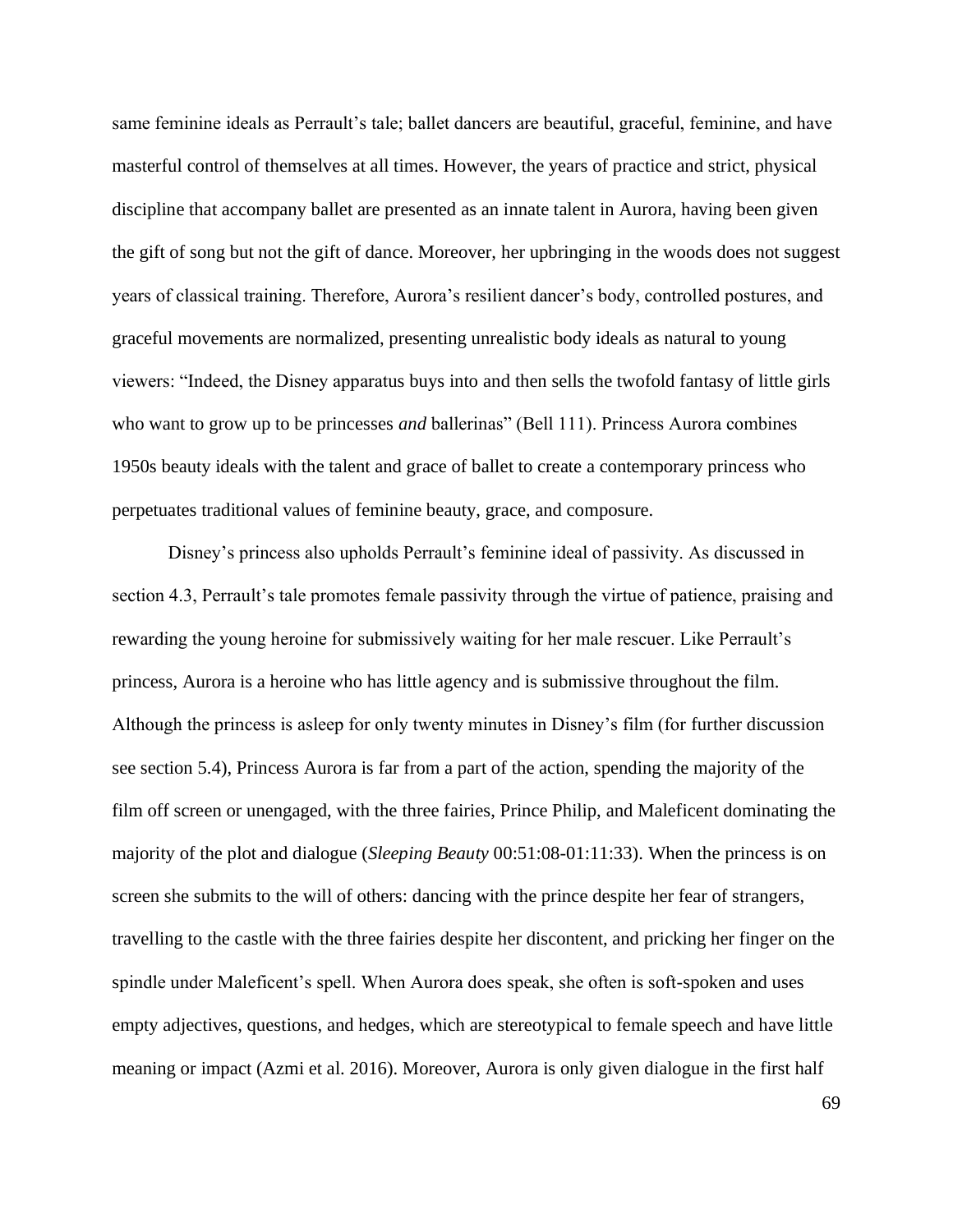of the film before her enchantment (for further discussion of Aurora's lack of dialogue see section 5.4). Disney's Aurora duplicates Perrault's one-dimensional princess, as both are valued for their beauty, grace, and passivity. Although Disney expanded Perrault's narrative and developed the first half of the fairy tale into a full-length film, Disney does not use the additional scenes to establish agency for its princess.

On a structural level, Aurora is like Perrault's princess as she endures Acts I and II of the innocent persecuted heroine genre's plot structure (as outlined by Jones (1993) and discussed in section 4.2). Act I takes place at the very beginning of *Sleeping Beauty*, when Aurora is threatened as a child in her family home and cursed by Maleficent to prick her finger on a spindle (Jones 16). Act II unfolds throughout the rest of the film, depicting the princess' young adulthood and how Prince Philip must rescue the princess from her enchantment before they can be married (16). Although Disney does not recount Act III and the princess' persecution in her husband's home like Perrault's tale, Disney explores the second act to a greater extent than Perrault's narrative during the film's prolonged domestic interlude. As Jones describes, "Act two concerns the heroine's meeting and acquiring a mate. It dramatizes various obstacles that interfere with the desired union and concludes with the heroine's marriage to her husband" (16). Disney's domestic interlude significantly dramatizes the obstacles that interfere with Aurora and Philip's union by introducing the couple before the curse, establishing a stronger romantic bond, and creating a more contemporary form of persecution for the princess: teenage heartbreak. Princess Aurora and Prince Philip have a brief but apparently profound encounter only to be separated by external forces, sensationalizing the fairy-tale romance as star-crossed, teenage lovers. Indeed, Princess Aurora is a teenager in love separated from her partner by the confines of adolescence. At the young age of sixteen, Aurora is "unable to fully exert her own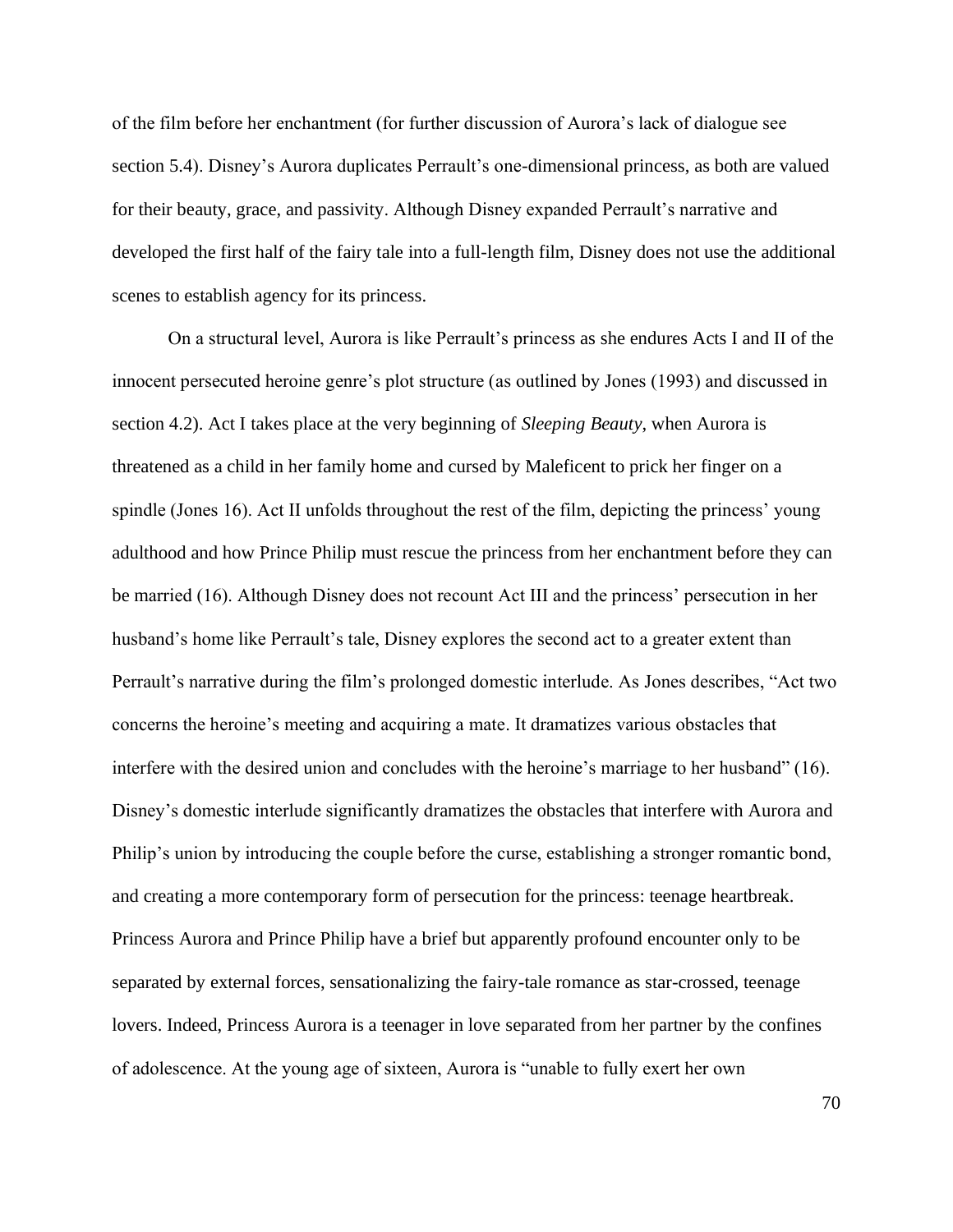independence" and must follow the strict rules of her guardians, the three fairies (Hobbs 145). When Aurora announces to the fairies that she's fallen in love, they inform her that she "must never see that young man again" because she is a princess heading home that very evening to reunite with her royal family and a prince who she is betrothed to (00:39:13-00:39:15). Distraught that she will be taken away from her lover, Aurora argues with her guardians in disbelief before running upstairs to cry on her bed in a maudlin display. Later, as Aurora makes her way to the castle, she walks solemnly behind the fairies and breaks down in tears once more when they place a crown upon her head. Aurora's melodramatic displays of heartbreak mirror that of an emotional teen. Thwarted by her guardians' authoritarian rule, Aurora is "determined not to enjoy herself in an act of protest" (Hobbs 146). Aurora's joyful return home is marred by teenage heartbreak, adding further misery to the innocent persecuted heroine's journey. Disney's Princess Aurora not only duplicates the passive, innocent persecuted heroine from Perrault's tale, but adapts her persecutions to "address the emergent new Baby Boomer teenager" of the 1950s (Hobbs 145). In doing so, Disney creates a modern version of the innocent persecuted heroine, perpetuating an antiquated archetype for contemporary audiences.

In many ways, Disney's Princess Aurora is a modern 1950s princess. Drawn with the aesthetics of 1950s American beauty and fashion, Disney's princess is more contemporary than she is renaissance. Moreover, her adolescent struggle with authoritarian guardians and heartbreak creates a contemporary heroine with relatable hardships. However, beneath these modern trappings, Princess Aurora duplicates the traditional model of femininity and the innocent persecuted heroine archetype from Perrault's tale. Through the artistic form of ballet, Disney imparts its princess with the same traditional values of beauty, grace, and composure as Perrault's princess. Disney's film also portrays its princess as passive, having little agency in the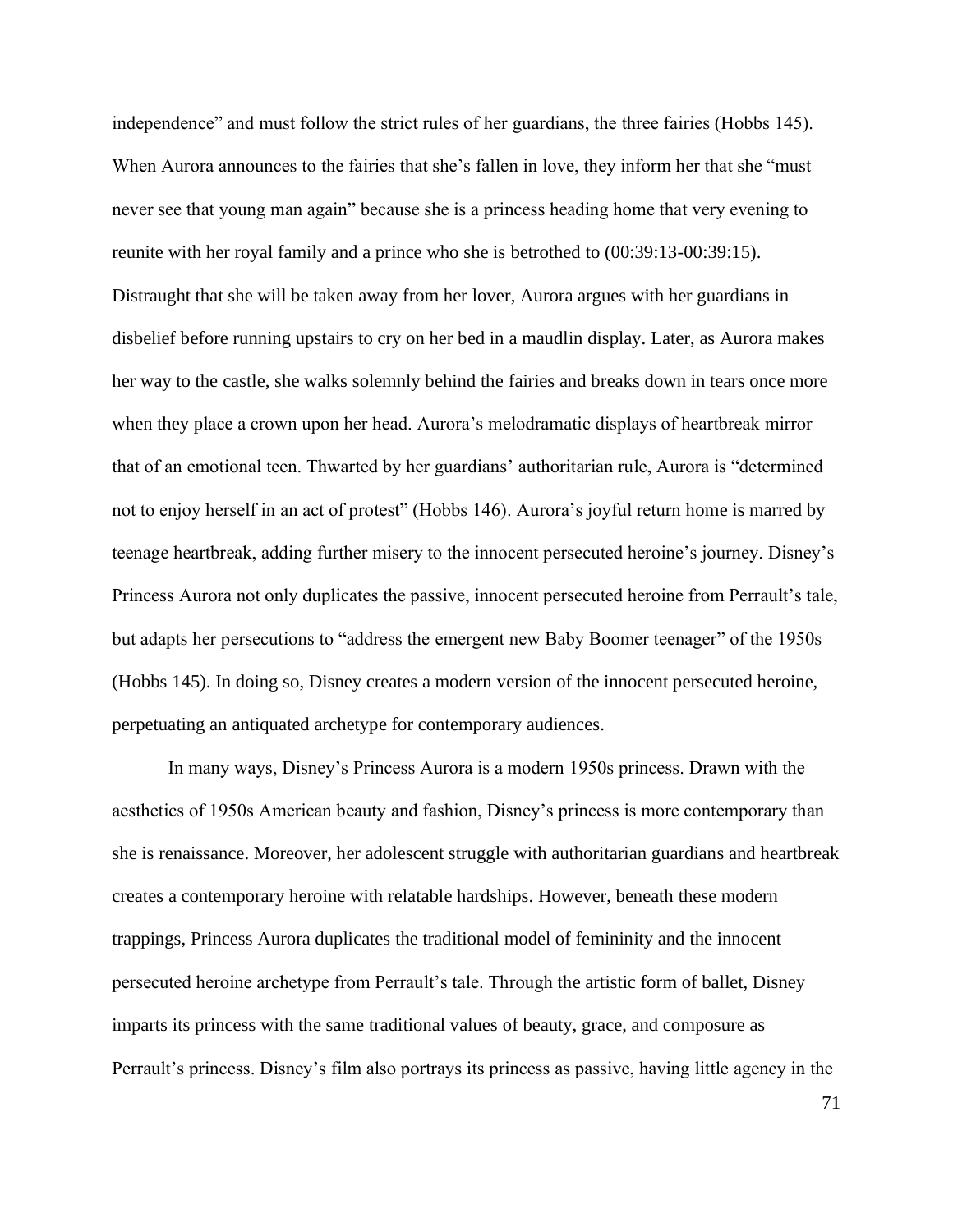events of her life and following the plot structure of the innocent persecuted heroine. The result is a modern, American princess who perpetuates Perrault's traditional, patriarchal model of femininity through conventions that are relatable and accessible to Disney's 1950s audience. Disney's adaptation of Perrault's princess conserves the patriarchal messages from Perrault's tale for its contemporary audience, perpetuating an antiquated model of femininity in the modern era.

### **5.4 Princess Aurora as an Object of Desire**

Despite being a young protagonist in a family film, Disney's Princess Aurora is subjected to the same sexualizing male gaze as Perrault's princess and functions within the tale as an object of desire. As discussed in section 4.4, "The Sleeping Beauty in the Wood" is a voyeuristic fairy tale that objectifies its beautiful princess by aligning the reader with the perspective of the prince (Tatar 2014). Through descriptive language and narrative structure, Perrault's tale presents its teenage princess as an erotic spectacle and regards her as a reward at the end of the male rescuer's long quest. Although Disney censors the fairy tale to remove Perrault's sexual references, such as the couple's hasty marriage and consummation, the princess character nevertheless functions as an object of desire. Through narrative structure, character design, and cinematography, Disney duplicates Perrault's problematic sexualization of the teenage princess as an object of desire.

Although Disney's princess is only under her enchantment for one evening that takes a brief twenty minutes of the film, Princess Aurora's sleep nevertheless signifies a maturation like in Perrault's tale. As discussed in section 4.4, the princess' sleep in "The Sleeping Beauty in the Wood" is a metaphor for maturation as it transforms the princess from a heedless fifteen- or sixteen-year-old to a mature woman ready for marriage, both mentally and physically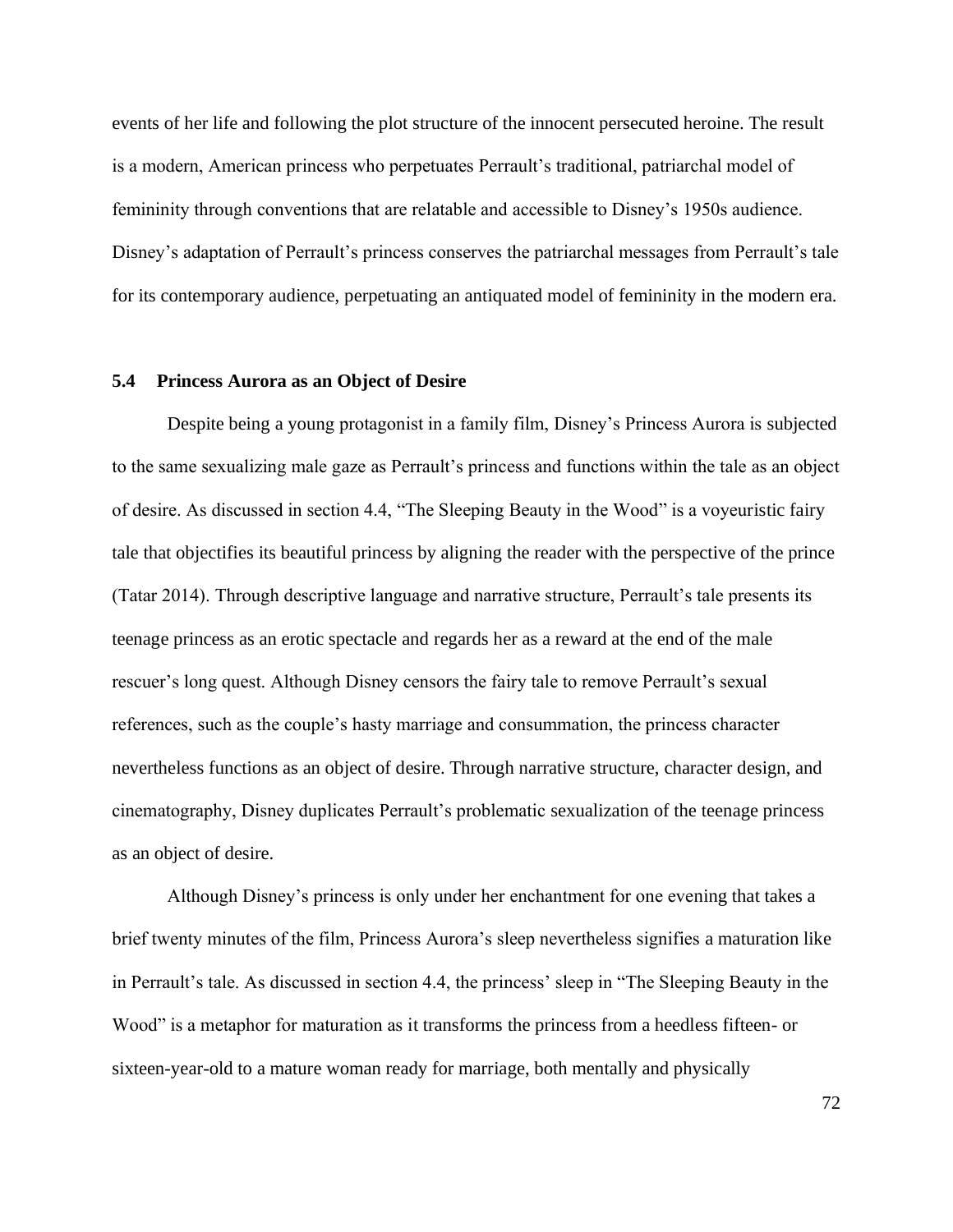(Bettelheim 1977; Jones 1993; Fay 2008). Disney's princess undergoes the same transformation. However, Disney's adaptation separates Aurora's preparation from her enchantment. While Perrault's princess spends one hundred years asleep dreaming of her prince and practicing what she might say to him upon his arrival, Disney's princess does not do this during her brief enchantment that lasts only one night (Perrault 48). Instead, Princess Aurora dreams of a prince during the film's prolonged domestic interlude before her enchanted sleep begins. Moments before the song "Once Upon a Dream," Aurora confides in the forest animals that she's met a prince in her dreams. She describes how the two "walk together and talk together" but just as he's about to kiss her she wakes up (00:27:40-00:27:43). Like Perrault's princess, Aurora mentally prepares for the arrival of her prince through dreaming.

However, having not yet undergone her enchantment, and therefore puberty, Aurora's sexuality is not fully actualized and so she wakes up from her dream before the prince can kiss her. Like Perrault's princess, who is heedless and immature before she falls asleep, Disney's Princess Aurora is a timid and innocent young maiden, dutifully following the advice of the three fairies and hesitating when her dream prince becomes a reality in the woods. It is only after the spell that the princess has matured into a woman ready for intimacy and marriage. Indeed, Aurora is awoken from her enchantment by Prince Philip's kiss, signifying the end of adolescent innocence and the beginning of womanhood. When Aurora opens her eyes to look upon her rescuer, the princess has a new composure. No longer skittish and shy, the princess "bestow[s] on him a look more tender" than ever before, blinking slowly and smiling eloquently (Perrault 48; *Sleeping Beauty* 01:11:33-01:11:37). Like Perrault's princess, Aurora wakes up looking the same but possessing a newfound maturity.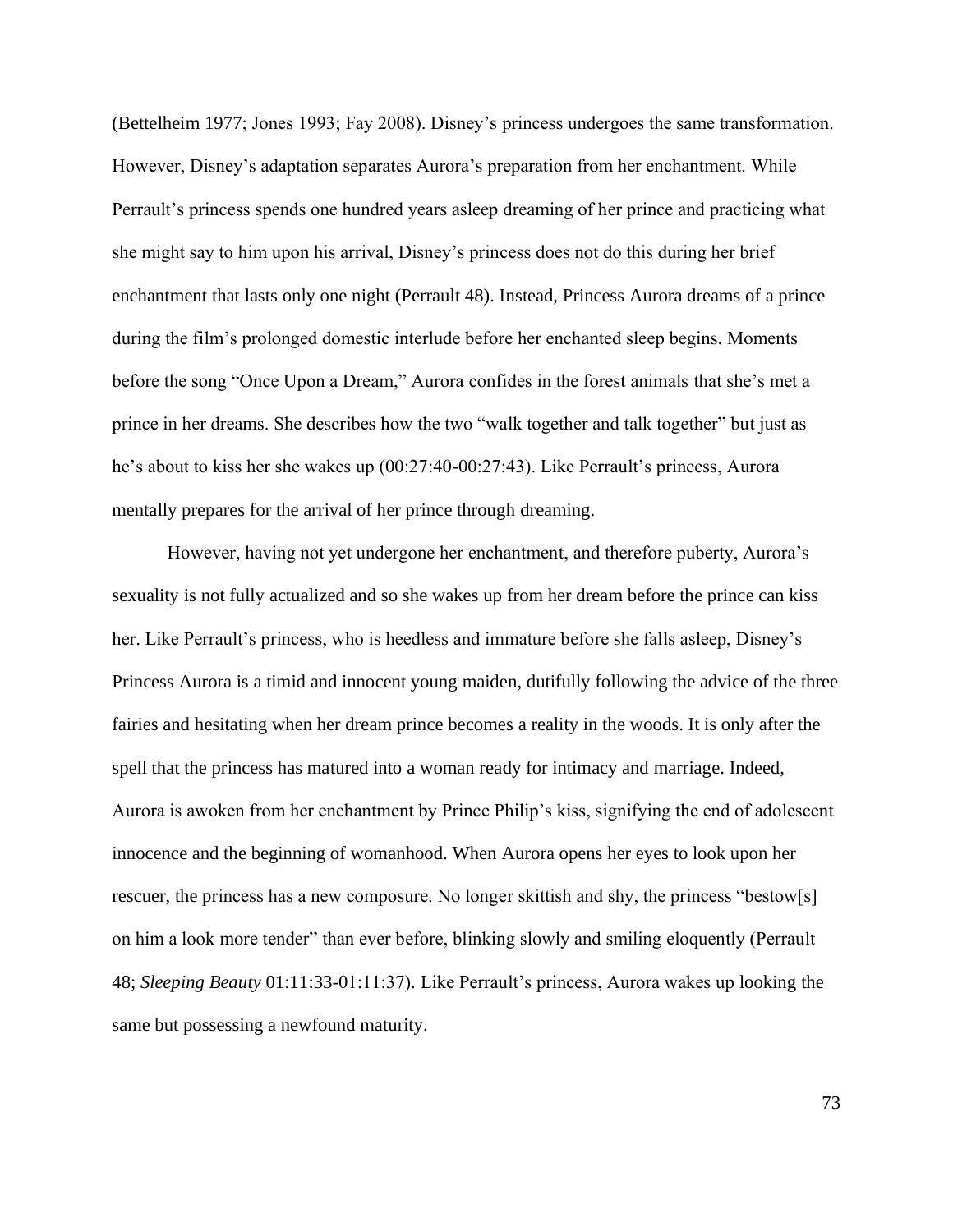However, unlike Perrault's princess, who speaks eloquently with her prince, Aurora's new composure relies on body language to convey meaning, as the princess does not speak another line for the rest of the film. Although Aurora is only awoken with four minutes left in the film, the princess' lack of dialogue in the finale renders the princess speechless for over thirty minutes, having not spoken since the woodcutter's cottage half way through the film (00:39:40- 01:15:00). Instead, Aurora uses delicate touches, knowing blinks, and coy smiles in the final scenes to convey meaning. Even through momentous occasions like reuniting with her suitor and her estranged parents, the princess remains silent and relies on radiant smiles and warm embraces to express her joy. When Prince Philip's father stumbles to find his words, Aurora calms and reassures him by tenderly placing a kiss upon the king's cheek before being whisked away to the dance floor by Prince Philip (01:13:13-01:13:25). Much like Perrault's prince, who appears incoherent in comparison to the princess' composure, the king is speechless in Aurora's presence (Perrault 48). Indeed, Aurora's interaction with the king demonstrates her maturation from a shy teenager who was fearful of strangers to a poised woman silently commanding the attention of the throne room. Having matured during her sleep, Aurora awakes with the silent composure and confidence of a woman and is finally ready to assume her royal role as princess and partner.

Although Disney's reputation as a purveyor of innocence would suggest that the film would remove the latent sexual content of Perrault's tale, Disney's princess is nevertheless put on display as an erotic spectacle for the male gaze. With her elongated figure, disproportionately small waist, and buxom torso, Aurora's animated body is a sexualized, unrealistic portrayal of female adolescent bodies. Although draped in modest clothing, the princess' hourglass figure is more aesthetically aligned with the curvaceous bodies of 1950s female "sex symbols," such as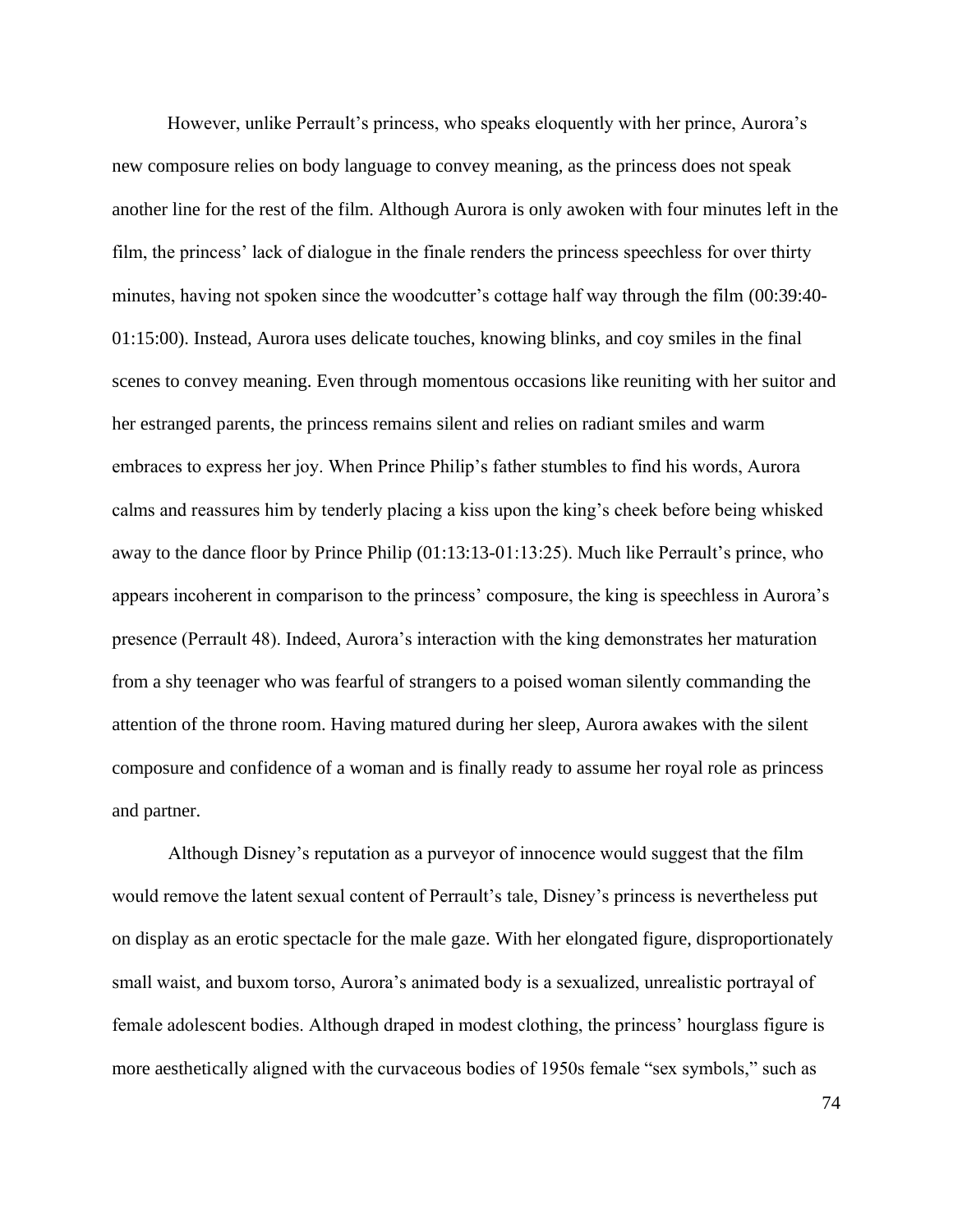Brigitte Bardot, Kim Novak, and Marilyn Monroe, than with the average, pubescent sixteenyear-old female figure. Moreover, Aurora's strong and graceful body movements inherited from classical ballet normalize her athletic body as natural (Bell 1995). Despite her youth, Disney's princess was designed as an object of heterosexual male desire.

Aurora's sexualized teenage body is put on display throughout the film, most notably during the film's prolonged domestic interlude in the forest. Indeed, Disney's film objectifies the princess through voyeurism and the male gaze. As discussed in section 4.4, Perrault's narrative aligns the reader's perspective with that of the prince, inviting the reader to look upon the princess as an object of desire through a heterosexual male gaze. It comes as no surprise that Disney's cinematic adaptation of Perrault's tale would adopt the male gaze, considering Disney's patriarchal practices and the psychoanalytic theory's origins in film studies (Mulvey 2000). As Mulvey explains, "the cinema offers a number of possible pleasures," one of which is scopophilia, a Freudian term which means pleasure in looking (37). Scopophilia is "the erotic basis for pleasure in looking at another person as an object" by subjecting them to an active, controlling, and curious gaze (37). While the nature of the gaze, be it voyeuristic or fetishizing, depends on the individual viewer, the objectification of the person remains (Tatar 143). Film offers a unique platform for voyeurism and scopophilia as it "portray[s] a hermetically sealed world which unwinds magically, indifferent to the presence of the audience, producing for them a sense of separation and playing on their voyeuristic fantasy" (Mulvey 37). More often than not, mainstream films satisfy the scopophilia of heterosexual men utilizing the male gaze. Female characters function as erotic spectacle for the characters within the story and for the audience watching the movie, while male characters are the "bearer of the look" whose gaze the audience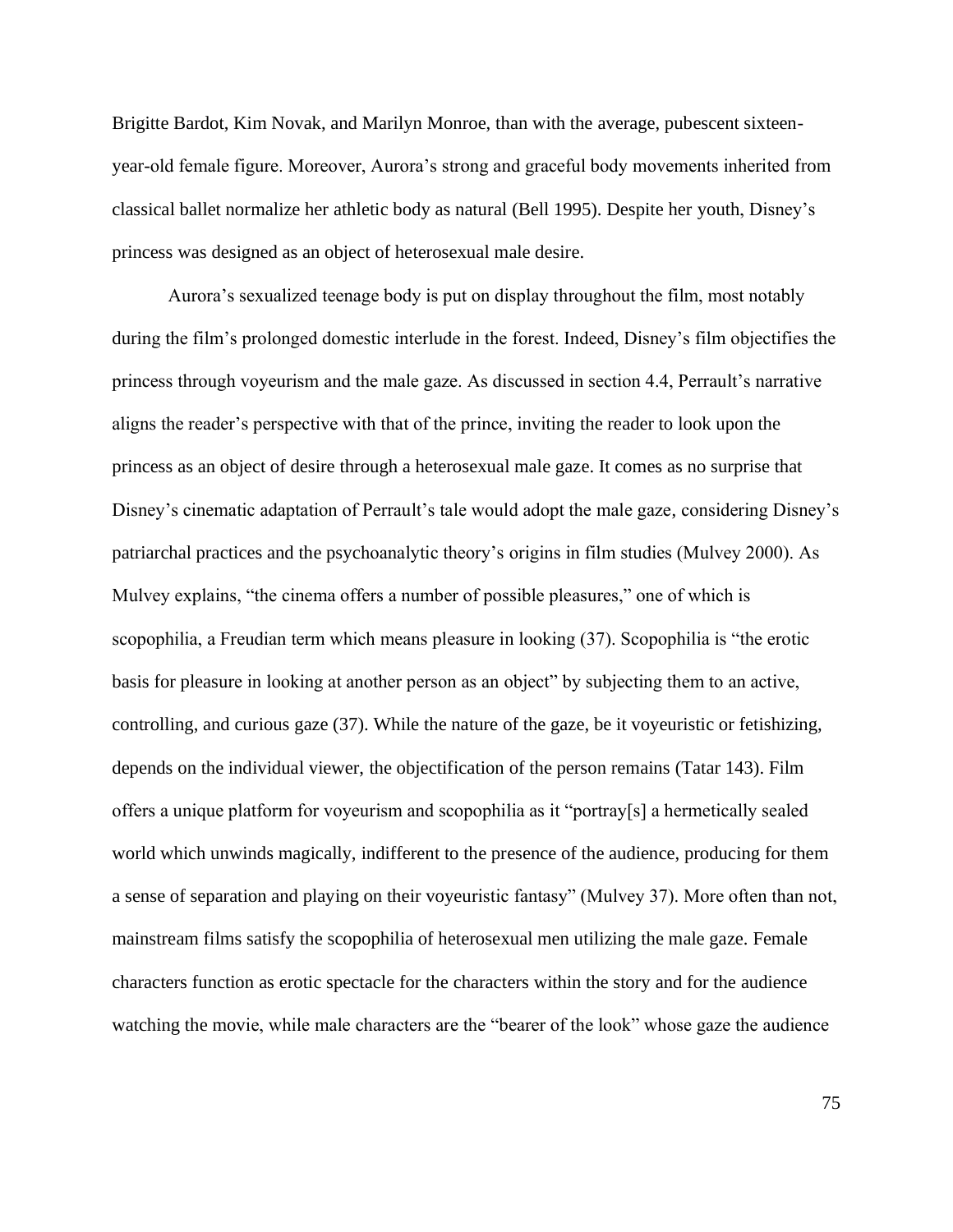is invited to objectify the female through with close ups and other cinematic techniques that align the audience with the male perspective (39).

Through cinematography and multi-layered compositions, Disney's *Sleeping Beauty*  creates a voyeuristic spectacle that aligns the audience with the male gaze of the prince. When Aurora first enters the forest, the camera finds her as she's leaving a small clearing and begins walking deeper into the tree line. Once alone in the forest, Aurora begins singing, walking in the middle ground of the frame as the camera observes her through a foreground of tree trunks, foliage, and branches (*Sleeping Beauty* 00:22:34-00:22:44). As she walks, the camera often cuts to sweeping frames of the rugged, dense forest and playful depictions of the forest animals awakening, utilizing the 70mm Technirama widescreen technology in which the film was made (00:22:44-00:24:10). However, Aurora's operatic singing can be heard all the while, even when the camera has lost her in the woods. When Aurora begins singing and dancing during "Once Upon a Dream," the audience watches the young maiden through a shadowy forest foreground with the princess often moving behind the trees. Although there is nothing overtly sexual, the scene evokes a sense of voyeurism; Aurora sings loudly and dances confidently thinking that she is alone in the woods, meanwhile the audience is watching her from afar, sneaking glances at the beautiful maiden between the trees in the foreground (00:29:46-00:30:19). Indeed, it is from this same vantage point that the prince first lays eyes upon the princess. Emerging from behind a tree, the prince marvels at her beauty and watches her for a short while before stepping into the dance (00:30:20-00:30:57). Through cinematography and multi-layered compositions, Disney invites audiences to participate in voyeurism and objectify the princess through the gaze of the prince.

Following fairy tale tradition, Princess Aurora is put on display as an object of desire for the prince. Much like Perrault's effort to create romance by stating that the prince and princess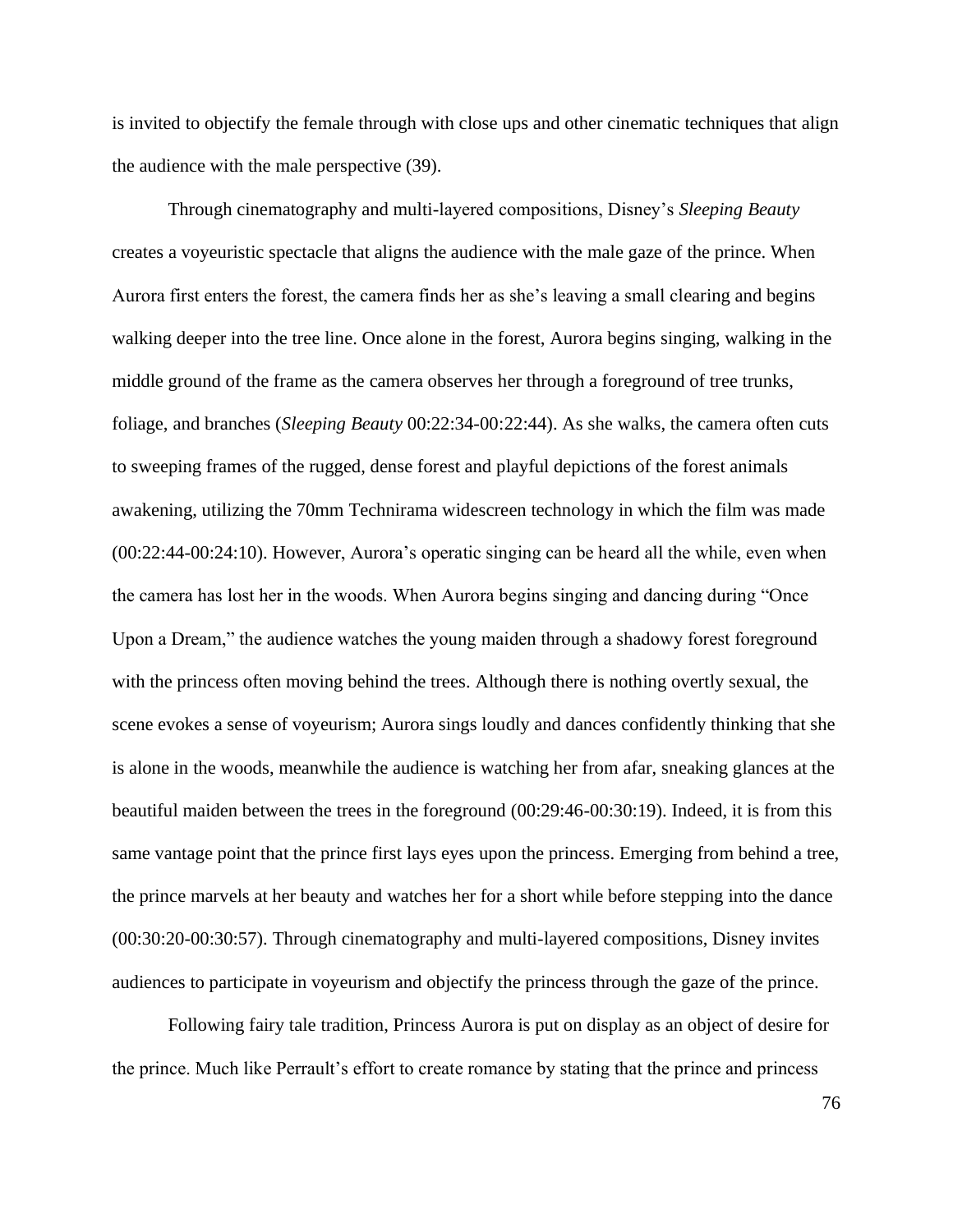talked for hours, Disney also attempts to strengthen the romantic bond between the couple by introducing them during the film's prolonged domestic interlude, as discussed in section 5.2 (Perrault 48). However, these attempts are undermined as the couples fall in love in a twentyfour hour timeframe, presenting their unions as superficially motivated as opposed to driven by true love. This lack of romantic depth, combined with the film's objectifying male gaze and Aurora's silent composure, undermines the legitimacy of Prince Philip and Princess Aurora's relationship. Indeed, after successfully completing his quest to awaken the princess, the prince parades the silent beauty in front of society as if she were a prize he won. In the final scene, Prince Philip presents the princess to society for the first time and leads the princess down a grand staircase as an assembly of courtiers watch from below (*Sleeping Beauty* 01:12:38- 01:12:48). The Princess only leaves Philip's side for a brief moment to embrace their parents before Philip quickly whisks her away to the dance floor where the two waltz on display for both the throne room and film's audience to admire (01:13:02-01:13:24). Aurora's lack of autonomy and speech in the final scene reduces her character to an object of desire put on display. The finale does not concentrate on Aurora reclaiming her royal position and reuniting with her estranged parents, but rather focuses on the princess' position at Prince Philip's side as his silent and beautiful reward for his bravery.

The three good fairies underscore Aurora's position as a woman on display by emphasizing the importance of her appearance in the final scene. Watching from a balcony, Flora is horrified to see that Aurora's gown is blue instead of pink. Flora and Merryweather begin to argue over the final colour, casting spells to change the dress from blue to pink and back again (01:14:06-01:14:25). Even as the throne room fades into a heavenly backdrop of clouds, the fairies' spells penetrate the couple's happily-ever-after montage (01:14:26-01:14:40). Aurora's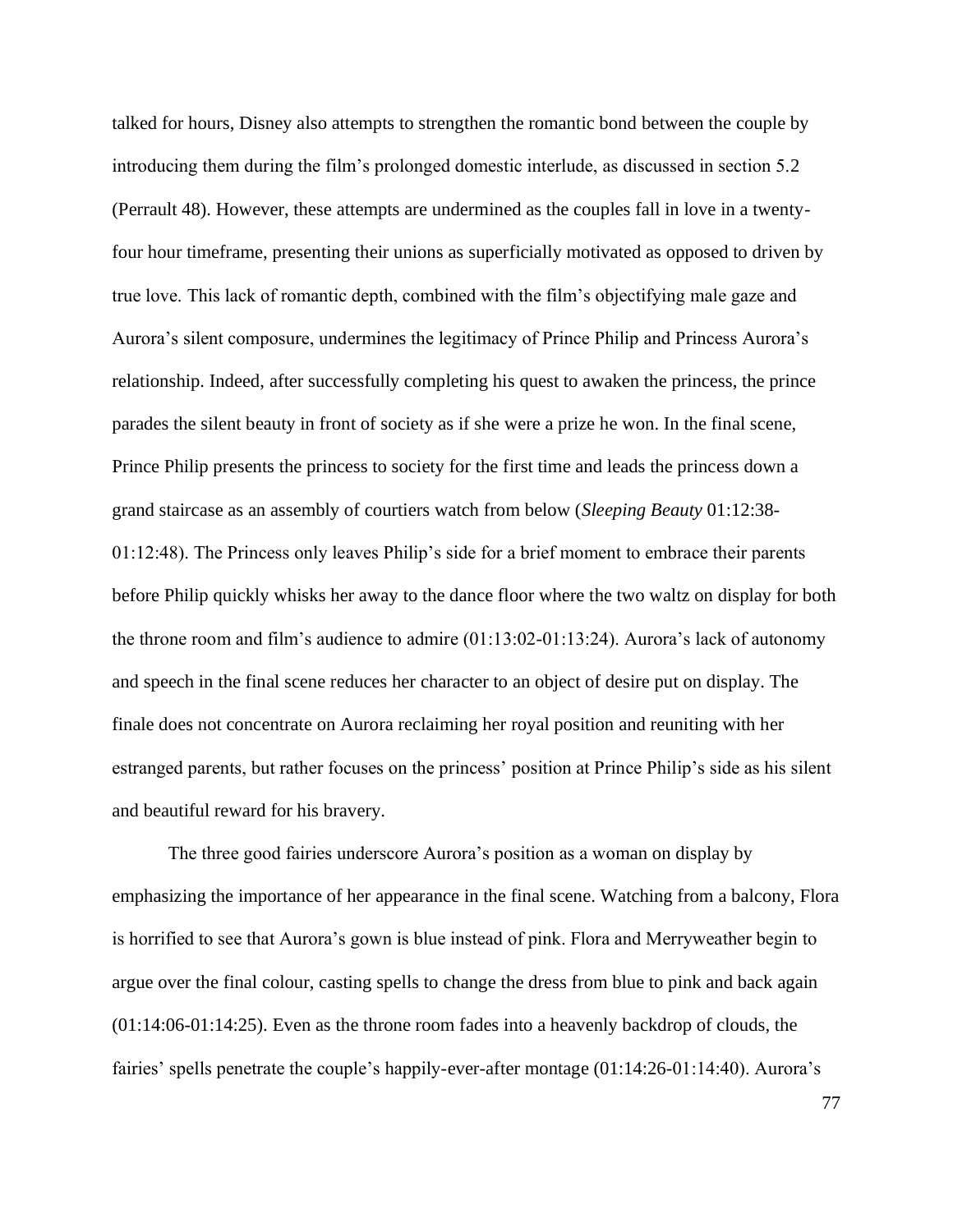reunion with her parents and royal return are of little importance in the final scene, rather her romance with Philip and her appearance are what matter most, even down to the colour of her dress. Aurora's ever-changing dress colour makes clear that the princess' romance and beauty are of the utmost importance, as her family and kingdom fade away with the throne room.

Like Perrault's princess, Disney's Princess Aurora functions as an object of desire within her tale. Through her enchanted sleep, the princess matures from a shy sixteen-year-old to a mature woman ready for marriage mentally and physically. Moreover, the sexualized design of Aurora's teenage body observed through the voyeuristic male gaze objectifies the young heroine as an object of desire. Despite changes made to the princess' sleeping curse and romance, Disney's film duplicates Perrault's objectification of the young princess, perpetuating the antiquated notion that young women are prizes to be won by heroic men. Aurora's function as an object of desire combined with her lack of dialogue in the final scenes makes Disney's patriarchal message abundantly clear, that women are to be seen and not heard. Through narrative structure, character design, and cinematography, Disney's modernized princess reproduces and reinforces Perrault's traditional and conservative ways of view young women as passive erotic spectacles.

## **5.5 Maleficent, the Femme Fatale, and Fairy-story Justice**

Maleficent from *Sleeping Beauty* is one of Disney's most famous and powerful villains. No longer a forgettable, elderly recluse, the wicked fairy from Perrault's "The Sleeping Beauty in the Wood" is transformed into a femme fatale who can shoot lightning bolts, turn into a dragon, and channel "all the powers of Hell" (*Sleeping Beauty*, 01:09:01-01:09:05). In this adaptation, Disney removes the second half of Perrault's tale and has the evil fairy re-enter the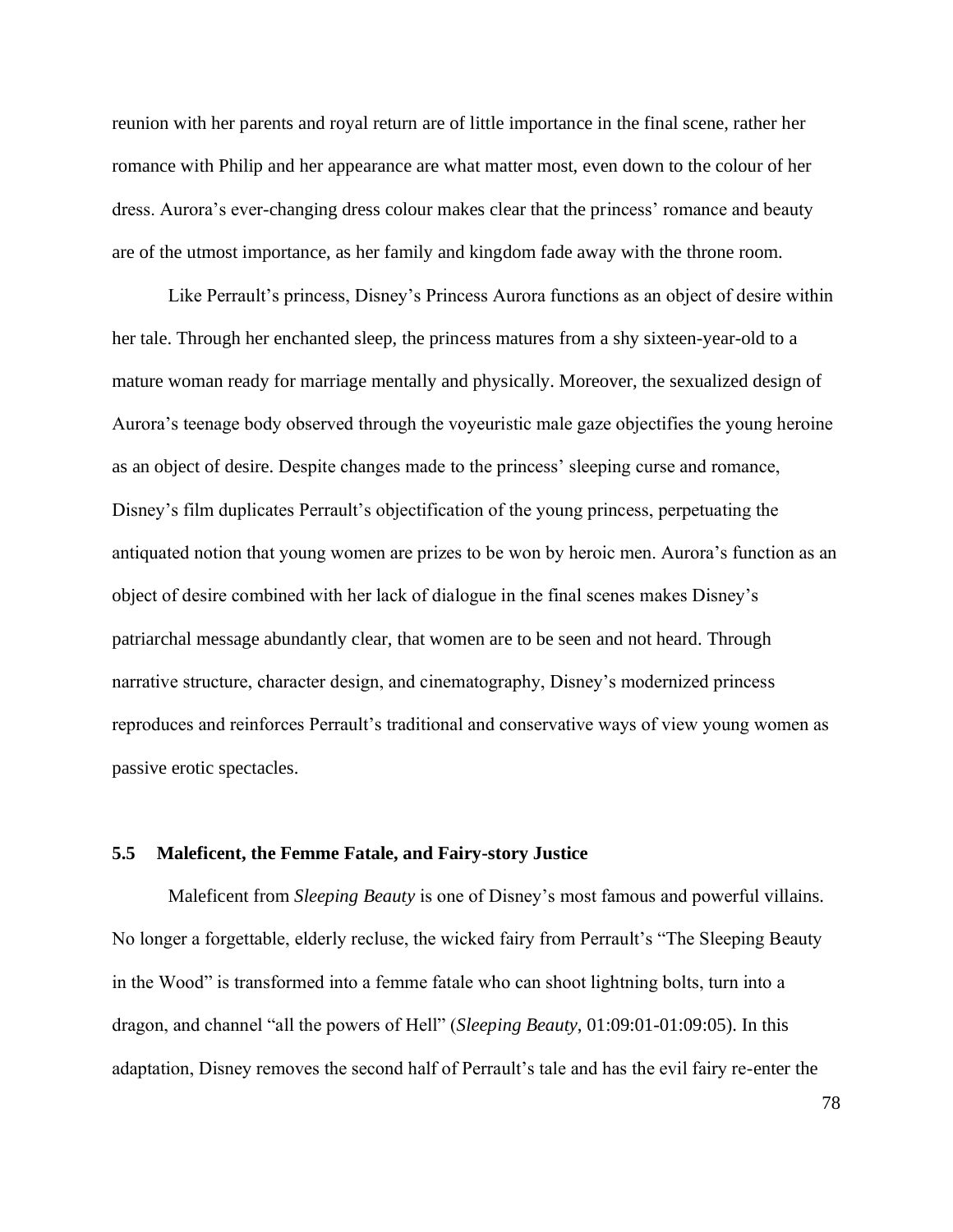tale as an obstacle in the prince's journey, placing the fairy in the forefront of the narrative as the story's main antagonist. With her name etymologically meaning "wrongdoer" (the prefix malmeaning "wrong" or "improper" and efficient meaning "Making, causing to be"), Maleficent is a fearsome villain who is as powerful as she is memorable (*Oxford English Dictionary* "mal*prefix*"; "efficient, *adj.* and *n.*"). Her signature black-horned headdress, dramatically draped cape, and sultry voice (actress Eleanor Audley) have captivated audiences for decades. However, her depiction of the femme fatale and her importance to the story's structure make Maleficent one of Disney's most complex characters from a feminist perspective. While her depiction of the 1940s femme fatale mirrors contemporary anxieties around female sexuality and autonomy at the time of the film's release, Maleficent's inevitable demise to the tale's male rescuer duplicates patriarchal codes and messages from Perrault's seventeenth-century tale.

Maleficent takes her cues from the femme fatales of the 1940s and early 1950s film noir, a popular genre at the time of *Sleeping Beauty*'s production (Bell 1995). The femme fatale is a beautiful and dangerous woman of a mature, childbearing age whose agency and sexuality stimulate patriarchal fear and desire by challenging social order (Grossman 2007). Femme fatales are particularly captivating for the sexual paradox they present; while their beauty and sexual magnetism excite and arouse, their fierce independence confronts anxieties of male castration and loss of power on the psychoanalytical level (Bell 1995; Doane 2013). Characterized by her pale complexion, red lips, bold eyebrows, and haughty demeanour, the femme fatale is a dangerous seductress who threatens the male protagonist by drawing him in with her sexual allure and leading him into danger in her attempt to acquire power. Although she may have successfully ensnared men before, the femme fatale's plans are futile against the male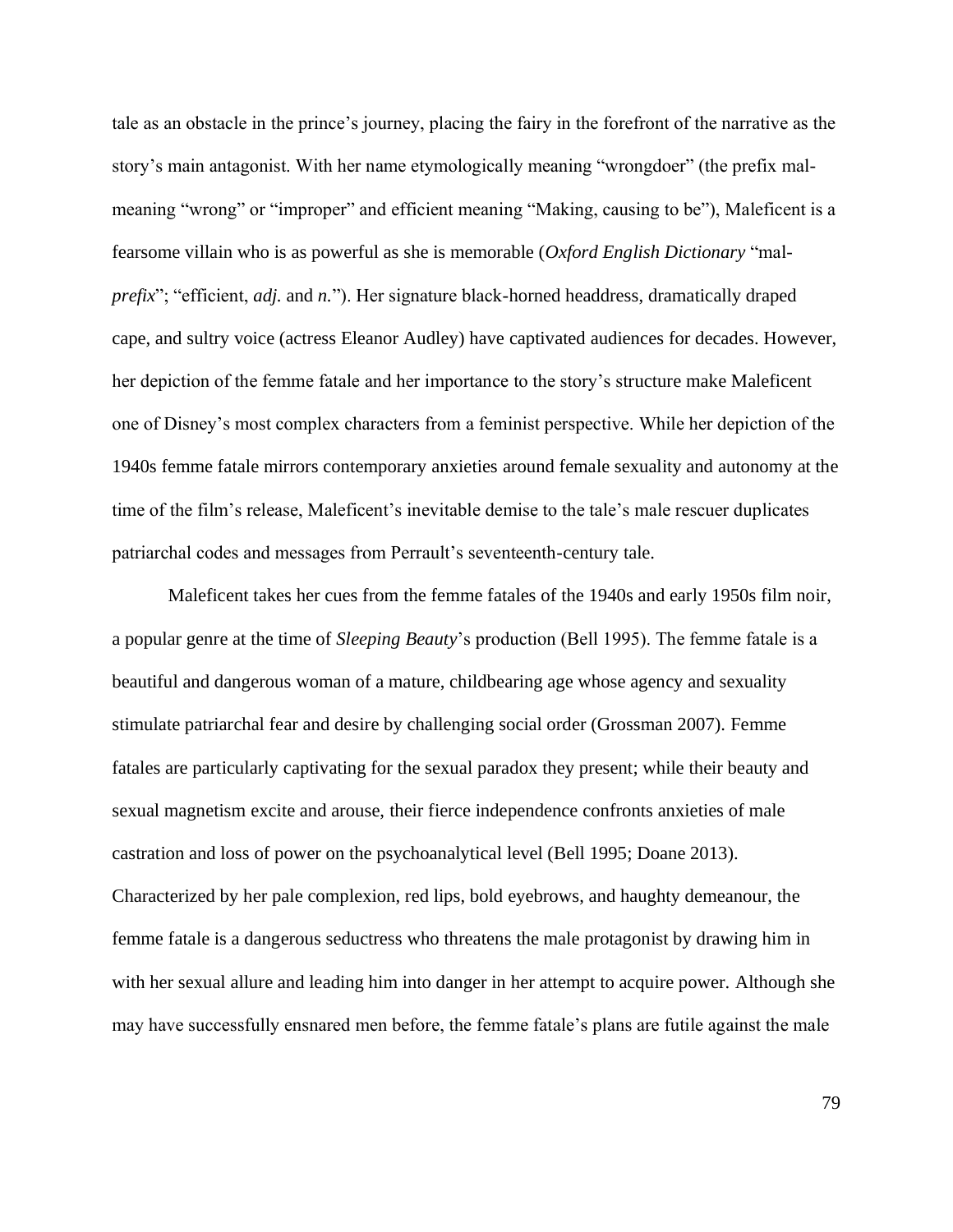protagonist as the archetype "functions as the obstacle to the male quest" and is defeated and punished by the male protagonist, often by death (Kaplan 3).

While the femme fatale may appear feminist for her free sexuality, intimidating independence, and patriarchal challenge, "[s]he is not the subject of feminism but a symptom of male fears about feminism" (Doane 2-3). The femme fatale embodies patriarchal fears of how women would behave if given the equality, agency, and sexual liberation feminism advocates and how men would be powerless to unfettered feminine wiles. Moreover, the archetype "inscribes middle age as a time of treachery, consumption, and danger in the feminine life cycle," branding women who do not conform to patriarchal ideals of the domestic lifestyle and the nuclear family as socially deviant (Bell 116). While the femme fatale may challenge patriarchy, her inevitable defeat by the male protagonist solidifies the archetype's role as a patriarchal pawn rather than a formidable foe. Her demise is a "desperate reassertion of control on the part of the threatened male subject," portraying a propagandist narrative of patriarchy's triumph over a powerful, deviant woman through submission and defeat (Doane 2). The character of the femme fatale demonizes and destroys the independent, sexually active, mature woman in order to deter female audiences from such lifestyles and to reassert patriarchal control over women who do.

Although Maleficent may not be as overtly sexual as the typical femme fatale due to her role in a family film, Disney purposefully animated Maleficent to be an exceedingly menacing version of the archetype. While some of her facial features were based on voice actress Audley (Davis 2011), Maleficent's alluring facial expressions and haughty demeanour are reminiscent of famous femme fatales such as Kitty Collins (Ava Gardner) in *The Killers* (1946) or Norma Desmond (Gloria Swanson) in *Sunset Boulevard* (1950). Maleficent is a tall, slender, woman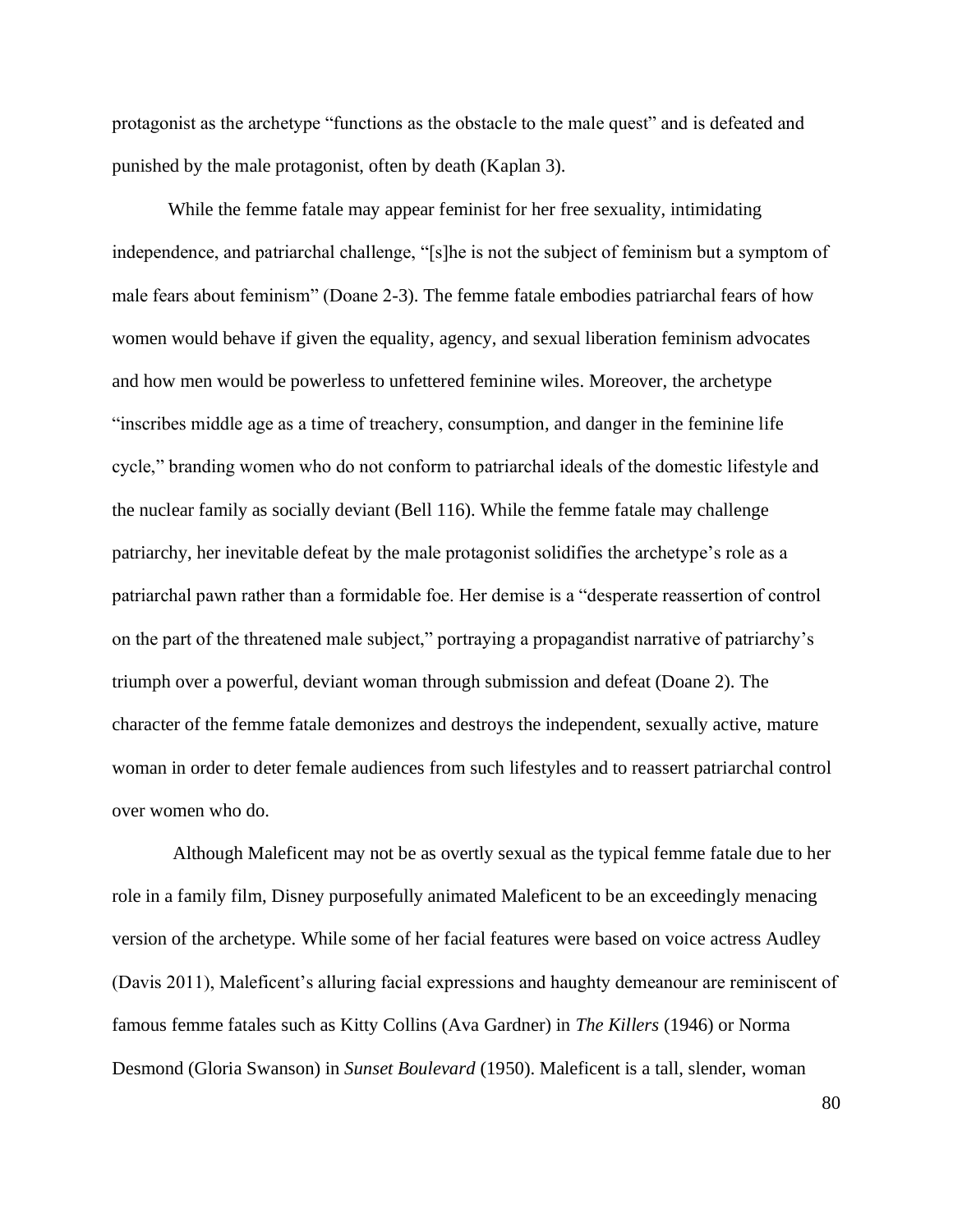with red lips, large eyes, overstatedly arched eyebrows, and an angular face that appears around the age of forty. Her iconic headdress combined with her bold-lined animation accentuates her facial features even further, with many close-ups rendering her face in the same framing technique as film noir (Bell 1995).

Not only did Disney animators deliberately style Maleficent after the femme fatales of film noir, they also derived some of her body movements from intimidating animals, such as wolves, bats, and rattlesnakes, in order to make her presence inherently menacing: "While the signatures of a witch are clearly written on Disney's evil women—their familiars, caldrons, and spells—the construction of their bodies on predatory animals heightens the dangerous consumptive powers of the *femme fatale*" (Bell 117). Indeed, despite her witchy iconography, Maleficent's power and unpredictability are palpable beneath her graceful demeanour like a cobra about to strike or a femme fatale setting her trap. Disney designed Maleficent to intensify audiences' fear of the femme fatale on a subconscious level, choosing fearful features of predatory animals to play on the audiences' fight-or-flight response. From her introduction to her final defeat, Disney's Maleficent channels the powers of the femme fatale and the dark forces of nature in order to strike fear in audiences, whether they are on or off screen.

However, Maleficent's portrayal of the femme fatale runs deeper than just her menacing, physical appearance, as her story arc also follows that of the femme fatale. Like the archetype, Maleficent is a middle-aged seductress whose challenge to patriarchy functions as an obstacle to the male protagonist. Maleficent makes two challenges to patriarchal order throughout the film. Her first and over-arching challenge is against King Stefan and his patriarchal rule. In the film's most memorable scene, Maleficent interrupts the christening of King Stefan's child and curses the Princess Aurora in retaliation for not receiving an invitation to the gathering. Lightning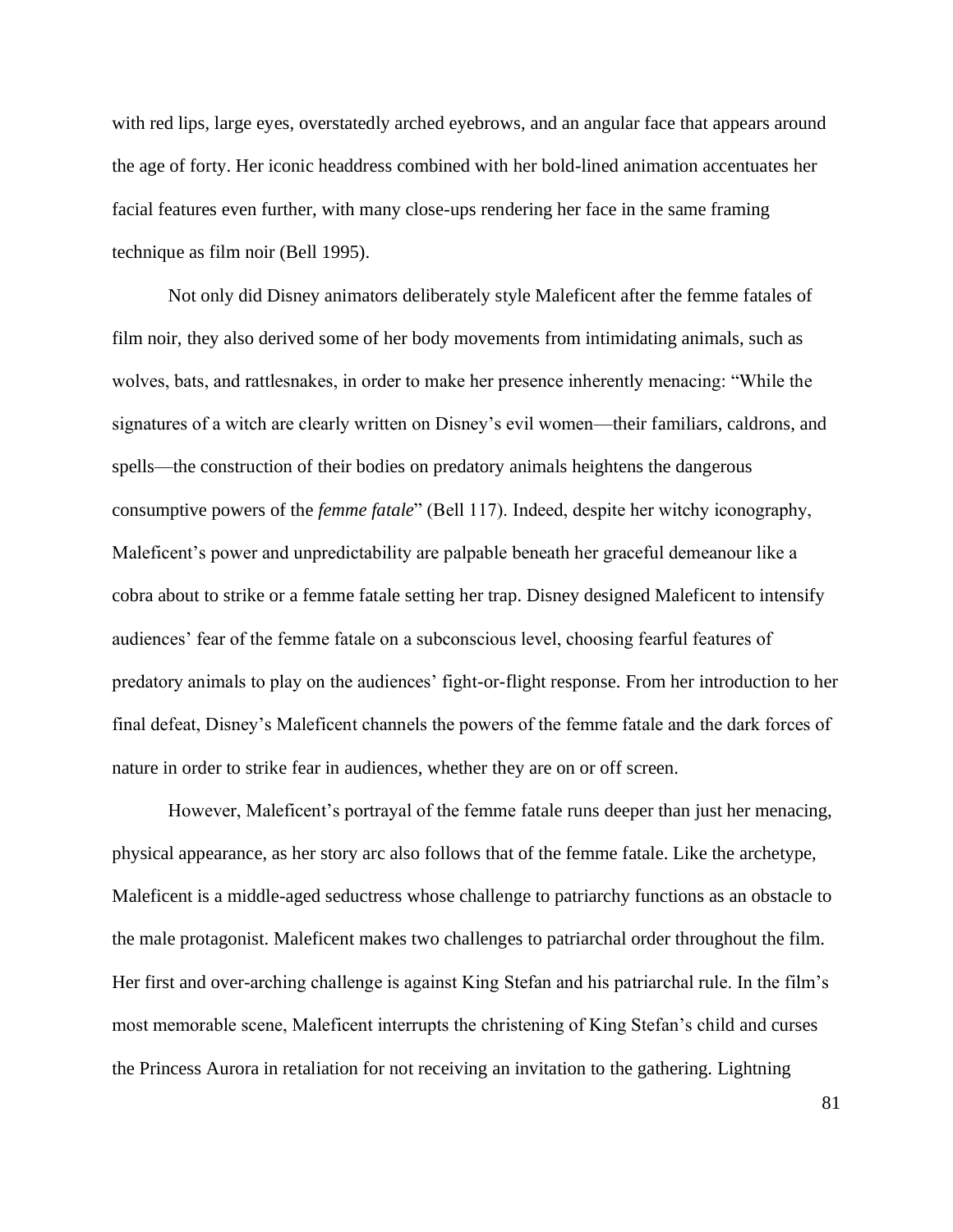strikes the middle of the room and from a green flame emerges the villain, poised with a stoic expression. Maleficent addresses the king directly, explaining that she "felt quite distressed at not receiving an invitation" seeing as many others were invited from all across the land, from "royalty" to the "rabble" (*Sleeping Beauty*, 00:07:54-00:08:15). As she speaks, Maleficent is elegant and composed, alternating between sweeping hand gestures and affectionately stroking her raven Diablo. She seems to graciously accept that she was intentionally left out of the festivities as the assembly hangs on her every word in anxiety and anticipation. With her graceful demeanour and seductive voice, Maleficent uses the charms of the femme fatale to lull her victims into a false sense of security until she's ready to make her move. After promising she "bear[s] no ill will," Maleficent goes to bestow a "gift" upon the child and contradictorily curses the princess to "prick her finger on the spindle of the spinning wheel and die" at the age of sixteen (00:08:36-00:09:12).

While the curse may seem like a petty overreaction, the curse is Maleficent's merciless opposition to the land's patriarchal ruler. King Stefan publicly challenges Maleficent's status as an authoritative figure within their society when he excludes her from attending and participating in the prestigious event. The curse is therefore retaliation for being slighted in front of the entire kingdom and its neighbours. Moreover, the curse is a demonstration of the full extent of her powers and a reassertion of her authority as she challenges King Stefan's patriarchal rule by threatening to end his bloodline. Her curse upsets the patriarchal order, both in her independence and in her threat to the royal line of succession. While her attempt to overthrow social order certainly makes her a deviant woman, it is Maleficent's decision to enact revenge upon the child that demonstrates the full extent of her malice, as attempting to kill a child defies all the maternal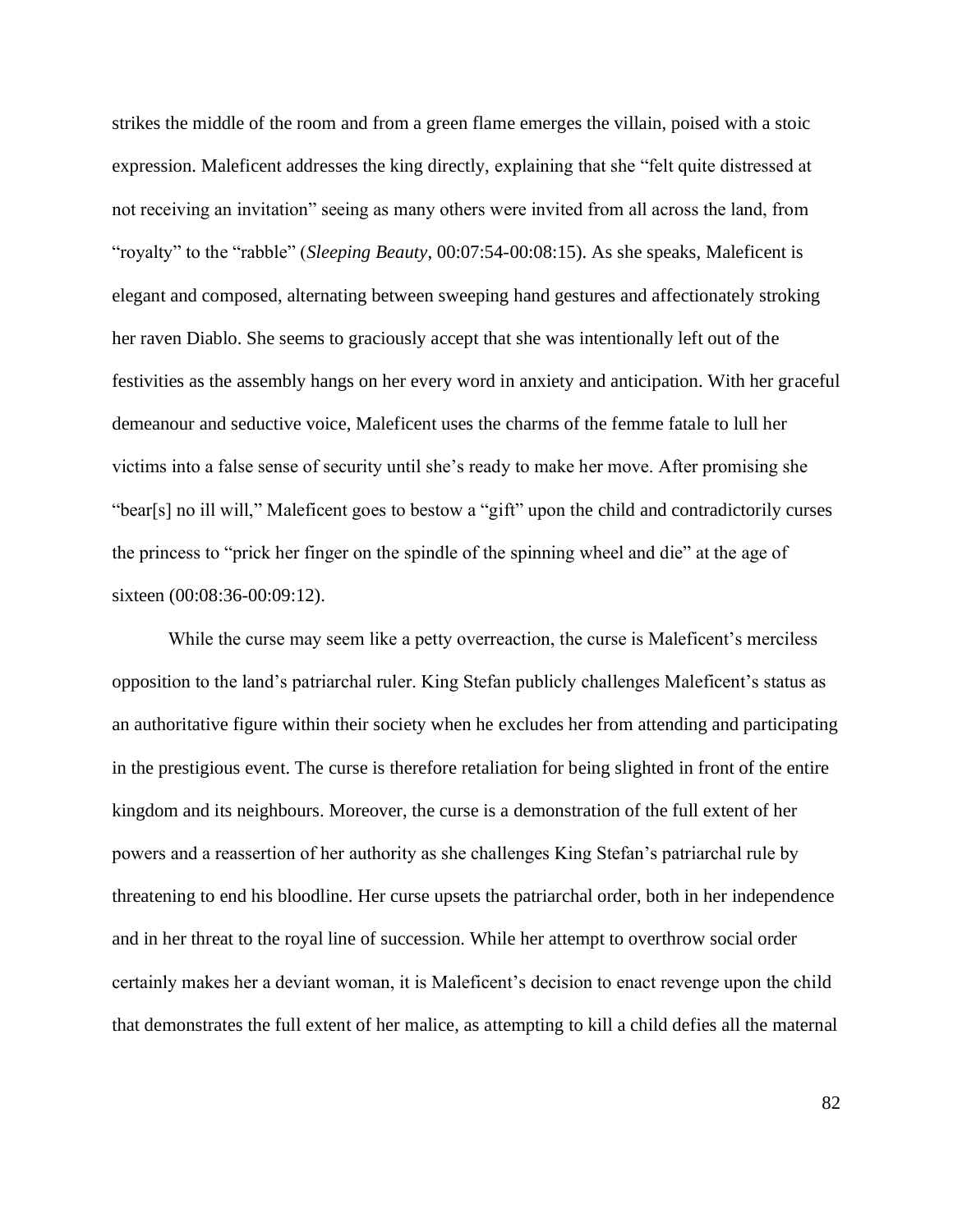instincts women are expected to possess. True to the archetype, Maleficent is a menacing, deviant woman who threatens social order by challenging patriarchal rule.

Maleficent's second patriarchal challenge occurs when she acts as an obstacle in the male-rescuer archetype's quest to wake Sleeping Beauty. Like the femme fatale, Maleficent ensnares Prince Philip by seductively leading him into her trap. When he arrives at the Woodcutter's cottage at twilight, the prince is anxious to meet the young maiden he met in the woods for a second time. Philip joyfully runs up to the cottage door, adjusts his hat, looks back at his horse, and clasps his hands together, shaking them by his head like a champion celebrating a big win. The anthropomorphized horse looks back at him and blinks with a knowing expression in an exchange that underhandedly suggests that the prince is about to have sexual relations, or "get lucky," with the maiden inside. When he knocks on the door, he hears a mysterious and seductive female voice beckon him into the cottage. The prince eagerly enters and walks right into Maleficent's trap. As her monsters tie up the prince, Maleficent watches from the shadows with a look of pleasure on her face. Although the scene is not overtly sexual, there is something intrinsically erotic about the femme fatale's pleasure deriving from the bondage of the young, handsome prince. Layered with the semiotic eroticism associated with the femme fatale, Maleficent's patriarchal challenge is given a sexual nuance. Through feminine subterfuge, the femme fatale ensnares the prince and (temporarily) stops him from ruining her patriarchal challenge.

In the dungeons of her derelict castle on the Forbidden Mountain, Maleficent torments the prince with visions of failing his heroic quest. In a green haze created by the magical orb on her staff, Maleficent shows the prince her version of his and Sleeping Beauty's fairy-tale romance. In the swirling green smoke, Maleficent shows the beautiful princess asleep at the top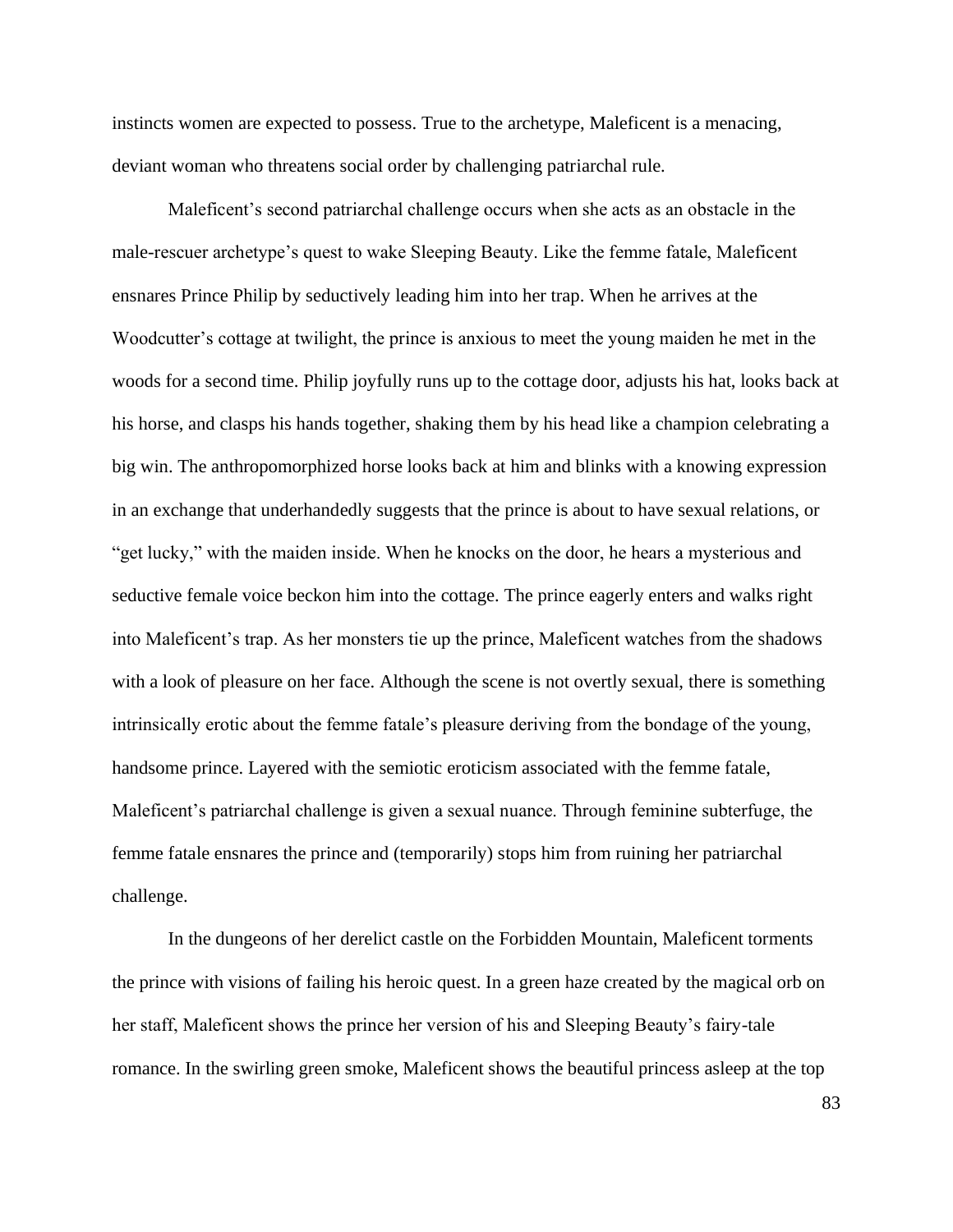of her tower and tells the prince how the maiden he fell in love with in the woods is the very princess he is betrothed to marry. Maleficent goes on to reveal to Prince Philip his role within the fairy tale and explains how the princess is waiting "in ageless sleep" for him to rescue her with true love's kiss (*Sleeping Beauty,* 01:03:13-01:03:18). The smoke vision then changes to an image of Maleficent's face as she transitions her story to the future, showing next her plans to release the prince one hundred years later. As Maleficent's vision shows an elderly and transparent Philip slowly riding off on his horse, she mockingly narrates that his "valiant figure, straight and tall" will finally reach the princess and wake her with true love's kiss, proving that true love conquers all, even time itself (01:03:40-01:03:44). Maleficent's vision demonstrates how her patriarchal challenge would emasculate the prince, draining him of his strength and youth in order to thwart his heroic quest. This horrifying future Maleficent illustrates for the prince not only revises Perrault's original, lengthy sleeping spell into a nightmare, but also draws attention to the liminality of the femme fatale's threat to the male protagonist. Although Maleficent tells the story to gloat, she inadvertently exposes her function as an obstacle within the tale. Philip is destined to awaken the princess; it is only a matter of time. Maleficent, as both a femme fatale and a fairy-tale villain, can only postpone the male rescuer from his destiny for a period of time.

Therefore, when Prince Philip eventually escapes and battles Maleficent with the help of the three fairies, Maleficent's defeat is inevitable. Even as Maleficent conjures "all the powers of hell" and overwhelms the prince in her dragon form, the menacing femme fatale is certain to lose to the male rescuer who swings his sword wildly and can barely keep his footing during the fight. As previously discussed in section 5.2, while the three fairies are truly responsible for saving the day, Prince Philip must be the one to defeat Maleficent in order for the femme fatale and the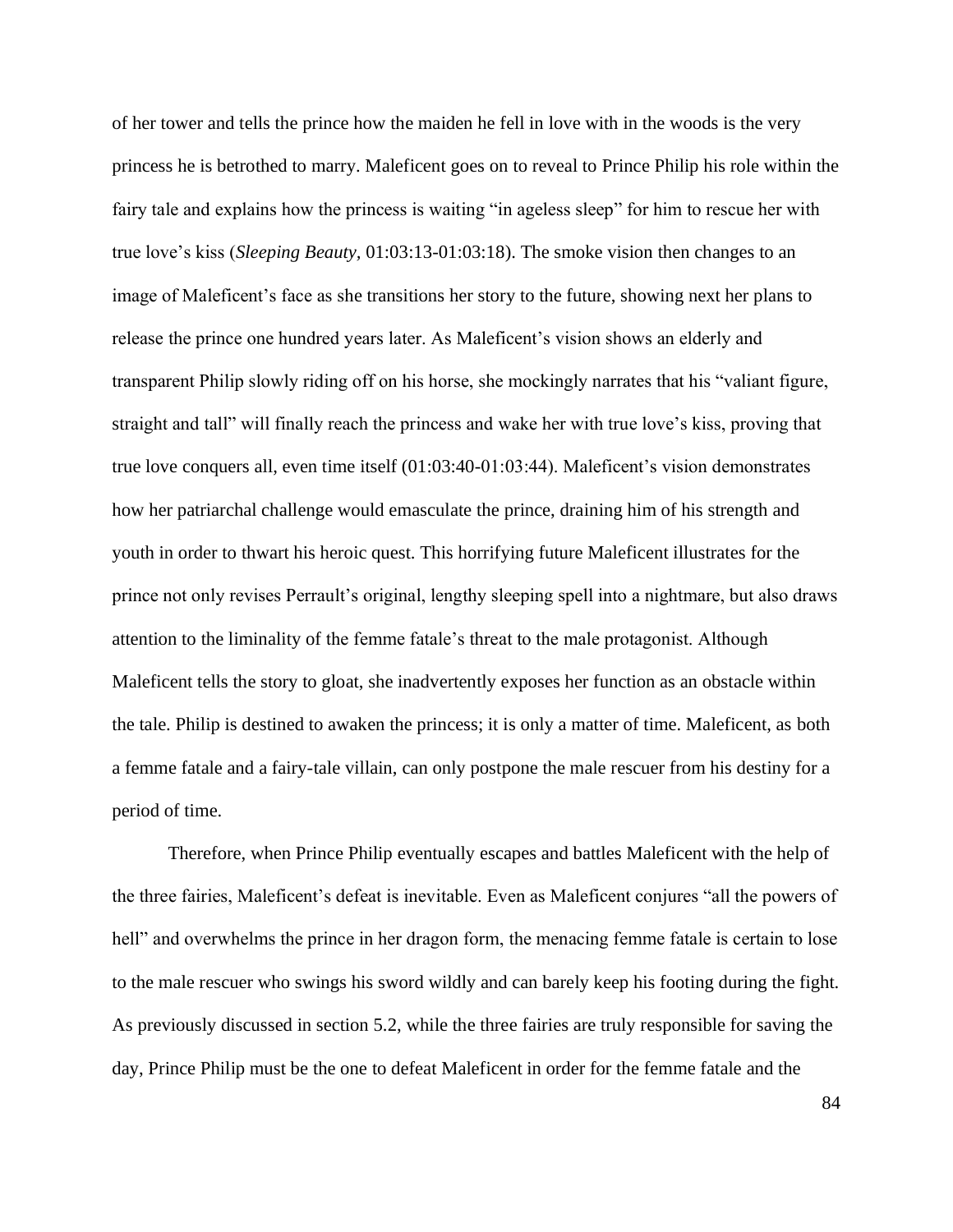male-rescuer archetypes to fulfill their narrative function and restore patriarchal order. Indeed, after the fairies enchant his weapon, the prince thrusts his sword up into the chest of the dragon and she falls forward, clutching her bleeding wound, causing a cataclysmic rockslide (Bell 1995). From the top of the cliff, Prince Philip looks down upon the remains of the femme fatale, finding only her signature black cloak pinned to the ground by his mighty sword. The phallic imagery of Philip's sword penetrating an emblem of Maleficent's feminine power emphasizes that it was indeed patriarchy that triumphed over the femme fatale in the end (Do Rozario 2004). Maleficent's doomed challenge and inevitable death convey the powerful message that patriarchy will always overcome feminine powers, even if the challenge is from the most powerful and menacing social deviant, the femme fatale.

The fate of Maleficent and the femme fatale duplicates the patriarchal codes of the two female antagonists in Perrault's "The Sleeping Beauty in the Wood." As previously discussed in section 4.5, the old, reclusive fairy and the cannibalistic, ogress queen mother-in-law from Perrault's tale uphold fairy-story justice by balancing the scales of good and evil, as one deviant woman is eradicated from society in substitution for the one that got away (Bettelheim 1977; Fay 2008). In an effort to streamline Perrault's narrative, Disney merges the old fairy and the queen ogress into one main female antagonist who is defeated by the film's end, allowing Disney to uphold fairy-story justice without depicting the second half of Perrault's tale. Moreover, Disney's Maleficent amalgamates the socially deviant traits of the two villains to create one problematic female antagonist. Like Perrault's fairy, Maleficent withdraws from social order through her reclusive, independent lifestyle and makes her patriarchal challenge against the king during the christening of the princess. Additionally, Maleficent's irrepressible, predatory nature and defiance of maternal instincts make her a deviant woman who is inevitably defeated by the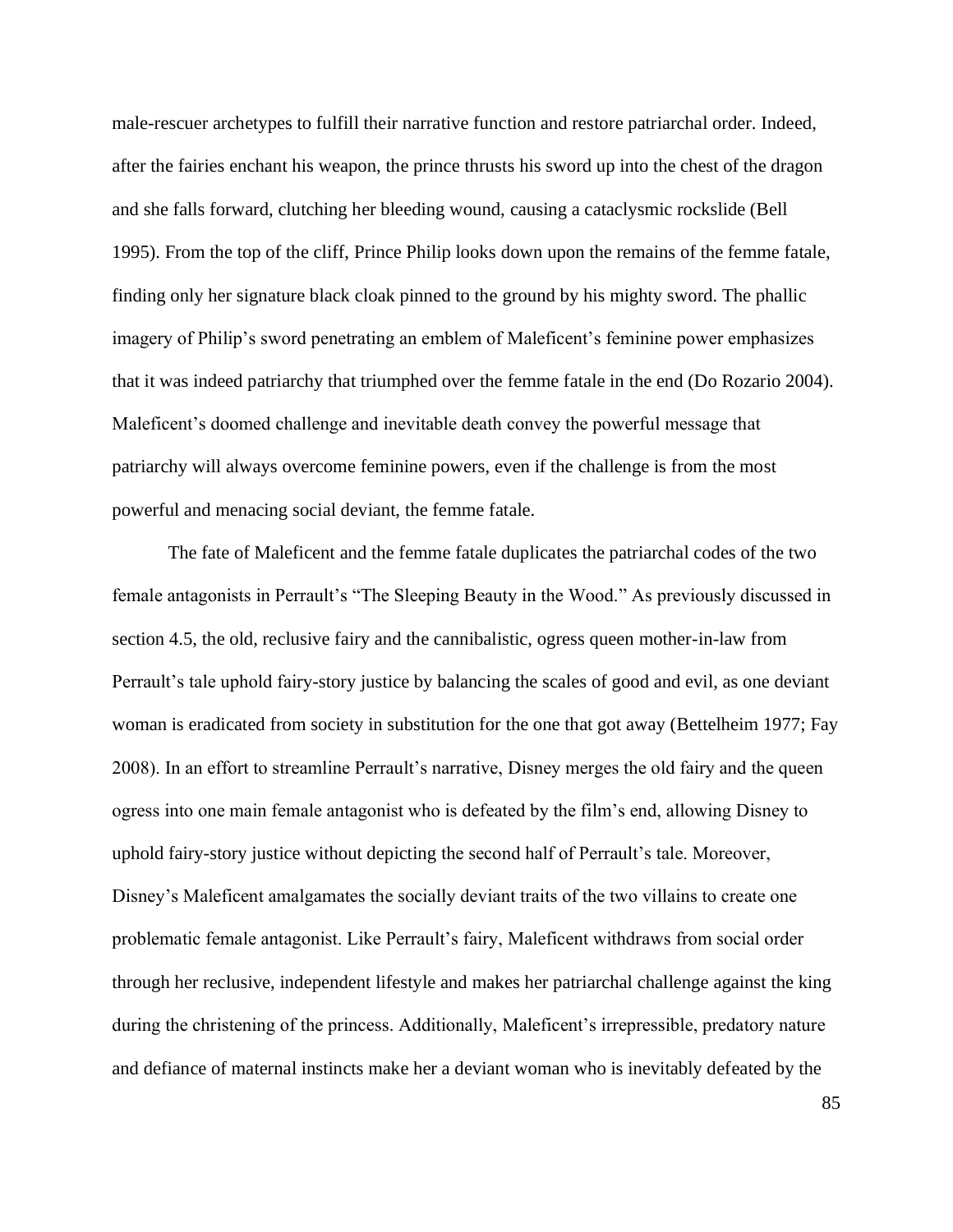tale's male rescuer, like Perrault's ogress. Maleficent combines the social deviances and narrative functions of Perrault's two wicked women and adapts them as the dangers of the femme fatale. While her depiction of the femme fatale may appear as a revision to address contemporary fears of female independence in the 1950s, the archetype duplicates the same patriarchal codes as Perrault's villains. Indeed, like Perrault's two female antagonists, Disney's femme fatale codes a woman's nonconformity to the domestic lifestyle and nuclear family as socially deviant and dangerous to the structures of society. Moreover, the film depicts independent, mature, unmarried women and their challenge as a threat to younger women, men, and social order. While Maleficent's depiction of the femme fatale addresses 1950s anxieties around female independence and sexuality, these fears are merely a continuation of the antiquated, patriarchal gender roles and gendered social structures from Perrault's tale that value women for their maternal roles. Maleficent's death not only balances the scales of good and evil but also removes the socially deviant woman from the world, allowing the film's patriarchal figure to restore order. In the femme fatale's defeat lies the same patriarchal message as in Perrault's tale; women who challenge patriarchy and do not uphold their maternal duties to society are socially deviant, dangerous, and must be eradicated to maintain social order.

As both femme fatale and fairy-tale villain, Maleficent cannot escape her inevitable demise. Like the femme fatale of 1940s film noir, Maleficent is a mature, independent woman who uses her agency and feminine allure to challenge patriarchy. Although Disney's villain may not be as overtly sexual as the archetype of the femme fatale, Disney's animators imbued Maleficent with the frightening features of predatory animals in order to intensify the audience's fear on a subconscious level, creating a particularly menacing version of the archetype. However, Maleficent's fierce challenge to King Stefan and Prince Philip's patriarchal powers is futile, as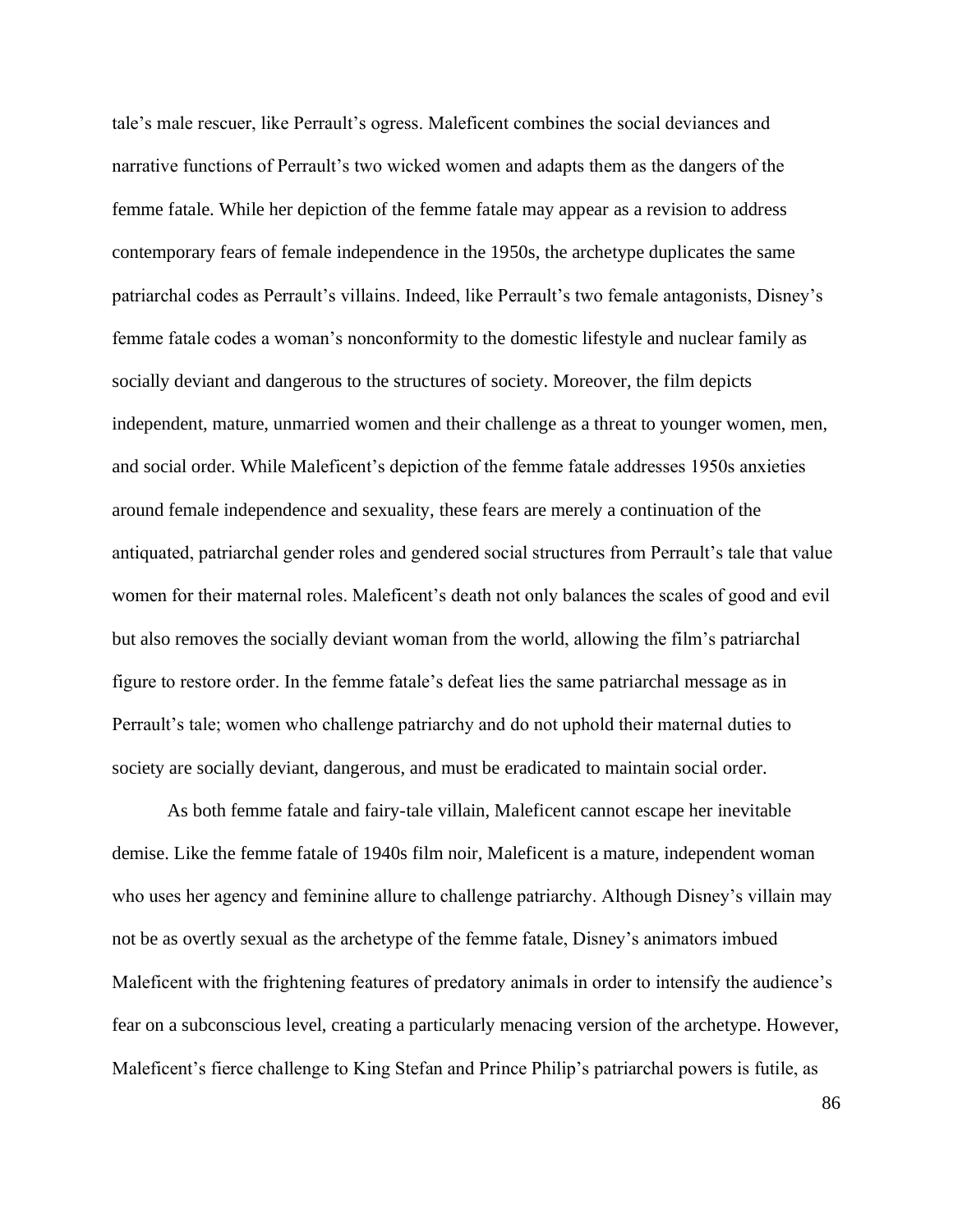she functions within the story as an obstacle in the male protagonist's quest as both femme fatale and fairy-tale villain. Maleficent's inevitable defeat at the hands of Prince Philip conveys the powerful message that patriarchy will always overcome feminine powers, even if the challenge is from the most powerful and deviant woman in the realm. Indeed, Maleficent combines the function and social deviances of the femme fatale and Perrault's evil fairy and queen ogress to perpetuate the sexist notion that women who do not conform to maternal roles or the domestic lifestyle are socially deviant threats to society and must be eliminated. In depicting Maleficent as a femme fatale, Disney duplicates and modernizes the problematic gender roles and gendered social structures of Perrault's two female villains, conveying traditional views of gender to contemporary audiences. The fate of Maleficent is a warning to Disney's 1950s audience that even the most powerful and fearsome women must conform to patriarchal values or face the consequences.

### **5.6 Conclusion**

In many ways, *Sleeping Beauty* is a contemporary 1950s adaptation of Charles Perrault's "The Sleeping Beauty in the Wood." The prolonged domestic interlude in *Sleeping Beauty* streamlines Perrault's narrative, moves the tale to a more domestic setting, and cultivates the fairy-tale romance according to contemporary standards by introducing the prince character early. Moreover, Disney's heroine, Princess Aurora, struggles with contemporary teen issues, such as authoritarian guardians and adolescent heartbreak, and is aesthetically based on the ideal beauty standards of the 1950s. Lastly, *Sleeping Beauty*'s female antagonist, Maleficent, combines the villainy of Perrault's two social deviant women into the contemporary film noire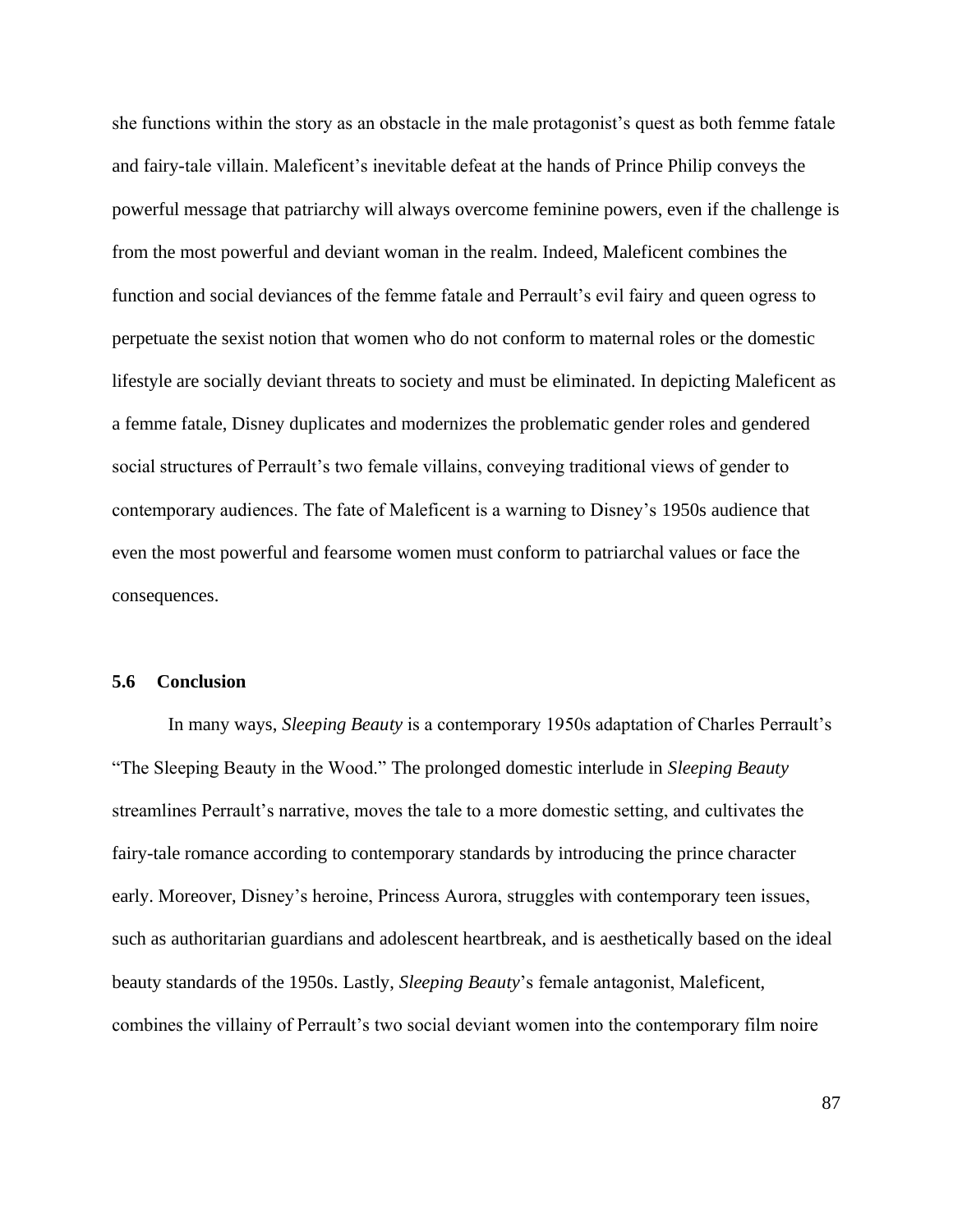archetype, the femme fatale. Through its domestic interlude, *Sleeping Beauty* develops its characters and modernizes Perrault's seventeenth-century tale for contemporary audiences.

Although the characters in *Sleeping Beauty* feature many contemporary embellishments, their representations of gender are traditional and duplicate those upheld by their counterparts from Perrault's tale. Through an androcentric social structure, Prince Philip duplicates the malerescuer archetype as his gender, status, and presence give him authority over women, animals, and magical beings. Moreover, Princess Aurora's modern teenage conflicts are mere additions to her overall struggles as the story's innocent persecuted heroine. Disney also imparts its princess with traditional values of femininity and has her function as an object of desire through narrative structure, character design, and the voyeuristic male gaze. Lastly, the femme fatale archetype stems from the same patriarchal fear of women who repudiate the domestic role of motherhood that Perrault's female villains characterised. Disney's *Sleeping Beauty* not only duplicates the gender roles and gendered structures from Perrault's tale, it also amplifies them for its modern Audiences. Through its modern trappings, Disney's *Sleeping Beauty* amplifies Perrault's antiquated notions of gender by duplicating patriarchal messages in ways that are more relatable and accessible to its 1950s audience. Though over two hundred years separate the two texts, *Sleeping Beauty* is as traditional as Perrault's tale when it comes to representations of gender.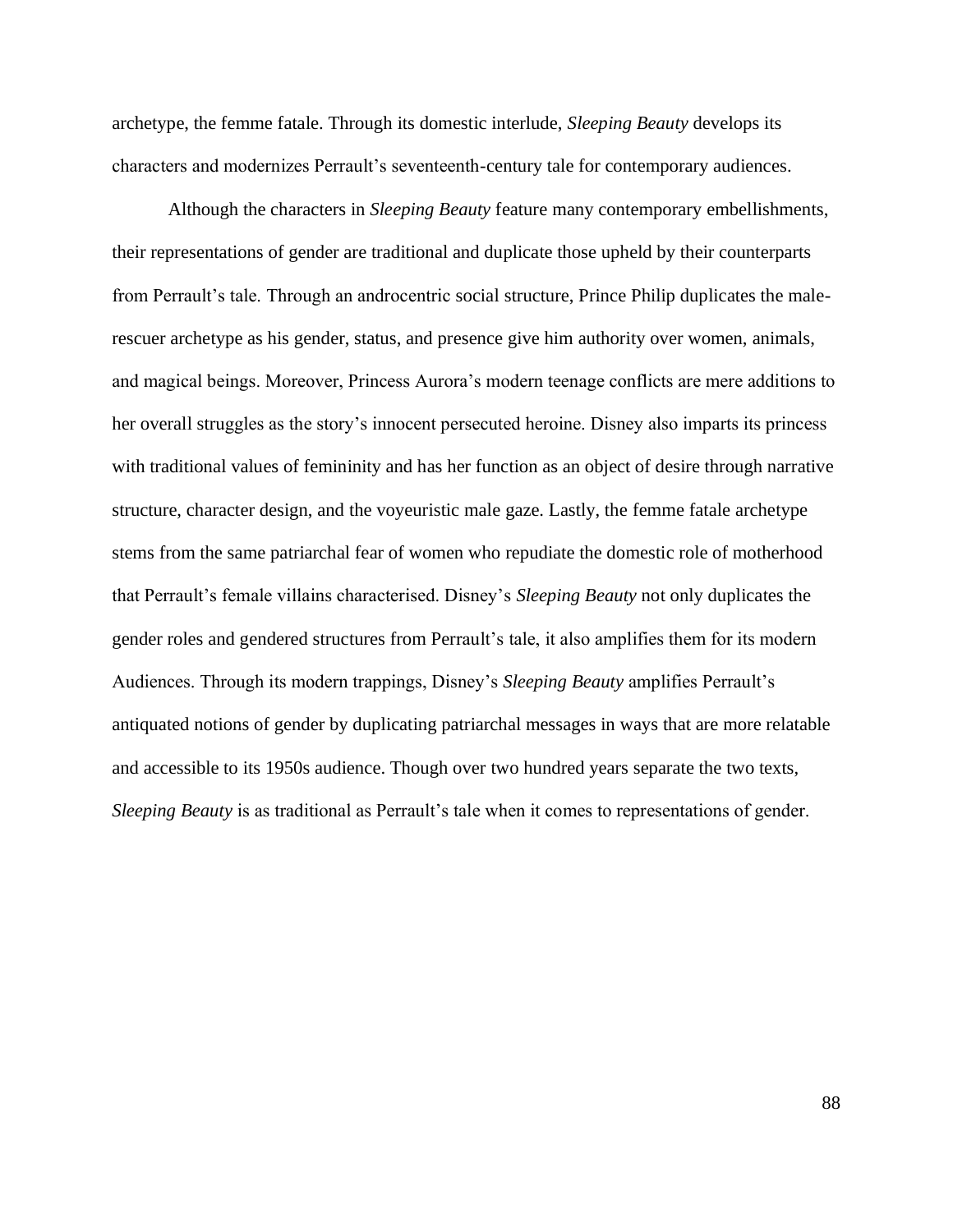# **Chapter 6:** *Maleficent* **(2014) by Walt Disney**

### **6.1 Adapting an Animated Classic**

Disney's approach to fairy-tale films has noticeably shifted in the fifty-five years separating *Sleeping Beauty* (1959) and *Maleficent* (2014). For decades, the company has received criticism for featuring innocent persecuted heroines who conform to heteronormative romance narratives, with films from Disney's classic era, such as *Sleeping Beauty*, providing ample fodder for such reproaches (Lieberman 1972; Zipes, "Breaking the Disney Spell" 1975; Giroux 1995; Davis 2011). Responding to these criticisms as well as the rising visibility of feminism in contemporary culture, Disney's modern era of animated princess films features resilient female characters whose storylines no longer revolve around romance or domestic duty. The trailblazing film for Disney's modern era, *Frozen* (2013), received high praise from audiences for breaking from the traditional negative gender roles and gendered social structures typically found in Disney films (Mendelson 2013; Fisher 2019; Groskop 2019). Focusing on familial relationships as opposed to romantic ones, *Frozen* subverts Disney's romantic model by responding to a common criticism of Disney films, that "You can't marry a guy you just met" (*Frozen*, 00:26:36-00:26:38). With a touching display of sisterly kinship, *Frozen* redefined the familiar Disney trope of "true love" as a powerful bond between family members, as opposed to heterosexual couples.

A year later, a similar corrective shift towards familial bonds appeared in the 2014 film *Maleficent*, an adaptation of Disney's *Sleeping Beauty* and one of the company's first films reimagining a Disney animated classic as a live-action film*. Maleficent* redefines the classic fairy-tale trope of "true love's kiss," which has persisted throughout history as an act shared by heterosexual couples, especially between young princes and young maidens. Although the trope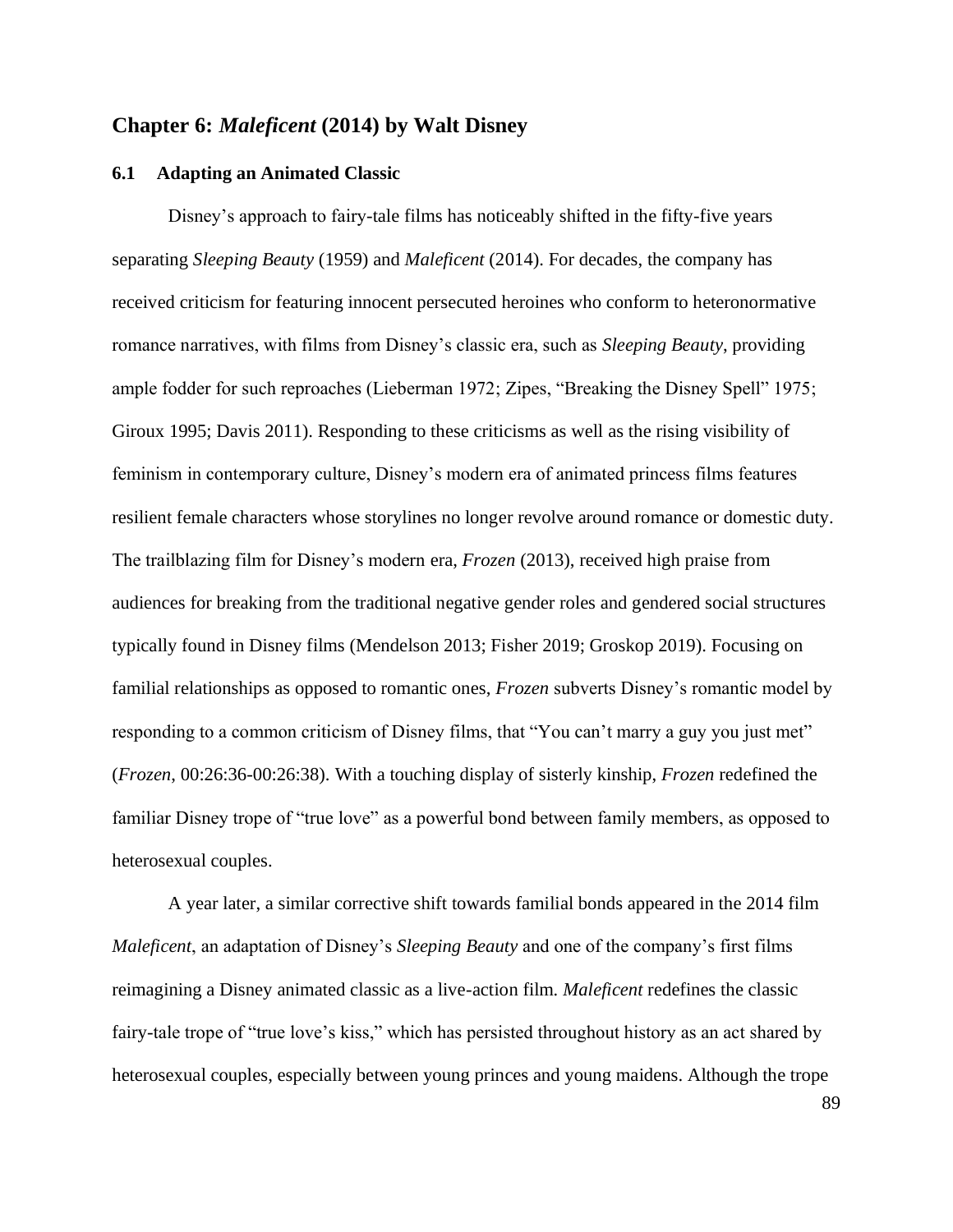has been embedded in fairy tales for centuries, it has flourished through Disney's animation and has "been firmly lodged in the popular consciousness as an icon of the idealized romantic love that is trademark of Disney films" (Haase "Kiss and Tell"). In order to redefine true love's kiss in *Maleficent*, Disney created a (adoptive) mother-daughter bond between the unlikely duo of Aurora and Maleficent. While *Sleeping Beauty* used its interlude to adapt Perrault's fairy-tale romance into a stronger, more modern romantic relationship, *Maleficent* uses its domestic interlude to legitimize the bond between Maleficent and Aurora, "tak[ing] a remarkable feminist approach to re-interpreting the tale of 'Sleeping Beauty,' whether it be the Charles Perrault, Grimm, or Disney version" (Zipes, "Beyond Disney in the Twenty-First Century" 290). In this film, Maleficent watches over Aurora and develops a maternal, fairy godmother-like relationship with the princess that heals Maleficent emotionally from her traumatic past. When the curse on Aurora comes true, despite Maleficent's efforts to stop it, Maleficent's true love's kiss on Aurora's forehead breaks the curse.

In order for this story line to appeal to modern audiences, the characters of Maleficent and Aurora had to be reformed. *Maleficent* seeks to humanize the all-powerful "mistress of all evil" from *Sleeping Beauty,* who curses a baby for not being invited to a party (*Sleeping Beauty*, 00:51:16-00:51:20). Maleficent is reformed from fierce femme fatale into a mother figure with a tragic backstory explaining her villainy. Her counterpart, Princess Aurora, is transformed from a sexualized teen that upholds a traditional model of femininity into a curious, tenacious princess whose character more accurately models contemporary understandings of adolescence. These alterations allow for their (adoptive) familial bond to flourish, creating an unconventional but authentic true love's kiss between mother and daughter. When Maleficent kisses Aurora on the forehead, the film offers audiences a new interpretation of the trope of the true love's kiss, one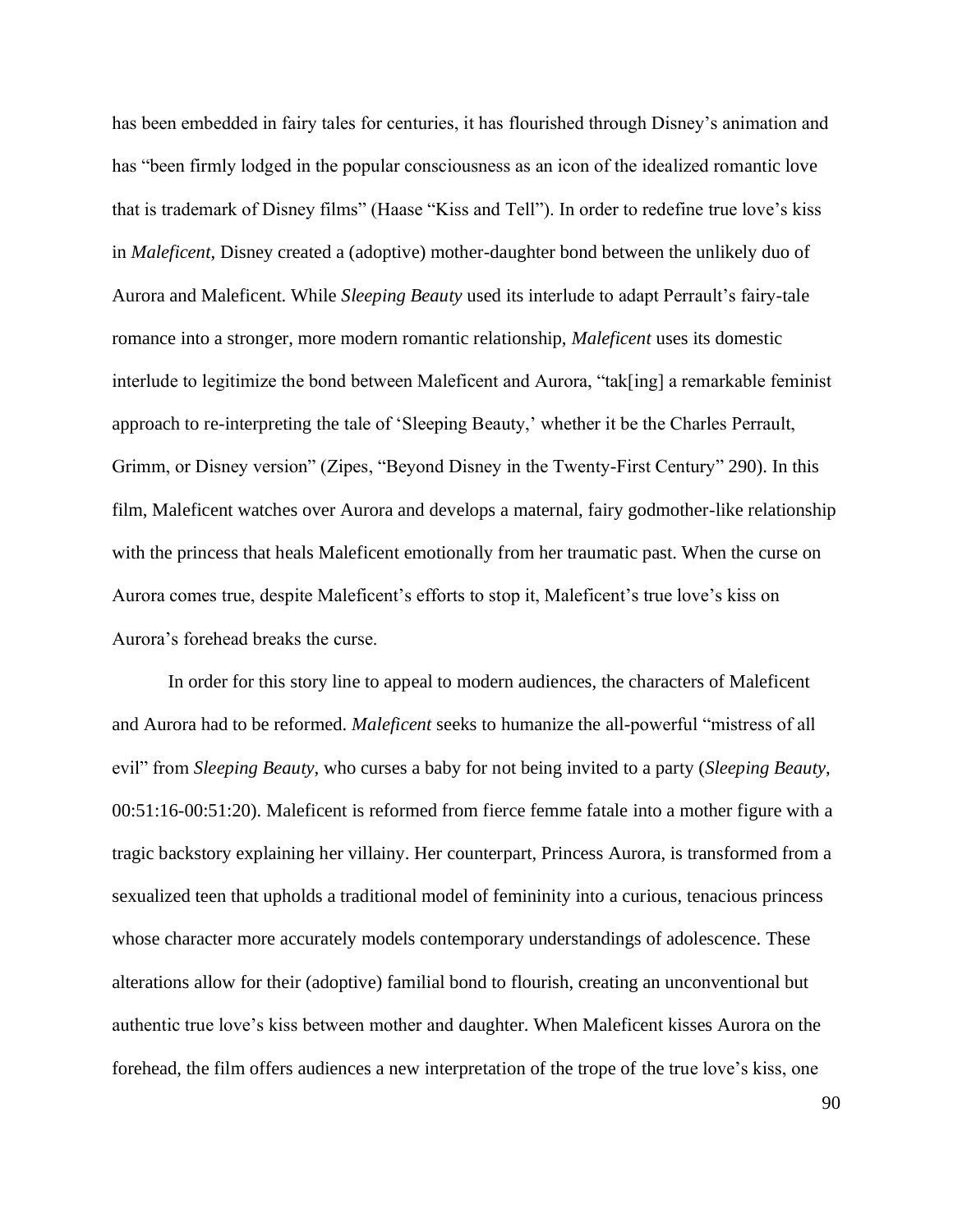that is devoid of romance and male rescuers. Through character development, Disney revises the traditional trope of true love's kiss and the traditional gender roles and gendered social structures that come with it.

Not only does the character development of Maleficent and Aurora adapt the trope of the true love's kiss, but it also places female experiences and relationships at the forefront of the film. Disney's animated princess films have widely been criticized by scholars for their androcentric plots that largely focus on the endeavours of the male rescuer (Zipes "Breaking the Disney Spell" 1975; Murphy 1995; Do Rozario 2004). Disney's *Sleeping Beauty* inflates the role of the prince from Perrault's tale with dances in the woods with Aurora and daring swordfights against Maleficent that place Prince Philip's quest at the forefront of the film's action. Conversely, *Maleficent* focuses on the experiences of female characters and the relationships they build with one another. *Maleficent* revokes the male rescuer and replaces him with a female rescuer whose familial love for the princess brings salvation for the princess, Maleficent, and the kingdom. In shifting the narrative away from the male rescuer and refocusing on female characters, Disney's *Maleficent* is able to reshape the historically sexist tale into a contemporary fairy-tale film that promotes female relationships and empowerment.

However, while Disney appears to take important strides towards undoing the company's past mistakes with female-focused character and plot development, *Maleficent* contains representations of gender that are a continuation of the traditional gender roles and gendered structures from Perrault's tale and Disney's 1959 animated film. Alongside the film's moments of female empowerment are problematic representations of sexual assault and an antiquated message that women are valuable members of society when conforming to the traditional gender role of motherhood. Through female-centered character and plot development, *Maleficent* both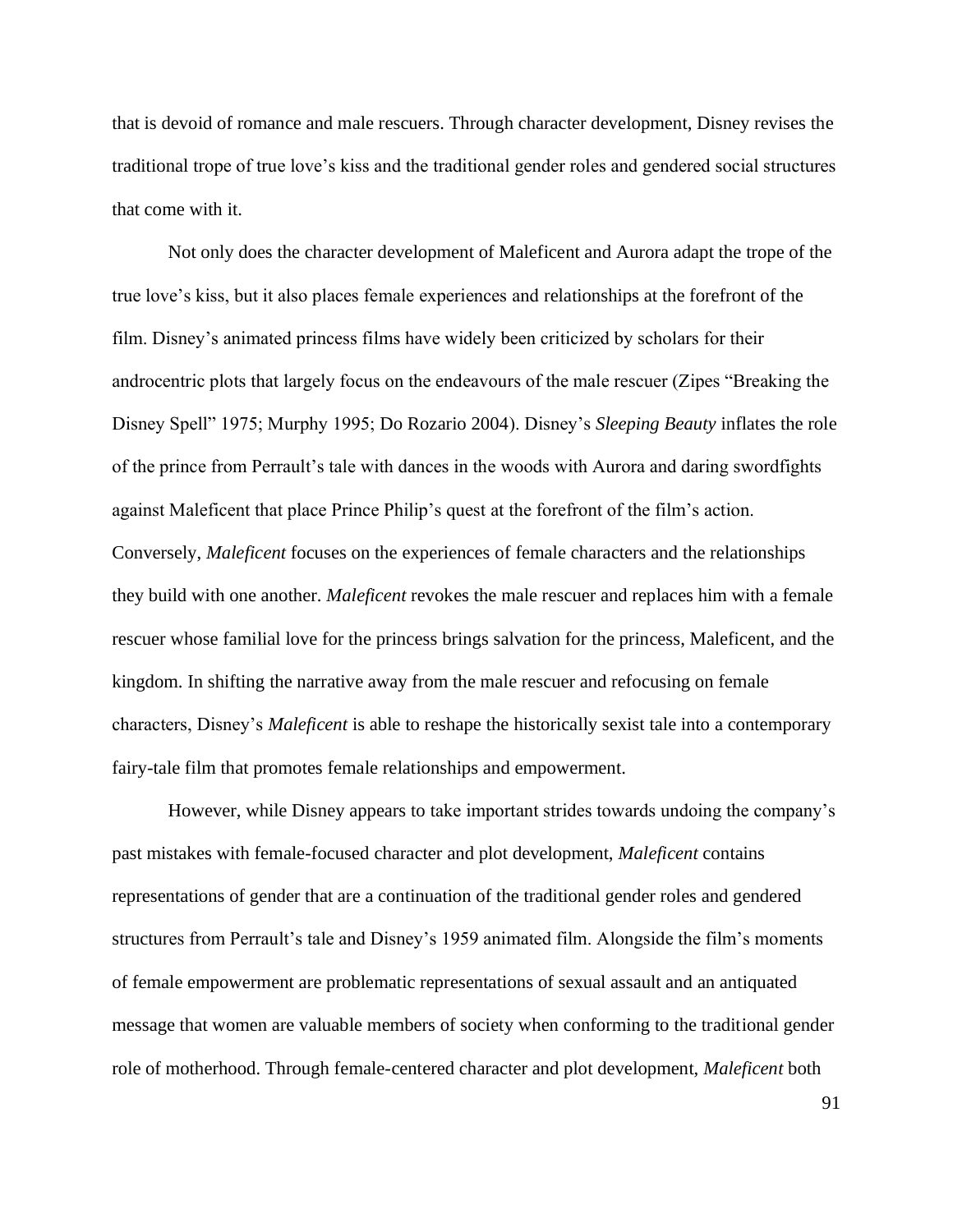revises and duplicates the traditional representations of gender present in its source texts, creating a complex adaptation that does not overtly subscribe to Disney's traditional coding of gender but does not radically challenge it either. As previously outlined in section 3.2, duplicates are instances of plot, characterization, motifs, and other story elements that reproduce and reinforce traditional and conservative patterns, images, and codes of gender from an adaptation's source text. In contrast, revisions refer to moments that alter or challenge the representations of gender from the source texts (Zipes, *Fairy Tale as Myth/Myth as Fairy Tale* 9). The following chapter examines how *Maleficent* duplicates and revises Perrault and Disney's antiquated views of gender for contemporary audiences by analysing the film's characters and the gender roles and social structures they represent.

## **6.2 Dismantling the Male-Rescuer Archetype in** *Maleficent*

For centuries, "Sleeping Beauty" has told the story of a daring prince rescuing a young beautiful maiden from an enchanted sleep. The male-rescuer archetype is embedded within canonical and lesser-known versions of "Sleeping Beauty," creating "a well-known corpus of tales where the rescuing agent is constantly presented as male, thus conveying the idea that the redeemer is naturally a man" (Rodriguez 52). Whether it is the seventeenth-century tale by Perrault or the 1959 animated adaptation by Disney, "the story is first and foremost about female dependence on a male rescuer" (Haase "Kiss and Tell"). When Disney released *Maleficent* in 2014, audiences were surprised to see the familiar story of "Sleeping Beauty" told anew with the male-rescuer archetype subverted and the motif of "true love's kiss" redefined (Wieselman "Angelina Jolie Explains the Twist Ending of 'Maleficent'"). Unlike *Sleeping Beauty*'s Prince Philip, who is confident, entitled, and a main character of the film, *Maleficent*'s Prince Philip is a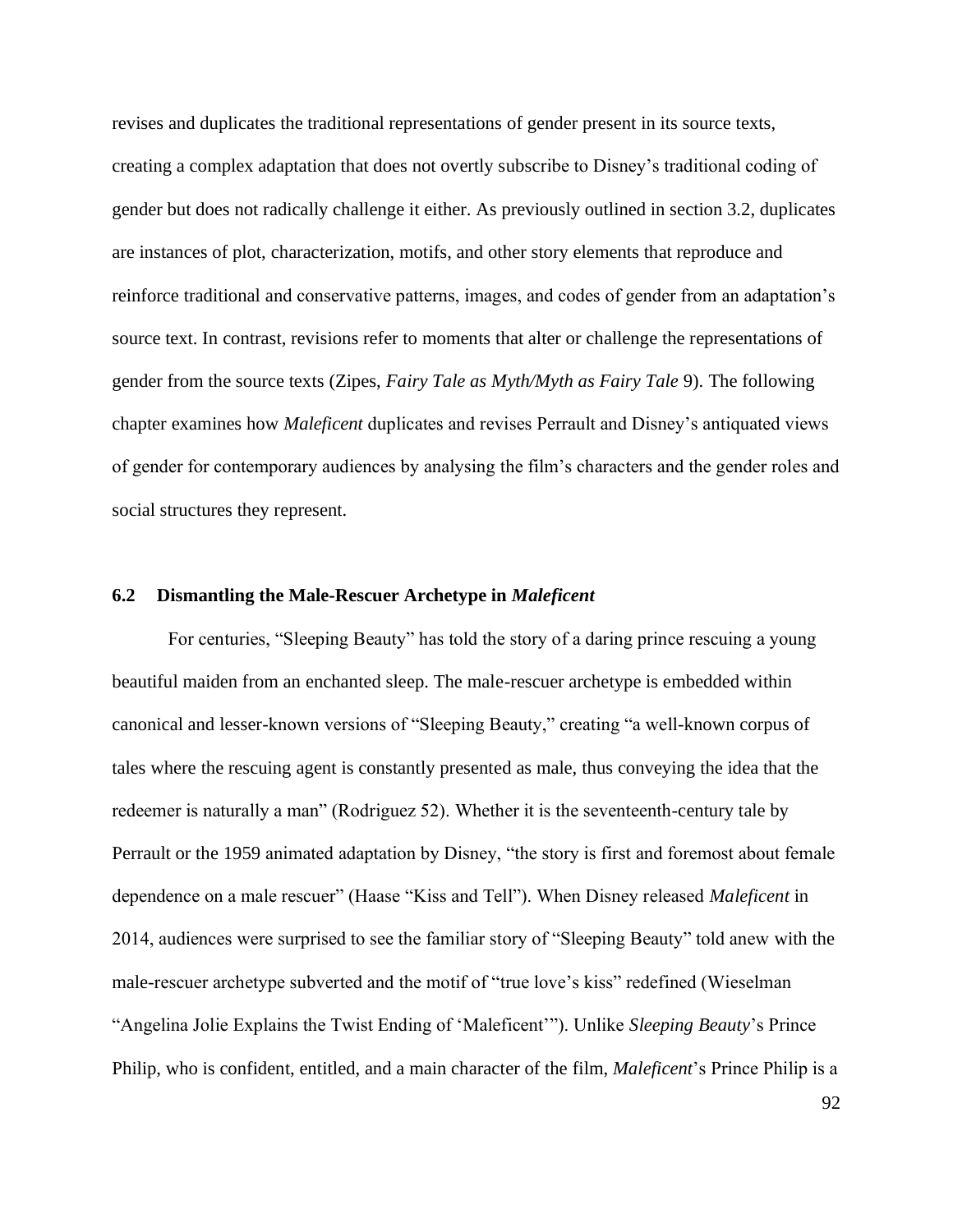bashful adolescent who is reduced to a minor character and acts as a form of misdirection, or a red herring, within the film. Playing on the idea that "the redeemer is naturally a man," Disney introduces the prince in a familiar plotline, having him arrive towards the end of the film to administer true love's kiss. However, when the prince's kiss does not awaken the princess, Maleficent is revealed as the tale's rescuer, demonstrating that true love can exist in the form of familial bonding. However, while *Maleficent* takes great strides in creating a more comprehensive version of "true love," the inclusion of the prince's non-consensual kiss continues a problematic narrative within this seemingly feminist adaptation.

In order to misdirect audiences, *Maleficent*'s prince follows a similar plotline to his predecessors, appearing towards the end of the story *deus ex machina*, like many princes do (Rowe 52). As discussed in section 4.2 and 5.2, princes have it pretty easy in a "Sleeping Beauty" tale, all that is required of them is that they are in the right place at the right time. In Perrault's "The Sleeping Beauty in the Wood," the prince is the quintessential male-rescuer archetype and becomes the hero simply by being "the first prince who happens down the highway" (52). Similarly, *Sleeping Beauty*'s Prince Philip benefits from Disney's androcentric social structure and rescues the princess with minimal effort as nature, women, and magical beings do the work for him. So, when Prince Philip materializes towards the end of *Maleficent* with just thirty minutes left in the film, his delayed, yet predictable appearance signals to audiences the arrival of the story's hero as is consistent with the well-known archetype. Indeed, watching from afar, Maleficent and her companion Diaval discuss the prince's ability to break the curse and how "That boy could be [Aurora's] only chance. It's her fate, anyways" (*Maleficent*, 01:01:38-01:01:43). Like many princes before him, *Maleficent*'s prince appears in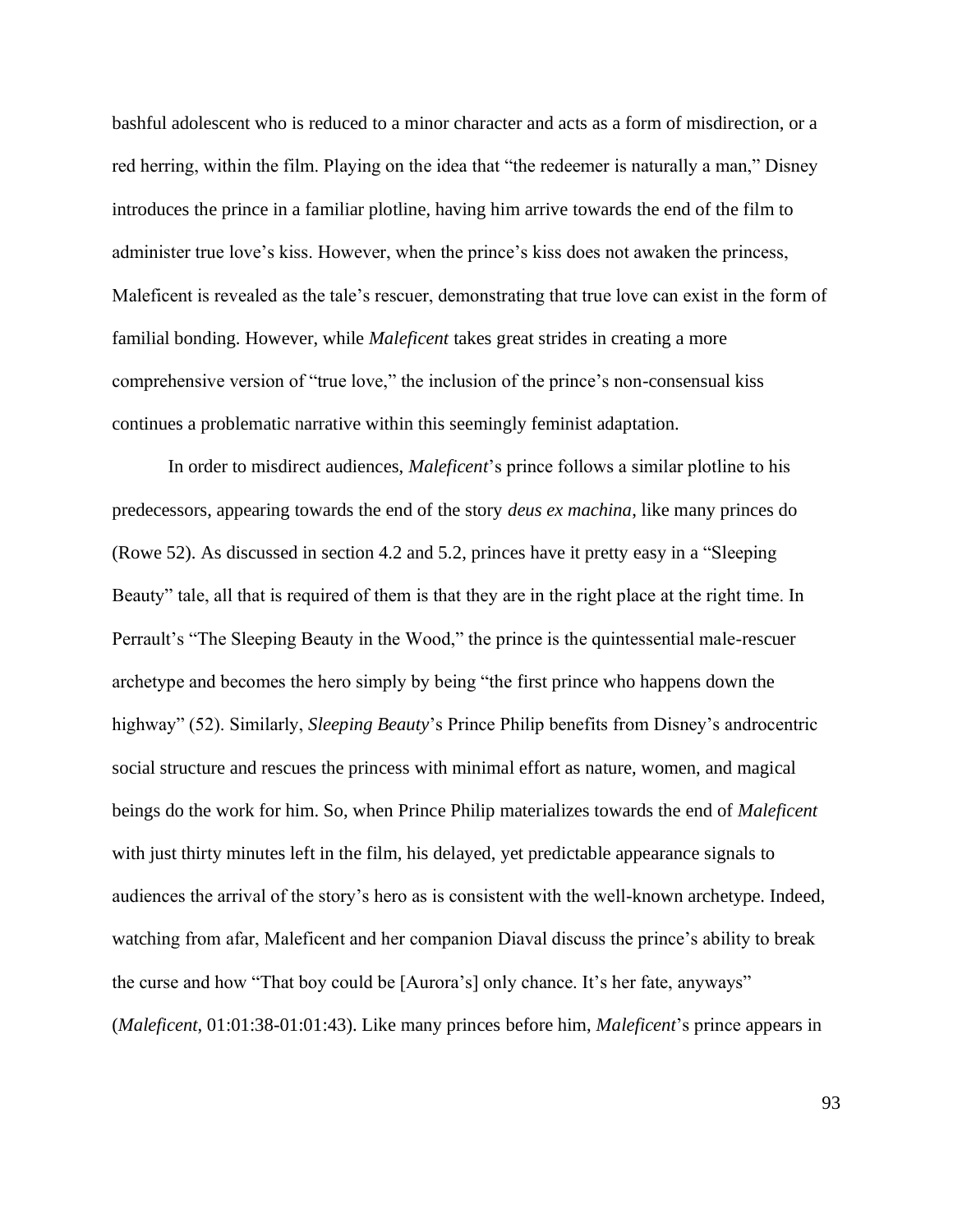the right place at the right time and is superficially considered the story's hero due to his gender and status.

Although *Maleficent*'s Prince Philip follows the plotline of the male-rescuer archetype, he is initially different from his predecessors in demeanour. While Perrault's and *Sleeping Beauty*'s princes act with the inherent confidence and conviction of a hero, the prince in *Maleficent* is far less entitled by his gender and status. Prince Philip's first interaction with Aurora is in direct response to previous princes, more specifically revising the infractions of *Sleeping Beauty*'s prince with a parallel forest scene. In *Sleeping Beauty*, the prince is confident and coercive, continually grabbing the princess' hand and pursuing her in the woods until she submits to his advances. In contrast, *Maleficent*'s prince is chivalrous and bashful, apologizing repeatedly to the princess for startling her and for touching her hand when he helps her up from a fall (00:59:22-00:59:35). Throughout their conversation, *Maleficent*'s prince demonstrates no supremacy over nature or Aurora; the two adolescents are equally engaged and modest in forming their first romantic connection and Prince Philip adheres to social and physical boundaries. Unlike previous princes who approach the princess as though she is their divine right, this contemporary prince is reserved and initially acts with an understanding of consent. Indeed, Prince Philip wins the heart of the princess through kindness and respect, not coercion. When Prince Philip goes to ride off towards the castle, it is Aurora who does the chasing, running after him to ask if he'll be returning later (01:00:36-01:00:41).The forest scene establishes mutual interest and respect between the two adolescents, creating a romantic encounter that is free of the toxic, androcentric magic of Disney and is aligned with contemporary society's greater understanding of body autonomy and consent.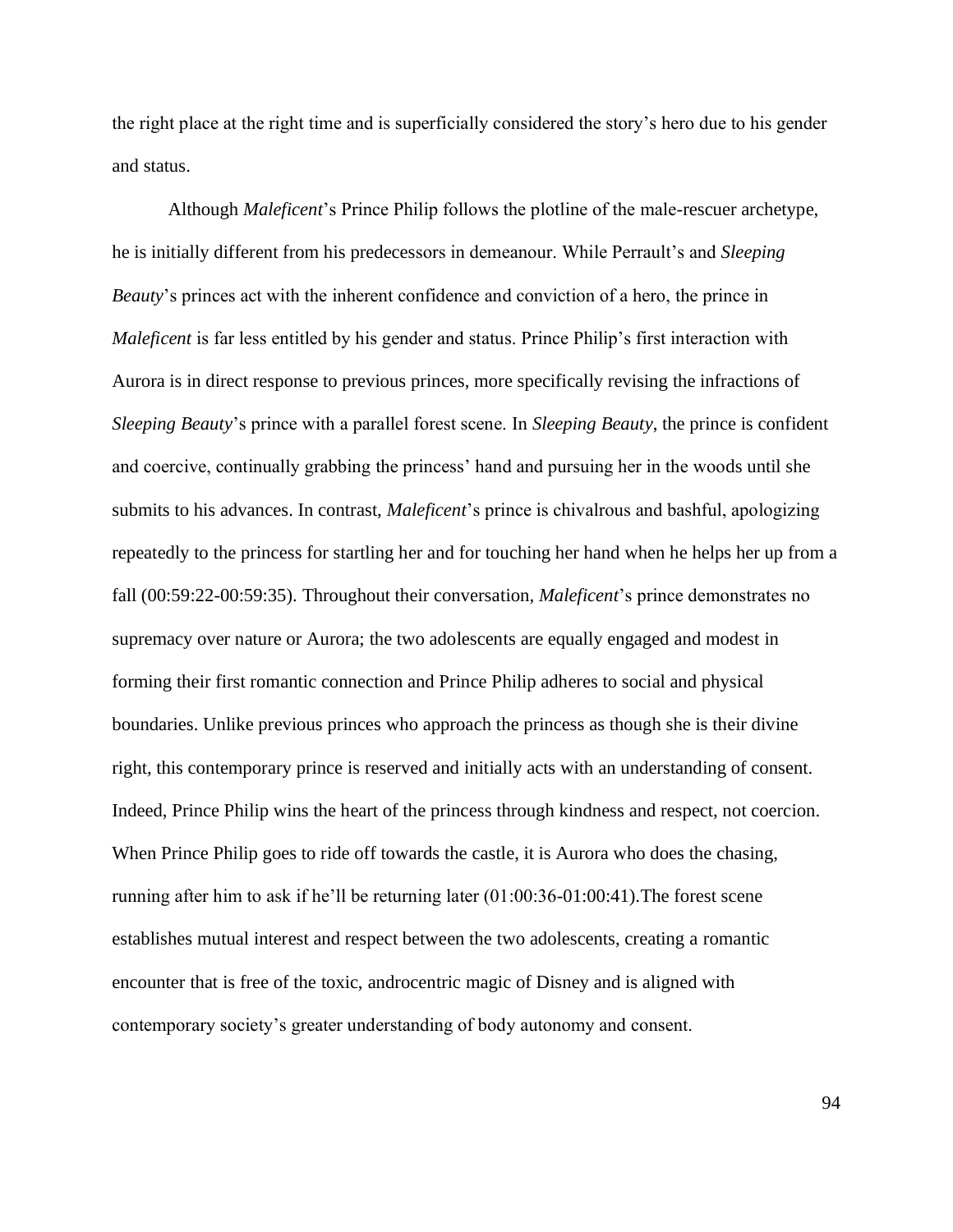When discussing consent and the tale of "Sleeping Beauty," the most iconic and problematic moment is when the prince kisses the sleeping princess, an addition that is not present in Perrault's tale and is a direct violation of the princess' consent. However, for centuries the kiss has been viewed as romantic due to its framing as an act of "true love" and contemporary western society's slow recognition of the importance of consent. Despite the kiss' prominence in retellings of the tale, the trope of true love's kiss has not always been incorporated. In earlier versions, such as Giambattista Basile's "Sun, Moon, and Talia" and Perrault's "The Sleeping Beauty in the Wood," there is no kiss that awakens the princess. While Basile's tale has its own concerns in regard to consent, as the princess is raped by the king during her sleep, the princess is awoken not by a kiss but rather by her newborn child suckling the flax splinter out of her finger. In Perrault's tale, the mere presence of the prince is enough to break the sleeping curse. Although the Grimms introduce the kiss in their version of the tale "Briar Rose," it was Disney's 1959 film *Sleeping Beauty* that solidified the kiss as a canonical element of the tale in the minds of many audiences (Haase "Kiss and Tell"). Disney's *Sleeping Beauty* is the most popular and commonplace version of the tale and the film's enchanted, spell-breaking kiss between the heterosexual royal couple has not only become synonymous with Disney films, but also with the tale of Sleeping Beauty as a romantic act (K. Stone 1975; Zipes, "Breaking the Disney Spell" 1995; Haase 2011).

However, *Maleficent* redefines the trope of true love's kiss to include familial relationships, opening the act to incorporate more versions of love than just heterosexual romance. While Disney's *Sleeping Beauty* magnified the romantic relationship between its prince and princess, *Maleficent* focuses on the growing familial relationship between Maleficent and Princess Aurora. Through spending time together in Maleficent's fairy kingdom, which is called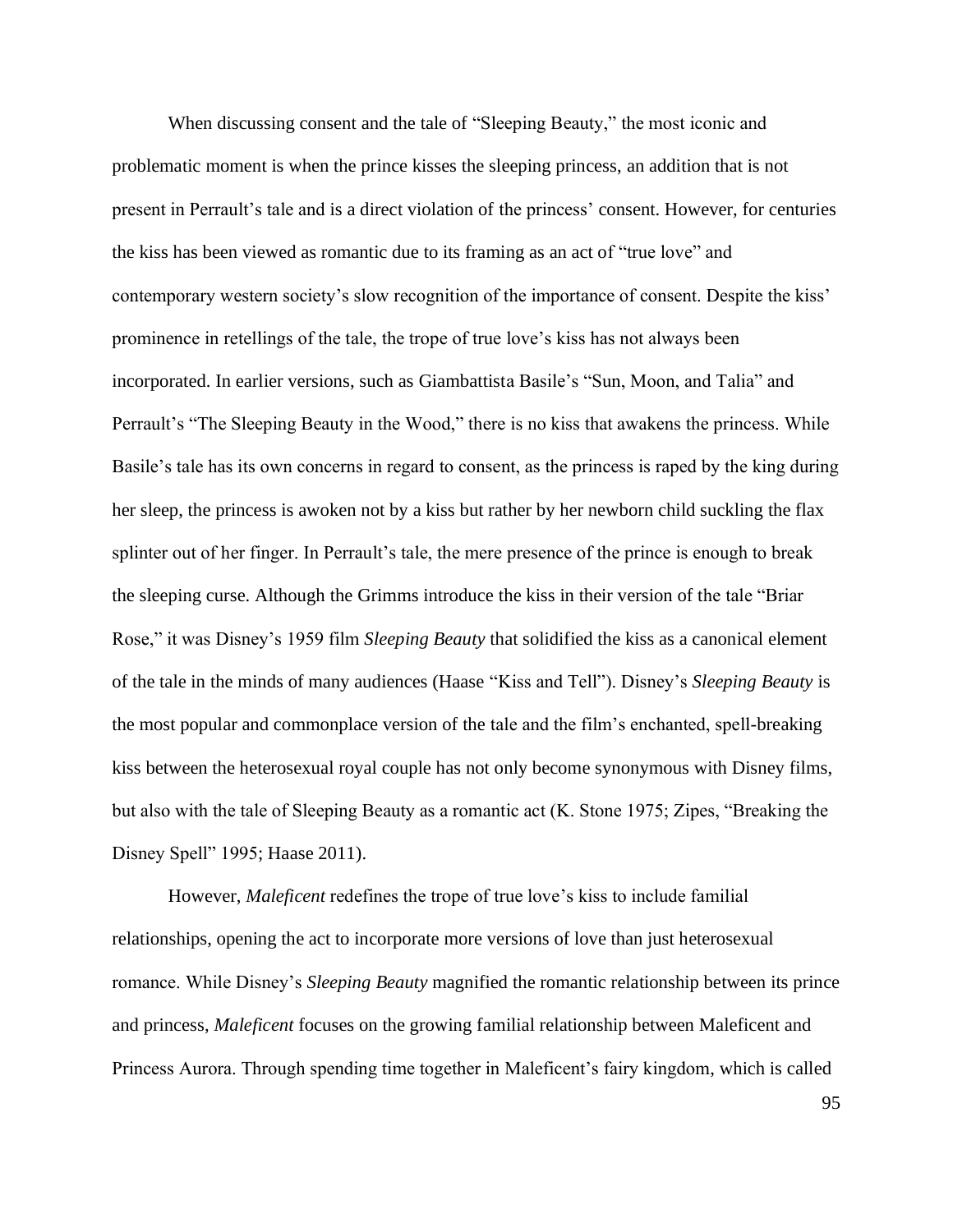the Moors, the two women create an adoptive family bond, with Maleficent watching over Aurora as a mother figure (for further discussion see section 6.4). The film shifts the story's focus away from romance and towards family when in a surprising twist on the familiar trope, Prince Philip bestows upon Aurora what should be true love's kiss, only this time the princess does not wake up (*Maleficent*, 01:14:28-01:15:08). It isn't until Maleficent, the story's reformed villain turned hero, kisses the young girl on the forehead in a mournful goodbye that the princess is awoken (01:16:42-01:17:10). The moment, although brief, completely subverts the malerescuer archetype and simultaneously redefines the trope of true love's kiss as a familial act. Maleficent is established as the film's hero, dismantling the antiquated male-rescuer archetype and promoting the importance of female and familial relationships.

While Disney's *Maleficent* goes to great lengths to redefine the trope of true love's kiss to include a familial relationship, the film does not remove or criticize the prince's breech of Aurora's consent. When Maleficent learns that Princess Aurora has fallen victim to the curse, she seeks out the prince, thinking he is the only one who can save Aurora. In a comedic twist on *Sleeping Beauty*, the prince does not charge the castle with the help of the fairies; instead, Prince Philip is unsuspectingly placed under a brief sleeping spell, floated through the castle, and (literally) dropped at Aurora's bedroom door by Maleficent (*Maleficent*, 01:07:27-01:12:37). The scene demonstrates the absurdity that the only requirement of the rescuer is that they are male; based on his gender and status, the prince is used like a like a pawn in Maleficent's strategy to undo her own curse. In a scene reminiscent of *Sleeping Beauty,* Prince Philip arrives at the princess' bedside and looks upon the beautiful, sleeping girl. Only this time, he does not know his role. The three fairies explain the curse and pressure him to kiss the princess, asserting that his gender, royal status, and the concept of love at first sight are sufficient grounds to violate the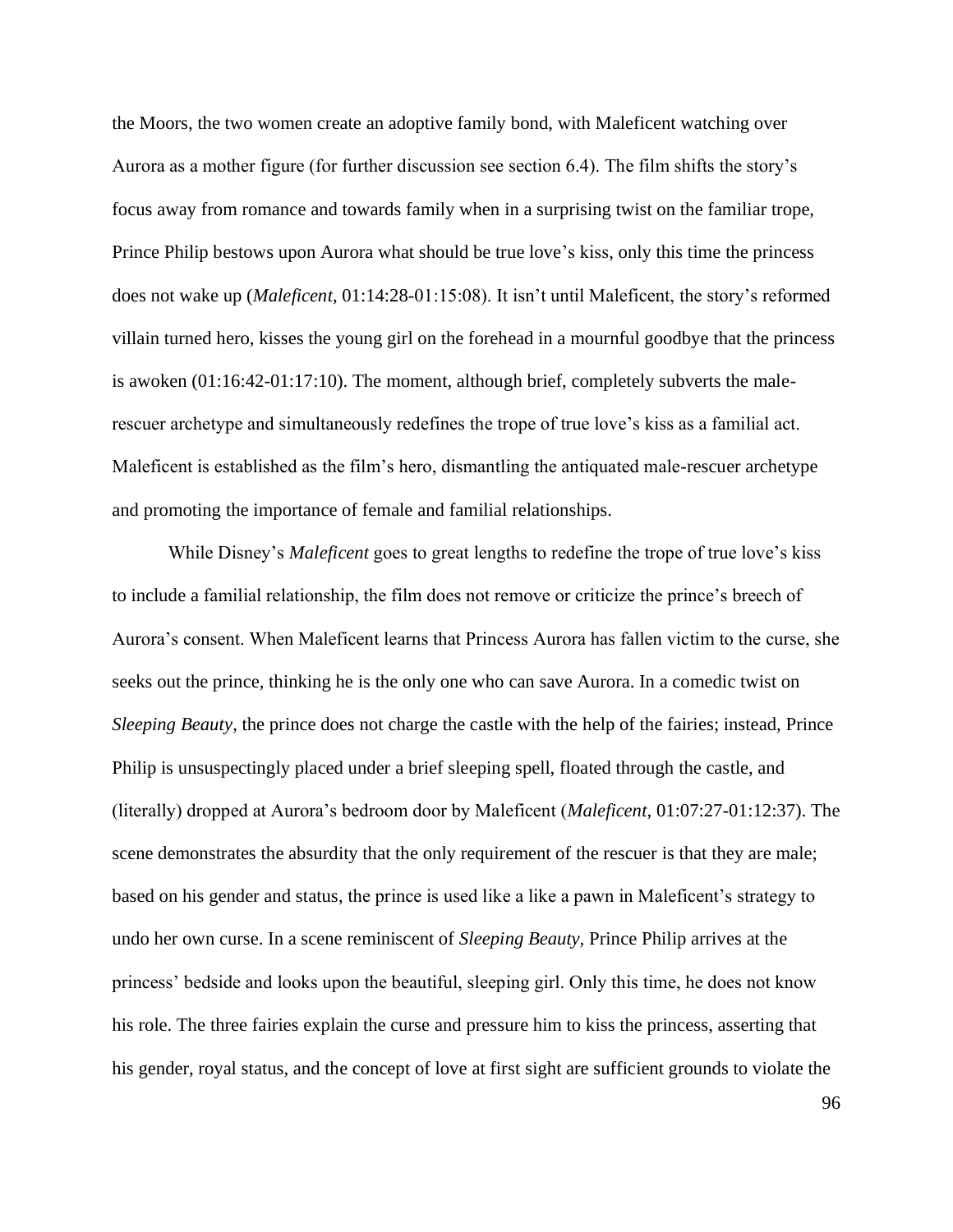princess' body autonomy (01:13:18-01:14:09). The prince, who previously demonstrated understandings of consent, raises the issue to the fairies, stating he "wouldn't feel right about it" because they've "only met once" (01:13:57-01:14:02). However, he ultimately succumbs to the fairies' external pressures and kisses the sleeping princess on the lips without the girl's permission in what is framed as a romantic scene (01:14:28-01:15:08).

For many reasons, the breech of consent is problematic; not only do the princess' four fairy guardians support the violation of her body autonomy (Maleficent by delivering him and the three fairies by pressuring him), but also the prince conforms to peer pressure, violates the princess' consent, and is still regarded as a viable love interest for Aurora. Although Prince Philip's kiss validates Maleficent's kiss through comparison, the film problematically condones the violation of the princess' body autonomy in order to make its point. Although sexual consent discourse often focuses on intercourse, "degrees of harm and individual experiences may differ and depend on a range of factors, your bodily autonomy is still violated by being kissed or touched against your will, not only by being penetrated against your will" (Popova 40). While Disney uses this moment to redefine the trope of true love's kiss to be more inclusive, the violation of consent is exceedingly problematic as it reiterates themes of sexual assault and male domination over the female body stemming from Perrault's and Disney's versions. Although the film demonstrates an understanding of consent, there is no reflective discourse or repercussions that recognizes the violation of teenaged girl's body autonomy. Rather, the princess' consent is assumed and the non-consensual kiss is framed as a good deed, all because the non-consensual kiss was performed by a prince. While *Maleficent* may assert a more inclusive form of true love, the film ultimately sacrifices the princess' body autonomy to do so, problematically continuing the tale's patriarchal narrative that male supremacy absolves sexual assault.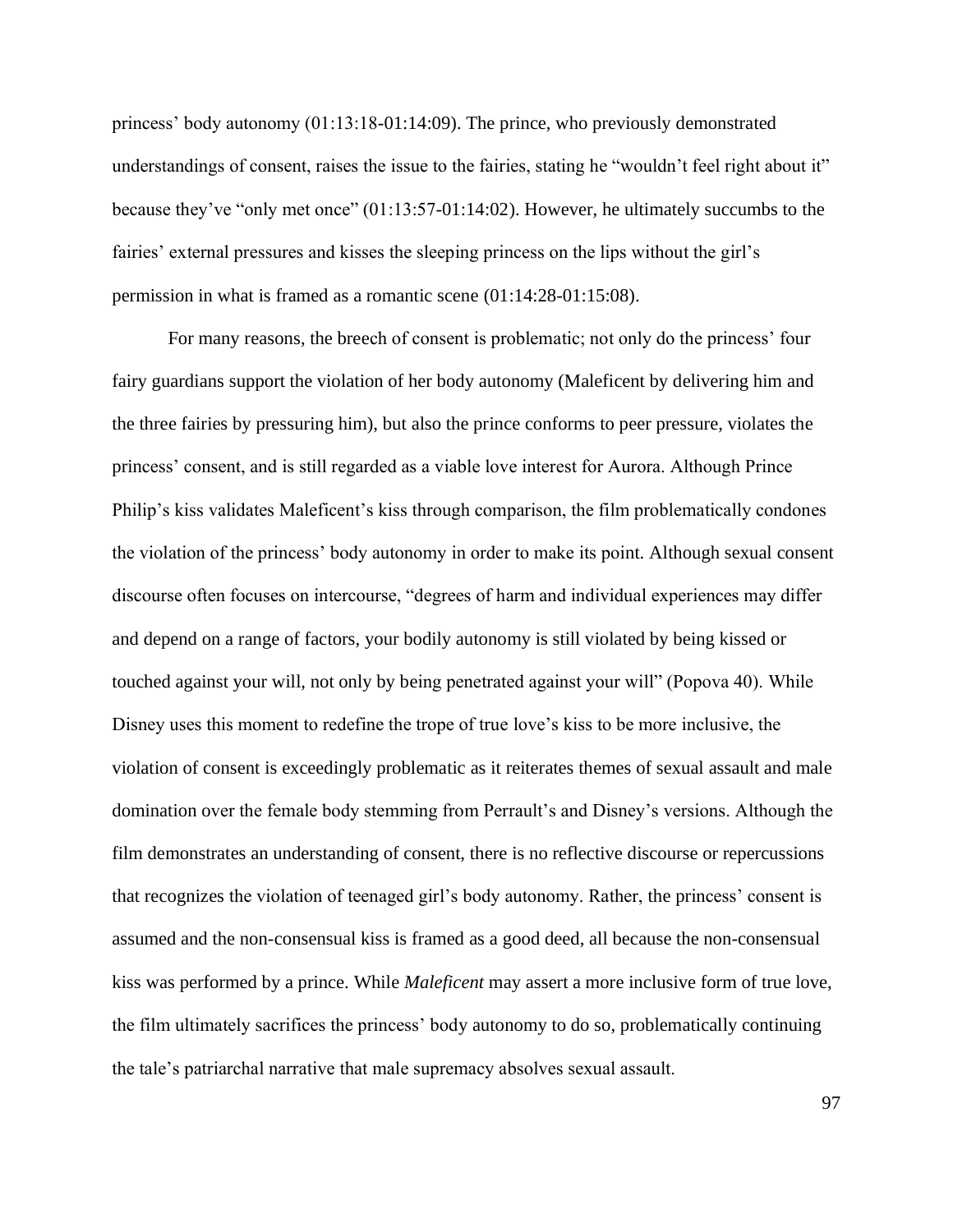In many ways, *Maleficent* subverts and revises the traditional, sexist male-rescuer archetype in order to challenge the antiquated notion that true love only exists between heterosexual couples. However, the film also duplicates the tale's problematic social structure of male supremacy when the prince kisses the princess in her sleep and violates her body autonomy. Although *Maleficent*'s Prince Philip demonstrates a modern understanding of consent, he ultimately succumbs to external pressures and sexually assaults the princess and in doing so perpetuates the traditional narrative that sexual assault is excusable when meant romantically. While *Maleficent* may subvert some of the sexist gender roles from previous tellings, the duplication of the princess' assault at the hands of the prince is inexcusable, especially in a contemporary adaptation that presents itself as empowering to women.

### **6.3 Princess Aurora and Representations of Adolescence**

Princesses, whether they are from fairy tales or Disney films, are often characterized by the attributes they are valued for. Beautiful and passive, these innocent persecuted heroines convey problematic socio-cultural messages as they wait patiently for their male rescuers like prizes to be won. As discussed in section 4.3 and 4.4, the princess in Perrault's "The Sleeping Beauty in the Wood" is a paradigm of fairy tale sexism that models female passivity as virtuous and functions within the tale as an object of desire. Similarly, the princess in Disney's animated adaptation, *Sleeping Beauty* (1959), duplicates the traditional model of femininity and the innocent persecuted heroine archetype while furthering the objectification and sexualization of the adolescent princess through the cinematic male gaze (as discussed in section 5.3 and 5.4). Whether she is from Perrault's tale or Disney's adaptation, the sleeping princess seems bound to an inherently sexist role and tale structure. However, Disney's *Maleficent* (2014) breaks from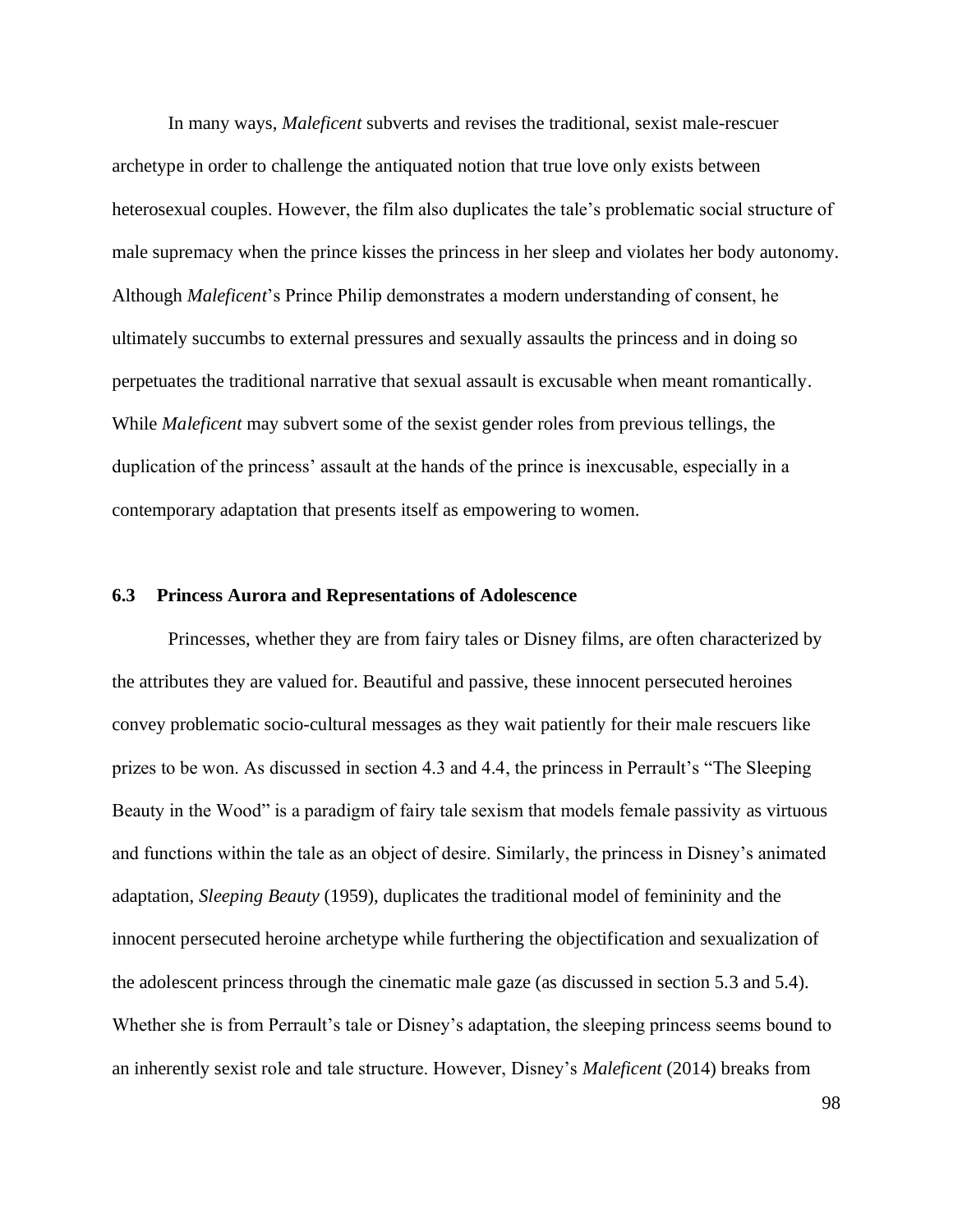this tradition, revising the tale's princess character in order to create an adolescent princess who no longer upholds an antiquated model of femininity or perpetuates the archetype of the innocent persecuted heroine. Played by the age-appropriate actress Elle Fanning, *Maleficent*'s Princess Aurora aims to be a more authentically adolescent princess, who is characterized by her curiosity, kindness, and tenacity, rather than her relationship to the prince.

One of the film's most important feminist revisions to the princess character occurs on a structural level. Categorically, the tale of Sleeping Beauty falls within the innocent persecuted heroine genre in which a young, passive maiden is persistently victimized in two or three acts, as outlined by Jones (1993) and discussed in section 4.2 and 5.3. While Perrault's princess endures all three acts of persecution—Act I: in her family home, Act II: in her attempt to be married, Act III: in motherhood— and Disney's animated princess undergoes Acts I and II, *Maleficent*'s Princess Aurora only experiences Act I where in "The heroine is persecuted or threatened in her family home" to prick her finger on the spindle (Jones 17). Acts II and III, which are not present in the 2014 film, centralize on the heroine's relationship to the prince and the tribulations she experiences in courtship and in her (future) husband's home (Jones 17, 34). As discussed in section 6.2, *Maleficent* dismantles the male-rescuer archetype traditionally found in the tale of "Sleeping Beauty." In making the adoptive mother figure, Maleficent, the rescuer and supplier of true love's kiss, the 2014 film removes the male-rescuer archetype, decentralizes the romantic plot of the tale, and presents familial bonds as an alternative form of true love. These revisions remove the film from the innocent persecuted heroine genre, as the princess' conflicts no longer centre on her relationship to the prince. Instead, her conflicts originate from her familial bonds, as she grapples with the repercussions of her father and adoptive mother's crimes. In dismantling the male-rescuer archetype, *Maleficent* concurrently removes the sexist female gender role of the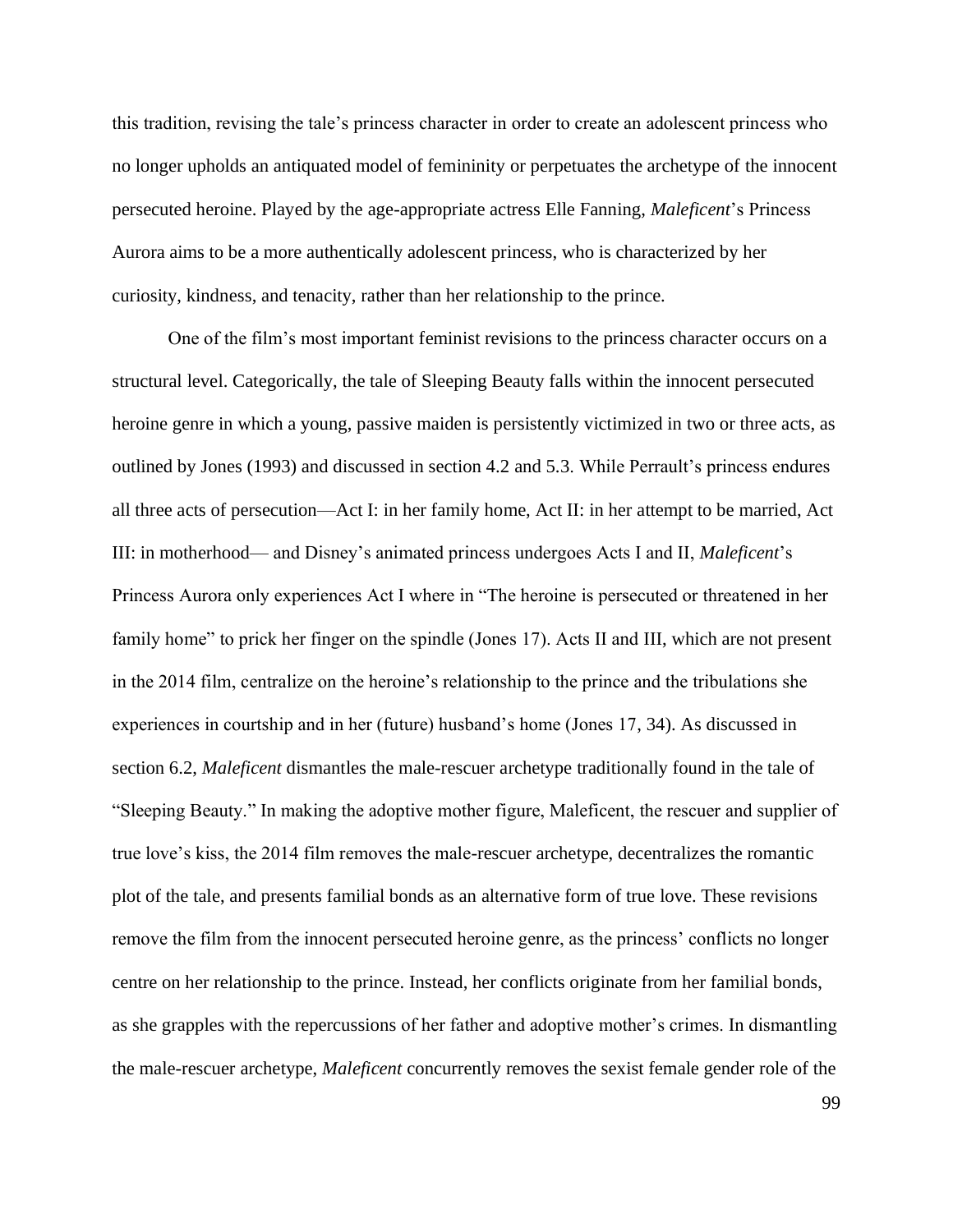innocent persecuted heroine, creating a princess character whose conflicts no longer revolve around her romance.

Not only does this structural shift liberate *Maleficent*'s Princess Aurora from the sexist gender role of the innocent persecuted heroine, but it also removes themes of the princess' maturation and her subsequent function within the tale as an object of desire. As Bettelheim (1977), Jones (1993), and Fay (2008) discuss, the sleeping curse placed on Sleeping Beauty is a metaphor for maturation. In many ways, Perrault's princess was appropriate for her time, when arranged marriages were common amongst royalty, female consent was a nonissue, and adolescent women married and had children young. In both Perrault's tale and Disney's 1959 animated adaptation, the princess' sleep, regardless of length, signifies the princess' transformation from an innocent adolescent to a mature woman ready to marry the prince who wakes her. In maturing and waiting for a prince, both Perrault's and Disney's princesses subsequently function as an object of desire, acting as a reward for the male rescuer who awakens her from her curse and a model of femininity for young audiences.

However, in Disney's *Maleficent*, Princess Aurora does not undergo any changes, physically or mentally, during her enchanted sleep as she is not preparing for her male rescuer. In the 2014 adaptation, Aurora is awoken by the familial true love's kiss of her mother figure, Maleficent, not the romantic kiss of a prince. In displacing the male-rescuer archetype and removing the romantic connotations from true love's kiss, the film's adolescent princess does not need to prepare for marital or childbearing responsibilities during her enchanted sleep because she will not be ushered into marriage upon her wakening. Instead, the princess remains an adolescent with the kiss affirming the mother-daughter family dynamic between Maleficent and Aurora. Disney's *Maleficent* presents a young heroine whose conflicts correspond with "current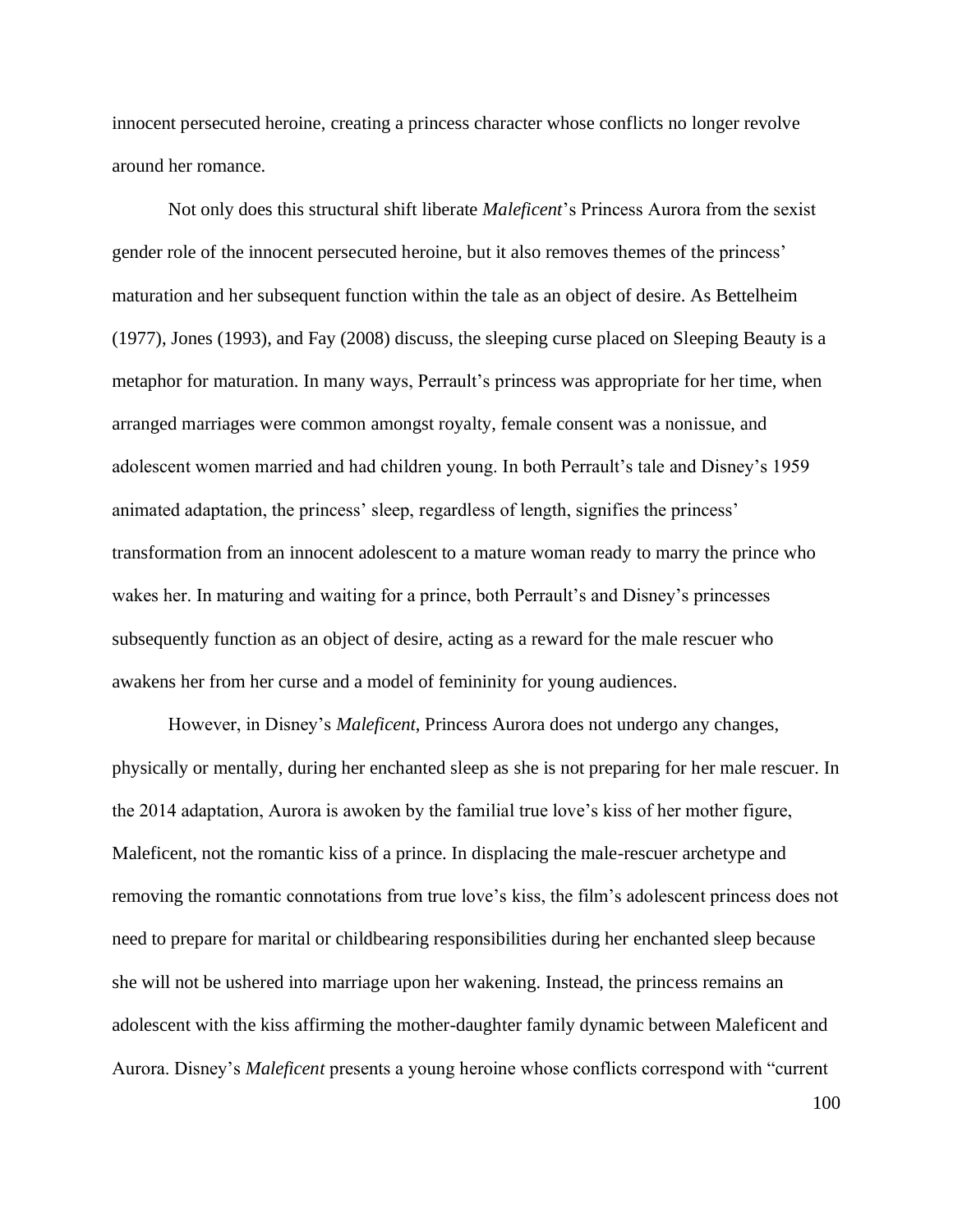social constructions of adolescence [that] assume it to be a stage of life characterized by the transition from childhood to adulthood, but because economic conditions in the United States and Canada in the twenty-first century have increased young adults' financial dependence on their parents, adolescence now, for many people, extends into their twenties" (Cadden, Coats, and Seelinger Trites 3). Princess Aurora represents this liminal stage in life, not quite child and not yet adult. While narratives of this age group often usher the adolescent into adulthood through a coming-of-age narrative, Maleficent's princess occupies this liminal stage, creating a unique princess whose story is not about her maturation but instead about the important familial relationships fostered in this stage of her life. In removing the innocent persecuted heroine and male-rescuer archetypes, *Maleficent* allows its princess to remain an adolescent, escape the antiquated sexualization that her predecessors endured, and explore the important familial bonds developed during this formative age.

Princess Aurora in *Maleficent* is more accurately an adolescent princess, not just in social construction, but also in appearance and behaviour. Although the film's casting of the character is far from intersectional, as the actress who plays Aurora, Elle Fanning, is blonde, white, and conventionally beautiful, her character does not mirror the "Bardot-like kitten in Dior skirts" image of her Disney predecessor (Craven 194). Instead, the fourteen-year-old actress dresses like "a costume-drama medieval maid" in flowing gowns with theatrical sleeves (194). Unlike Perrault's and Disney's princesses, who are concerned with modelling femininity and finding true love, *Maleficent*'s princess is a curious, kind, and tenacious girl who plays. Throughout the film there are many instances of play; Aurora rolls in the leaves, cares for animals, frolics with fairies, and even has a mud fight with her creature friends in the Moors (*Maleficent*, 00:43:05- 00:43:37; 00:44:26-00:44:26; 00:52:33-00:53:12). Although Aurora's playful moments may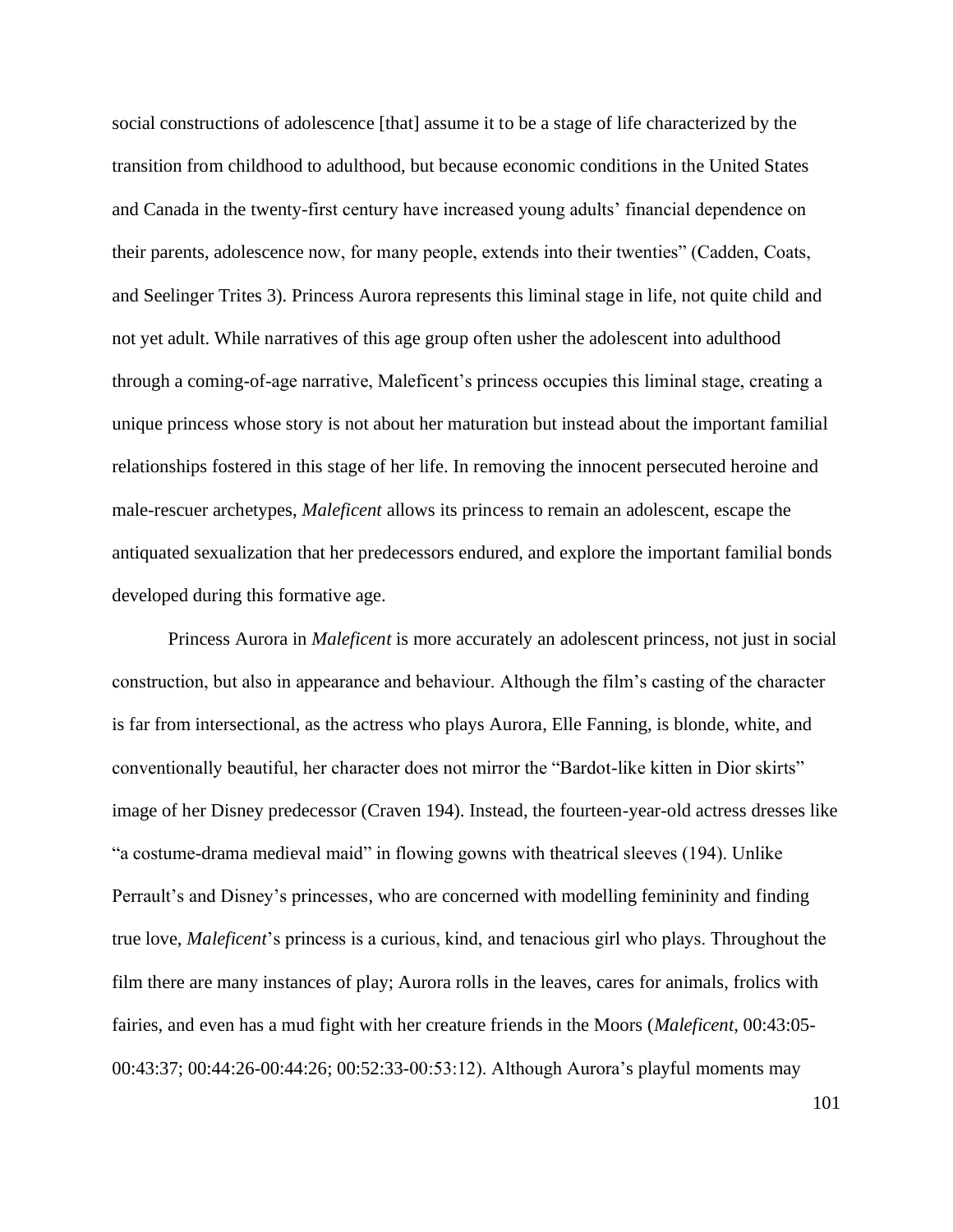sound infantilizing, the common adolescent pastime of play is rarely depicted alongside conventional princess characters, who are more often than not in the midst of courtship or persecution. Aurora's playful nature is a refreshingly spirited depiction of this liminal age where one is neither child nor adult. However, that is not to say Aurora is innocent or naïve. Aurora is a curious character who "wonder[s] at the world about her," observing the thorn wall that separates the two lands and inquiring about the political tensions (00:43:31-00:43:34). When Maleficent briefly explains the loss of her wings, Aurora demonstrates emotional intelligence, sensing her adoptive mother's grief and pain she comforts her by holding her hand (00:54:51-00:55:31). In *Maleficent*, Princess Aurora occupies the liminal space that is adolescence, demonstrating through play and political intrigue that she is transitioning from child to adult but has not yet fully transformed. In doing so, Disney offers audiences an adolescent princess whose behaviours, concerns, and conflicts are more attuned to those of its contemporary young audience.

Another notable feminist revision is that Princess Aurora exhibits agency, something that her passive predecessors problematically lacked. After a tearful confrontation with Maleficent about the truth of her royal lineage and the curse, Aurora rides off on horseback to the castle and delivers herself to her father, the king (*Maleficent*, 01:05:09-01:05:41). Aurora's decision to take charge of her own predicament is unlike any actions made by the princesses in Perrault's or Disney's version. Neither princesses make any attempts to change their fate and instead are passive victims of persecution who break down in tears as opposed to taking action. Although Princess Aurora cannot escape her fate in *Maleficent*, her attempt is commendable and separates her from the innocent persecuted heroines of the past.

Aurora's agency manifests as political power by the end of the film. When the battle is over and King Stefan is dead, Aurora takes her place as matriarchal ruler of both the Land of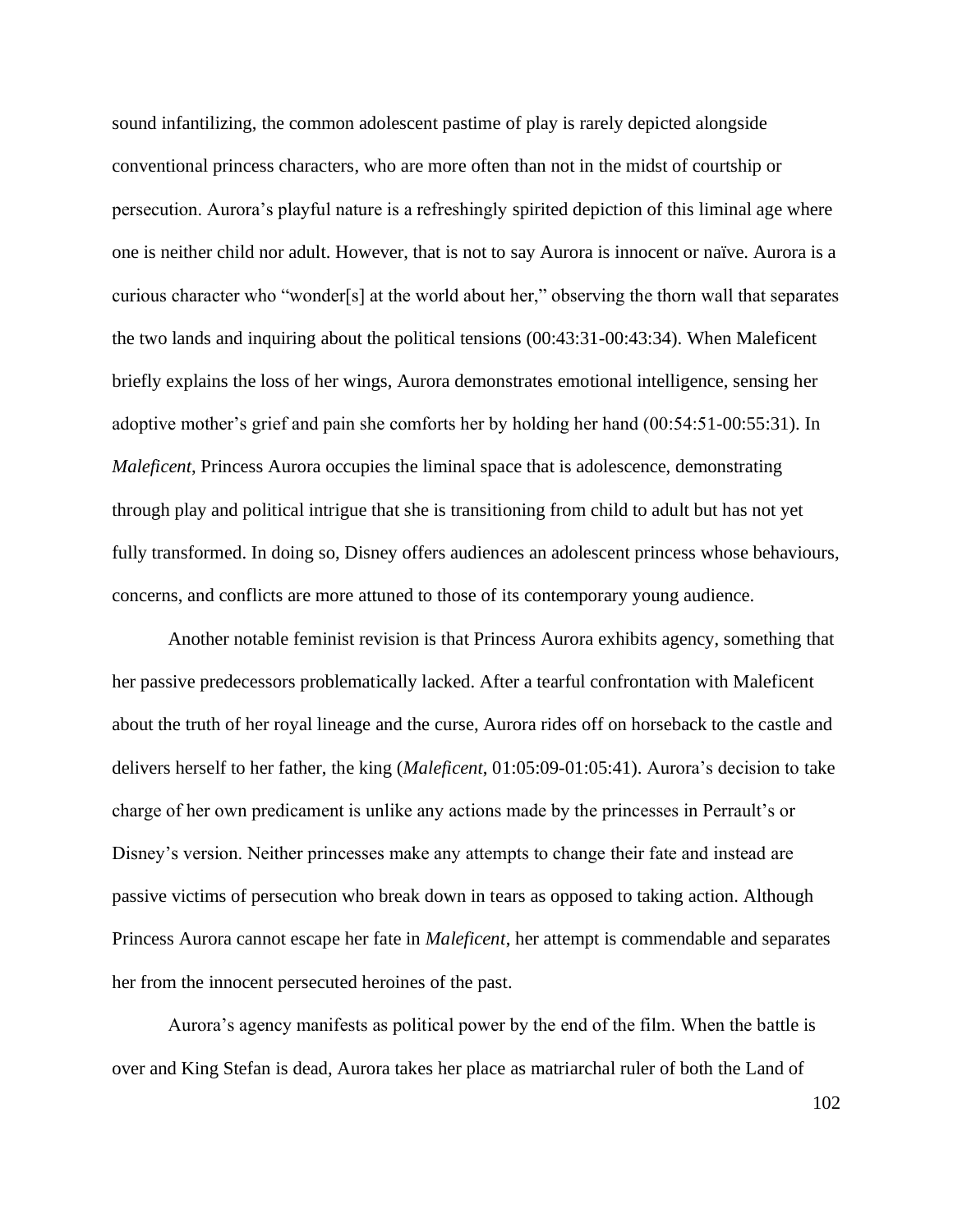Men and the Moors. In the film's final scene, flowers grow magically wherever Aurora walks (01:26:19-01:26:27). Maleficent's twisted throne of branches, which was once the symbol of her temporary dictatorship, transforms into a throne of flowers for Aurora's new reign (01:26:27- 01:26:33). While Disney's *Sleeping Beauty* establishes an androcentric gendered social structure indentured to patriarchy (the prince), *Maleficent* creates a matriarchal world where nature is in harmony with Aurora's female power (Zipes, "Beyond Disney in the Twenty-First Century" 290). However, Aurora does not appear to have complete agency, as Maleficent stands at her side as her guardian and mentor in the film's idyllic, matriarchal new world order. The adolescent Queen Aurora is given power and agency as ruler but is also under the watchful eye of her parent guardian, like a young royal taking the throne with her advisor at her side until she comes of age. Although Aurora's agency has limitations due to her age, the end of the film suggests that Aurora "will undoubtably bring about a more just world" (290). Although Aurora is young, she rises to power and uses her status to create a better world, all without an obligatory happily-ever-after with Prince Philip. To solidify her power further, the film's unidentified narrator reveals herself to be an adult Aurora setting the record straight about her and Maleficent's story. The 2014 film gives Princess Aurora power and authority over her own life's story, one that has been continuously told by the male tradition of fairy tales and popularly told by Perrault and Disney respectively. Aurora asserts herself as the true authority of the "Sleeping Beauty" tale and her narration directly challenges and undermines the authority of the male narrated tales that came before. *Maleficent* not only offers audiences a powerful adolescent queen, but also amplifies her female voice as ultimate authority.

In many ways, *Maleficent*'s Princess Aurora is drastically different from Perrault's princess and Disney's 1959 animated princess. Through subverting the male-rescuer archetype,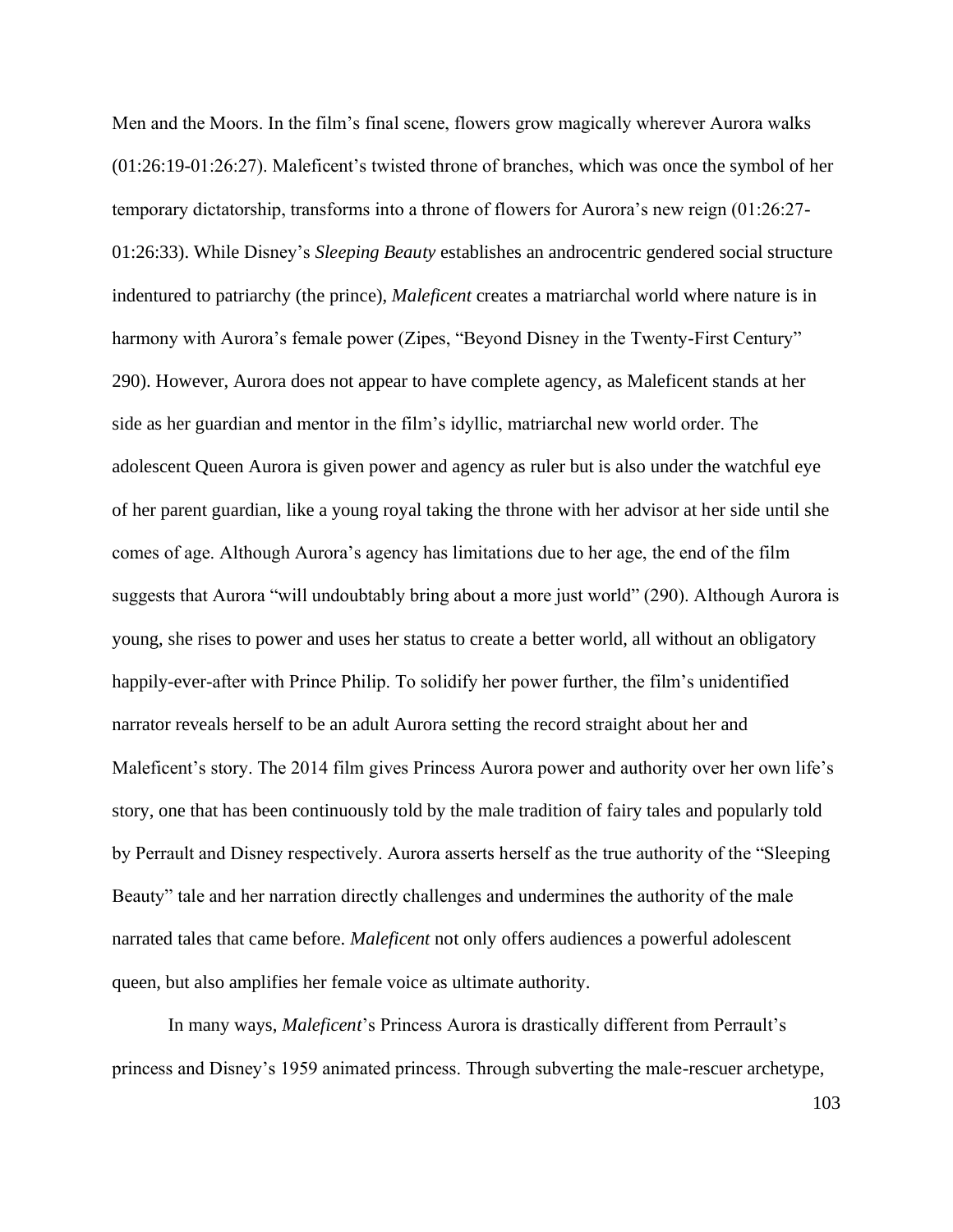*Maleficent* subsequently dismantles the innocent persecuted heroine archetype, creating an adolescent princess who no longer upholds an antiquated model of femininity or functions as an object of desire. Unlike her predecessors, whose main conflicts stemmed from maturation and marriage, Princess Aurora is concerned with the important familial bonds in her life, creating a more accurate depiction of contemporary adolescence. *Maleficent* revises the previously passive princess character into a playful, curious, and tenacious adolescent princess, one who not only exhibits agency but also has power and authority of her own. Through these radical revisions, Disney offers contemporary audiences a Sleeping Beauty character who is a new model of adolescent femininity, one who is concerned with issues like family and politics and seeks to create a better world for all.

### **6.4 Maleficent and Motherhood**

Disney's *Maleficent* opens with a prophecy, not about a sleeping princess as audiences might expect, but instead about an unknown figure who is said to unite two warring kingdoms: "Once upon a time there were two kingdoms that were the worst of neighbours. So vast was the discord between them that it was said only a great hero or a terrible villain might bring them together" (00:00:36-00:00:50). Not only does this legend reframe the familiar story of "Sleeping Beauty" to focus on Maleficent, but it also presents a dichotomy of hero versus villain that asks audiences to question their preconceived notions of Maleficent, one of Disney's most famous and fearsome villains. *Maleficent* seeks to humanize Perrault's evil fairy and Disney's femme fatale who memorably curses a baby for not being invited to a party. In this retelling, Maleficent's actions are explained as retaliation for a heinous betrayal at the hands of a young King Stefan, who drugs Maleficent and steals her powerful fairy wings in order to claim the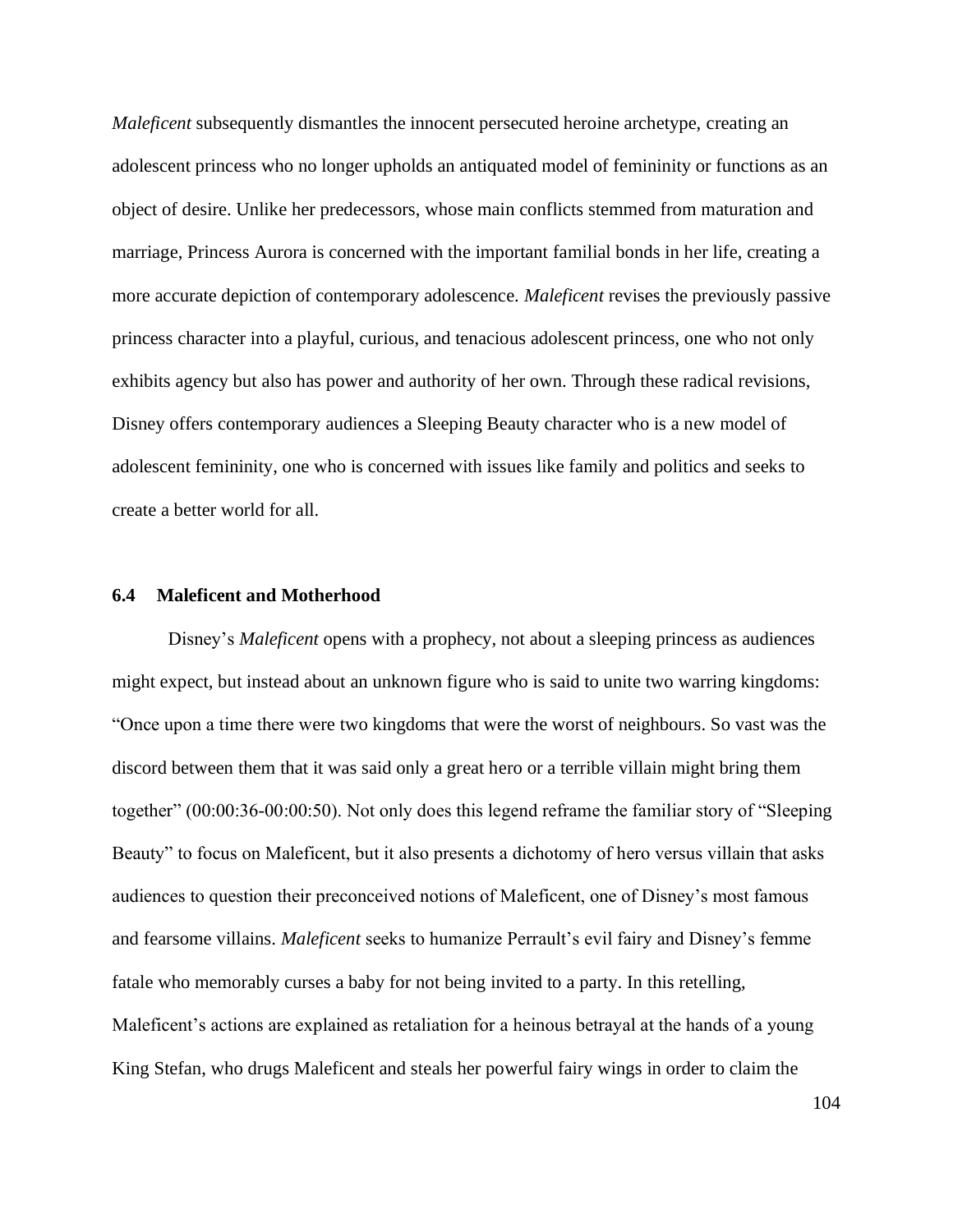throne. The emotional scene is a metaphor for rape and presents Maleficent's villainy as a result this abuse, creating a seemingly feminist revision of the character that addresses the important issue of sexual assault and presents Maleficent as a rape survivor overcoming her trauma and oppressor. However, undermining this narrative is a problematic representation of rape survivors, as Maleficent's villainy is a direct result of her assault and her redemption is directly dependent upon finding her maternal abilities. Although *Maleficent*'s story is supposed to liberate her character, the film perpetuates the harmful stereotype that women who have been raped are irrational and the antiquated message that deviant women must conform to heteronormative roles, such as motherhood, in order to be valuable members of society.

Maleficent's triumph over patriarchy is the film's most apparent feminist revision to the source material. At the beginning of the film, Maleficent is established as a representative of matriarchy. Although the Moors have no political hierarchy, Maleficent is named as the powerful protector of this fertile, green realm and represents it in battle using her powerful wings to fight off attacks from the neighbouring kingdom (*Maleficent*, 00:12:06-00:13:38). The world of humans, often referred to as the world of men, is a dark, barren land and is characterized as a patriarchal realm ruled by greedy, tyrannical kings who seek to take down Maleficent and conquer the Moors. *Maleficent* establishes the battle between the two worlds as a conflict between patriarchy and matriarchy and appoints Maleficent as a representative of the latter, a theme that continues throughout the film.

Maleficent's wings are the main source of her matriarchal power. Maleficent uses her wings to fly through the Moors and to protect the border from the King's army, using gusts of wind and sweeping attacks. When Stefan, Maleficent's childhood friend, returns to the Moors as an adult, he drugs Maleficent and steals her wings as she sleeps (00:16:25-00:18:47). The scene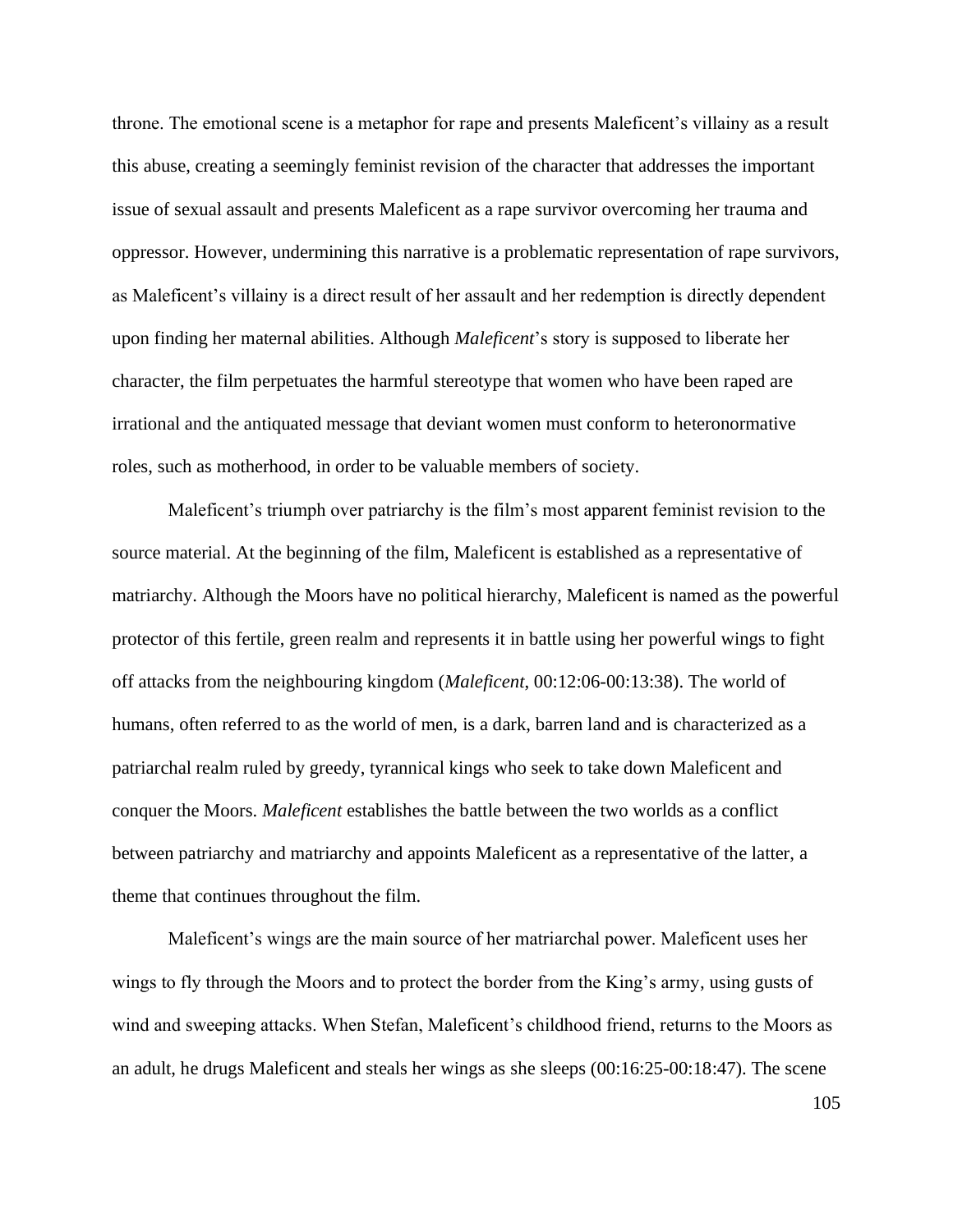echoes how sexual violence often occurs between acquaintances and also depicts a common rape narrative where a woman is made unconscious and then sexually assaulted while incapacitated or unconscious (Park 11; Popova 23). In an interview, actress Angelina Jolie, who plays the role of Maleficent and is executive producer of the film, explains how she and writer Linda Woolverton decided that in order to humanize the villain, "Something would have to be so violent and aggressive and so of course for us, we were very conscious… that it was a metaphor for rape" (Jolie qtd. in Zipes, "Beyond Disney and the Twenty-First Century 290). Indeed, rape is a powerful metaphor for depicting patriarchal power over female characters. Rape is one of the most violent and oppressive acts that can be inflicted upon the female body: "classic texts of the debate… see rape not as a sexually motivated act, but as a form of oppression, social control, and political power; in fact, as the most significant expression of male dominance" (Sielke 368). Stefan's mutilation of Maleficent's body is a conscious act of political strategy, not an act of desire, as taking her wings oppresses her by taking the source of her matriarchal power. Moreover, Stefan brutally asserts his dominance over Maleficent to reduce her power and to gain more for himself, as stealing her wings allows him to prove himself worthy of claiming the throne of the patriarchal kingdom of men. Through the violent act of rape, *Maleficent*  metaphorically demonstrates patriarchal oppression of matriarchal power.

Maleficent's metaphorical rape makes her confrontation with King Stefan in the final battle scene incredibly impactful. At the top of a tall turret, evoking the same phallic imagery as Perrault's tower, King Stefan falls to his death bringing an end to patriarchal rule. While Maleficent does not kill Stefan herself, Maleficent's confrontation does lead to social change. As Jack Zipes explains, "By overcoming abuse and confronting tyranny, Maleficent lays the groundwork for a different kind of society that will combine a cultivation of nature and the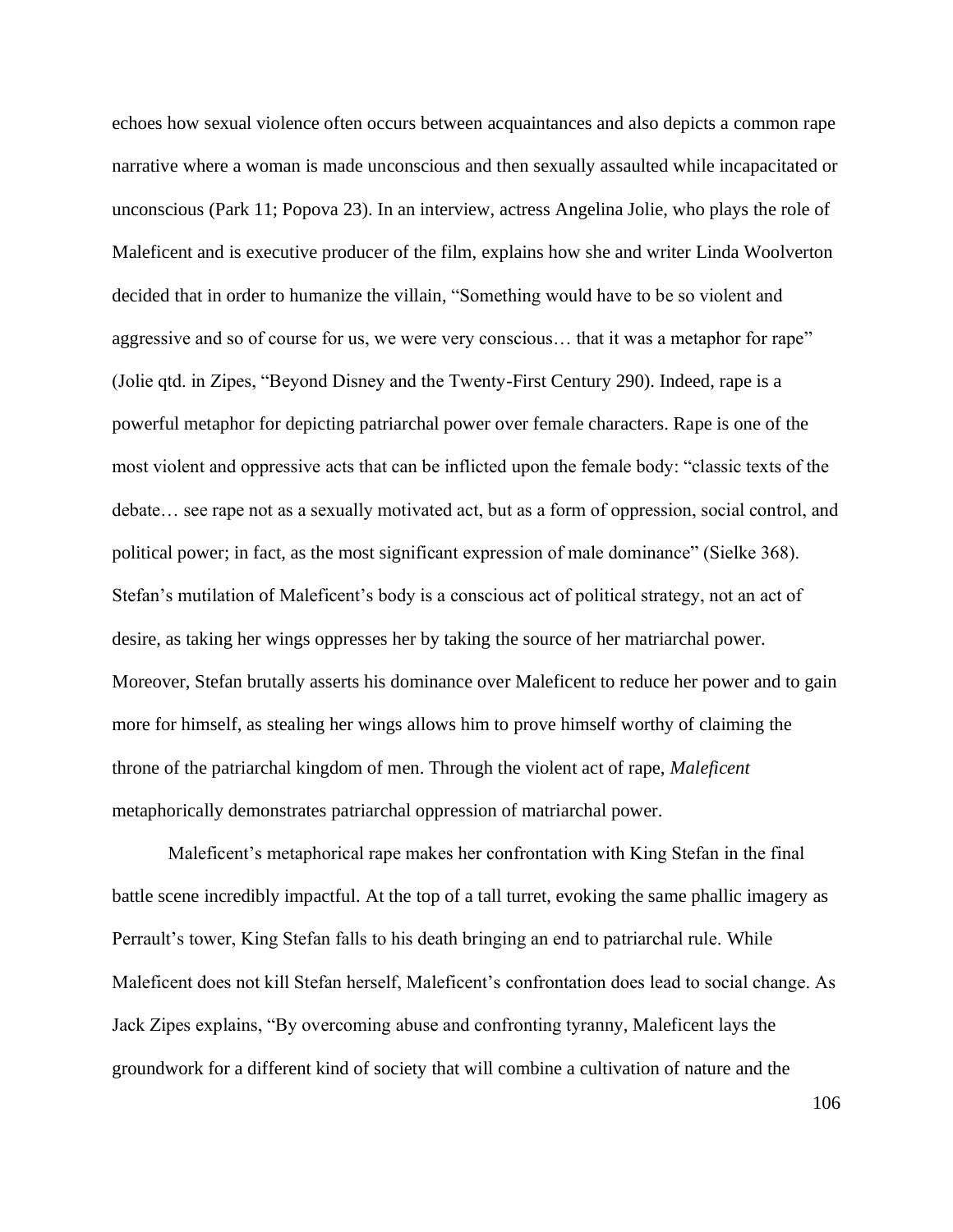environment with a more democratic approach to government" ("Beyond Disney in the Twenty-First Century" 290). Maleficent overcomes one of the most violent abuses of the female body, confronts her abuser, and replaces his patriarchal rule with a matriarchal system governed by the kind-hearted Princess Aurora. In the end, Maleficent restores her wings, but more importantly improves the political world around her. Maleficent's confrontation and triumph over patriarchy demonstrates female power and promotes matriarchal social structures, marking *Maleficent* as what appears to be a turn towards feminism for the Walt Disney Company.

However, beneath the film's seemingly feminist narrative, *Maleficent* perpetuates problematic representations of female rape survivors, as the film suggests Maleficent's villainy is a direct result of her trauma and portrays her as an irrational threat to society. After Stefan takes Maleficent's wings, her pain and suffering cause her to retreat to a desolate, secluded castle (which audiences may recognise as the Forbidden Mountain, Maleficent's home in *Sleeping Beauty*). There she gathers her strength and turns vengeful towards the newly appointed king. However, before seeking her revenge, Maleficent also problematically menaces her community in the Moors. Draped in dark clothing that is reminiscent of her femme fatale form in *Sleeping Beauty*, Maleficent returns to the Moors and brings darkness and destruction, sucking life out of the foliage where she walks and forging her own throne out of dark branches (*Maleficent*, 00:24:44-00:25:55). As a result of her trauma, Maleficent turns against the people and the land she once to protected, appoints herself as ruler, and forces the creatures of the Moors to bend the knee. Maleficent becomes the dark, heartless, and dangerous villain audiences know her to be due to her sexual assault.

Upon hearing the news of Princess Aurora's birth, Maleficent visits the castle, and the throne room scene from *Sleeping Beauty* ensues, as Maleficent attends the christening uninvited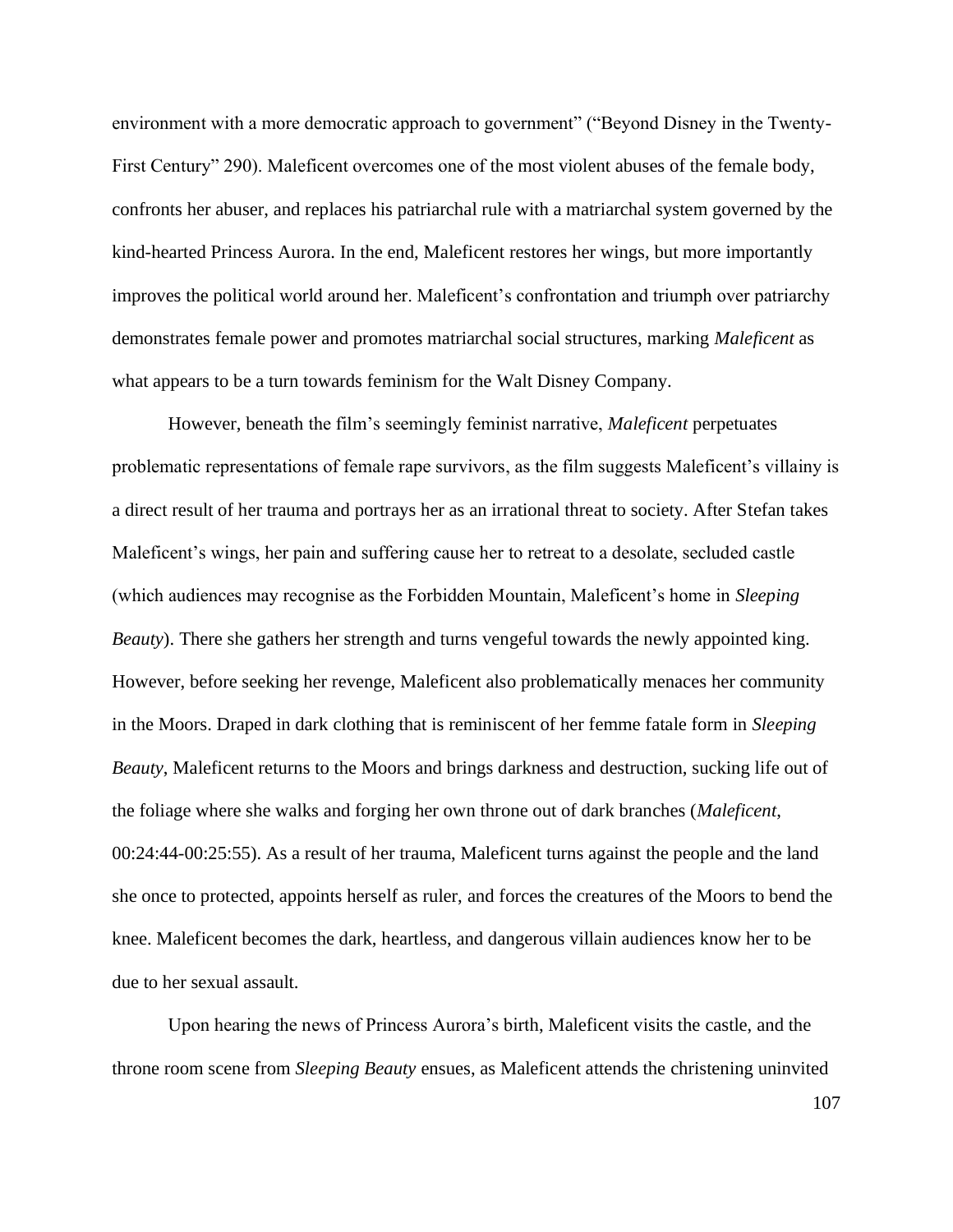and curses the child. However, the familiar scene is given a new perspective, as the motive behind Maleficent's curse on the infant Aurora is now understood as punishment for King Stefan's crimes against Maleficent. In her discussion of negative media representations of rape survivors, Zoe Brigley Thompson explains that a common narrative portrayed by the media is that rape survivors are "broken, tainted, or hysterical even, and certainly not reliable as a rational subject" (67). Maleficent's curse on Aurora is portrayed as a hysterical reaction to her trauma. Overcome by pain and anger she irrationally lashes out, cursing an innocent baby for its father's wrongdoings. While the film attempts to humanize Maleficent's villainy, explaining rape as Maleficent's motive for cursing the child perpetuates a harmful stereotype that represents rape survivors as tainted, emotionally irrational, and threatening to society.

It isn't until Maleficent begins to watch over the young Aurora that her morality starts to change. Investing in the revenge spell she cast, Maleficent supervises Aurora from afar, saving her from the ignorance and incompetence of the three good fairies who are watching over her (*Maleficent*, 00:40:58-00:41:19). Over time, Maleficent and Aurora form a familial bond, and Maleficent's virtue is slowly restored as she takes care of the young girl. Maleficent begins healing the trees in the Moors as she once did before and her relationship with the other inhabitants begins to mend as they watch her take on a motherly role with Aurora (*Maleficent*, 00:41:36-00:41:41; 00:52:56-00:53:08). When Maleficent is unable to reverse the sleeping curse, her motherly kiss on Aurora's forehead revives the princess, undoing Maleficent's villainy and establishing her as the hero of the tale. Moreover, Maleficent's adoptive mother role is portrayed as a bond of true love, as it is Maleficent's motherly true love's kiss, not the prince's romantic kiss, that awakens the princess. At the end of the film, Maleficent assumes the role of Aurora's sole caregiver and is praised for her heroism. Maleficent's goodness is directly related to her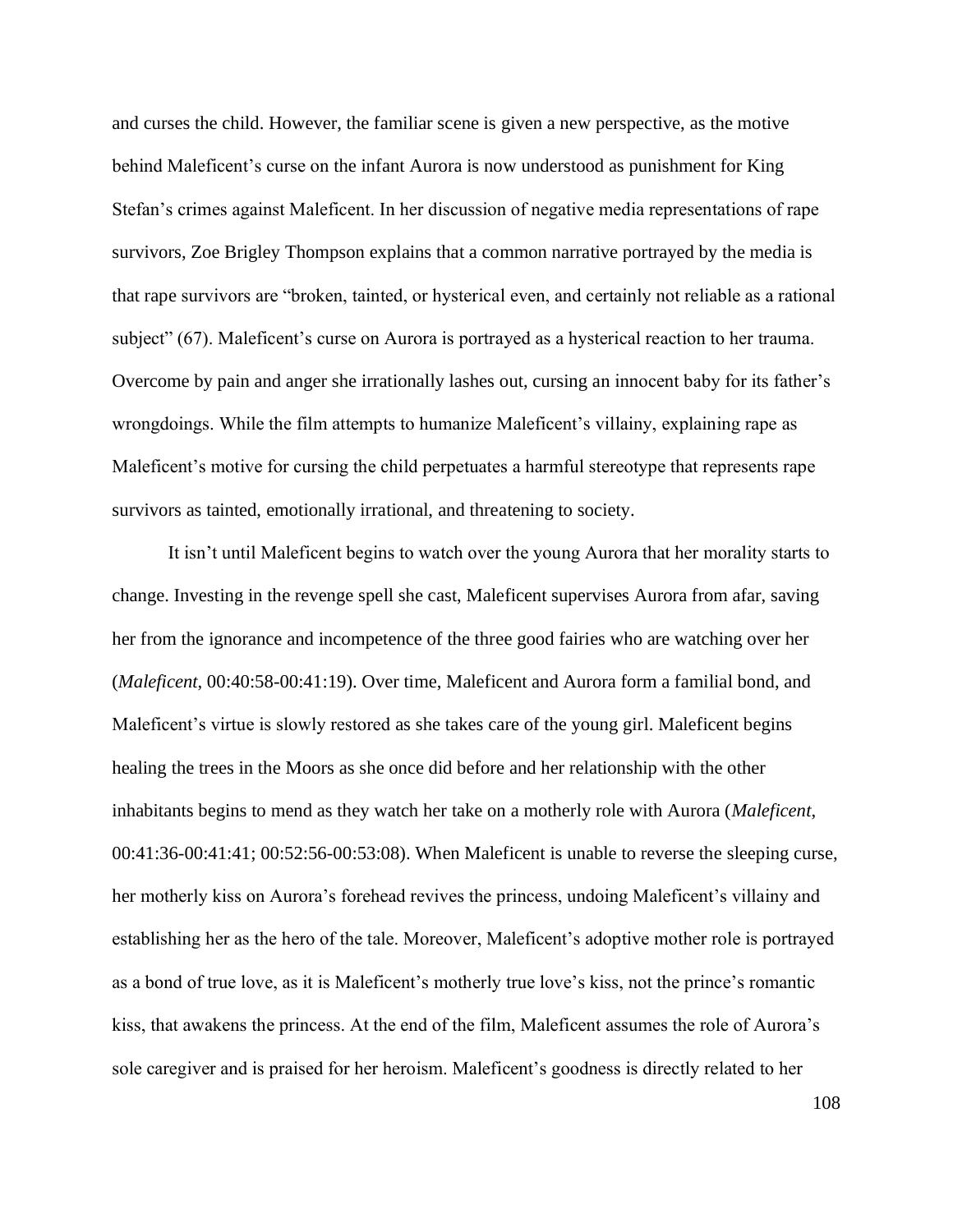maternal abilities, demonstrating how even the most tainted, villainous women can be saved through conforming to the heteronormative role of motherhood.

In tying Maleficent's rehabilitation to her maternal abilities, *Maleficent* perpetuates an antiquated patriarchal message that harkens back to Perrault's "The Sleeping Beauty in the Wood." As discussed in section 4.5, the ogress mother-in-law's plotline in Perrault's tale demonstrates what happens to women who disobey social norms. In the second, lesser-known half of Perrault's tale, the ogress brazenly defying all maternal instincts when she insists on eating her grandchildren for dinner. The ogress' villainy conveys a patriarchal message intended for female audiences, that women who do not uphold their maternal duties are wicked, socially deviant, and should be eliminated. Through the ogress character, Perrault advises his female audiences through negative example. This same message is continued in *Sleeping Beauty.* Like Perrault's fairy, Maleficent's irrepressible, predatory nature and defiance of maternal instincts make her a deviant woman who is inevitably defeated and removed from society. While Maleficent's depiction of the femme fatale addresses 1950s anxieties around female independence and sexuality, these fears are merely a continuation of the antiquated, patriarchal gender roles and gendered social structures from Perrault's tale that value women for their maternal roles.

*Maleficent* takes a different approach to portraying the same patriarchal message as Perrault's tale and Disney's 1959 film, only this time using positive example to demonstrate how women can find redemption through social norms. Maleficent, who was once an irrational and socially deviant woman, is rehabilitated through her undertaking of the care of a child, Princess Aurora. Maleficent's story then becomes a positive example of how conforming to heteronormative social roles can save socially deviant women. Through female villains, all three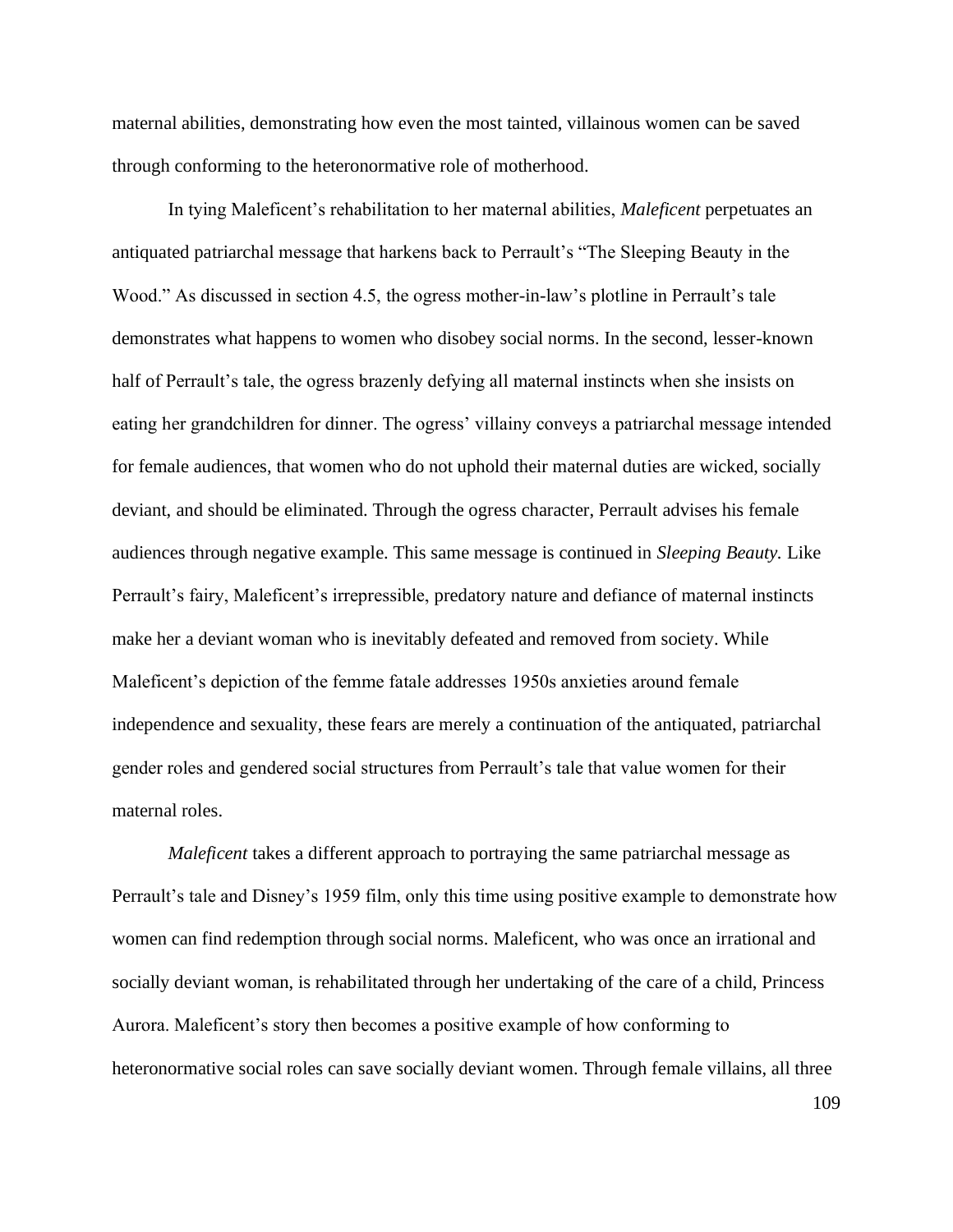versions of "Sleeping Beauty" perpetuate the patriarchal message that women are only valuable members of society when fulfilling traditional gender roles such as motherhood. Although *Maleficent* delivers its message from a positive perspective, the female villain overcomes patriarchal oppression only to be ushered back into the patriarchal fold as a mother.

As a rape survivor, Maleficent is portrayed as a dark, irrational villain to all of society, but through conforming to gender roles and becoming a maternal figure, she is transformed into a hero. Maleficent's goodness is directly associated with her maternal abilities, conveying the sexist notion that women are upstanding, valuable members of society when they are fulfilling prescribed gender roles, such as being a mother. Although *Maleficent* offers audiences the seemingly feminist narrative of a rape survivor triumphing over patriarchy and establishing a brighter, matriarchal future, the film's problematic representation of rape survivors as irrational and dangerous undermines the film's integrity and duplicates the patriarchal messages of Disney and Perrault. *Maleficent*'s attempt to address contemporary society's rising visibility of feminism through the important issue of rape fallaciously denigrates the experiences of the very women the film is trying to advocate for. While Maleficent may be free of King Stefan's patriarchal oppression, she is not free of society's gender roles, even in this twenty-first century retelling.

## **6.5 Conclusion**

In many ways, *Maleficent* revises Perrault's "The Sleeping Beauty in the Wood" and Disney's *Sleeping Beauty* for contemporary audiences by addressing the rising visibility of feminism in popular culture. *Maleficent* successfully dismantles some of the most sexist and persistent gender roles and gendered social structures that are present in Perrault's tale and amplified by Disney's 1959 animated film. In *Maleficent,* gender roles such as the male rescuer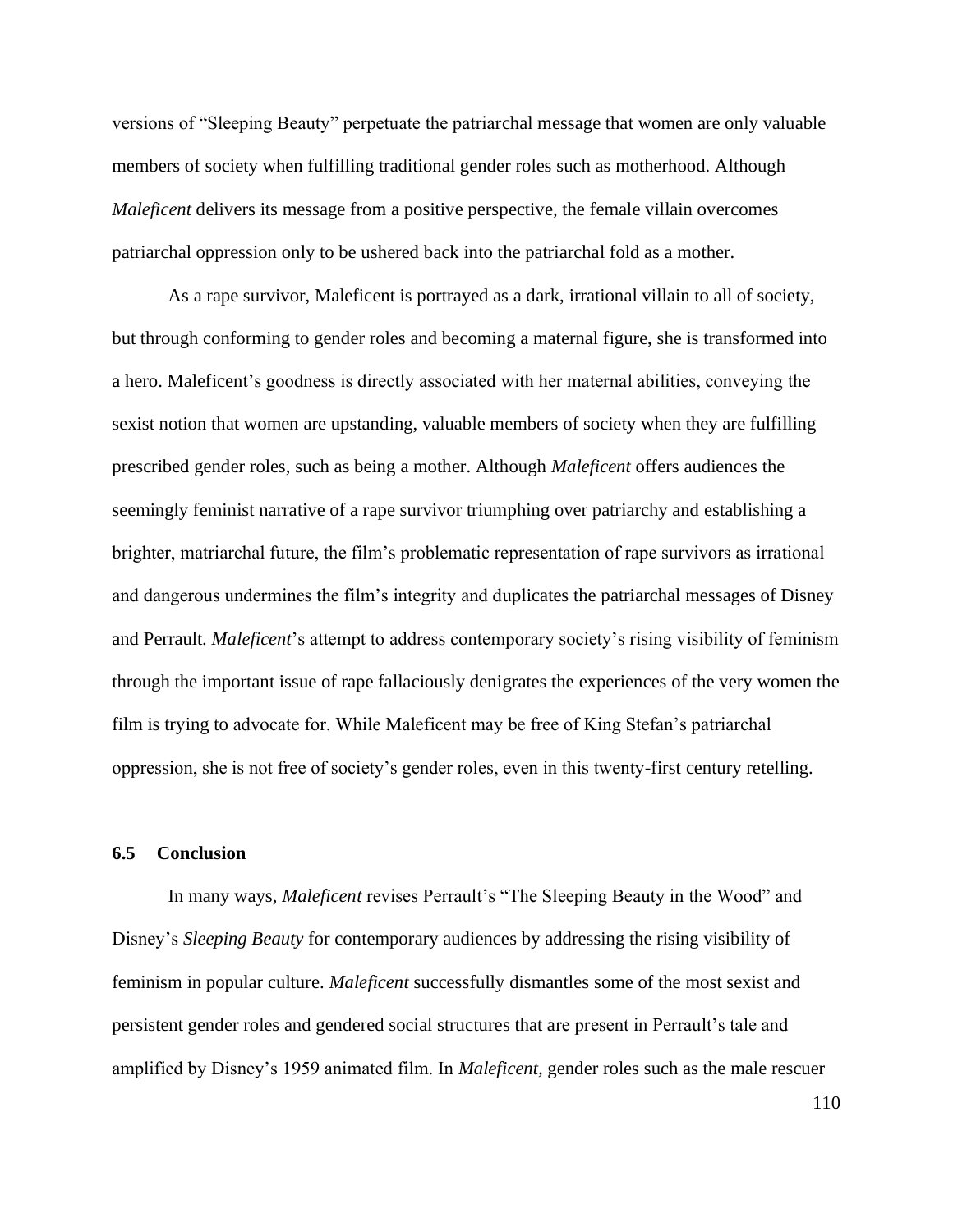and the innocent persecuted heroine are done away with and replaced with a female rescuer and a more accurately adolescent princess who demonstrates agency. Moreover, Disney's *Maleficent*  includes the powerful narrative of a female rape survivor overcoming oppression, confronting her abuser, and creating a better matriarchal world for all. *Maleficent* reframes the traditionally sexist fairy tale of "Sleeping Beauty" into a story focused on familial bonds and female relationships as opposed to romantic relations between heterosexual couples. Through revising the roles of the prince, the princess, and the female villain, Disney's *Maleficent* creates a fairy tale with a more inclusive version of true love that promotes familial bonds and female relationships.

However enticing this notion of a feminist "Sleeping Beauty" tale may be, caution must be taken with Disney, for "when offering active female role models, Disney gives with one hand and takes away with the other" (Sawin 106). Indeed, there are many duplications of the source material within *Maleficent* that directly undermine the apparent feminist revisions within the film. In efforts to create a more dynamic retelling of "Sleeping Beauty," Disney's *Maleficent* addresses some of the darker themes of the tale, such as rape and sexual assault. Although *Maleficent* successfully revises the prince character by dismantling and subverting the malerescuer archetype, the film does not address Prince Philip's violations against the princess' body autonomy when he kisses her without consent. The inclusion of the non-consensual kiss perpetuates the problematic narrative that sexual assault is excusable when meant romantically. Additionally, as a rape survivor, Maleficent is portrayed as a dark, irrational villain to all of society who is only transformed into a hero through conforming to the traditional gender role of motherhood. Not only does *Maleficent*'s portrayal of a rape survivor perpetuate the harmful stereotype that women who have been sexually assaulted are irrational and even dangerous to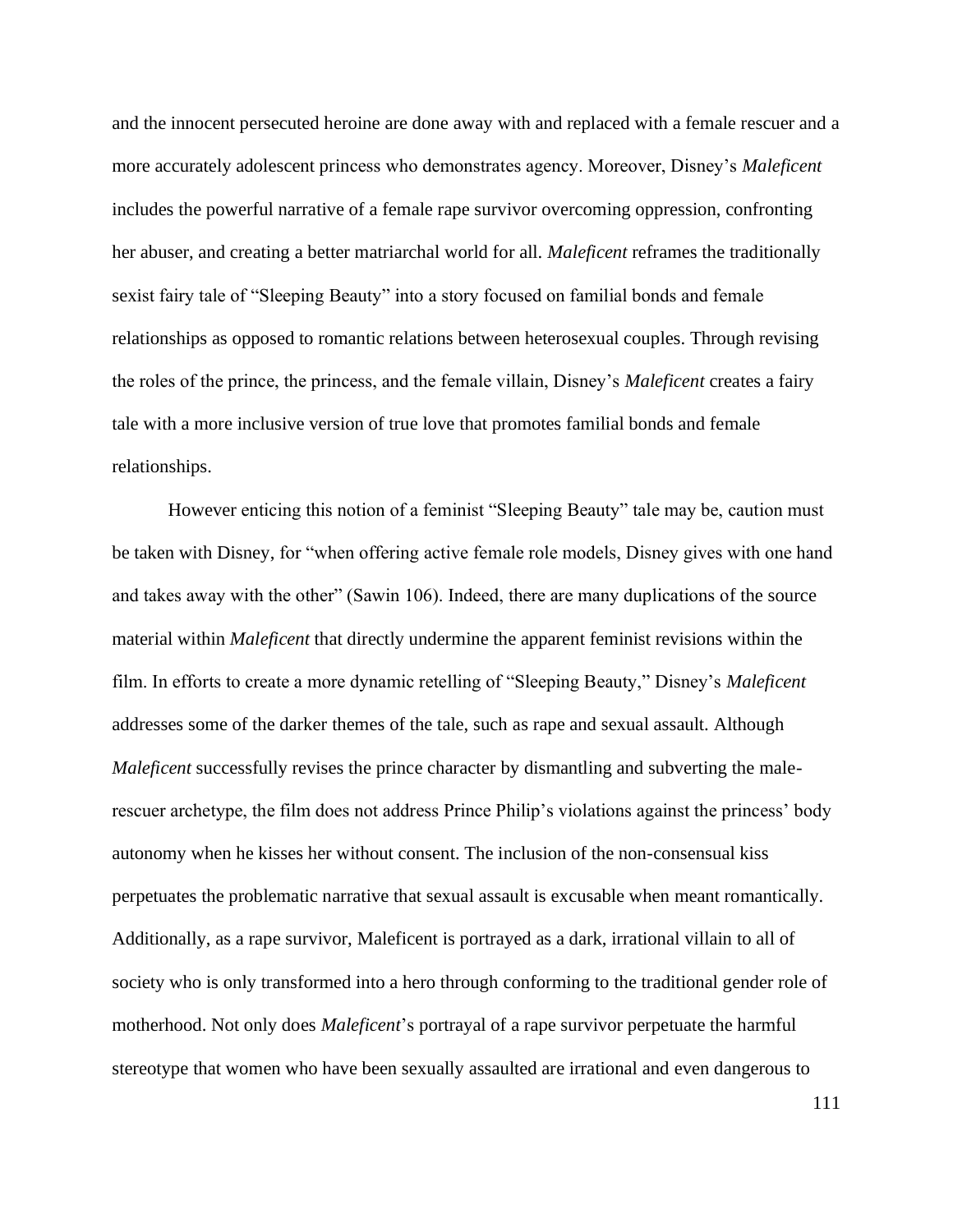society, but the film also conveys the sexist message from Perrault's and Disney's tales that women are upstanding, valuable members of society only when they are fulfilling prescribed gender roles, such as being a mother. While Disney's *Maleficent* may have feminist revisions within the film, *Maleficent* duplicates gender roles and gendered social structures from the film's source texts, conveying sexist gender codes from hundreds of years ago to contemporary audiences. To refer to *Maleficent* as a feminist adaptation of Perrault's "Sleeping Beauty in the Wood" and Disney's *Sleeping Beauty* would be to ignore the film's problematic representations of sexual assault and rape survivors, something that should not be overlooked in a twenty-first century retelling.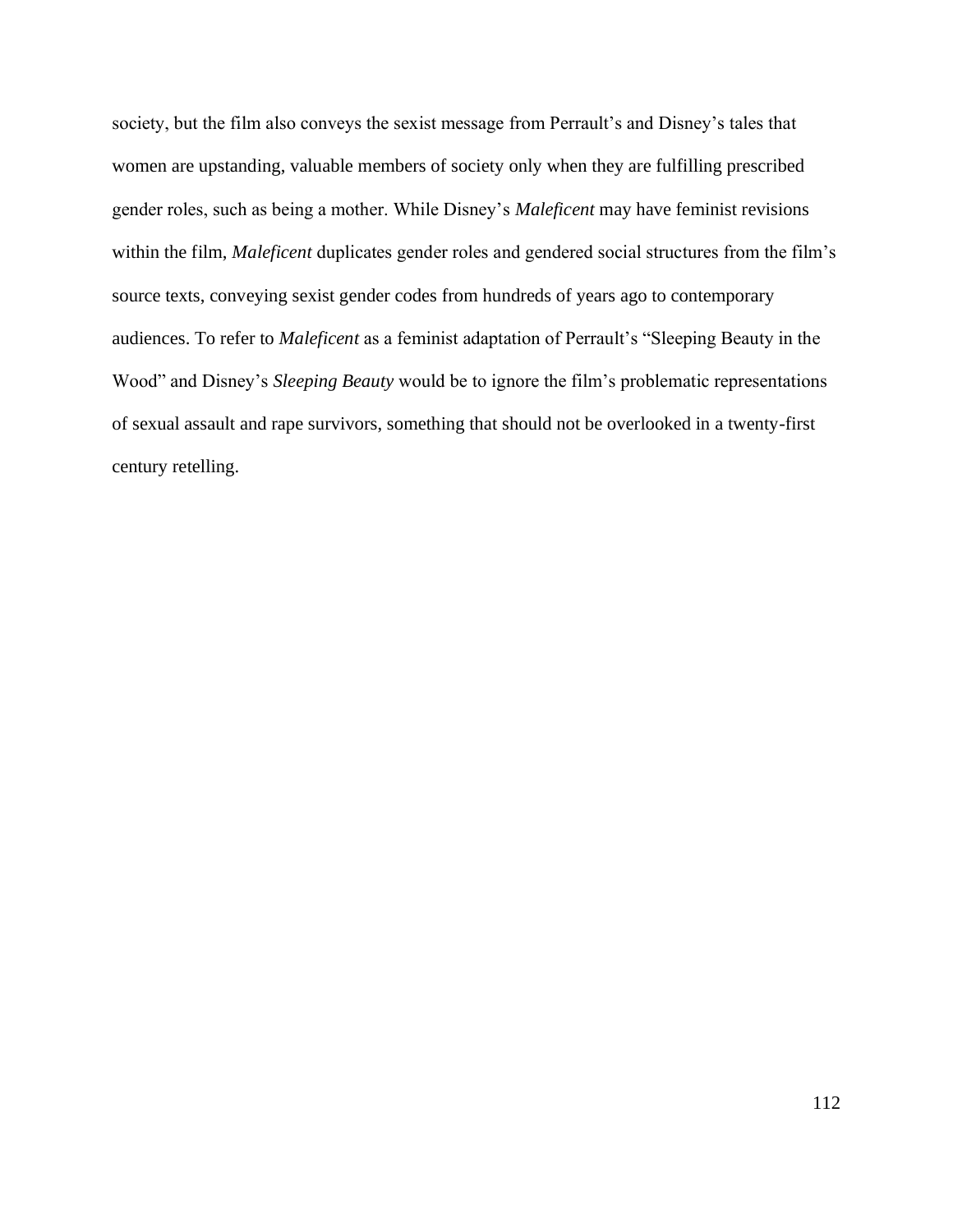# **Chapter 7: Conclusion**

## **7.1 Summary of Findings**

The recent resurgence of feminism in contemporary North America has inspired more positive representations of women in children's culture. However, because people often learn about feminism from popular culture, many audiences engaging in dialogues about gender representations in children's texts are misinformed about the many manifestations of sexism in Western culture and the deep roots of patriarchy in social structures. Due to these misunderstandings, many texts that are being labelled as empowering to young female audiences are participating in patriarchal discourses under the pretences of feminism. These faux feminist narratives are problematic because the "popularized, restricted, and simplified version of feminism [they present] masks the elements of the [text] that reinforce social and patriarchal structures" (Williams 114).

The purpose of this study was to examine faux feminist narratives in children's films and how they convey patriarchal concepts of gender to young audiences. Through the critical framework of adaptation theory, my research analyzed *Maleficent* (2014) in comparison to its source texts "The Sleeping Beauty in the Wood" and *Sleeping Beauty* (1959). I examined representations of gender in each "Sleeping Beauty" text using Zipes' terminology of "duplicates" to refer to instances that reproduce and reinforce traditional and conservative notions of gender and "revisions" to signify moments that alter or challenge gender representations in a feminist way (*Fairy Tale as Myth/Myth as Fairy Tale* 2013). Through this analysis, my research addressed the following questions:

• What messages do the representations of gender in "The Sleeping Beauty in the Wood," *Sleeping Beauty,* and *Maleficent* convey to young audiences?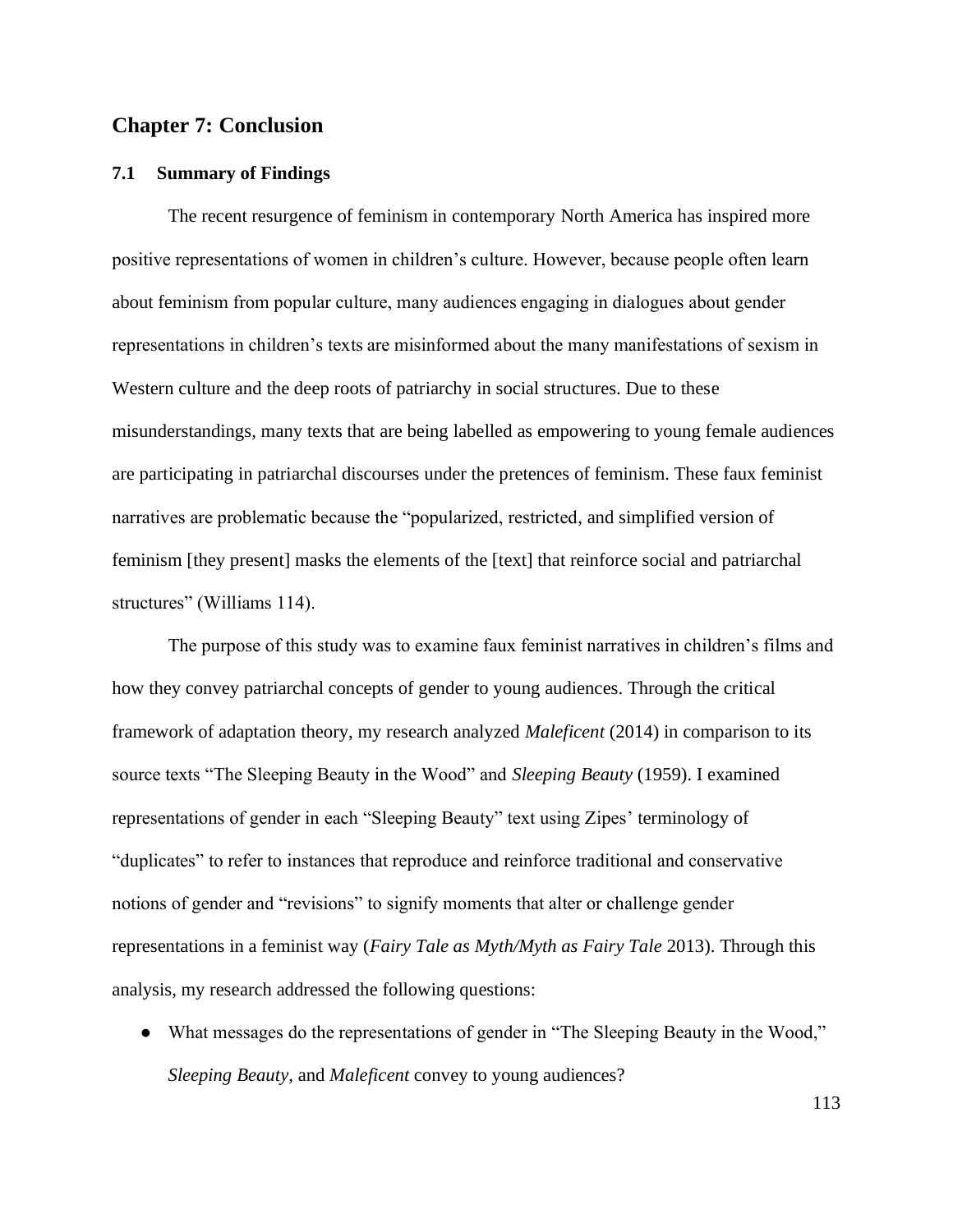- What gender representations have changed over time and what gender representations have persisted throughout the three "Sleeping Beauty" texts?
- Where do the gender representations in *Maleficent* fall on the continuum between sexism and feminism?

In Charles Perrault's "The Sleeping Beauty in the Wood," gender is represented through the use of patriarchal gender roles and gendered social structures. Perrault created his fairy tales not only to entertain his dual audience of children and adults, but also to morally instruct them based on seventeenth-century bourgeois and aristocratic ideals. Like many of the stories in *Tales of Mother Goose*, "The Sleeping Beauty in the Wood" uses some of the most sexist gender representations commonly found in fairy tales in order to didactically convey traditional models of behaviour to Perrault's young audience. Perrault's tale includes the male-rescuer archetype, the innocent persecuted heroine archetype, the traditional model of femininity, the object of desire, and the wicked (step)mother.

The main characters of "The Sleeping Beauty in the Wood" embody gender roles and gendered social structures in order to convey messages about gender. Perrault's prince character fulfills the role of the male-rescuer archetype. The prince saves the princess twice with merely his status, gender, and presence, exemplifying the patriarchal notion that men are inherently rescuers. In turn, Perrault's princess demonstrates that women are passive victims who need saving, by satisfying the role of the innocent persecuted heroine (Jones 1993). Sleeping Beauty passively endures all three acts of oppression that inform the innocent persecuted heroine genre and spends the majority of the tale helplessly awaiting her male rescuer. Together, the male rescuer and the innocent persecuted heroine archetype perpetuate a patriarchal social structure where men are dominant and women are submissive.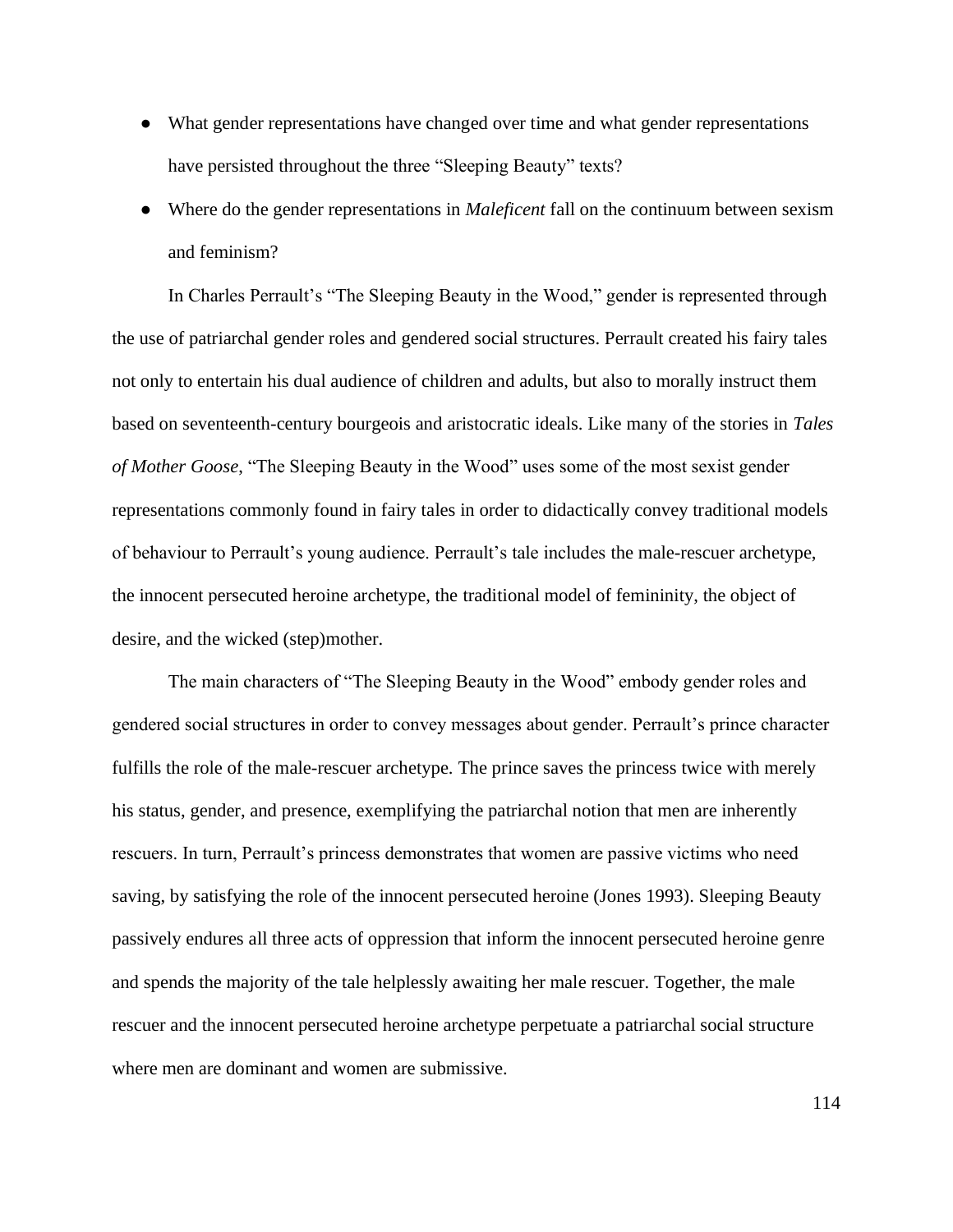Perrault's princess also acts as a model of femininity and functions within the tale as an object of desire. Sleeping Beauty is "[Perrault's] ideal '*femme civilisée*' of upper-class society," instructing young audiences based on beauty and behaviour standards of seventeenth-century France (Zipes, *Fairy Tales and the Art of Subversion* 40). Though the princess is beautiful, welltempered, and musically gifted, it is her submissive demeanour that is praised as patience by Perrault's moral verse and is rewarded with fairy-tale romance. Perrault's princess conveys the patriarchal message that submissive behaviour makes a woman desirable and virtuous. Indeed, desirability is an important aspect of the princess character, who also functions within the tale as an object of desire. Sleeping Beauty undergoes maturation during her enchanted sleep and transforms from a heedless teenager into a woman ready for marriage and children. Perrault's narration aligns the reader with the perspective of the prince, objectifying the princess as an erotic spectacle through the voyeuristic, male gaze which views the princess not as a victim of a sleeping curse, but rather as an object of desire that is the prince's right to acquire. Not only is Perrault's princess an innocent persecuted heroine, but she is also a model of ideal femininity who functions as an object of desire and portrays to young audiences that desirable women are passive prizes to be won.

Lastly, Perrault's lesser-known character, the ogress queen mother-in-law, fulfills the archetype of the wicked (step)mother. Perrault uses the second half of "The Sleeping Beauty in the Wood" to criticize women who neither adhere to social norms nor conform to traditional gender roles and gendered social structures, such as motherhood. In Perrault's tale the two socially reclusive, female antagonists are interchangeably wicked, as both are socially deviant in their own way, the evil fairy for her seclusion and the ogress queen mother-in-law for her cannibalistic nature that defies maternal instincts. While the ogress' death balances the narrative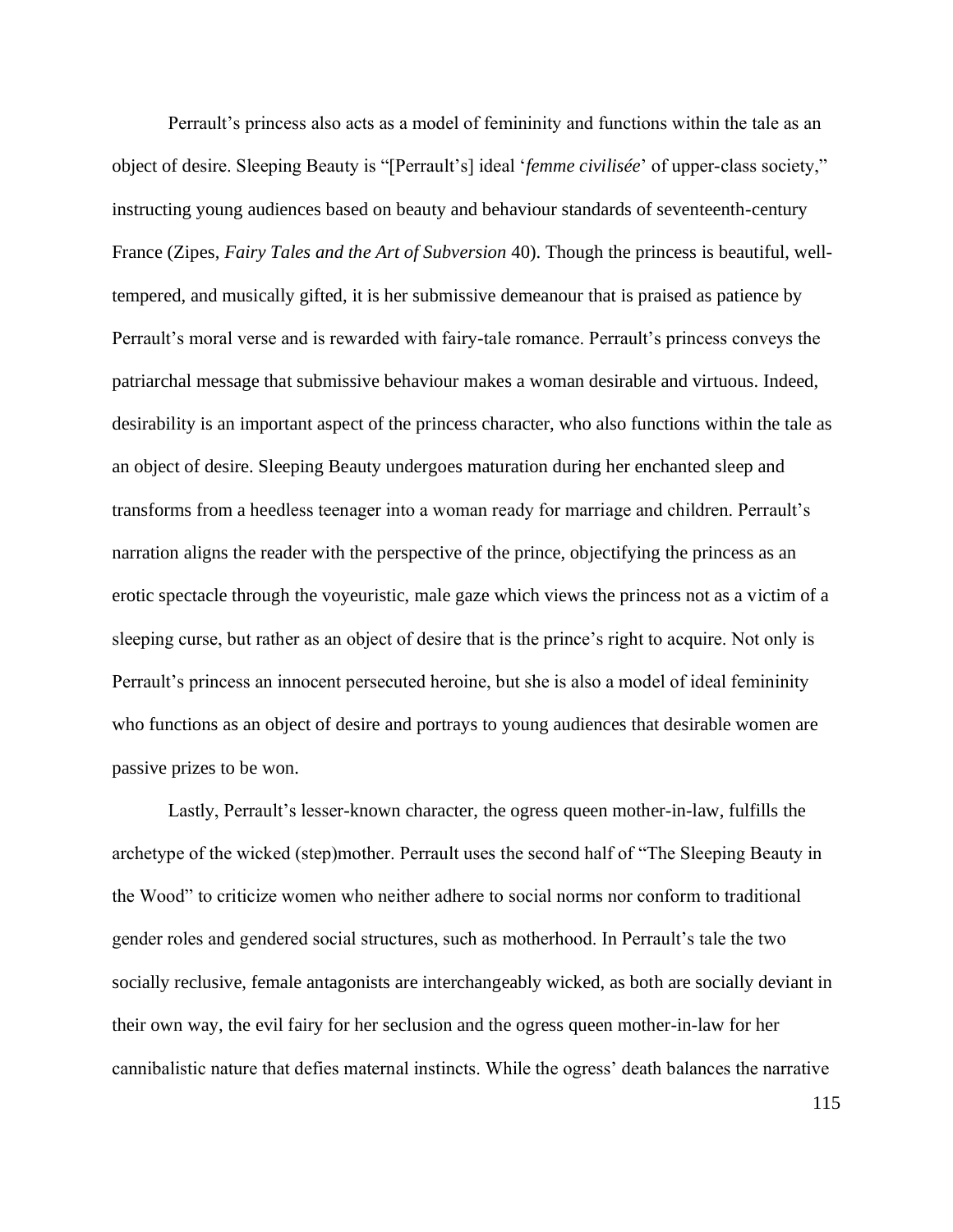structure of the tale by punishing one deviant woman in substitution for another (Fay 2008), her death more importantly demonstrates to young audiences that women who do not uphold their maternal duties within society are wicked, deviant, and have no place in society.

Following in the didactic footsteps of Perrault's fairy tale, the Walt Disney Company's *Sleeping Beauty* (1959) also represents gender through the use of traditional gender roles and gendered social structures. Although Disney's animated film incorporates modern trappings from the 1950s, the characters in *Sleeping Beauty* reproduce the same problematic representations of gender as their counterparts in Perrault's "The Sleeping Beauty in the Wood." Through the film's prolonged domestic interlude, *Sleeping Beauty* not only duplicates the patriarchal gender roles and gendered social structures of Perrault's tale, but also amplifies their traditional messages for contemporary audiences. Disney's animated *Sleeping Beauty* duplicates the malerescuer archetype, the innocent persecuted heroine archetype, the model of femininity, the object of desire, and introduces the femme fatale archetype.

Although Disney made many changes to the tale's plot and romance, *Sleeping Beauty*'s Prince Philip and Princess Aurora duplicate the male-rescuer and the innocent persecuted heroine archetypes from Perrault's tale. Like Perrault's character, Prince Philip's status, gender, and presence give him supremacy over nature, women, and supernatural beings. Through an androcentric social structure (Murphy 1995), Disney duplicates the traditional archetype of the male rescuer and presents the same sexist message as Perrault, this time for a 1950s audience: that men are inherently "redeemers" and desirable women are inherently passive (Rodriguez 52). Indeed, Disney's Princess Aurora duplicates the accompanying innocent persecuted heroine archetype and endures two of the three acts of the genre. Though Disney's princess is a 1950s teenage dream with her modern beauty aesthetics and contemporary teenage conflicts, Aurora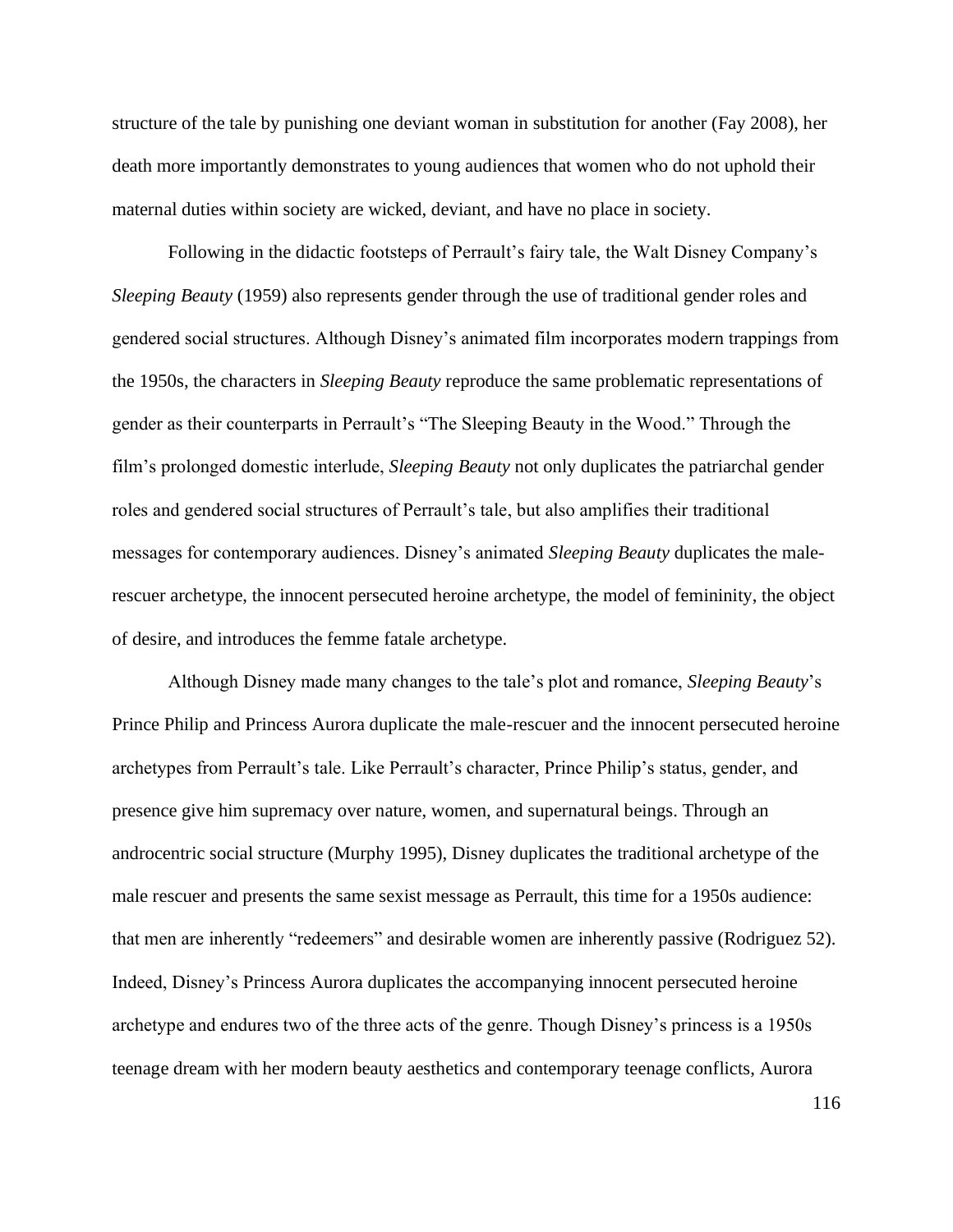maintains the same model of femininity as Perrault's ideal *femme civilisée* through her ballet background and her amplified displays of passivity.

*Sleeping Beauty* also duplicates the princess' function within the tale as an object of desire. Disney's *Sleeping Beauty* gives visual representation to the objectification of the princess, who, like Perrault's princess, undergoes maturation in her enchanted sleep. Through the animated body of the teenage Aurora, with her sexualized, ballet figure and Bridget Bardot-like good looks, the film sets unrealistic body standards for young audiences (Craven 194). Through cinematography and multi-layered compositions, the film creates a voyeuristic spectacle that, like Perrault's tale, aligns the audience with the male gaze of the prince and objectifies the princess as a prize to be won. Moreover, the princess' lack of dialogue throughout the second half of *Sleeping Beauty* reproduces and reinforces Perrault's traditional ways of viewing young women as passive, erotic spectacles.

*Sleeping Beauty*'s female antagonist fulfills the femme fatale archetype. Disney removes the cannibalistic second half of Perrault's tale, however the patriarchal codes and messages conveyed by Perrault's wicked (step)mother archetype from that segment of the story are duplicated through the femme fatale archetype. The character of Maleficent reproduces the socially deviant traits of Perrault's two female antagonists as the dangers of the femme fatale. While the contemporary archetype addresses 1950s anxieties around female independence and sexuality (Bell 1995; Doane 2013), these fears are merely modern continuations of the antiquated notion from Perrault's tale that women are only valued for their maternal roles in society.

Unlike *Sleeping Beauty, Maleficent* (2014) does not directly employ the same traditional gender roles and gendered social structures as "The Sleeping Beauty in the Wood." Influenced by the rising visibility of feminism in contemporary culture, *Maleficent* is a complex live-action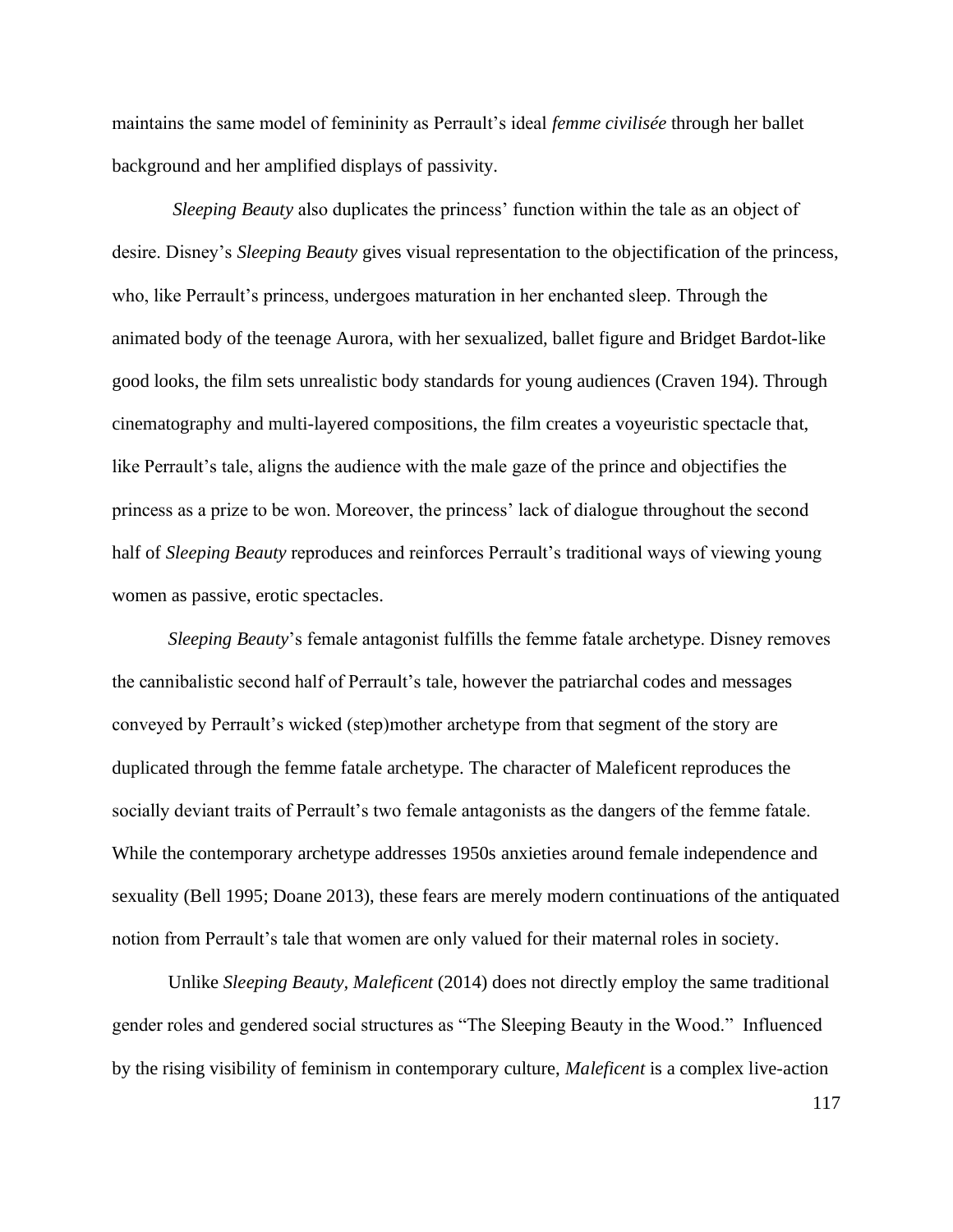adaptation that does not overtly subscribe to its source materials' traditional coding of gender but does not thoroughly challenge patriarchal structures either. Although *Maleficent's* prince, princess, and female antagonist successfully subvert the archetypes represented by their source texts, many of gendered social structures and patriarchal messages from Perrault's tale and Disney's animated film still appear in the 2014 live-action film. Disney's *Maleficent* revises the male-rescuer archetype, the innocent persecuted heroine archetype, the model of femininity, the object of desire, the evil (step)mother archetype, and the femme fatale archetype, however, the film duplicates the patriarchal gendered social structures of male supremacy and motherhood.

*Maleficent* subverts the male-rescuer archetype by redefining the traditionally heteronormative trope of "true love's kiss" to include familial bonding. In this retelling, Prince Philip is a minor character whose romantic kiss is used as a red herring for when Maleficent's motherly kiss on Aurora's forehead breaks the curse and reveals Maleficent as the tale's rescuer. Initially Philip is different from his predecessor: he does not exploit an androcentric social structure and even demonstrates understandings of consent. However, Prince Philip's "true love's kiss" violates the princess' body autonomy and is an act of sexual assault. Nevertheless, the sexual assault is overlooked due to the Prince's gender and status that frame his offence as romantic, reiterating Perrault's message that men have supremacy over women and entitlement to female bodies. Although *Maleficent* removes the sexist gender role of the male-rescuer archetype, the gendered social structure of male supremacy remains in the form of sexual assault.

Unlike Perrault's and Disney's princesses, *Maleficent*'s Princess Aurora is not an innocent persecuted heroine portraying a traditional model of femininity and functioning within the tale as an object of desire. Indeed, *Maleficent* makes many feminist revisions to the character in order to portray a more authentically adolescent heroine by contemporary standards. The film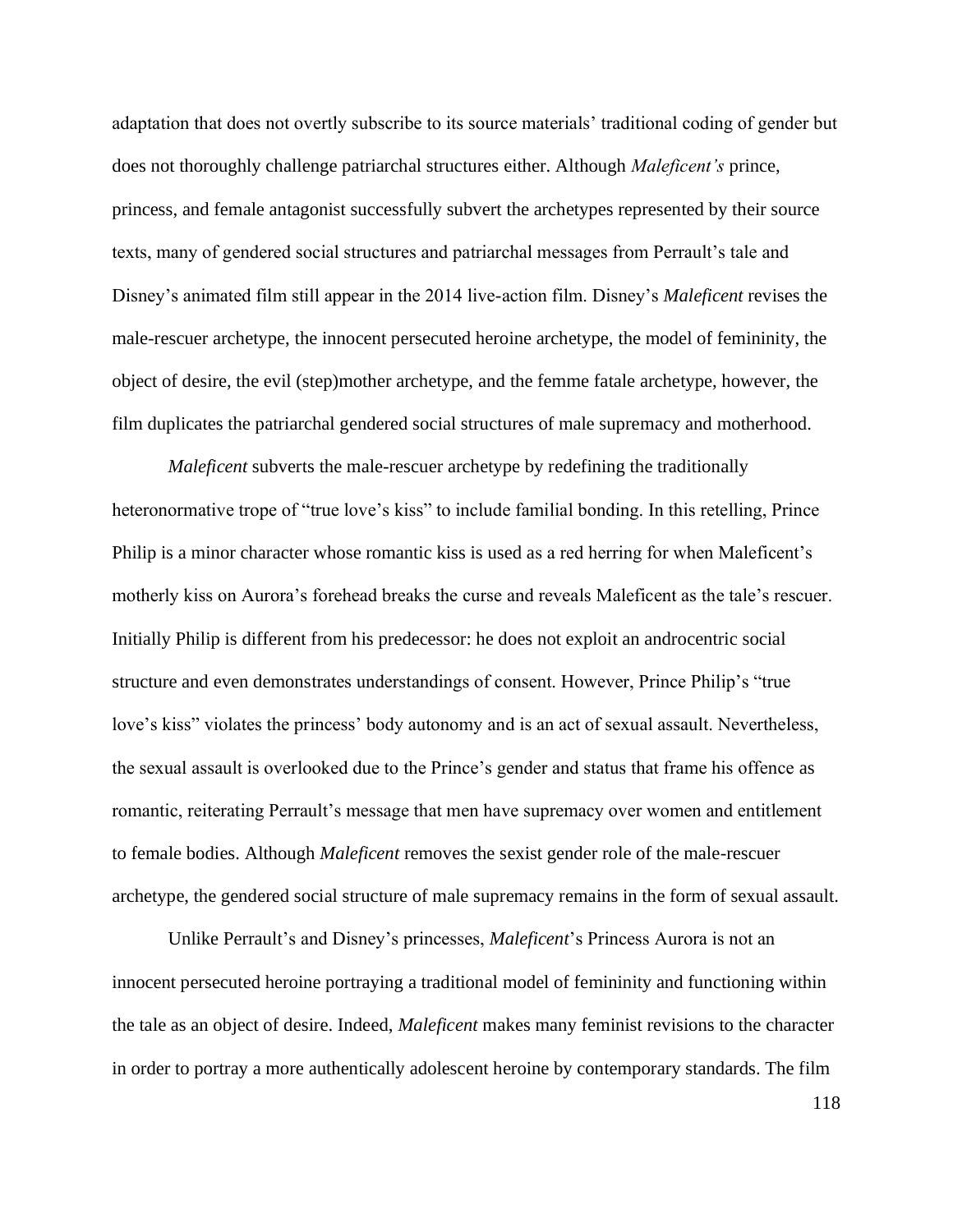removes the male-rescuer archetype and in doing so emancipates the princess from the innocent persecuted heroine archetype, as her conflicts no longer revolve around romance but rather familial relationships. Disney also depicts the princess as a playful adolescent occupying the formative, yet rarely depicted liminal space between childhood and adulthood, and in doing so, revokes themes of maturation and eroticism from the character. Moreover, *Maleficent*'s Princess Aurora not only exhibits agency but also has power and authority of her own by the end as the matriarchal ruler of the two united kingdoms and as the tale's authoritative narrator.

In *Maleficent,* the eponymous character revises the socially deviant trait at the heart of wicked (step)mother and femme fatale archetypes' villainy: her challenge to patriarchal structures. In this retelling, Disney revises the female antagonist's failed challenge into the powerful narrative of a female rape survivor overcoming abuse, confronting her oppressor, and triumphing over patriarchy. However, as a rape survivor Maleficent is depicted as an irrational threat to society, and the film's redemption narrative connects Maleficent's morality to her relationship with Aurora and the development of Maleficent's maternal abilities. Although *Maleficent* does not duplicate the sexist archetypes of the wicked (step)mother and the femme fatale, the film duplicates the same gendered social structure that only values women as mothers by associating a socially deviant woman's rehabilitation with conformity to motherhood. As female villain turned hero, Maleficent perpetuates the same patriarchal message as her source text counterparts, this time through positive example.

Having analyzed the history and trajectory of gender roles and gendered social structures across all three "Sleeping Beauty" texts, my research has demonstrated that the gender representations in *Maleficent* are faux feminist. Faux feminism "assumes a feminist stance but offers a mass-mediated idea of feminism where individual women can be strong and achieve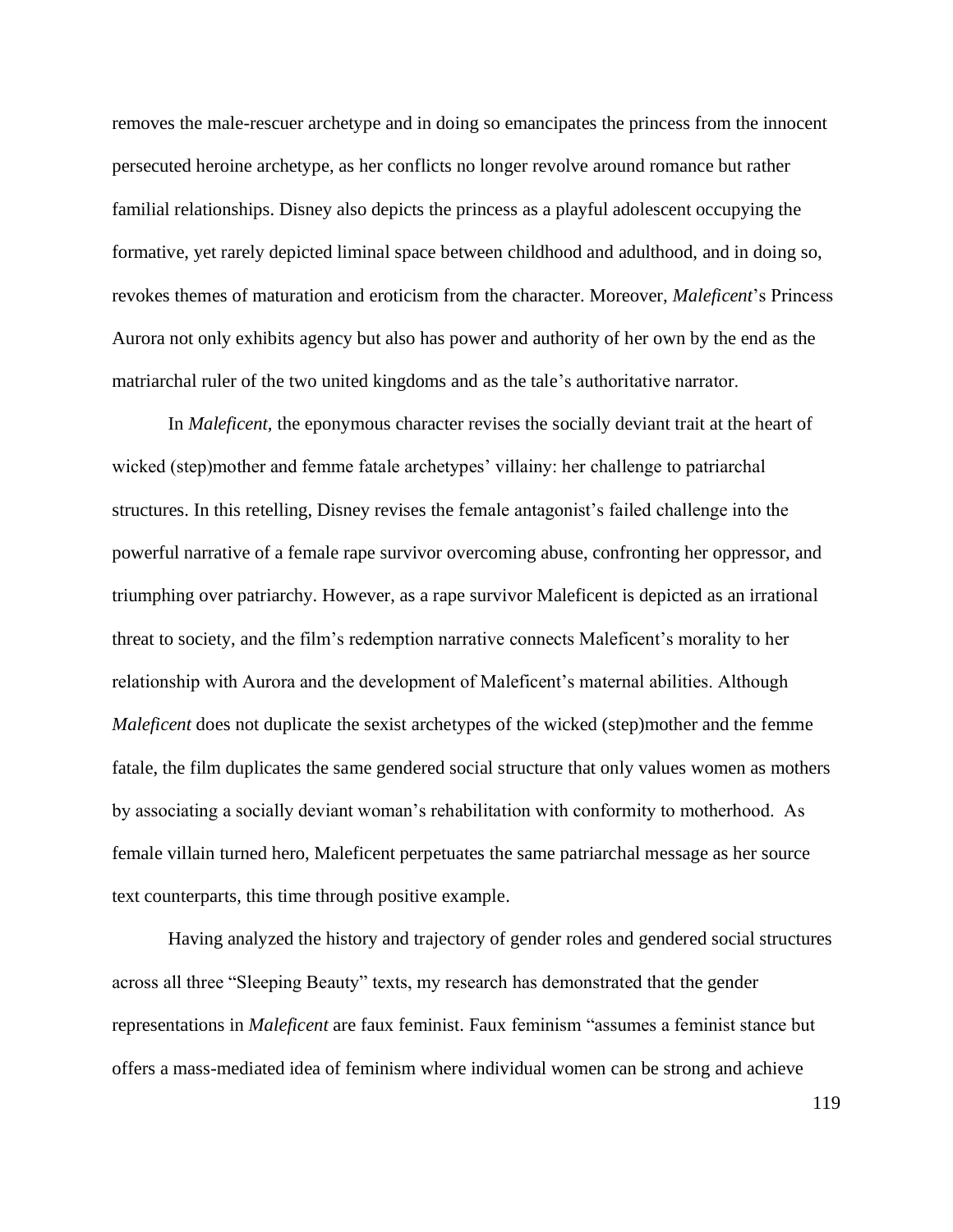equality through personal actions that do not, however, challenge or change the underlying patriarchal structure of society" (Williams 101). Although *Maleficent* takes a feminist stance in its revision of many of the sexist archetypes represented in "the Sleeping Beauty in the Wood" and *Sleeping Beauty*, the 2014 film duplicates, and therefore does not challenge or change, underlying patriarchal social structures, such as male supremacy and motherhood. While Perrault's literary tale and Disney's 1959 animated film are steeped in patriarchal tradition that many contemporary audiences may be able to identity and dismiss due to the time period in which the texts were produced, the patriarchal content of Disney's 2014 live-action film is less recognizable due to its use of faux feminism, which masks its patriarchal content. This distortion surreptitiously slides sexist content into the feminist movement, creating yet another piece of popular culture that misrepresents to contemporary Western audiences the very gender equality that feminism is trying to achieve.

#### **7.2 Limitations of the Research**

Due to the interpretive nature of my textual analysis, one limitation of this study is my position as a researcher as a white, Canadian, middle-class, university-educated, heterosexual, cisgender female in her late twenties. My interpretations of "The Sleeping Beauty in the Wood," *Sleeping Beauty,* and *Maleficent* are filtered through my socio-cultural and socio-economical positions that can influence the way I view the world. Although I informed my research with intersectional academic scholarship to avoid bias, I recognize that another researcher may have different interpretations that are outside of my perspective and experience.

Another limitation of this study is its focus on texts created by the Walt Disney Company. Disney is a monolithic corporation that often dominates children's culture and media. In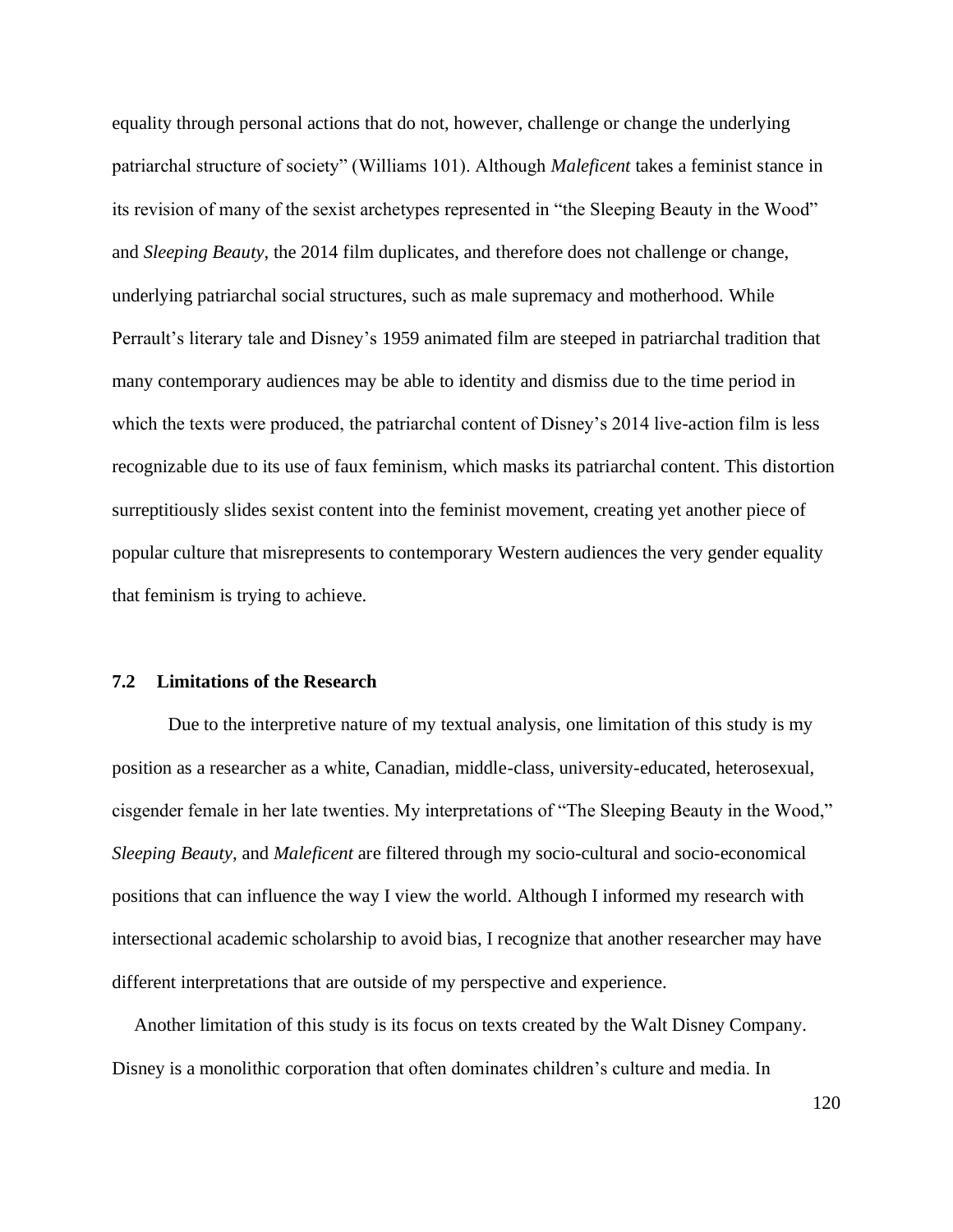choosing Disney films over texts created by other filmmakers and production companies, my research inadvertently subscribes to Disney's authority in children's culture by overlooking other children's films for my discussion and relying on one company for my text samples. Moreover, discussions of Disney can unintentionally occur in a vacuum due to the company's monolithic presence in popular culture. Although my analysis of *Sleeping Beauty* and *Maleficent* draws conclusions about the greater phenomenon of faux feminism in children's culture, my use of Disney films may limit my study's ability to speak beyond the realm of Disney in some regards.

### **7.3 Directions for Further Research and Implications**

There is need for further study into faux feminist narratives in children's media to understand how such texts impact understandings of gender and the social world. In section 1.3, I identified two other live-action, fairy-tale Disney films that were viable for this study. *Cinderella*  (2015), *Beauty and the Beast* (2017)*,* and other live-action adaptations such as *Mulan* (2020), could be analyzed through a similar adaptation theory framework in order to determine if faux feminism is prevalent across the greater filmography of Disney's live-action adaptations. Another area for further inquiry is *Maleficent: Mistress of All Evil* (2019), which could be examined to see if faux feminist narratives from *Maleficent* are continued in the film's sequel. Alongside this, the marketing and merchandising behind the *Sleeping Beauty*/*Maleficent*  franchise could be examined, rendering an intricate analysis into the socio-economical influences of the rising visibility of feminism in children's media. Lastly, further research on the three good fairies is needed as my research was unable to explore all representations of gender within the film to their greatest extent for clarity and study length. Although my discussion touched upon the role of the three good fairies in the androcentric social structure of Disney's *Sleeping Beauty*,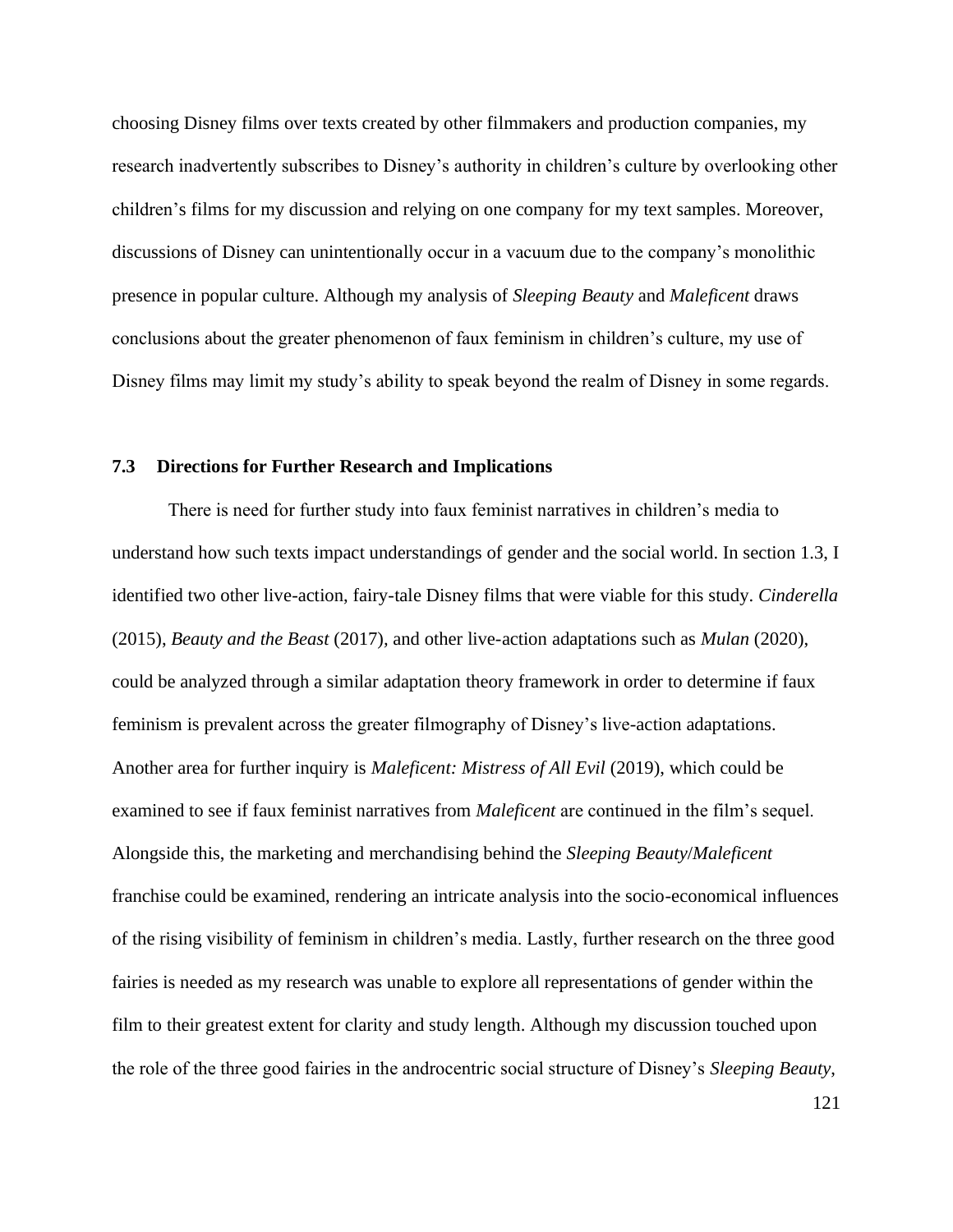my research was unable to further analyze the ageism that surrounds the three good fairies and their adaptation in *Maleficent*.

The importance of this research is that it demonstrates how faux feminist children's films like *Maleficent* teach young audiences sexist gendered social structures under the guise of feminism. Faux feminist narratives present young audiences with an incomplete version of feminism that disregards, naturalizes, and even supports patriarchal gender roles and gendered social structures. Indeed, *Maleficent* perpetuates "the idea that demonstrations of female strength are akin to gender equality" (Williams 114). As a faux feminist text, *Maleficent* demonstrates that removing fairy-tale archetypes and replacing them with strong female characters does not undo the underlying sexism and gendered social structures the archetypes originally participated in, like male supremacy and motherhood. Concurrently, as a contemporary fairy-tale film, *Maleficent* illustrates that removing traditional archetypes from a sexist fairy tale does not create a feminist adaptation. Although archetypes are indeed sexist representations of gender, they are just one of many ways in which patriarchal notions are embedded in popular North American culture. The problem faux feminist texts like *Maleficent* pose is not simply that they fail to be feminist; rather "[i]t is [the] patriarchal male dominated re-framing of feminism…that is most disturbing" for falsely presenting traditionally sexist gender roles and gendered social structures as gender equality to young audiences under the guise of feminism (hooks, "Dig Deep"). My research contributes to feminist scholarship by demonstrating how faux feminist texts like *Maleficent* perpetuate traditional gender roles and gendered social structures under the guise of feminism. Furthermore, my reseach reiterates feminism's assertion that patriarchal notions of gender are deeply rooted in North American culture and that we all must continue to closely analyze gender representations in children's media, even if the film has feminist intentions.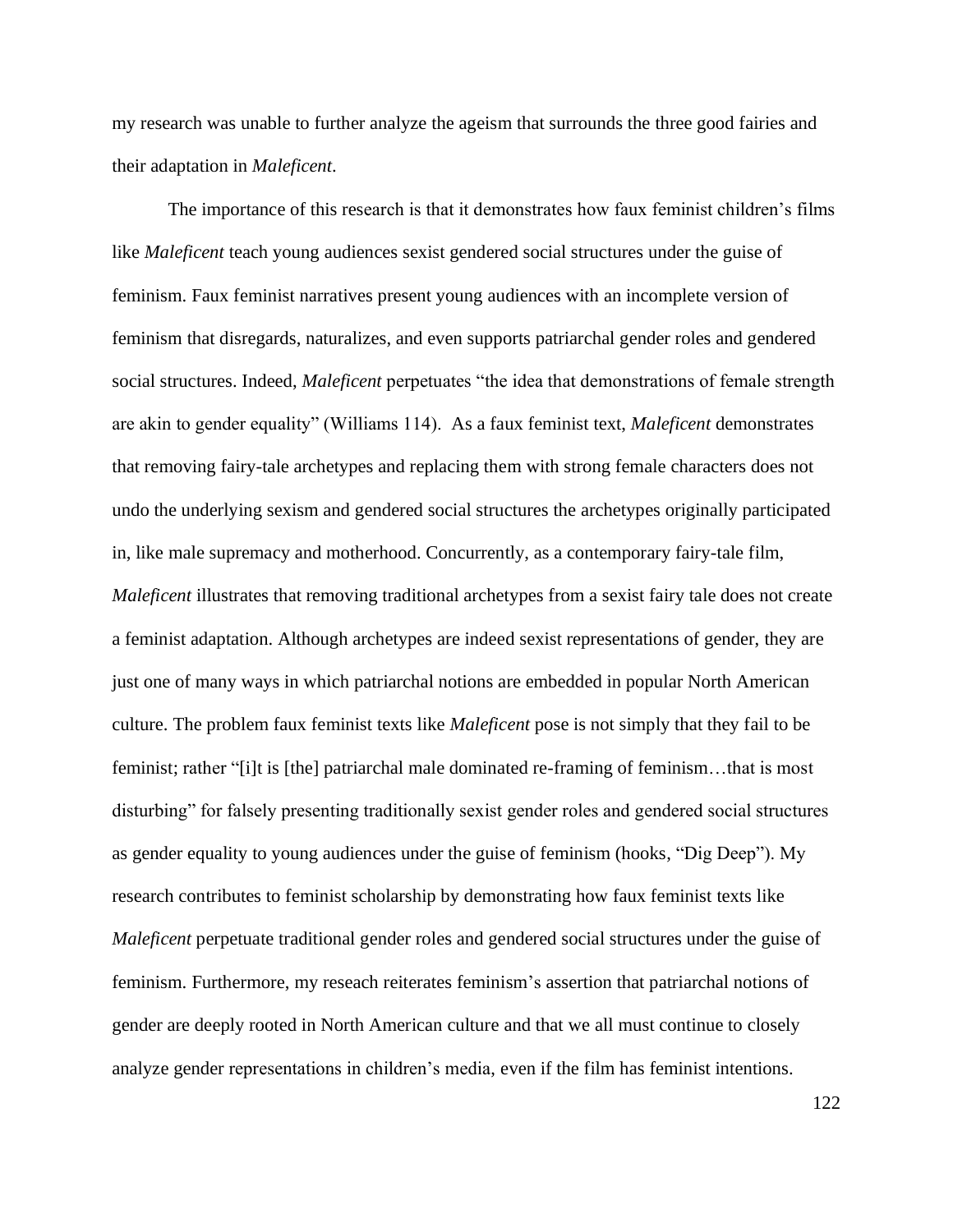# **Works Cited**

- Aarne, Antti and Stith Thompson. *The Types of Folktale: A Classification and Bibliography.* Sumoalainen Tiedeakatemia, 1964.
- Addison, Erin. "Saving Other Women from Other Men: Disney's *Aladdin*." *Camera Obscura*, vol. 11, no. 1, 1993, pp. 4-25. *e-Duke Journals*, https://doiorg.eu1.proxy.openathens.net/10.1215/02705346-11-1\_31-4.

*Aladdin.* Directed by John Musker and Ron Clements, Walt Disney Pictures, 1992.

- Andersen, Hans Christian. "The Snow Queen." *The Annotated Hans Christian Andersen,* translated by Julie K. Allen, edited by Maria Tatar, Norton, 2007, pp. 17-69.
- Armstrong, Robin. "Time to Face the Music: Colonization and Appropriation in Disney's Moana." *Social Sciences*, vol. 7, no. 113, 2018, pp. 1-9. DOI:10.3390/scosci7070113.
- Azmi, N.J., et al. "Gender and Speech in a Disney Princess Movie." *International Journal of Applied Linguistics & English Literature*, vol. 5, no. 6, 2016, pp. 235-9. DOI: 10.7575/aiac.ijalel.v.5n.6p.235.
- Basile, Giambattista. "Sun, Moon, and Talia." *Folklore and Mythology Electronic Texts,* [https://www.pitt.edu/~dash/type0410.html.](https://www.pitt.edu/~dash/type0410.html) Accessed 29 Jan. 2020.
- Bae, Michelle S. "Interrogating Girl Power: Girlhood, Popular Media, and Postfeminism." *Visual Arts Research*, vol. 37. no. 2, 2011, pp. 28-40. *Project MUSE*, muse.jhu.edu/article/454403.
- *Beauty and the Beast.* Directed by Bill Condon, Walt Disney Pictures and Mandeville Films, 2017.

*Beauty and the Beast.* Directed by Gary Trousdale and Kirk Wise, Walt Disney Pictures, 1991.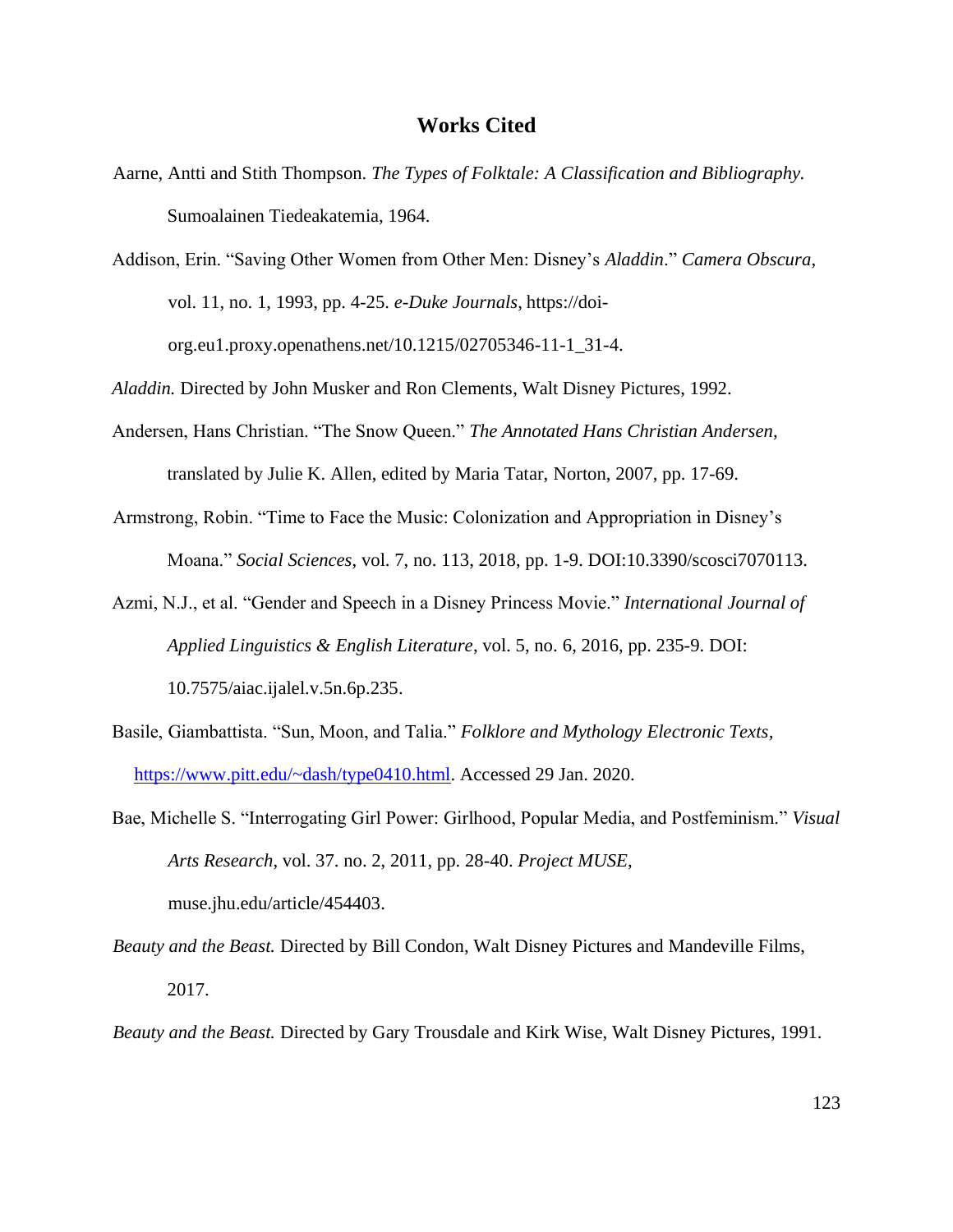- Bell, Elizabeth. "Somatexts at the Disney Shop: Constructing the Pentimentos of Women's Animated Bodies." *From Mouse to Mermaid: The Politics of Film, Gender, and Culture,* edited by Elizabeth Bell, Lynda Haas, and Laura Sells, Indiana University Press, 1995, pp. 107-24.
- Bendix, Regina. "Seashell Bra and Happy End: Disney's Transformations of 'The Little Mermaid.'" *Fabula*, vol. 34, 1993, pp. 280–90. *ProQuest*, https://www.proquest.com/scholarly-journals/seashell-bra-happy-end-disneystransformations/docview/1298992586/se-2?accountid=14656.
- Bettelheim, Bruno. *The Uses of Enchantment: The Meaning and Importance of Fairy Tales,*  Vintage Books, 1977.
- Blankier, Margot. "Adapting and Transforming 'Cinderella': Fairy-Tale Adaptations and the Limits of Existing Adaptation Theory." *Interdisciplinary Humanities*, vol. 31, no. 3, 2014, pp. 108-23. *EBSCOhost*,

search.ebscohost.com/login.aspx?direct=true&AuthType=shib&db=aph&AN=10148169 3&site=ehost-live&scope=site.

- *Brave.* Directed by Mark Andrews and Brenda Chapman, Walt Disney Pictures and Pixar Animation Studios, 2012.
- "Brave 2012." *The International Fairy-tale Filmography,*

iftf.uwinnipeg.ca/Home/Film/1531?class=nopad. Accessed 9 Sept. 2017.

- Brocklebank, Lisa. "Disney's Mulan the 'True' Deconstructed Heroine?" *Marvels & Tales*, vol. 14, no. 2, 2000, pp. 268–83. *JSTOR,* www.jstor.org/stable/41388562.
- Bryant, Nigel. *A Perceforest Reader: Selected Episodes from Perceforest; The Prehistory of King Arthur's Britain.* Cambridge, D.S. Brewer, 2011.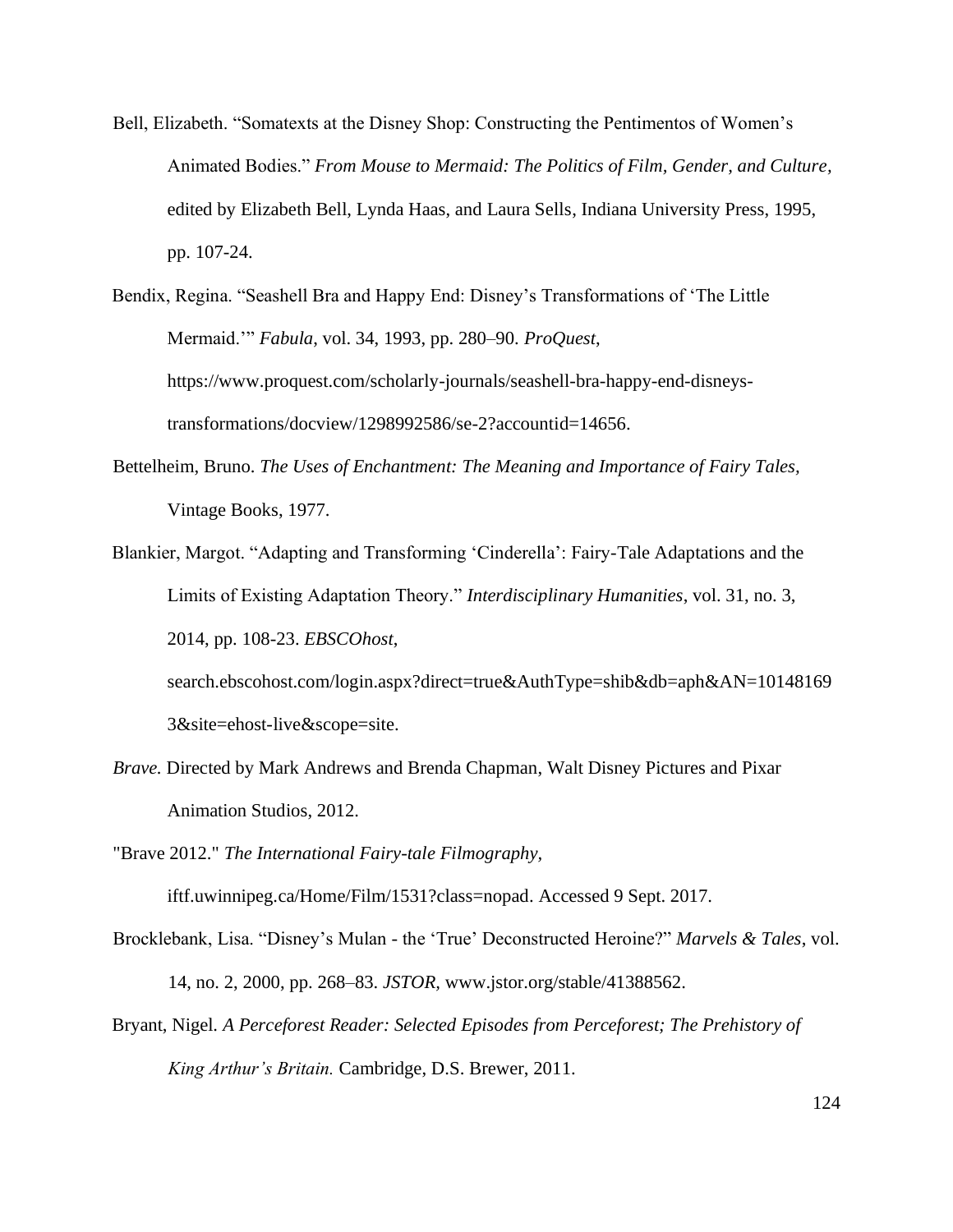- Cadden, Mike, Karen Coats, Roberta Seelinger Trites. *Teaching Young Adult Literature*. Edited by Mike Cadden, Karen Coats, Roberta Seelinger Trites, Modern Language Association of America. 2020.
- Calvino, Italo. "The Neapolitan Soldier." Folk & Fairy Tales. 4<sup>th</sup> ed, edited by Martin Hallett and Barbara Karasek, Broadview Press, 2009, pp. 79-84.

Collins, Suzanne. The Hunger Games series, Scholastic Press, 2008-2010.

*Cinderella.* Directed by Clyde Geronimi, Hamilton Luske and Wifred Jackson, Walt Disney Productions, 1950.

*Cinderella.* Directed by Kenneth Branagh, Walt Disney Pictures, 2015.

Craven, Allison. "Upon a Dream Once More: Beauty Redacted in Disney's Readapted Classics." *Debating Disney: Pedagogical Perspectives on Commercial Cinema,* edited by Douglas Brode and Shea T. Brode, Rowman & Littlefield, 2016, pp. 187-98.

Crenshaw, Kimberle. "Demarginalizing the Intersection of Race and Sex: a Black Feminist Critique of Antidiscrimination Doctrine, Feminist Theory and Antiracist Politics." *University of Chicago Legal Forum*, vol. 1989, no. 1, 1989, pp. 139-67. *Chicago Unbounded*,

https://chicagounbound.uchicago.edu/cgi/viewcontent.cgi?article=1052&context=uclf.

- Damant, Dominique, et al. "Taking Child Abuse and Mothering into Account: Intersectional Feminism as an Alternative for the Study of Domestic Violence." *Journal of Women and Social Work,* vol. 23, no.2, 2008, pp. 123-33. DOI: 10.1177/0886109908314321.
- Davis, Amy M. *Good Girls and Wicked Witches: Changing Representations of Women in Disney's Feature Animation, 1937-2001*. Indiana University Press, 2011. *JSTOR,*  https://www.jstor.org/stable/j.ctt16gzbqk.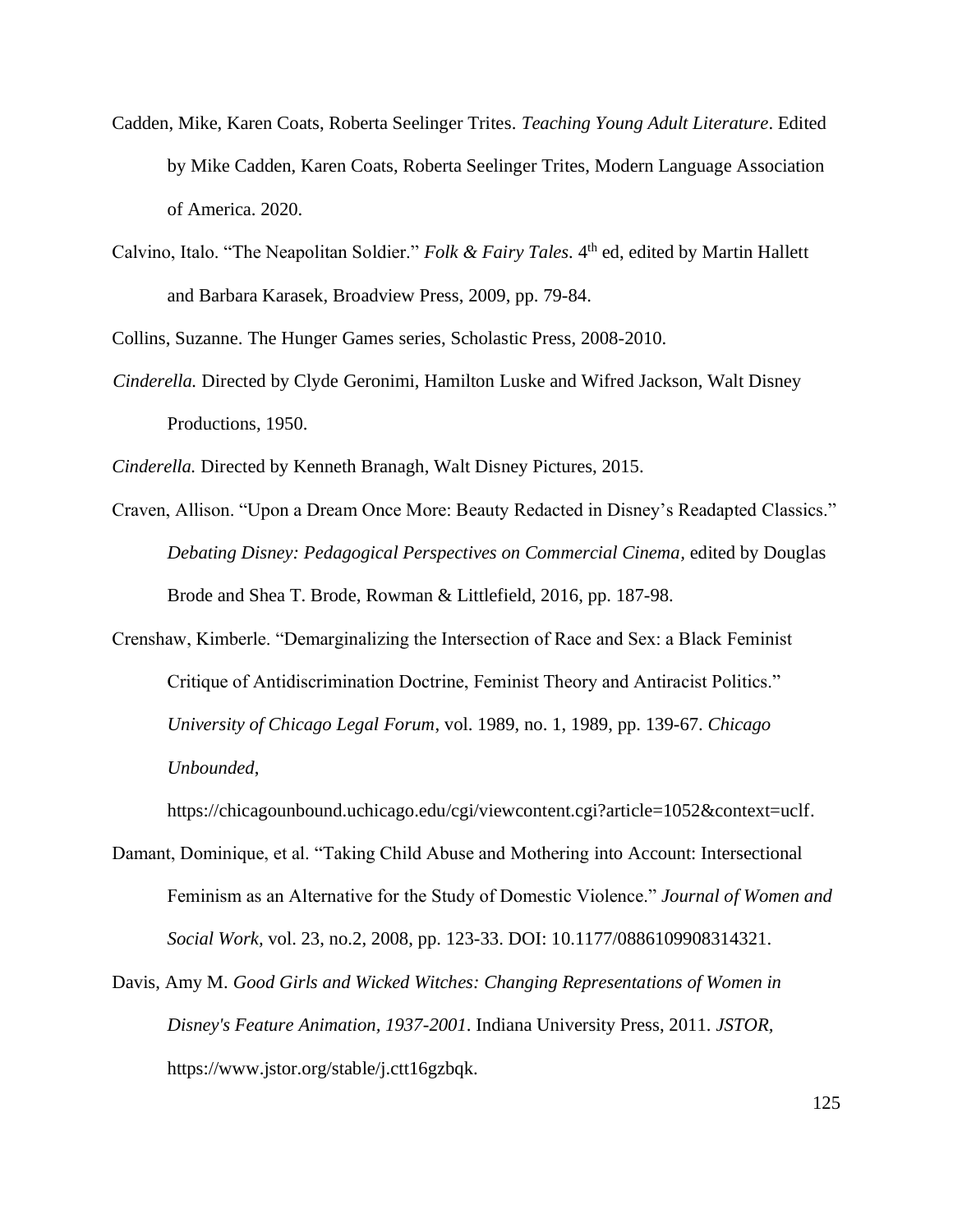- Do Rozario, Rebecca-Anne C. "The Princess and the Magic Kingdom: Beyond Nostalgia, the Function of the Disney Princess." *Women's Studies in Communication*, vol. 27, no.1, 2004, pp. 24–59. DOI: 10.1080/07491409.2004.10162465.
- Doane, Mary Ann. *Femme Fatales.* 1991. New York: Routledge, 2013. DOI: 10.4324/9781315021171.
- Dundes, Lauren. "Disney's Modern Heroine Pocahontas: Revealing Age-Old Gender Stereotypes and Role Discontinuity Under a Facade of Liberation." *The Social Science Journal*, vol. 38, 2001, pp. 353-65. DOI: 10.1016/S0362-3319(01)00137-9.
- Dundes, Lauren and Madeline Streiff. "Reel Royal Diversity? The Glass Ceiling in Disney's Mulan and Princess and the Frog." *Societies*, vol. 6, no.35, 2016, pp. 1-15. DOI: 10.3390/soc6040035.
- "efficient, *adj.* and *n.*" *Oxford English Dictionary,* Jun. 2000, www-oedcom.ezproxy.library.ubc.ca/view/Entry/112684?rskey=KBS1Cu&result=2&isAdvanced= false#eid. Accessed 12 June 2020.
- Faludi, Susan. *Backlash: The Undeclared War Against American Women.* Crown Publishers Inc., 1991.
- Fay, Carolyn. "Sleeping Beauty Must Die: The Plots of Perrault's 'La belle au bois dormant.'" *Marvels & Tales*, vol. 22, no. 2, 2008, pp. 259-276. *JSTOR,* www.jstor.org/stable/41388878
- Federico, Annette. *Engagements with Close Reading.* Routledge, Ltd., 2016. DOI: 10.4324/9781315757759.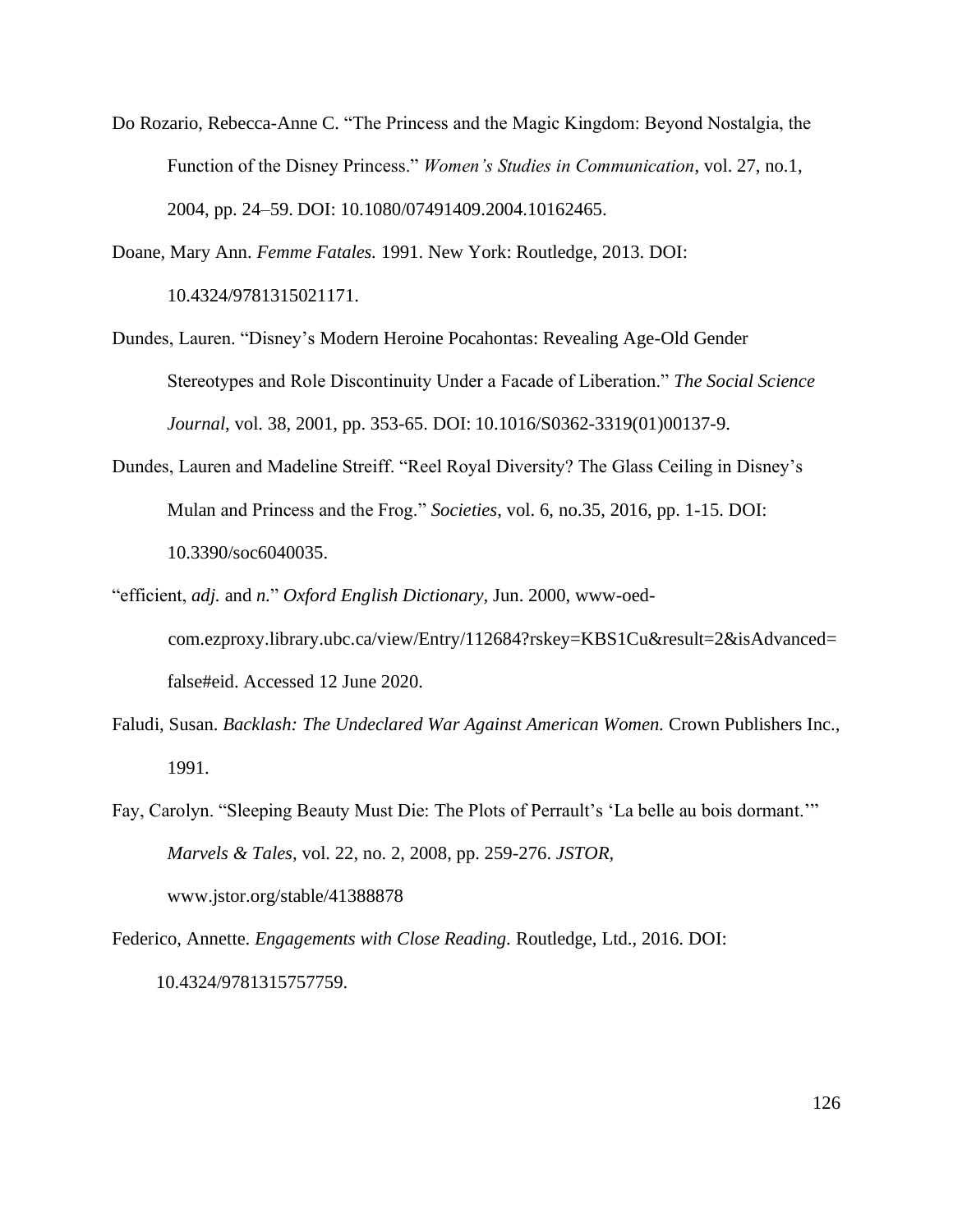French, David. "Modern Feminism: Appalling Stupidity Back by Histerical Rage." *National Review,* 17 Nov. 2014, https://www.nationalreview.com/corner/modern-feminismappalling-stupidity-backed-hysterical-rage-david-french/. Accessed 8 Sept. 2016.

Friedan, Betty. *The Feminine Mystique.* Norton, 1963.

- Fisher, Paul. "Frozen was our most important feminist film but the sequel won't have the same impact." *The Conversation*, 19 Jun. 2019, https://theconversation.com/frozen-was-ourmost-important-feminist-film-but-the-sequel-wont-have-the-same-impact-118915. Accessed 15 Dec. 2020.
- *Frozen.* Directed by Chris Buck and Jennifer Lee, Walt Disney Pictures and Walt Disney Animation Studios, 2013.
- *Frozen II.* Directed by Chris Buck and Jennifer Lee, Walt Disney Pictures and Walt Disney Animation Studios, 2019.
- Gamble, Sarah. "Postfeminism." The *Routledge Companion to Feminism and Post Feminism*, edited by Sarah Gamble, Taylor & Francis, 2001, pp. 36- 45. DOI: 10.4324/9780203011010.
- Gehlawat, Ajay. "The Strange Case of *The Princess and the Frog*: Passing and the Elision of Race." *The Journal of African American Studies*, vol. 14, 2010, pp. 417-31. *JSTOR,*  https://www.jstor.org/stable/41819264.
- Gibson, Katie L. and Amy L Heyse. "Depoliticizing Feminism: Frontier Mythology and Sarah Palin's 'The Rise of The Mama Grizzlies.'" *Western Journal of Communication*, vol. 78, no. 1, 2014, pp. 97–117. DOI: 10.1080/10570314.2013.812744.
- Gill, Rosalind. "The Affective, Cultural and Psychic Life of Postfeminism: A Postfeminist Sensibility 10 Years on." *European Journal of Cultural Studies*, vol. 20, no. 6, 2017, pp.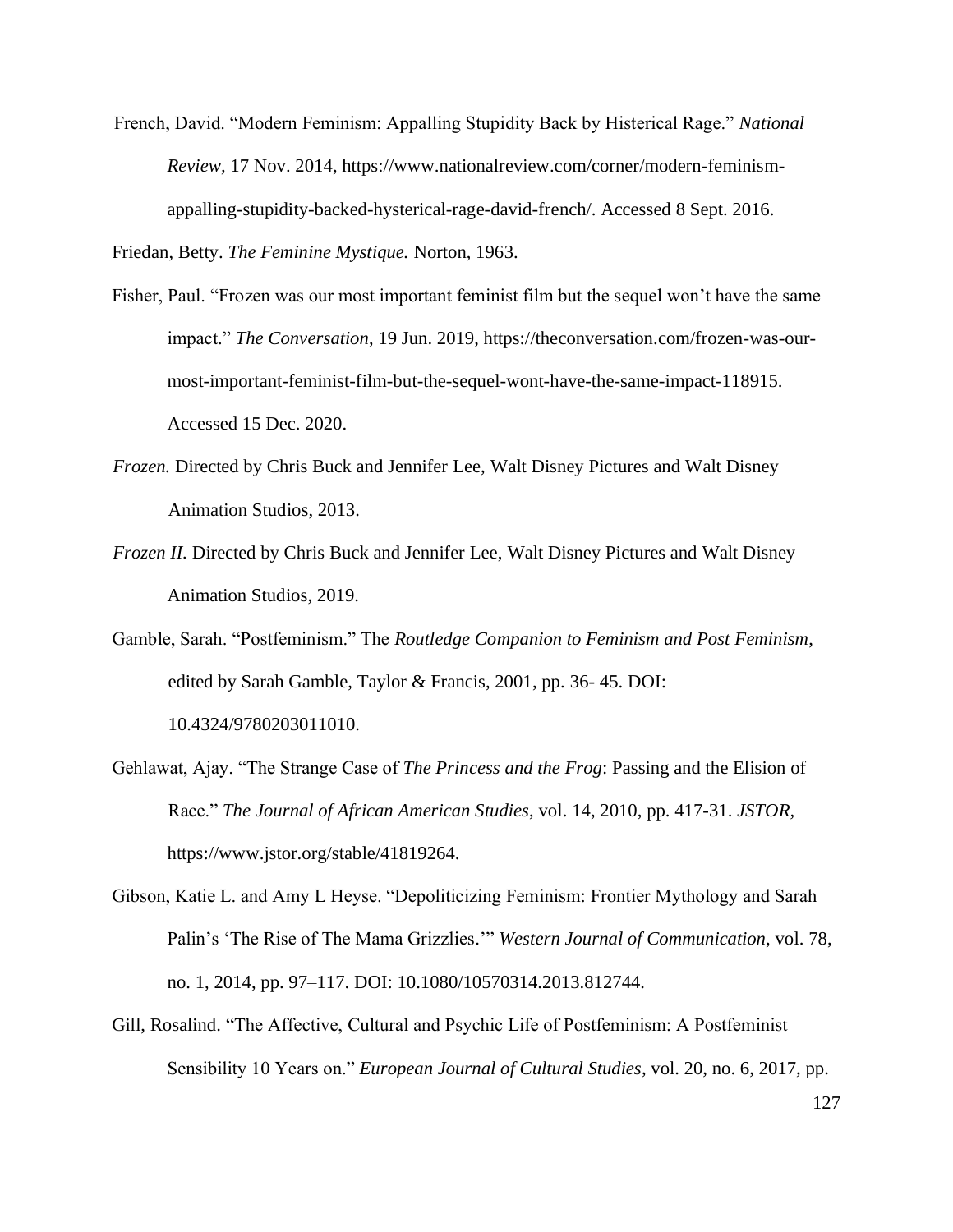606–26. DOI: 10.1177/1367549417733003.

*---. Gender and the Media.* Polity Press, 2007. *ProQuest*,

https://ebookcentral.proquest.com/lib/ubc/detail.action?docID=4030060.

- ---. "Postfeminist media culture: Elements of a sensibility." *Cultural Studies*, vol. 10, no. 2, 2007, pp. 147-66. DOI: 10.1177/1367549407075898.
- ---. "Post-postfeminism?: New Feminist Visibilities in Postfeminist Times." *Feminist Media Studies*, vol. 16, no. 4, 2016, pp. 610-30. DOI: 10.1080/14680777.2016.1193293.
- Giroux, Henry A. "Memory and Pedagogy in the 'Wonderful World of Disney:' Beyond the Politics of Innocence." *From Mouse to Mermaid: The Politics of Film, Gender, and Culture*, edited by Elizabeth Bell, Lynda Haas, and Laura Sells, Indiana University Press, 1995, pp. 43-61.
- ---. *The Mouse that Roared: Disney and the End of Innocence.* Rowman & Littlefield Publishers, LTD, 1999.
- Gloudeman, Nikki. "Is *Maleficent* Disney's Most Feminist Film Yet?" *The Huffington Post,* 4 Aug. 2014, https://www.huffpost.com/entry/is-maleficent-disneys-most-feminist-movieyet\_b\_5441131. Accessed 1 Nov. 2015.
- Greenhill, Pauline and Sidney Eve Matrix. "Introduction: Envisioning Ambiguity: Fairy Tale Films." *Fairy Tale Films: Visions of Ambiguity*, edited by Pauline Greenhill and Sidney Eve Matrix, Utah State University Press, 2010, pp. 1-22.
- Gregory, Sarita McCoy. "Disney's Second Line: New Orleans, Racial Masquerade, and the Reproduction of Whiteness in *The Princess and the Frog.*" *Journal of African American Studies*, vol. 14, no. 32, 2010, pp. 432-49. DOI: 10.1007/s12111-010-9138-x.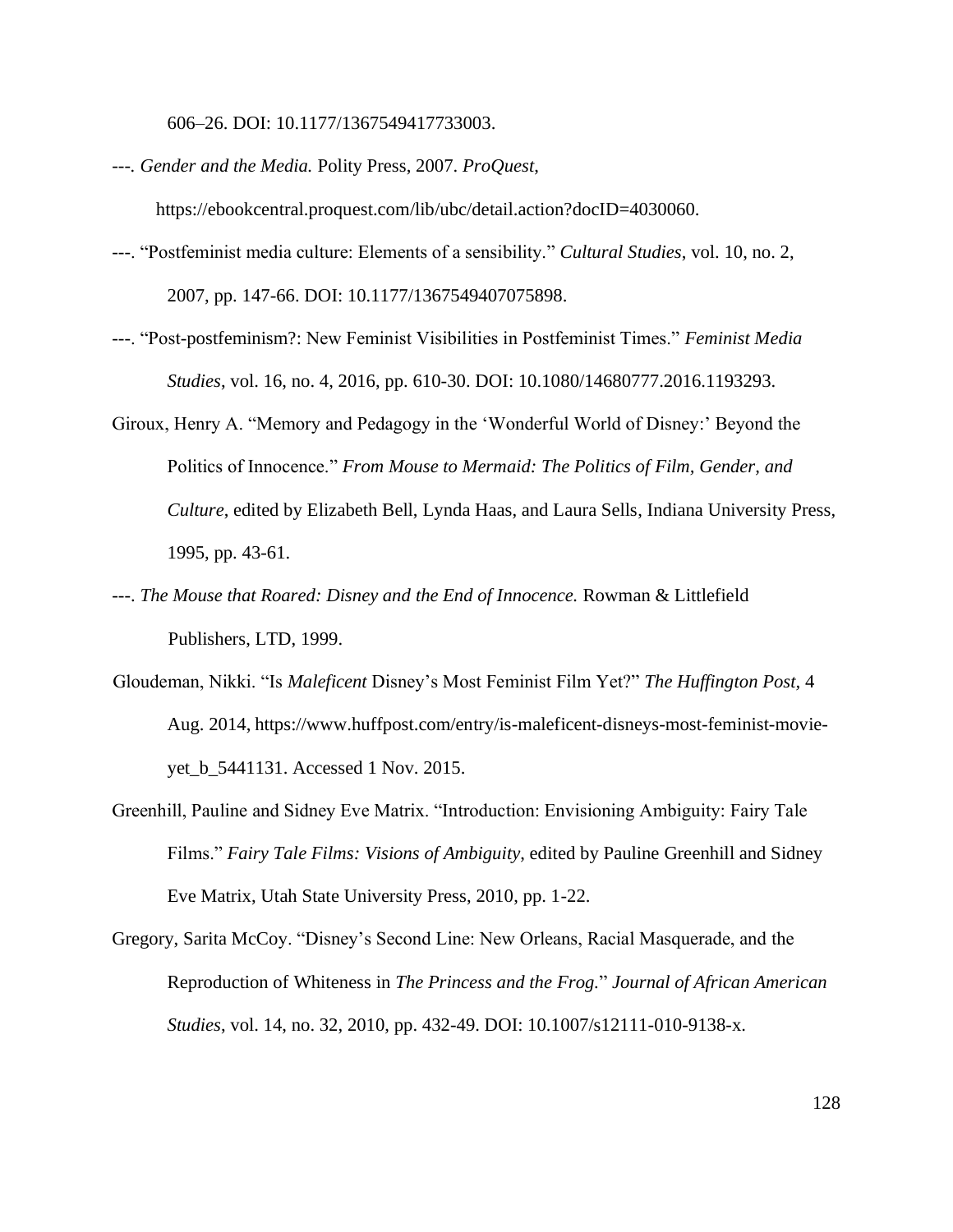- Grimm, Jacob and Wilhelm. "Briar Rose." The Complete Fairy Tales of the Brothers Grimm, 3<sup>rd</sup> edition, edited and translated by Jack Zipes, Bantam, 2003, pp. 171-4.
- ---. "The Glass Coffin." *The Complete Fairy Tales of the Brothers Grimm*, 3<sup>rd</sup> edition, edited and translated by Jack Zipes, Bantam, 2003, pp. 482-5.
- ---. "Hansel and Gretel." *The Complete Fairy Tales of the Brothers Grimm*, 3<sup>rd</sup> edition, edited and translated by Jack Zipes, Bantam, 2003, pp. 53-8.
- Groskop, Viv. "Anthems, girl power and redemption: how Frozen ticked all the right boxes." *The Guardian,* 17 Nov. 2019, https://www.theguardian.com/film/2019/nov/17/how-frozenmelts-children-hearts. Accessed 15 Dec. 2020.
- Grossman, Julie. "Film Noir's 'Femme Fatales' Hard-Boiled Women: Moving Beyond Gender Fantasies." *Quarterly Review of Film and Video*, vol. 24, vol. 1, 2007, pp. 19-30. DOI: 10.1080/10509200500485983.

Guo, Jeff. "Researchers have found a major problem with 'The Little Mermaid' and other Disney Movies." *The Washington Post,* 25 Jan. 2016, https://www.washingtonpost.com/news/wonk/wp/2016/01/25/researchers-havediscovered-a-major-problem-with-the-little-mermaid-and-other-disney-movies/. Accessed 11 Mar. 2018.

- Haase, Donald. "Kiss and Tell: Orality, Narrative, and the Power of Words in 'Sleeping Beauty.'" *Children's Literature Review* vol. 203, 2011. *GALE,* link-galecom.ezproxy.library.ubc.ca/apps/doc/H1420120593/LitRC?u=ubcolumbia&sid=LitRC& xid=a5c81f12. Accessed 30 Jan. 2020.
- Hall, Elaine J. and Marnie Salupo Rodriguez. "The Myth of Postfeminism." *Gender and Society*, vol. 17, no. 6, 2003, pp. 878–902. *JSTOR*, https://www.jstor.org/stable/3594675.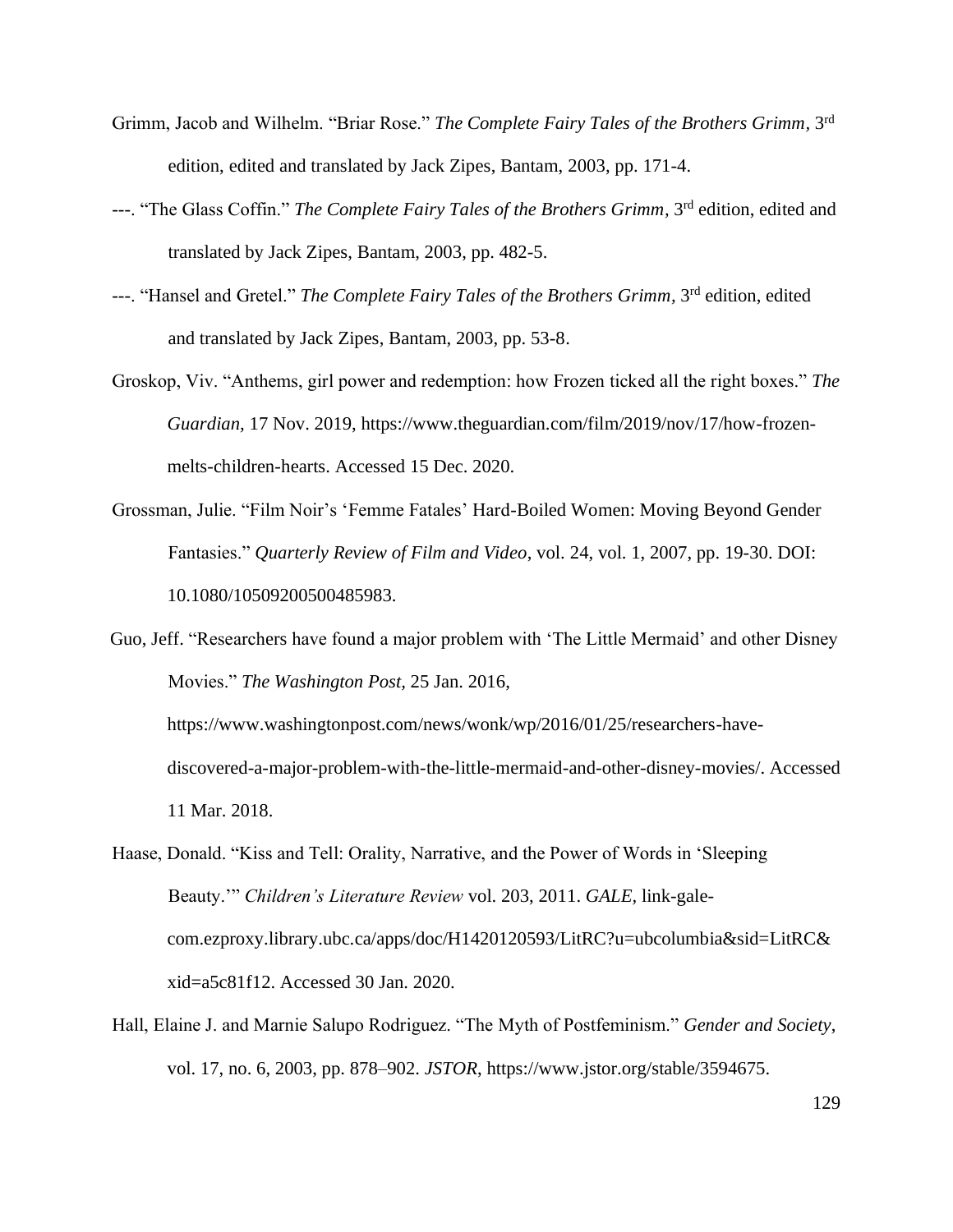- Hearne, Betsy. "Disney Revisited, Or, Jiminy Cricket, It's Musty Down Here!" *Folk and Fairy*  Tales, 4<sup>th</sup> edition, edited by Martin Hallett and Barbara Karasek, Broadview Press, 2008, pp. 386-93.
- Hobbs, Priscilla. "Fantasyland: The Myth of Utopia, Part 2: Disneyfication, Disneyization, and Globalization." *Walt's Utopia: Disneyland and American Mythmaking*, McFarland & Company Inc., 2015, pp. 141-57.
- Holmes, Sally. "A Venn Diagram of Hollywood's Confused Feminists." *Elle Magazine,* 12 Oct. 2015, https://www.elle.com/culture/celebrities/a31039/hollywood-feminists/. Accessed 8 Sept. 2016.
- hooks, bell. "Dig Deep: Beyond Lean In." *The Feminist Wire*, 28 Oct. 2013, https://thefeministwire.com/2013/10/17973/. Accessed 21 Mar. 2018.
- ---. *Feminism is for Everybody: Passionate Politics*, South End Press, 2000. DOI: 10.4324/9781315743189.
- ---. Feminist Theory: From Margin to Center. 2<sup>nd</sup> edition, Routledge Ltd., 2000. DOI: 10.4324/9781315743172.

Hutcheon, Linda. *Theory of Adaptation,* Routledge Ltd., 2006.

Jones, Steven Swann. "The Innocent Persecuted Heroine Genre: An Analysis of Its Structure and Themes." *Western Folklore*, vol. 52, no. 1, 1993, pp. 13-41. *ProQuest,*  https://www.proquest.com/scholarly-journals/innocent-persecuted-heroine-genreanalysis-s/docview/212137074/se-2?accountid=14656.

Kalmakurki, Maarit. "*Snow White and the Seven Dwarfs*, *Cinderella* and *Sleeping Beauty*: The Components of Costume Design in Disney's Early Hand-Drawn Animated Feature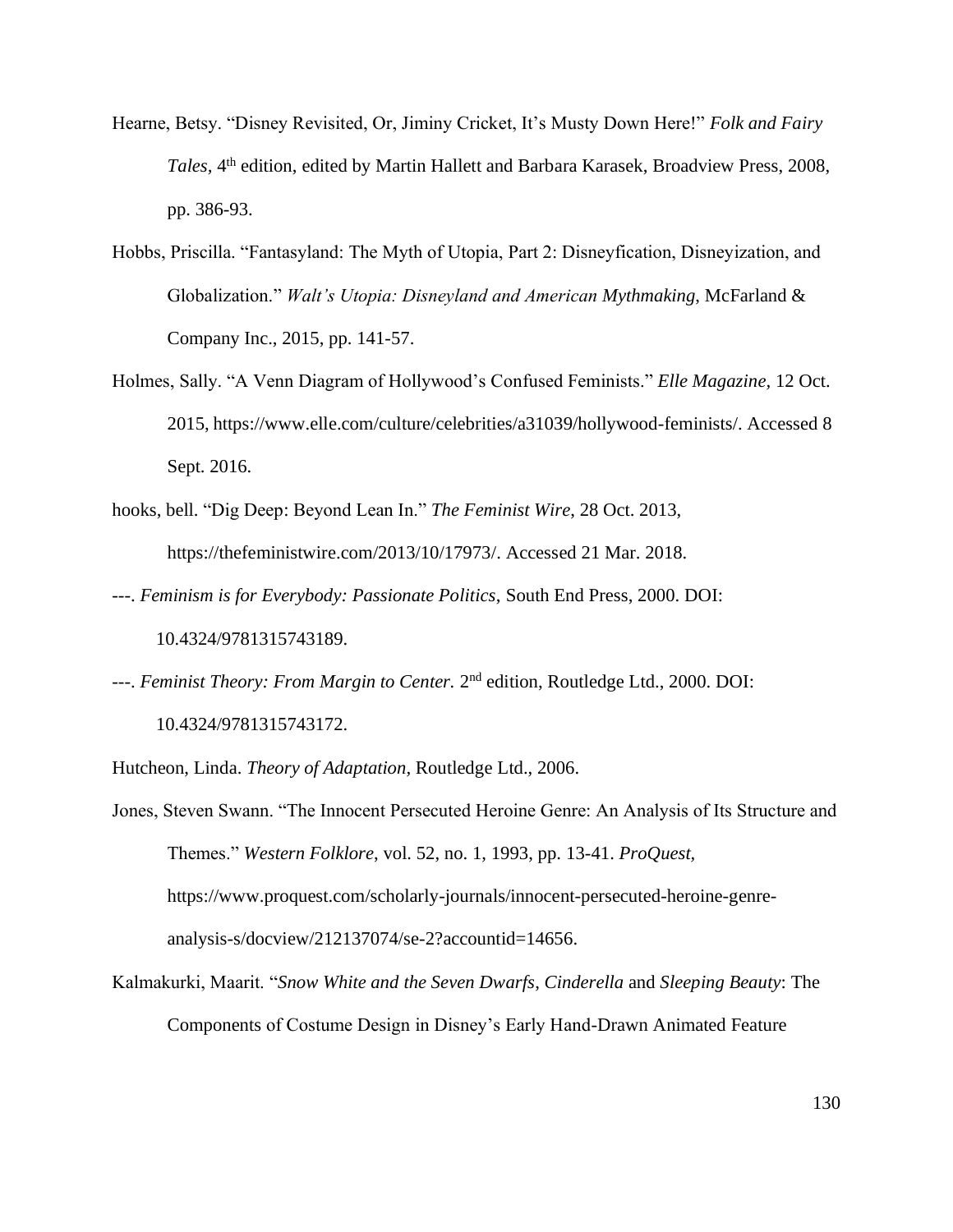Films." *Animation: An Interdisciplinary Journal*, vol 13, no. 1, 2018, pp. 7-19. DOI: 10.1177/1746847718754758.

Kaplan, E. Ann. *Women in Film Noir.* BFI Publishing, 1998.

- Kapurch, Katie. "Something Else Besides a Daughter?: Maternal Melodrama Meets Postfeminist Girlhood in *Tangled* and *Brave*." *The Lion and the Unicorn*, vol. 40, no. 1, 2017, pp. 39-61. DOI: 10.1353/uni.2016.0008.
- Kelly, Kathleen Coyne. "Disney's Medievalized Ecologies in *Snow White and the Seven Dwarfs*  and *Sleeping Beauty.*" *Disney Middle Ages: A Fairy-tale and Fantasy Past,* edited by Tison Pugh and Susan Aronstein, Palgrave Macmillan, 2012, pp. 189-208. DOI: 10.1057/9781137066923.
- Lacroix, Celeste C. "Children's Programming: Disney and Pixar." *Encyclopedia of Gender in Media*, edited by Mary Kosut, SAGE Publications, 2012, pp. 35-7. DOI: [http://dx.doi.org/10.4135/9781452218540.](http://dx.doi.org/10.4135/9781452218540)
- Layng, Jacqueline M. "The Animated Woman: The Powerless Beauty of Disney Heroines from Snow White to Jasmine." *The American Journal of Semiotics*, vol. 17, no. 3, 2001, pp. 197–215. DOI: 10.5840/ajs200117338.

Le Vine, Lauren. "Disney's New Cinderella Isn't A Perfect Feminist Fairy Tale, But It's A Start." *Refinery 29*, 10 Mar. 2015, https://www.refinery29.com/enus/2015/03/83584/cinderella-feminist-fairy-tale-review. Accessed 10 Sept. 2016.

Leavy, Patricia Lina. "The Feminist Practice of Content Analysis." *Feminist Research Practice: A Primer*, edited by Sharlene Nagy Hesse-Biber and Patricia Lina Leavy, SAGE Publications, 2007, pp. 222-49*.*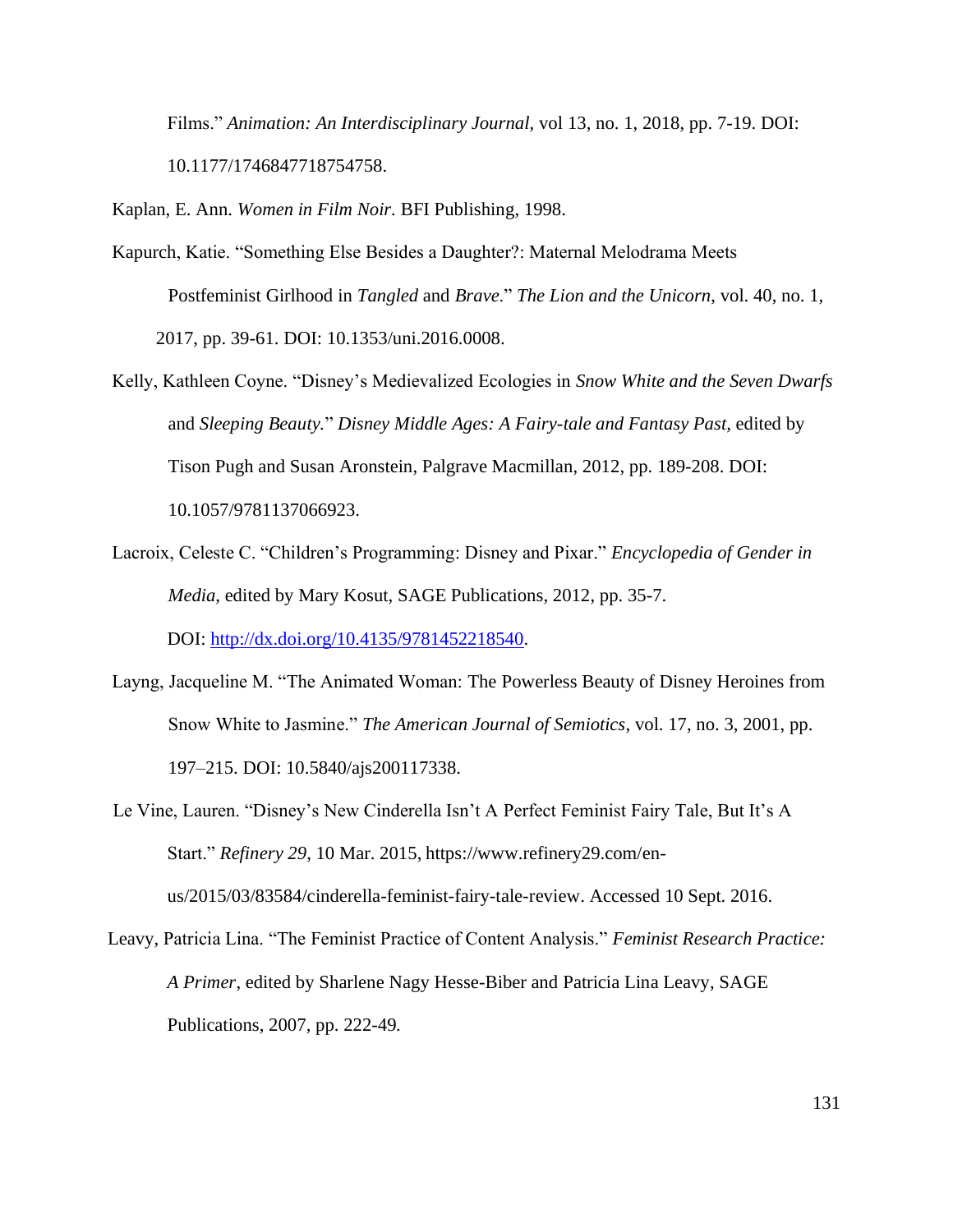- Leitch, Thomas. "Adaptation Studies at a Crossroads." *Adaptation,* vol. 1, no. 1, 2008, pp. 63- 77. DOI: [https://doi.org/10.1093/adaptation/apm005.](https://doi.org/10.1093/adaptation/apm005)
- Leprince de Beaumont, Madame. "Beauty and the Beast." Folk and Fairy Tales, 4<sup>th</sup> edition, translated by Angela Carter, edited by Martin Hallett and Barbara Karasek, Broadview Press, 2008, pp. 171-81.
- Lester, Neal A. "Disney's *The Princess and the Frog*: The Pride, the Pressure, and the Politics of Being a First." *The Journal of American Culture*, vol. 33, no. 4, 2010, pp. 294-309. DOI: 10.1111/j.1542-734X.2010.00753.x.
- Lewis, Philip E. *Seeing Through the Mother Goose Tales: Visual Turns in the Writings of Charles Perrault.* Stanford University Press, 1996.
- Lieberman, Marcia R. "'Someday My Prince Will Come': Female Acculturation through the Fairy Tale." *Don't Bet on the Prince: Contemporary Feminist Fairy Tales in North*  America and England. 2<sup>nd</sup> edition, edited by Jack Zipes, Routledge, 1989, pp. 185-200.
- Liede, Alexander, et al. "Risk-reducing mastectomy rates in the US: a closer examination of the Angelina Jolie effect." *Breast Cancer Research and Treatment*, vol. 171, no. 2, 2018, pp. 435-42. DOI: 10.1007/s10549-018-4824-9.
- Limbach, Gwendolyn. "'You the Man, Well, Sorta": Gender Binaries and Liminality in *Mulan*." *Diversity in Disney Films: Critical Essays on Race, Ethnicity, Gender, Sexuality and Disability*, edited by Johnson Cheu, McFarland & Company, 2014, pp. 115-28. *ProQuest*, https://ebookcentral.proquest.com/lib/ubc/detail.action?docID=1109590.
- Lurie, Alison. "Witches and Fairies: Fitzgerald to Updike." *The New York Review of Books*, 2 Dec. 1971, https://www-nybooks-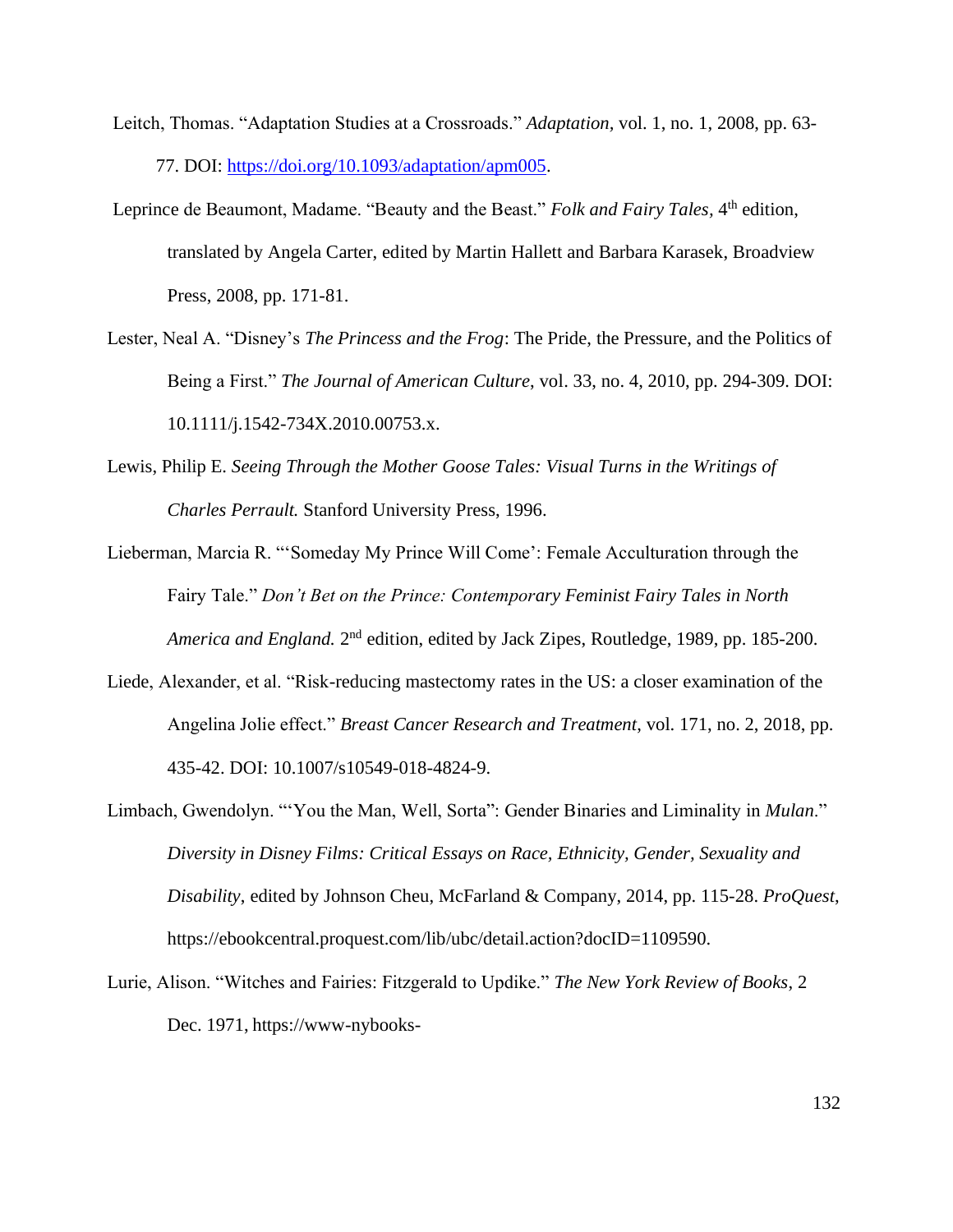com.eu1.proxy.openathens.net/articles/1971/12/02/witches-and-fairies-fitzgerald-toupdike/. Accessed 12 Feb. 2018.

- Lynn, Susan. "Gender and Progressive Politics: A Bridge to Social Activism of the 1960s." *Not June Cleaver: Women in Postwar America, 1945-1960,* edited by Joanne Meyerowitz, Temple University Press, 1994, pp. 103-27.
- Marshall, Elizabeth and Özlem Sensoy. "The Same Old Hocus-Pocus: Pedagogies of Gender and Sexuality in Shrek 2." *Discourse: Studies in the Cultural Politics of Education*, vol. 30, no. 2, 2009, pp. 151–164. DOI: 10.1080/01596300902809104.
- *Maleficent.* Directed by Robert Stromberg, performances by Angelina Jolie, Sharlto Copley, Elle Fanning, and Sam Riley, Walt Disney Pictures, 2014.
- *Maleficent: Mistress of Evil.* Directed by Joachim Rønning, Walt Disney Pictures, 2019.

"mal-*prefix*." *Oxford English Dictionary,* Jun. 2000, www-oed-

com.ezproxy.library.ubc.ca/view/Entry/112684?rskey=KBS1Cu&result=2&isAdvanced= false#eid. Accessed 12 June 2020.

Mao, Jialin, et al. "Trends in Use of Risk-Reducing Mastectomy in a Context of Celebrity Decisions and Media Coverage: An Observational Study in the United States and Australia." *Health Services Research*, vol. 53, no. 1, 2017, pp. 2682-95. DOI: 10.1111/1475-6773.12774.

*Mary Poppins.* Directed by Robert Stevenson, Walt Disney Productions, 1964.

McGeorge, Alistair. "Angelina Jolie is top feminist icon, beating Emma Watson and Beyonce to top poll." *The Mirror*, 30 Mar. 2015, https://www.mirror.co.uk/3am/celebritynews/angelina-jolie-top-feminist-icon-5429281. Accessed 16 Aug. 2018.

McHugh, Nancy Arden. *Feminist Philosophies A-Z.* Edunburgh UP, 2007.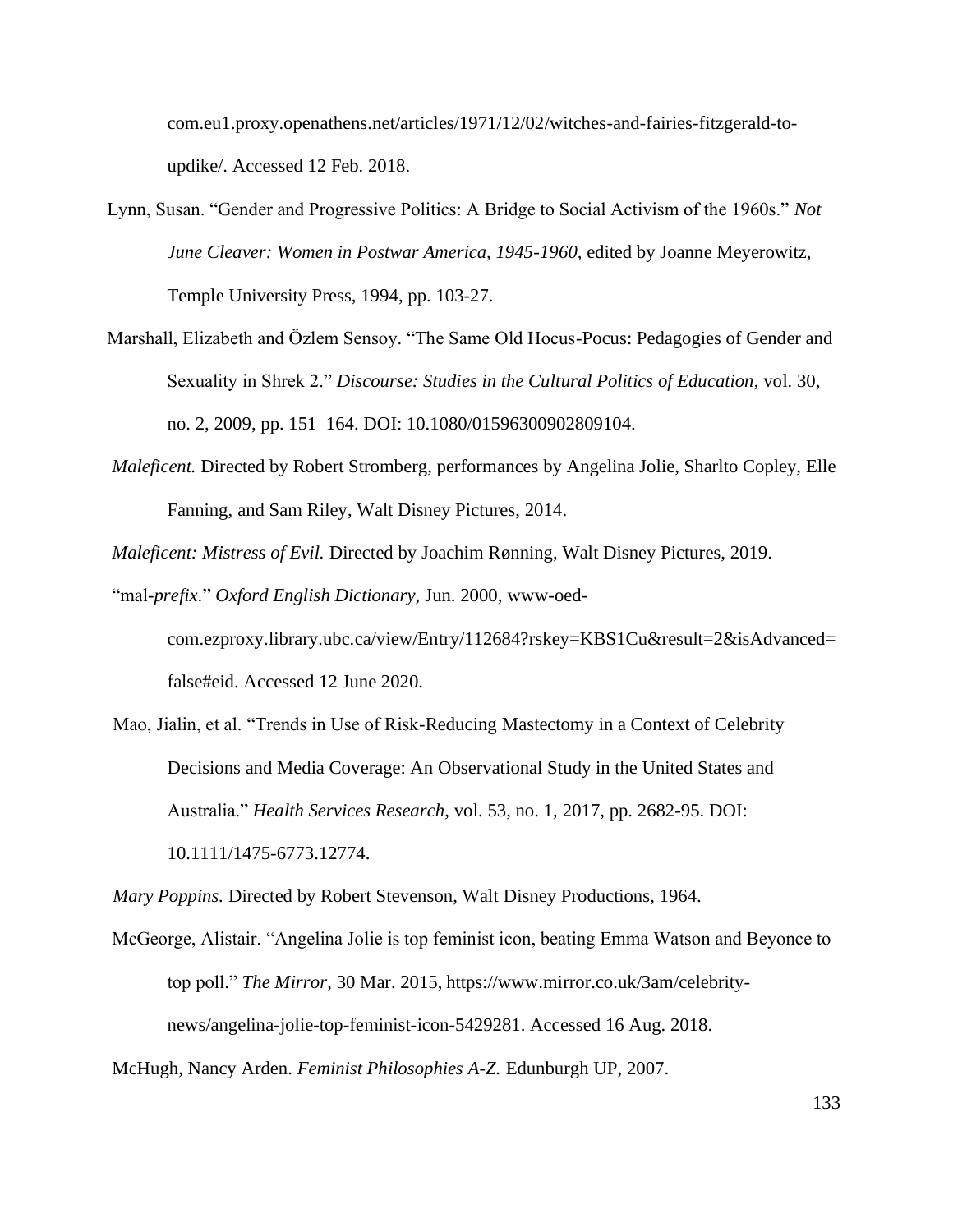- McKee, Alan. *Textual Analysis: A Beginner's Guide.* SAGE Publications, 2003. DOI: https://dx.doi.org/10.4135/9780857020017.
- McRobbie, Angela. *The Aftermath of Feminism: Gender, Culture and Social Change.* SAGE Publications, 2009. *ProQuest,*

https://ebookcentral.proquest.com/lib/ubc/detail.action?docID=585417.

- ---. "TOP GIRLS? Young Women and the Post-Feminist Sexual Contract" *Cultural Studies*, vol. 21, no. 4-5, 2007, pp. 718-37. DOI: 10.1080/09502380701279044.
- Mendelson, Scott. "Review: 'Frozen' Is Disney's Triumphant Reaffirmation of Its Cultural Legacy." *Forbes*, 19 Nov. 2013,

https://www.forbes.com/sites/scottmendelson/2013/11/19/review-frozen-is-disneys-besttoon-in-years/?sh=487a34583588. Accessed 25 Dec. 2020.

- Meyerowitz, Joanne. "Beyond the Feminine Mystique." *Not June Cleaver: Women in Postwar America, 1945-1960*, edited by Joanne Meyerowitz, Temple University Press, 1994, pp. 229-62.
- *Moana.* Directed by Ron Clements and John Musker, Walt Disney Pictures and Walt Disney Animation Studios, 2016.
- Moffitt, Kimberly R. and Heather E. Harris. "Of Negation, Princesses, Beauty, and Work: Black Mothers Reflect on Disney's the Princess and the Frog." *The Howard Journal of Communications*, vol. 25, 2014, pp. 56-76. DOI: 10.1080/10646175.2014.865354.

*Mulan.* Directed by Barry Cook and Tony Bancroft, Walt Disney Pictures, 1998.

Mulvey, Laura. "Visual Pleasure and Narrative Cinema." *Feminism and Film*, edited by E. Ann Kaplan, Oxford University Press, 2000, pp. 39-47.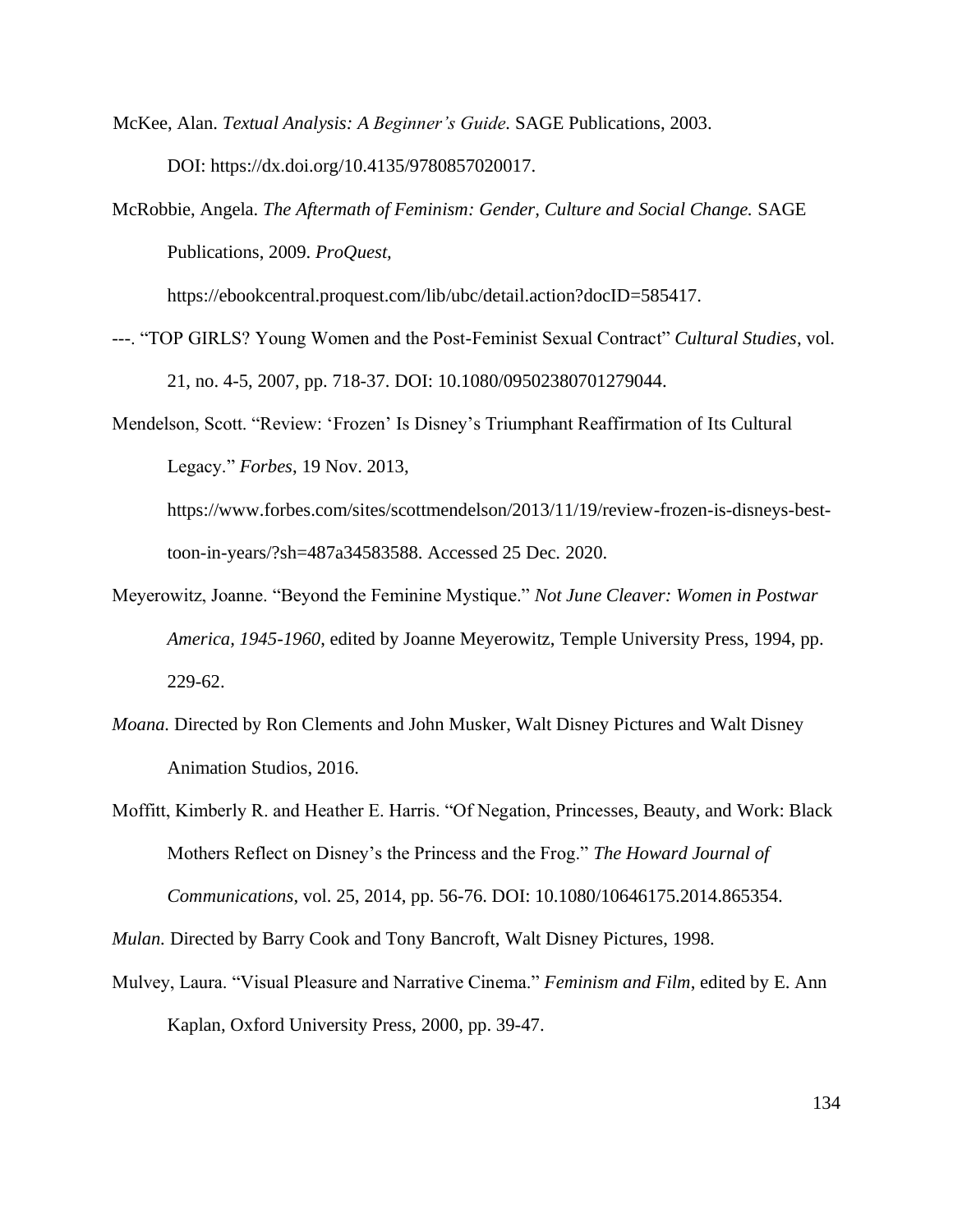- Murphy, Patrick D. "'The Whole Wide World Was Scrubbed Clean': Androcentric Animation of Denatured Disney." *From Mouse to Mermaid: The Politics of Film, Gender, and Culture*, edited by Elizabeth Bell, Lynda Haas, and Laura Sells, Indiana University Press, 1995, pp. 125-36.
- O'Leary, Zina. The Essential Guide to Doing Your Research Project. 2<sup>nd</sup> edition, SAGE Publications, 2014.

Palmer, Martyn and Gabrielle Donnelly. "Is the new Cinderella truly magical? It stars Downton's Lady Rose, has £160,000 glass slippers and the Fairy Godmother lights up like a firework." *Daily Mail Company UK,* 13 Mar. 2015, https://www.dailymail.co.uk/tvshowbiz/article-2992641/Is-new-Cinderella-truly-magicalstars-Downton-s-Lady-Rose-160-000-glass-slippers-Fairy-Godmother-lights-likefirework.html. Accessed 1 Oct. 2017.

- Perrault, Charles. "The Sleeping Beauty in the Wood." *Beauties, Beasts, and Enchantment: Classic French Fairy Tales*, translated by Jack Zipes, New American Library, 1989, pp. 44-51.
- ---. *The Tales of Mother Goose.* Translated by Charles Welsh, D. C. Heath and Company, 1901.
- Pershing, Linda and Lisa Gablehouse. "Disney's *Enchanted*: Patriarchal Backlash and Nostolgia in Fairy Tale Films.*" Fairy Tale Films: Visions of Ambiguity*, edited by Pauline Greenhill and Sidney Eve Matrix, Utah State University Press, 2010, pp. 137-56.

*Pochahontas.* Directed by Mike Gabriel and Eric Goldberg, Walt Disney Pictures, 1995.

Rodriguez, Carolina Fernandez. "The Deconstruction of the Male-Rescuer Archetype in Contemporary Feminist Revisions of 'The Sleeping Beauty.'" *Marvels & Tales*, vol. 16, no. 1, 2002, pp. 51-70. DOI: 10.1353/mat.2002.0007.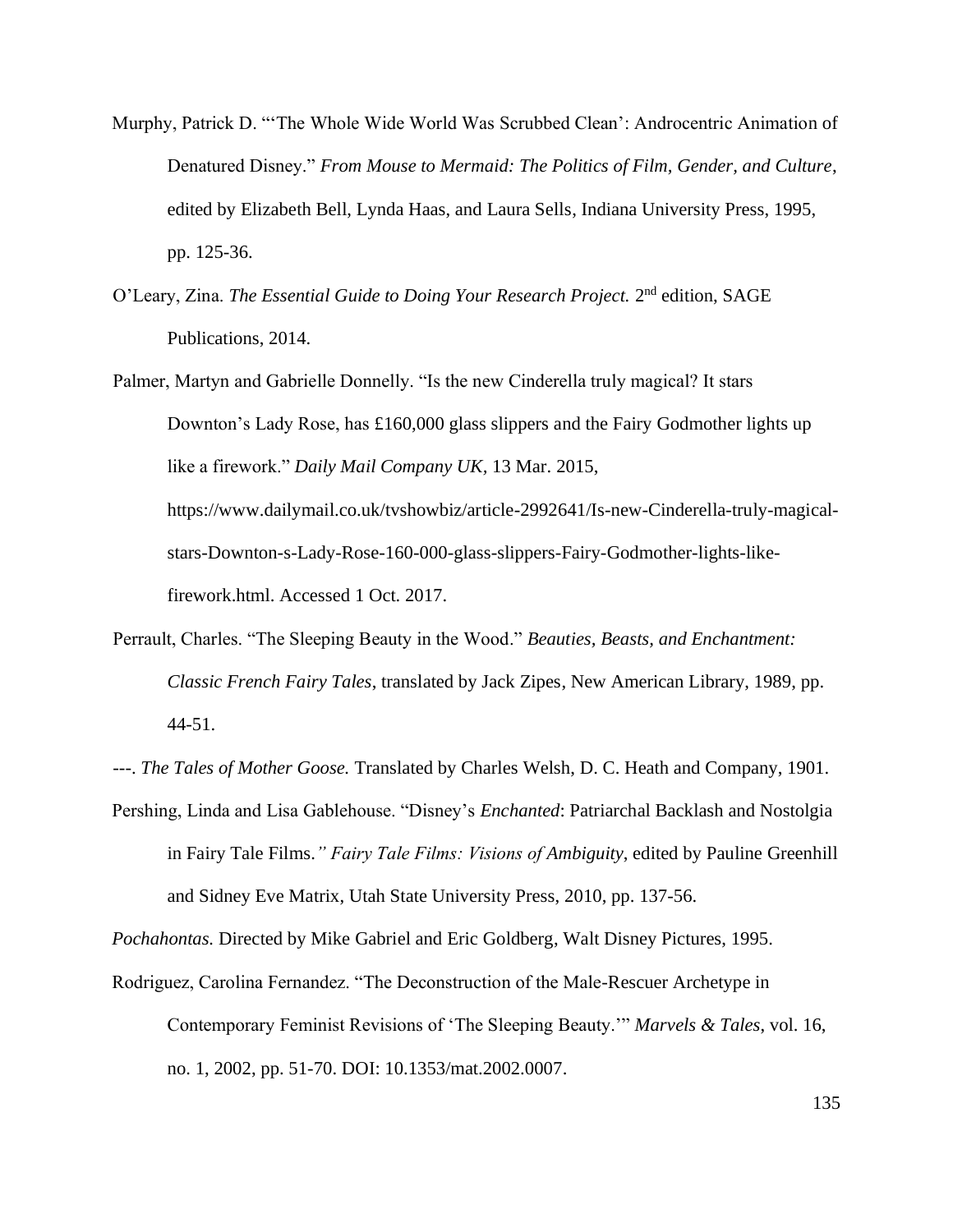Roth, Veronica. Divergent series. New York: HarperCollins, 2011-2013. Print.

- Rottenberg, Catherine. "Neoliberal Feminism and the Future of Human Capital." *Journal of Women in Culture and Society*, vol. 42, no. 2, 2017, pp. 329-48. DOI: 10.1086.688182.
- Rowe, Karen. "Feminism and Fairy Tales." *Folk and Fairy Tales*, 4<sup>th</sup> edition, edited by Martin Hallett and Barbara Karasek, Broadview Press, 2008, pp. 342-58.
- Rubin, Rebecca. "'Frozen 2' is Now the Highest-Grossing Animated Movie Ever." *Variety*, 5 Jan. 2020, https://variety.com/2020/film/box-office/frozen-2-biggest-animated-movieever-disney-box-office-1203456758/. Accessed 15 Jan. 2020.
- Rudloff, Maja. "(Post)Feminist Paradoxes: The Sensibilities of Gender Representation in Disney's Frozen." *Outskirts: Feminisms along the Edge* vol. 35, 2016, pp. 1-20. *EBSCOhost*,

search.ebscohost.com/login.aspx?direct=true&AuthType=shib&db=qth&AN=119818008 &site=ehost-live&scope=site.

- Sawin, Patricia. "Things Walt Disney Didn't Tell Us (But at Which Rodgers and Hammerstein at Least Hinted): 1965 Made-For-TV Musical *Cinderella*." *Channeling Wonder: Fairy Tales on Television,* edited by Pauline Greenhill and Jill Terry Rudy,Wayne State University Press, 2014, 103-24.
- Sells, Laura. "Where Do the Mermaids Stand? Voice and Body in *The Little* Mermaid." *From Mouse to Mermaid: The Politics of Film, Gender, and Culture*, edited by Elizabeth Bell, Lynda Haas, and Laura Sells, Indiana University Press, 1995, pp. 175-92.
- *Sleeping Beauty.* Directed by Clyde Geronimi, performances by Mary Costa, Bill Shirley, Eleanor Audley, Walt Disney Productions, 1959.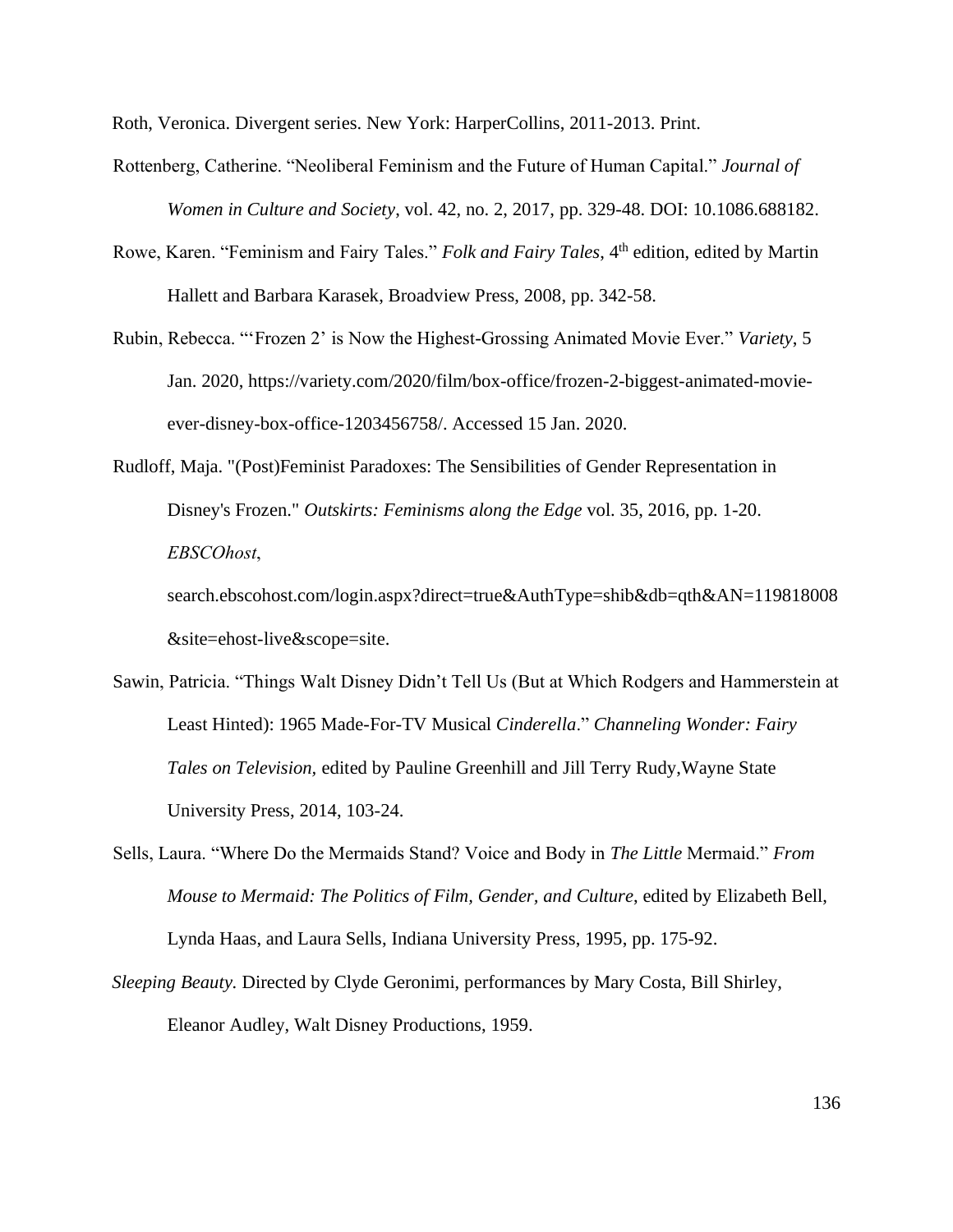*Snow White and the Seven Dwarfs.* Directed by William Cottrell, David Hand, Wilfred Jackson, Larry Morey, Perce Pearce, and Ben Sharpsteen, Walt Disney Productions, 1937.

Stephens, Jena. "Disney's Darlings: An Analysis of "The Princess and the Frog", "Tangled", "Brave" and the Changing Characterization of the Princess Archetype." *Interdisciplinary Humanities*, vol. 31, no. 3, 2014, pp. 95-107. search.ebscohost.com/login.aspx?direct=true&AuthType=shib&db=aph&AN=10148169 2&site=ehost-live&scope=site.

- Stone, Kay. "Things Walt Disney Never Told Us." *The Journal of American Folklore*, vol. 88, vol. 347, 1975, pp. 42-50. DOI: 10.2307/539184.
- Stone, Lawrence. *The Family, Sex and Marriage in England 1500-1800*. Weidenfeld & Nicolson, 1977.
- Streiff, Madeline, and Lauren Dundes. "From Shapeshifter to Lava Monster: Gender Stereotypes in Disney's *Moana*." *Social Sciences*, vol. 6, no. 91, 2017, pp. 1-12. DOI: 10.3390/socsci6030091.
- ---. "Frozen in Time: How Disney Gender-Stereotypes Its Most Powerful Princess." *Social Sciences*, vol. 6, no. 2, 2017, pp. 1-10. DOI: 10.3390/socsci6020038.
- Sumera, Laura. The Mask of Beauty: Masquerade Theory and Disney's *Beauty and the Beast. Quarterly Review of Film and Video*, vol. 26, no. 1, 2008, pp. 40-6. DOI: 10.1080/10509200600701156.
- Sweeney, Meghan M. "'Where Happily Ever After Happens Every Day': Disney's Official Princess Website and the Commodification of Play." *Jeunesse: Young People, Texts, Cultures*, vol. 3, no. 2, 2011, 66-87. DOI: https://doi/org/10.1353/jeu.2011.0017.

*Tangled.* Directed by Nathan Greno and Byron Howard, Walt Disney Pictures, 2010.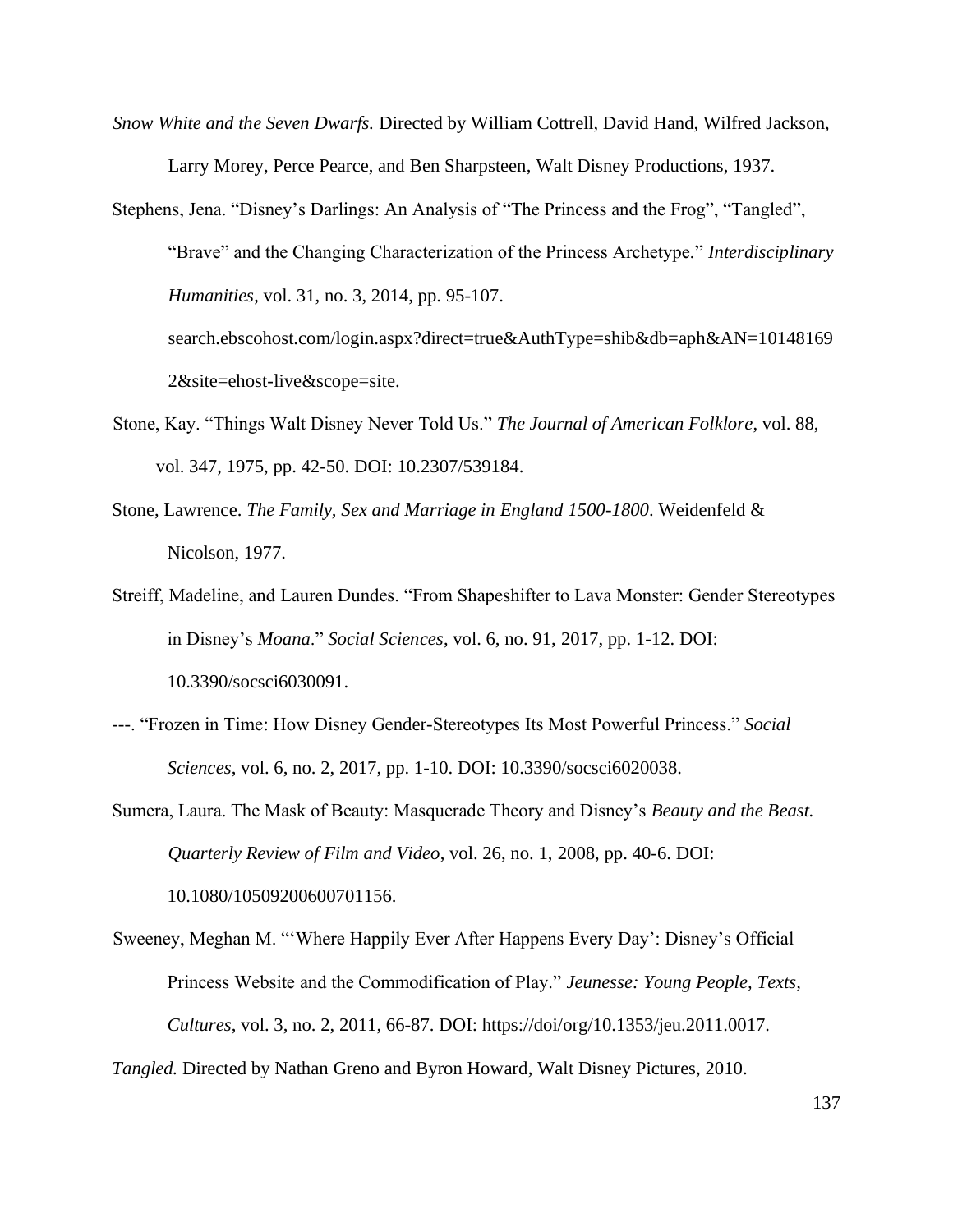- Tatar, Maria. "Show and Tell: Sleeping Beauty as Verbal Icon and Seductive Story." *Marvels & Tales*, vol. 28, no. 1, 2014, pp. 142-158. DOI: 10.1353/mat.2014.0012.
- *The Little Mermaid.* Directed by Ron Clements and John Musker, Walt Disney Pictures and Walt Disney Feature Animation, 1989.
- "The Ninth Captain's Tale." Folk & Fairy Tales, 4<sup>th</sup> edition, edited by Martin Hallett and Barbara Karasek, Broadview Press, 2009, pp. 84-8.
- *The Princess and the Frog.* Directed by Ron Clements and John Musker, Walt Disney Pictures, 2009.
- "2017 TOTY Winners." *The Toy of the Year Association,*

https://www.toyassociation.org/Events2/TOTY\_Awards/2017\_TOTY\_Winners.aspx Accessed 8 Nov. 2017.

- Travers, P. L. *About the Sleeping Beauty.* Collins, 1977.
- Trites, Roberta. "Disney's Sub/Version of Andersen's *The Little Mermaid*"*. Journal of Popular Film and Television*, vol. 18, no. 4, 1991, pp. 146-52. DOI: 10.1080/01956051.1991.10662028.
- Venker, Suzanne. "Hilary Clinton, Gloria Steinem, Madeleine Albright & the Sad Sound of Feminist Desperation." *Fox News,* 9 Feb. 2016, https://www.foxnews.com/opinion/hillary-clinton-gloria-steinem-madeleine-albright-thesad-sound-of-feminist-desperation. Accessed 8 Sept. 2016.
- Vorel, Jim. "Disney Announces *Maleficent 2* With Star-Studded Cast." *Paste Magazine,* 29 May 2018, https://www.pastemagazine.com/movies/maleficent/disney-announces-maleficent-2-with-star-studded-ca/. Accessed 16 Aug. 2018.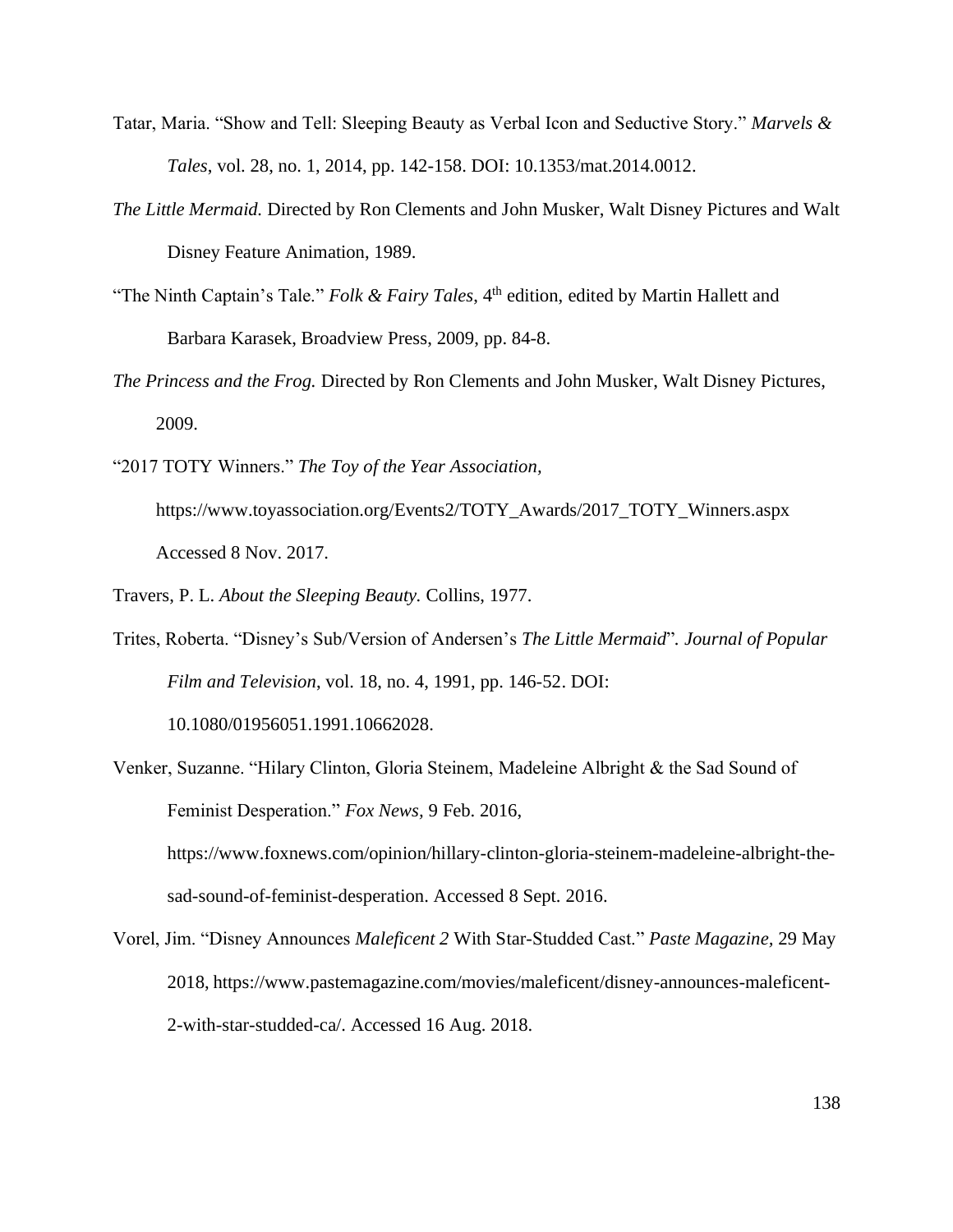- Warner, Marina. *From the Beast to the Blonde: On Fairy Tales and their Tellers.* Farrar, Straus and Giroux, 1995.
- ---. *Once Upon a Time: A Short History of Fairy Tales.* Oxford University Press, 2014.
- Wieselman, Jarett. "Angelina Jolie Explains the Twist Ending of 'Maleficent.'" *Buzzfeed,* 31 May 2014, https://www.buzzfeed.com/jarettwieselman/angelina-jolie-explains-the-twistending-of-maleficent. Accessed 9 Jun. 2021.
- Williams, Christy. "The Shoe Still Fits: *Ever After* and the Pursuit of a Feminist Cinderella.*" Fairy Tale Films: Visions of Ambiguity*, edited by Pauline Greenhill and Sidney Eve Matrix, Utah State University Press, 2010, pp. 99-115.
- Wood, Allen G. "Perrault, Charles (1628-1703)." *Europe, 1450 to 1789: Encyclopedia of the Early Modern World*, edited by Jonathan Dewald, Charles Scribner's Sons, 2004, pp. 439-441. *GALE*,

link.gale.com/apps/doc/CX3404900005/GVRL?u=ubcolumbia&sid=bookmark-GVRL&xid=8050bc85.

- Yamato, Jen. "The Revolutionary 'Moana': Disney's Most Unapologetically Feminist Princess Yet." *Daily Beast*, 23 Nov. 2016, https://www.thedailybeast.com/the-revolutionarymoana-disneys-most-unapologetically-feminist-princess-yet. Accessed 22 Oct. 2017.
- Zack, Naomi. *Inclusive Feminism: A Third Wave Theory of Women's Commonality.* Rowman & Littlefield Publishers, Inc., 2005.
- Zarucchi, Jeanne Morgan. "Charles Perrault." *Dictionary of Literary Biography Vol. 268*, edited by Francoise Jaouen, Gale, 2003. *Gale,*  link.gale.com/apps/doc/H1200011034/LitRC?u=ubcolumbia&sid=summon&xid=6b3699 e6.